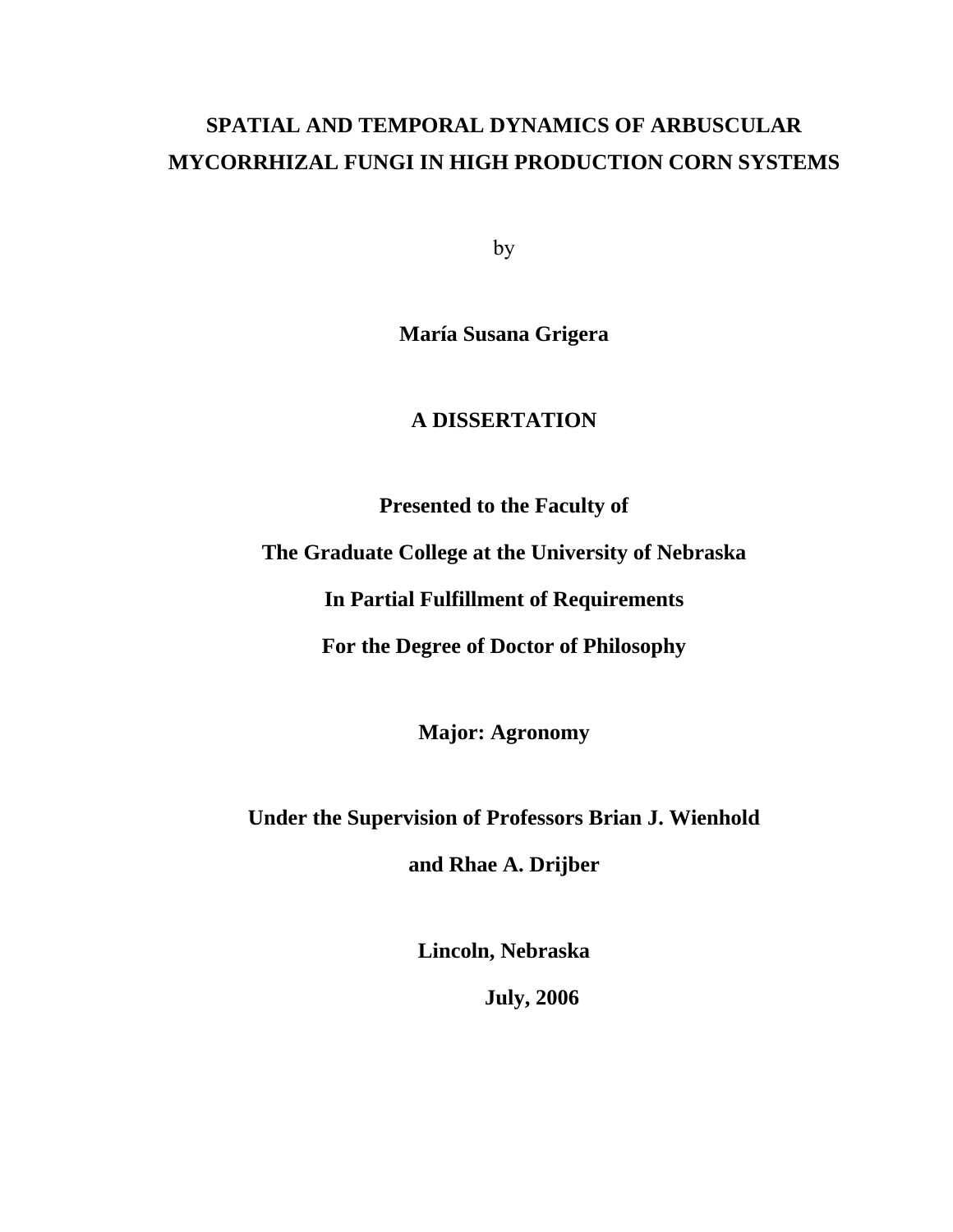### **SPATIAL AND TEMPORAL DYNAMICS OF ARBUSCULAR MYCORRHIZAL FUNGI IN HIGH PRODUCTION CORN SYSTEMS**

**María Susana Grigera, Ph.D.** 

**University of Nebraska, 2006.** 

#### **Advisors: Brian J. Wienhold, and Rhae A. Drijber.**

Soils are inherently variable in the physical and chemical properties that determine yield potential. Apparent electrical conductivity (ECa) measurements allow mapping of natural patterns of soil conditions across a field. Our first objective was to identify these soil properties that influenced ECa in an irrigated cornfield in Nebraska. The variability observed was related to soil properties that influenced soil water availability in the 0- to 90- cm: total C and clay content, total dissolved solids and depth of topsoil. Our second objective was to determine whether specific soil microbiological groups were associated with the soil properties that caused spatial variability in this field. Soil microbial populations mediate the processes of organic matter turnover and nutrient cycling. Soil microbial communities were related to diverse C pools. Bacterial and actinomycetes biomarkers covaried mainly with fine particulate organic matter (POM), while fungal and mycorrhizal biomarkers responded to coarse POM distribution. We also evaluated the distribution of soil microbial groups at a smaller scale. Row cultivation increased labile C pools and soil microbial biomass in the row position, independently of the ECa classification. Four weeks after row cultivation we observed a shift in the relative concentration of arbuscular mycorrhizal (AM) fungal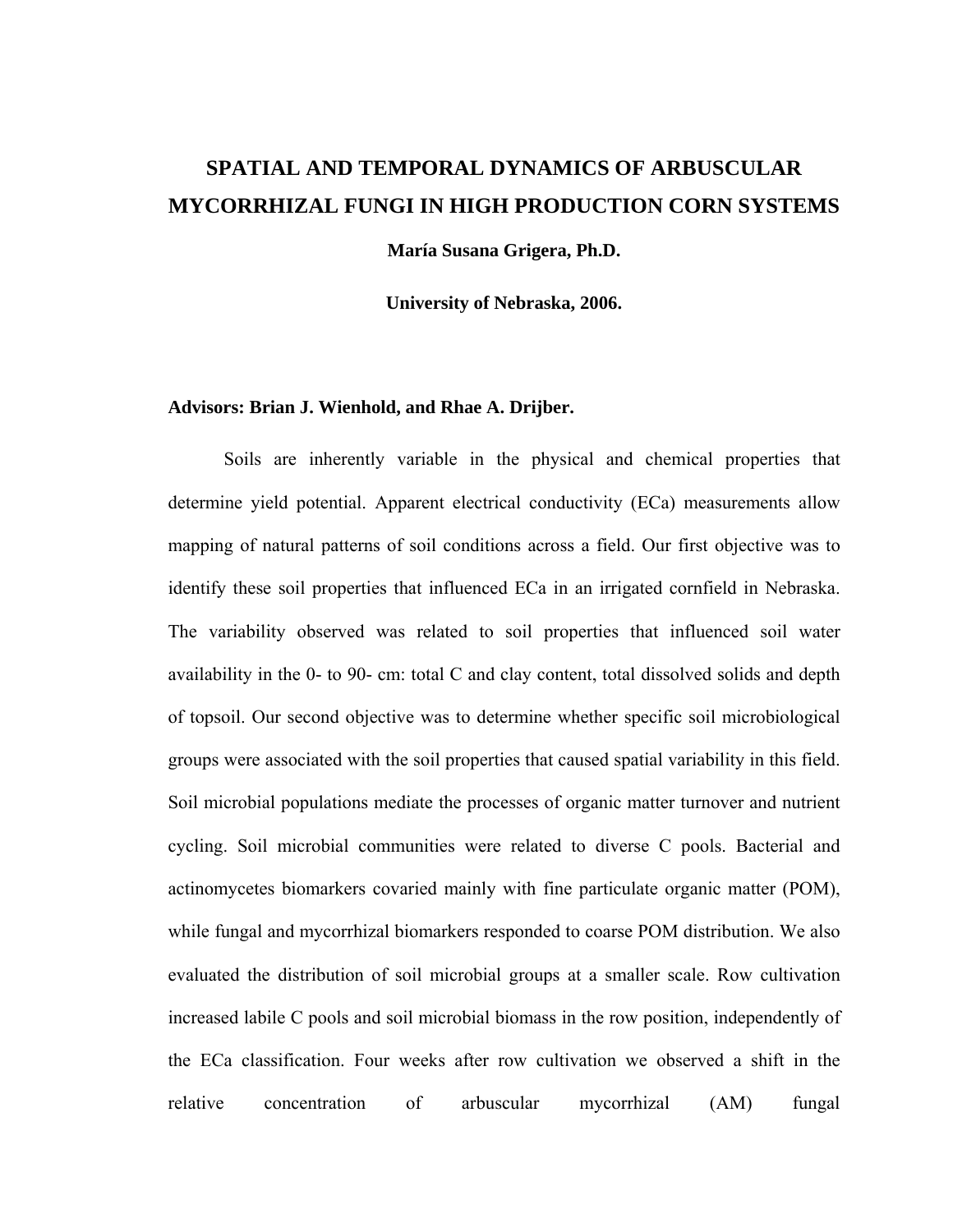biomarkers in the row, but we found no clear differences in abundance of a specific group. The spatial variability in soil microbial groups may be accompanied by changes, over short periods of time, in AM fungi dynamics. In corn, more than 50% of the P is absorbed after tasselling. AM fungi form symbiotic relationships with most plants and play an important role in plant P nutrition. Two fields in Nebraska were selected to study the influence of available P in AM fungi during the reproductive stages of corn. The concentration of AM fungal biomarkers increased over time, and confirmed the C allocation from the plant to the symbiont during this period. Furthermore, hyphae were as efficient as roots and hyphae in reducing the P concentration from the soil matrix. It is likely that AM fungi play an important role in P uptake later in the crop season.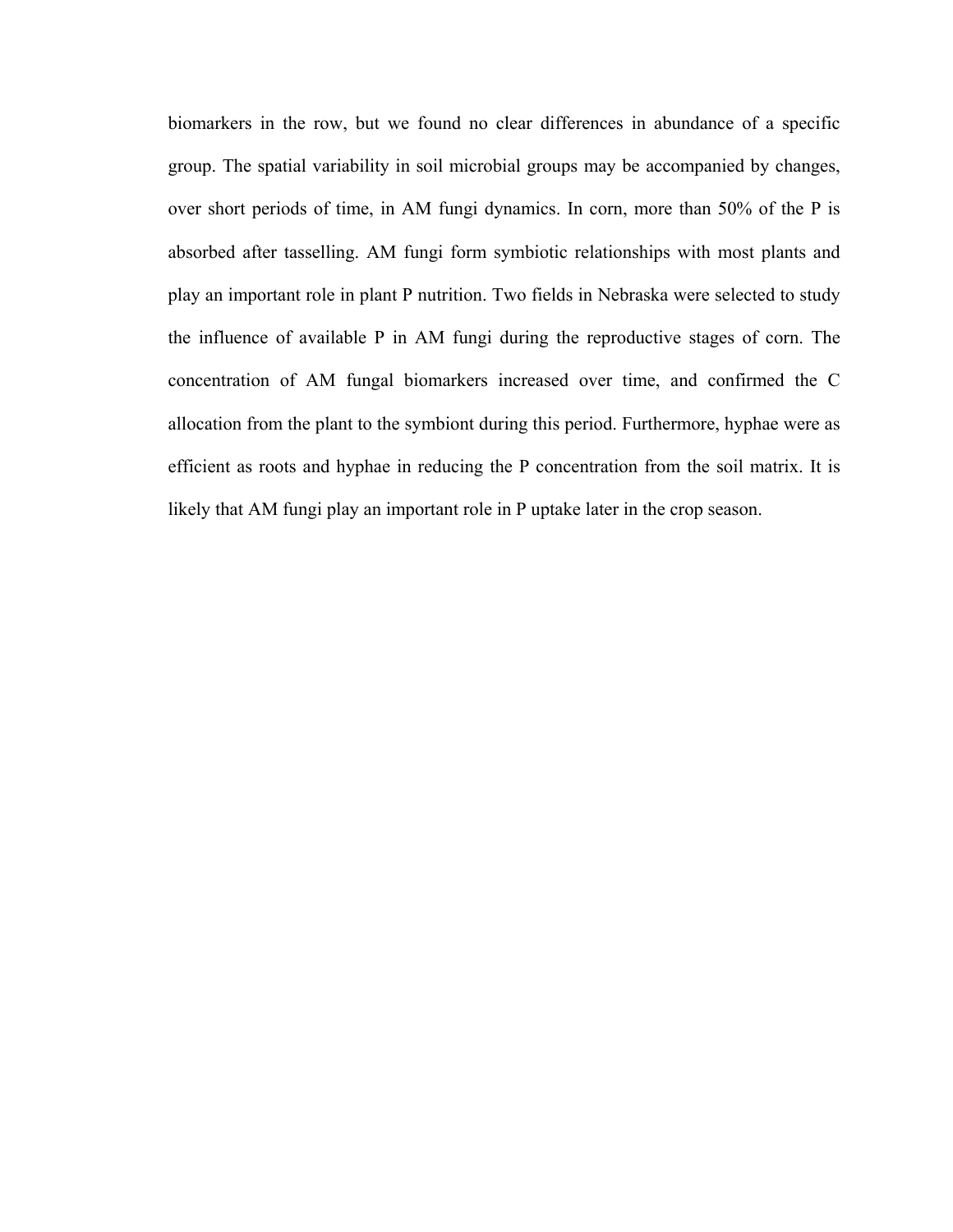#### **ACKNOWLEDGEMENTS**

I had extraordinary advisors, Dr. Drijber and Dr. Wienhold. They helped me organizing a feasible research, and encourage and taught me to write in scientific English, the most challenging part of this project. I want to show gratitude to my reading committee: Dr. Ferguson and Dr. Pankhurst, because of their suggestions and thoughts.

This project was supported by a cooperative agreement between USDA-ARS-SWCRU and UNL Department of Agronomy and Horticulture. This research program was also possible because the intense collaboration and technical support of Liz Jeske, Susan Siragusa, Josh Cool, Sarah Berg, Susan Wagner, and Paul Koerner. Their hard effort and sense of humor made my work enjoyable.

Every morning during these three years I had the joy of coming to my office knowing that Pam Bushman was ready to help, to comfort, to listen, to support.

I want to thank my husband Fernando, and my kids Fernando and Julia, for their patience and for being my greatest support, and the love of my life. My parents, Marta and Miguel Grigera, who loved me and gave me the wings, the passion, and the constancy. Ana, Miguel, Fernando Grigera, Lucas, Pedro, Victoria, aunts, uncles, cousins visited me, gave me a phone call, sent an email or a letter each time my energy declined. I also want to thank my parents in law for supporting my family and me.

I am infinitely grateful to my friends/family here in Lincoln for encouraging words, and great times. And to my friends in Argentina that via email hold my hand. When we arrived to Lincoln Marylin Schepers comforted and baby-sat our kids, even if she could not communicate with them. She also helped us to put together a house from five suitcases.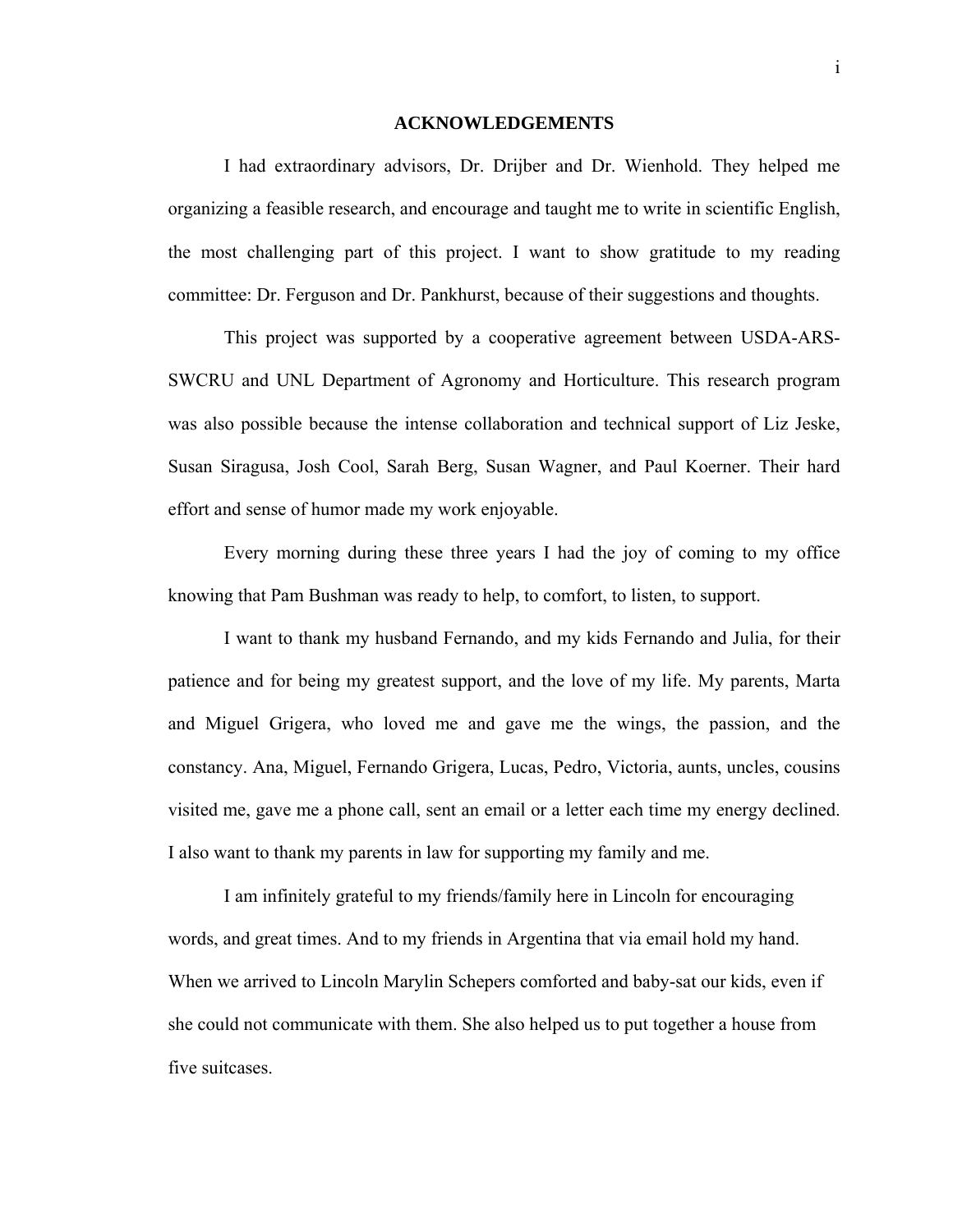I want to thank Roberto Alvarez, my former professor in Argentina. He thought me the first steps in scientific research. Drs. Fernando Garcia and Gerardo Rubio gave me the confidence to start this project, and wrote letters of recommendation for me.

My gratitude to Dr. Schepers, who trusted on me. He taught me that 'ambitious' is a great word, and gave me the chance to develop my wings.

Finally I want to dedicate this dissertation to my Grandma.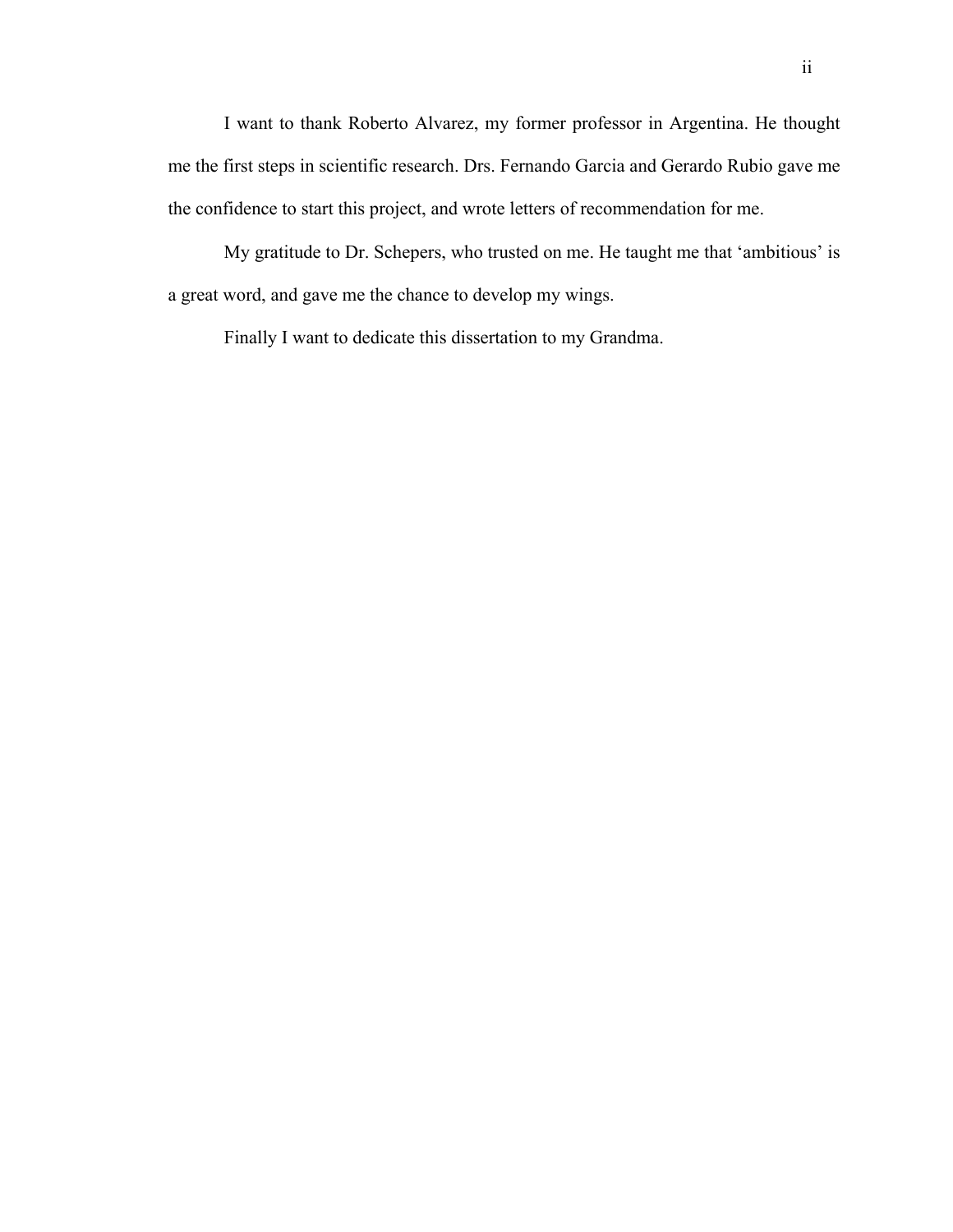### **TABLE OF CONTENTS**

| <b>Acknowledgements</b><br><b>Table of Contents</b>                |                     |                                                                  | $\mathbf{i}$ |
|--------------------------------------------------------------------|---------------------|------------------------------------------------------------------|--------------|
|                                                                    |                     |                                                                  | iii          |
|                                                                    |                     |                                                                  |              |
|                                                                    | <b>Dissertation</b> |                                                                  |              |
| <b>Introduction</b>                                                |                     |                                                                  | $\mathbf{1}$ |
| $\mathbf{I}$ .                                                     | <b>Chapter I</b>    | Soil Microbial Biomass Relationships with                        |              |
| Organic Matter Fractions in a Nebraska Corn Field Mapped using     |                     |                                                                  |              |
| <b>Apparent Electrical Conductivity</b>                            |                     |                                                                  |              |
| II.                                                                | <b>Chapter II</b>   | Redistribution of crop residues during row                       |              |
| cultivation creates a biologically enhanced environment for soil   |                     |                                                                  |              |
| microorganisms                                                     |                     |                                                                  | 41           |
| Ш.                                                                 |                     | <b>Chapter III</b> Increased abundance of arbuscular mycorrhizal |              |
| fungi in soil coincides with the reproductive stages of corn<br>55 |                     |                                                                  |              |
| IV.                                                                |                     | <b>Chapter IV</b> The distribution of arbuscular mycorrhizal     |              |
|                                                                    |                     | biomarkers among lipid classes extracted from soil during the    |              |
| reproductive growth of maize                                       |                     |                                                                  | 86           |
| <b>Synthesis</b>                                                   |                     |                                                                  | 113          |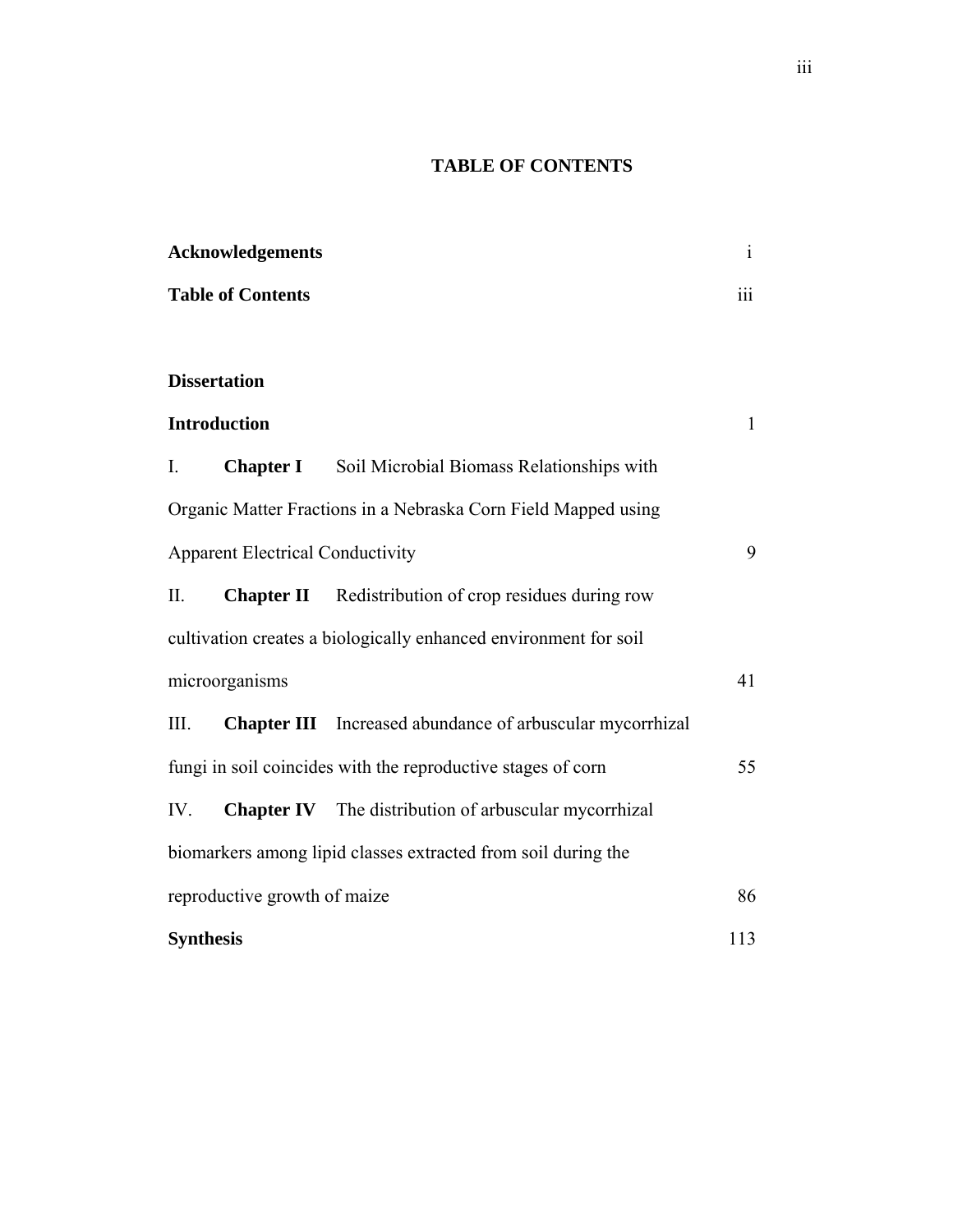#### **Introduction**

## *Relationship between apparent electrical conductivity and soil physicochemical properties.*

Soil properties vary spatially and this variation affects plant growth and complicates management. Intensive soil sampling may provide the necessary information on soil fertility, water retention capacity and other relevant soil properties that define potential productivity, but this approach is expensive and labor demanding (Kitchen et al., 1999). Apparent soil electrical conductivity (ECa) sensors have been used for delineating soil variability. Soil ECa is affected by salinity, texture, cation exchange capacity, and moisture content (Rhoades and Corwin, 1990). Measurements of ECa are also a good estimate of topsoil thickness and may be used to diagnose potential rooting and water-related problems affecting crop production (Kitchen et al., 1999). Soil classification using ECa provides an effective basis for delineating interrelated physical, and chemical soil attributes (Johnson et al., 2001). Johnson et al. (2001) also concluded that ECa classification effectively delimited distinct zones of soil condition, making it an excellent basis for soil sampling to reflect spatial heterogeneity.

Soil properties are also influenced by the diverse physical and chemical properties of organic matter (OM) in soil (Baldock and Nelson, 1999). Furthermore, soil OM provides the chemical energy and nutrients for soil microorganisms. It is important to understand the influence of soil physicochemical characteristics on biological properties. Living organisms are one of the most powerful agents of geochemical changes (Stainer et al., 1970). Soil microbial communities are responsible for the cyclic turnover of carbon, nitrogen, sulfur, oxygen and phosphorous from organic constituents and influence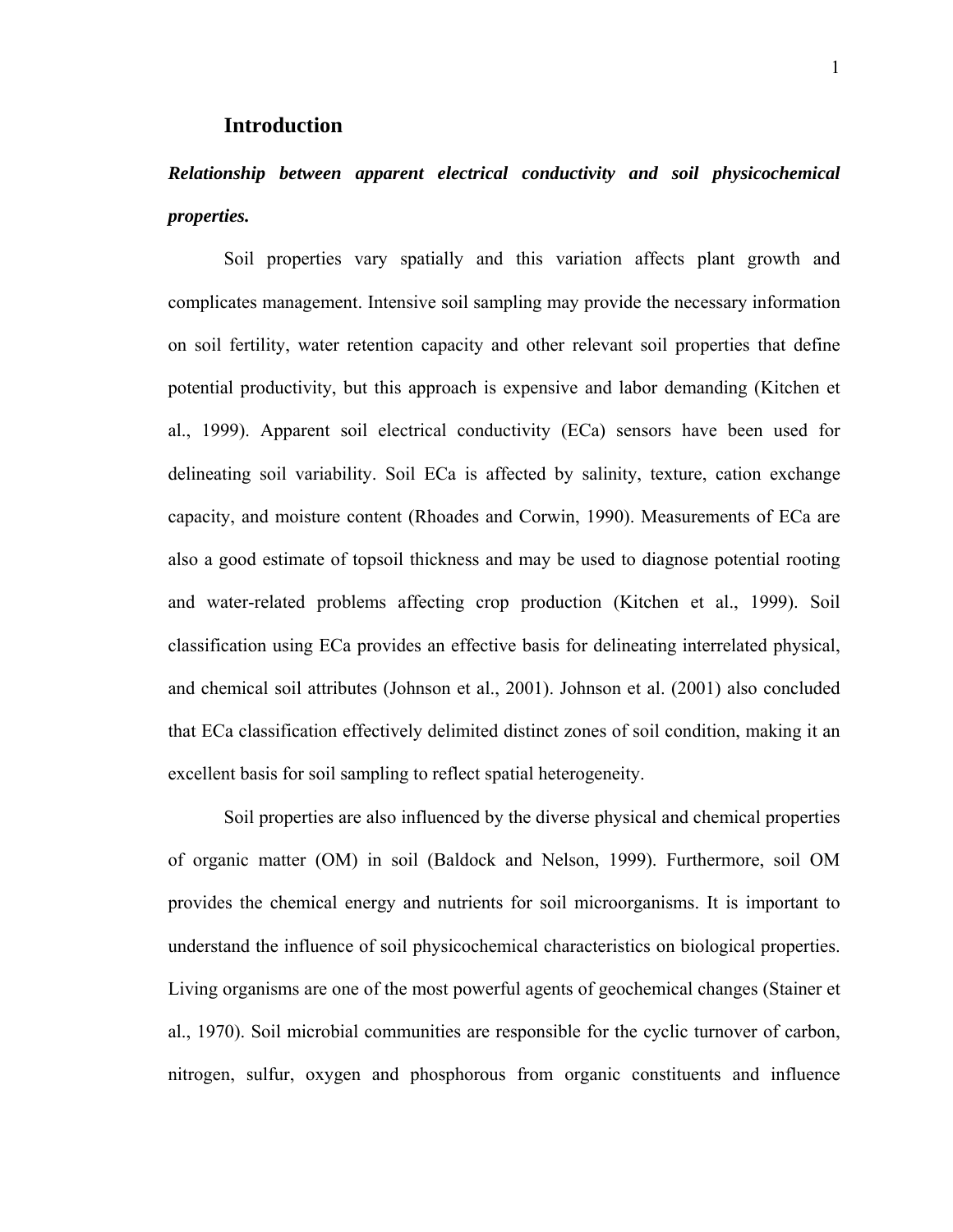aggregation processes. A better understanding of the role environmental and edaphic factors have in governing microbial communities is needed.

#### *Use of fatty acids methyl esters to characterize soil microbial biomass.*

Several studies have been conducted in which fatty acid profiles proved to be sensitive in detecting soil microbial community changes and provided more detail than the classic fumigation-incubation and fumigation-extraction techniques for quantification soil microbial biomass. Phospholipid fatty acids (PLFAs) have been used to study differences in community composition resulting from differences in organic C input under organic and conventional agroecosystems (Bossio et al., 1998). Bossio et al. (1998) also found that soil type was the most important determinant of microbial communities due to the influence of clay content and aeration. Schutter and Dick (2000) found that ester linked fatty acid (EL-FAMEs) profiles distinguish soils differing in texture and total organic C content. Drijber et al. (2000) used both PLFAs and EL-FAMEs to fingerprint soil microbial communities in a dryland cropping system in western Nebraska and found that FAME C16:1*cis*11, cited as a biomarker for arbuscular mycorrhizal (AM) fungi, was greater in sod plots than in cropped soil, and were lower in no-till soils than plowed soils. These results demonstrated that mycorrhizae are sensitive to tillage.

Fatty acids have been utilized to measure changes in microbial composition over time. Quincke (2002) studied soil microbial community responses to supplemental N and P starters during early season corn growth. He found that soil microbial biomass increased during the vegetative stages of plant growth. Not only did the quantity of microbial biomass increase, but a shift in EL-FAME biomarkers indicated changes in the composition of that biomass. These changes appeared to be driven by localized changes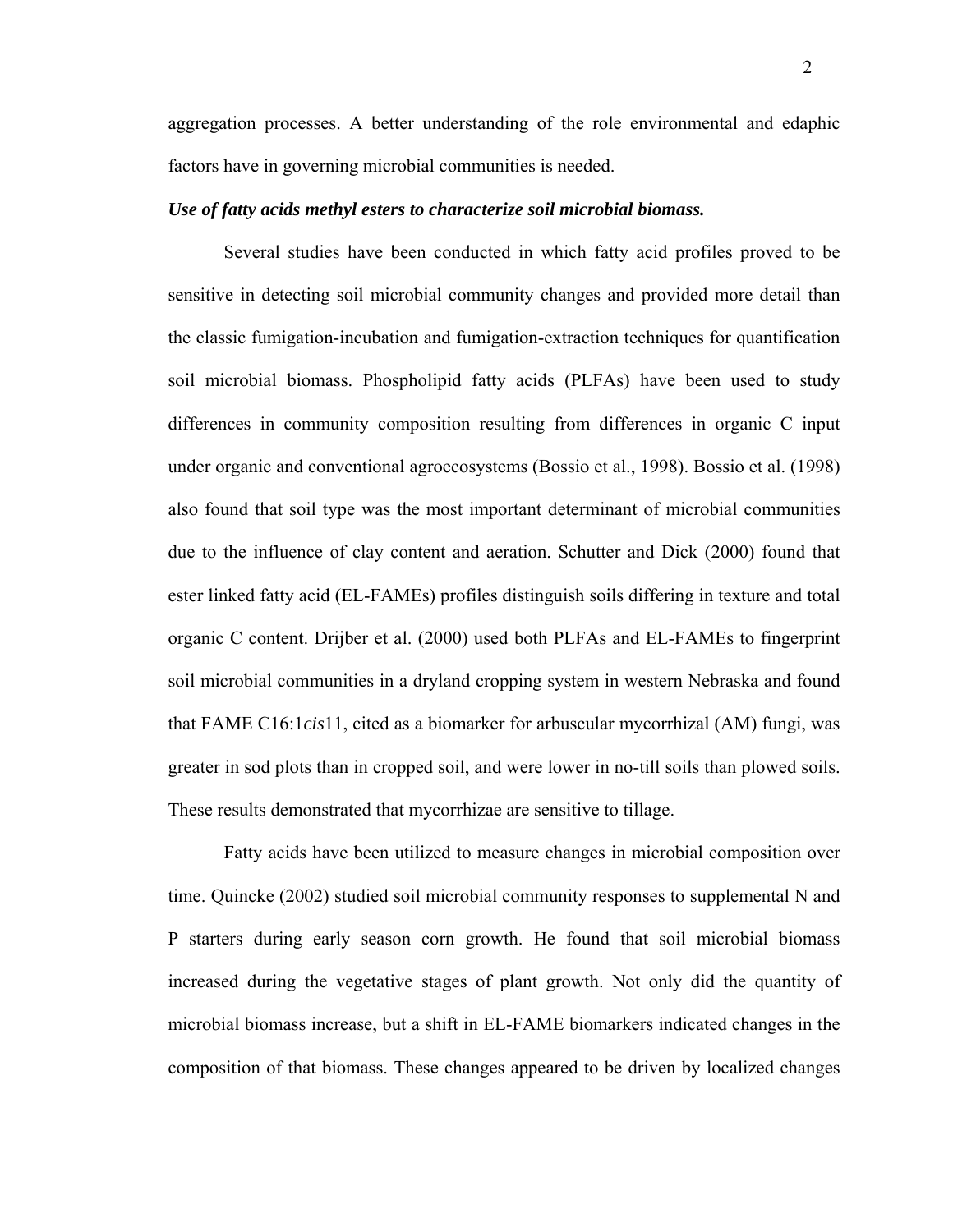in the rhizosphere environment caused by plant processes. Spedding et al. (2004) evaluated changes in soil microbial biomass C, N and PLFAs in response to tillage, residue management, and sampling time throughout the maize-growing season. Changes in soil conditions that occurred over time promoted increases in microbial biomass and changes in microbial communities in the soil. Seasonal variations in microbial community composition were greater than those associated with either tillage or residue management regime. On-farm experiments conducted in Nebraska (Drijber, 2002) showed separation of EL-FAMEs characterized microbial communities due to variation in plant density, and fertilizer management. Her study also documented an increase in AM fungi biomarker concentration during vegetative and reproductive growth stages of corn.

#### *Spatial and temporal dynamics of arbuscular mycorrhizal fungi in corn.*

Arbuscular mycorrhizal fungi are ubiquitous throughout the soils of the world and form symbiotic relationships with roots of most terrestrial plants (Smith and Read, 1997). The AM fungi forming this association are zygomycetous belonging to the genera *Acaulospora*, *Entrophospora*, *Gigaspora*, *Glomus*, *Sclerosystis* and *Scutellospora*  (Suresh and Bagyaraj, 2001). Arbuscular mycorrhizae have been established as the transporter of various immobile elements like P, Zn, and Cu from the surrounding soil to the host plant. Among the beneficial effects of mycorrhizal fungi are: increase water uptake, reduction of stress due to high salt concentrations, and antagonistic interactions with root pathogenic fungi (Li et al., 1991).

Mycorrhizal biomass decreased as the availability of P increased in the soil (De Miranda and Harris 1994). Spore germination and hyphal growth of mycorrhizal fungi is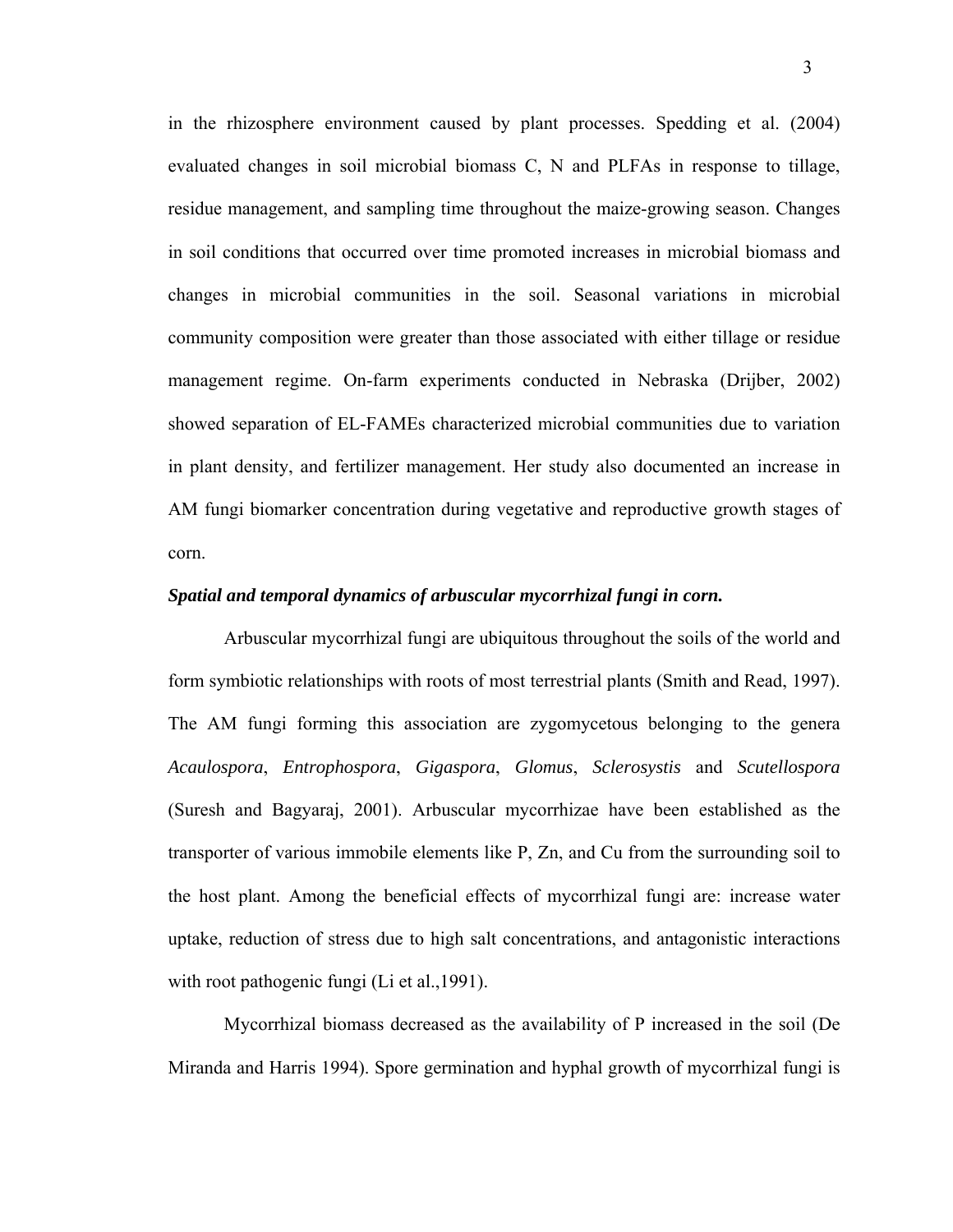known to be heavily dependent on the availability of soil P (De Miranda and Harris 1994). It was observed in *Trifolium subterraneum* that increasing soil P availability resulted in a decrease of fatty acids signature of AM fungi in the soil and in the roots (Olsson et al., 1997). In addition, low input agricultural systems were shown to be more dependent on AM fungi than conventionally managed systems, affecting the AM fungus population, mycorrhiza formation, and nutrient utilization in corn (Galvez et al., 2001).

Various forms of P present in soil have very low solubility and the concentration of P in soluble forms is extremely low (Singh and Adholeya, 2001). Phosphate transport across the root is usually faster than diffusive transport in soil. This lowers the concentration of phosphate in the soil solution immediately surrounding the root. This zone is called the phosphate depletion zone, which depending on the diffusion coefficient and the duration of active uptake may extend out from the root surface to a distance of 2 mm (Jungk, 1987). An individual root hair that is much shorter than the depletion zone radius or that is less than that distance from surrounding hairs should have less impact on P uptake than those that are longer or more sparsely distributed on the root (Clarkson, 1985).

Arbuscular mycorrhizal fungi colonization increases the concentration of P in the plants. This may be due to: increased physical exploration of the soil (Tinker, 1978); increased movement of P into AM fungi hyphae (Bolan et al., 1987); modification of the root environment (Hoffland et al., 1989); increased storage of absorbed P (Chilvers and Harley, 1980); and efficient transfer of P to plant roots (Gianinazzi-Pearson and Gianinazzi, 1988). In corn, the amount of dry matter in roots remains almost constant after R1 (Ritchie et al., 1997). The below ground dry matter/above ground dry matter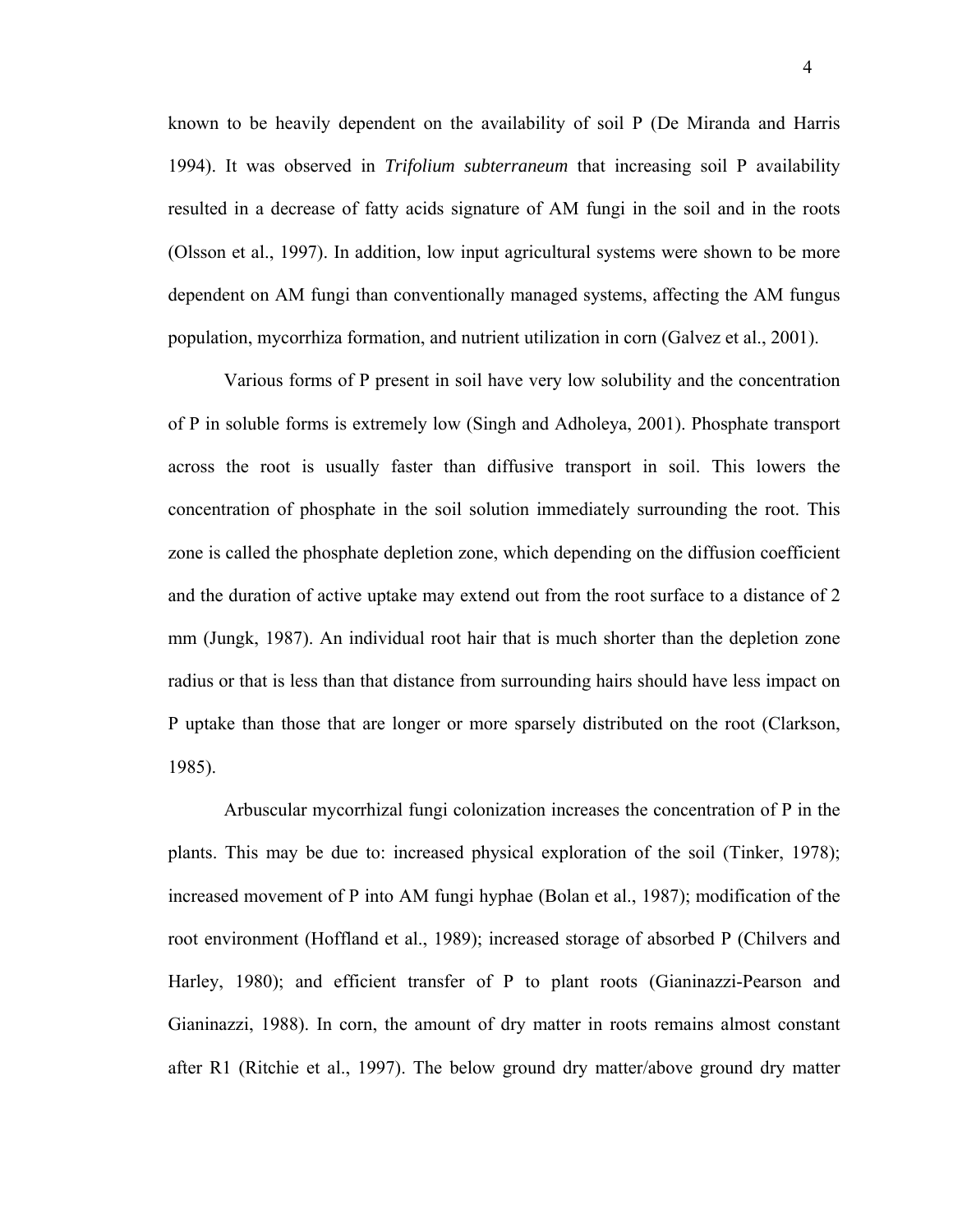ratio is maximum at V10 (61%) and decreases with time, being 34 to 25% 7 days before R1, 17 to 20% at R1 and 10 to 13% at R5 (Plenet, 1995).

Understanding the composition of ecosystems and identifying the regulations that operate over spatial and temporal scales, are useful to identify the patterns of plant-fungal interactions (Allen et al., 2003). Therefore, the general objectives of this work were: (i) to identify the soil properties that influenced ECa, (ii) to determine the relationship between these soil properties and specific soil microbiological communities, and (iii) to evaluate AM fungi dynamics during the reproductive stages of high productivity corn in soils with different P availability.

The objectives addressed in Chapter I were to identify the soil physical and chemical properties influencing ECa in a field at Shelton and to determine whether variation in these properties influenced the composition of soil microbial communities. Chapter II addresses the hypothesis that row cultivation redistributes crop residues creating row and furrow environments that differ in C availability and associated soil microbiological communities. The objectives of Chapter III were: to study the influence of available P and roots on extramatrical mycorrhizal fungal growth, to provide evidence for C allocation to AM fungi during the reproductive stages of high productivity corn, and to link AM fungal growth dynamics with changes in soil P availability. The objective of Chapter IV was to study C partitioning in AM fungi in soil samples during the reproductive growth stage of corn.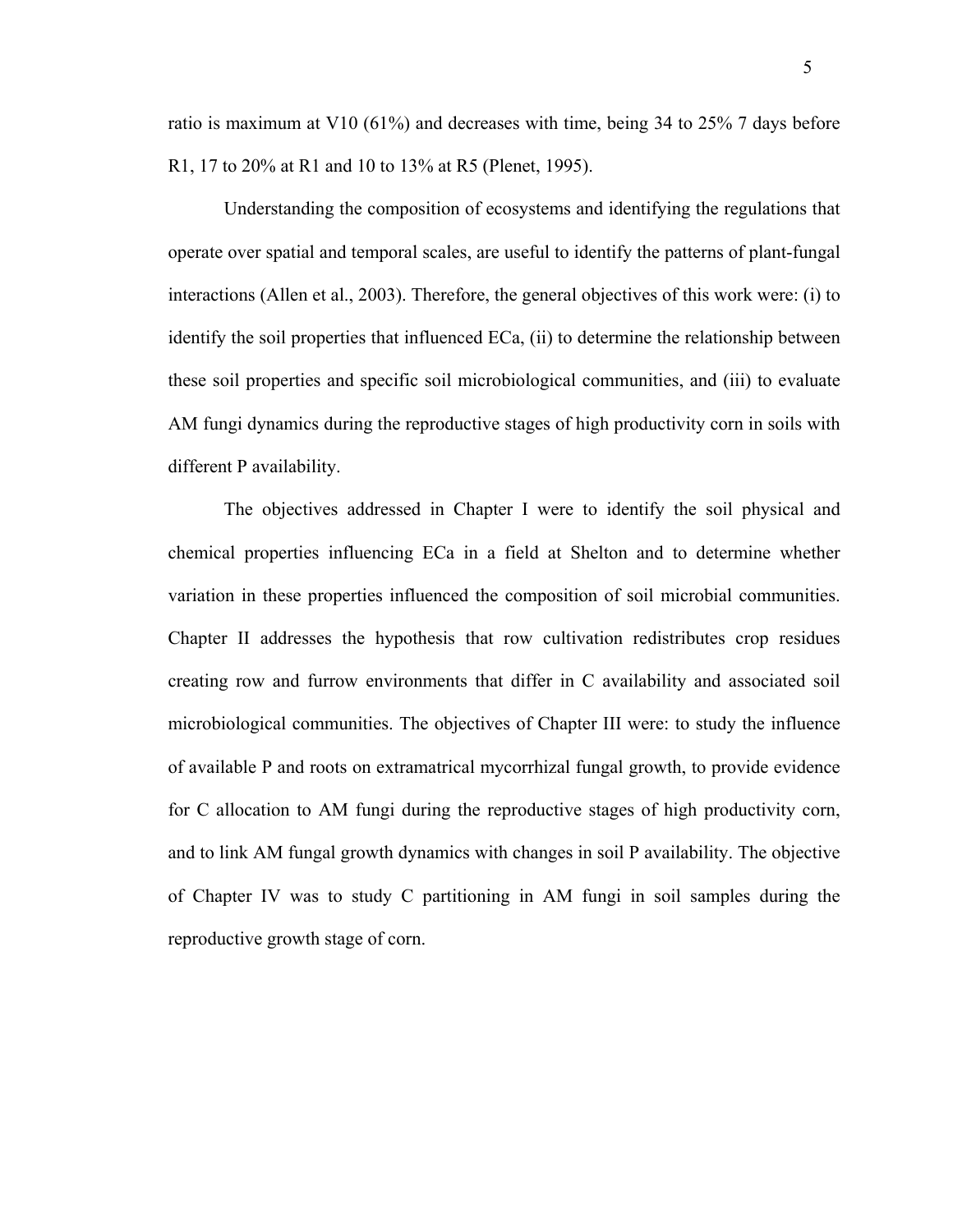#### **References**

Allen, M.F., Swenson, W., Querejeta, J.I., Egerton-Warbuton, L.M., Treseder, K.K., 2003. Ecology of mycorrhizae: a conceptual framework for complex interactions among plants and fungi. Annu. Rev. Phytopathol. 41:271-303.

Baldock, J.A., and Nelson, P.N., 1999. Soil organic matter. p. D3-D18. In M.E. Summer et al. (Eds.) Handbook of soil science. CRC Press, Boca Raton, FL.

Bolan, N.S., Robson, A.D. and Barrow N.J., 1987. Effect of phosphorous application and relation to phosphorus uptake. Plant Soil 104:294-298.

Bossio, D.A., Scow, K.M., Graham, K.J., 1998. Determinants of soil microbial communities: effects of agricultural management, season, and soil type on phospholipids fatty acid profiles. Microb. Ecol. 36:1-12.

Chilvers, G.A. and Harley, J.L., 1980. Visualization of phosphate accumulation in beech mycorrhizas. New Phytol. 4:319-326.

Clarkson, D.T., 1985. Factors affecting mineral nutrient acquisition by plants. Annual Rev. Plant Phys. 36:77-115.

de Miranda, J.C.C and Harris, P.J., 1994. Effects of soil phosphorous on spore germination and hyphal growth of arbuscular mycorrhizal fungi. New Phytol. 128:103- 108.

Drijber, R.A., 2002. Microbial signatures for crop production systems. Proc. of the OECD workshop on innovative soil-plant systems for sustaintable agricultural practices, Izmir. J.M. Lynch, J.S. Schepers and I ünver (Eds.) Tübitak, Turkey. pp 132- 146.

Drijber, R.A., Doran J.W., Parkhurst, A.M. and Lyon D.J., 2000. Changes in soil microbial community structure with tillage under long-term wheat-fallow management. Soil Biol.Biochem. 32:1419-1430.

Galvez, L., Douds, Jr. D.D., Drinkwater, L.E., Wagoner, P., 2001. Effect of tillage and faming system upon VAM fungus populations and mycorrhizas and nutrient uptake of maize. Plant Soil 228:299-308.

Gianinazzi-Pearson, V. and Gianinazzi, S., 1988. Morphological interaction and functional compatibility between symbionts in vesicular arbuscular mycorrhizas. V. Is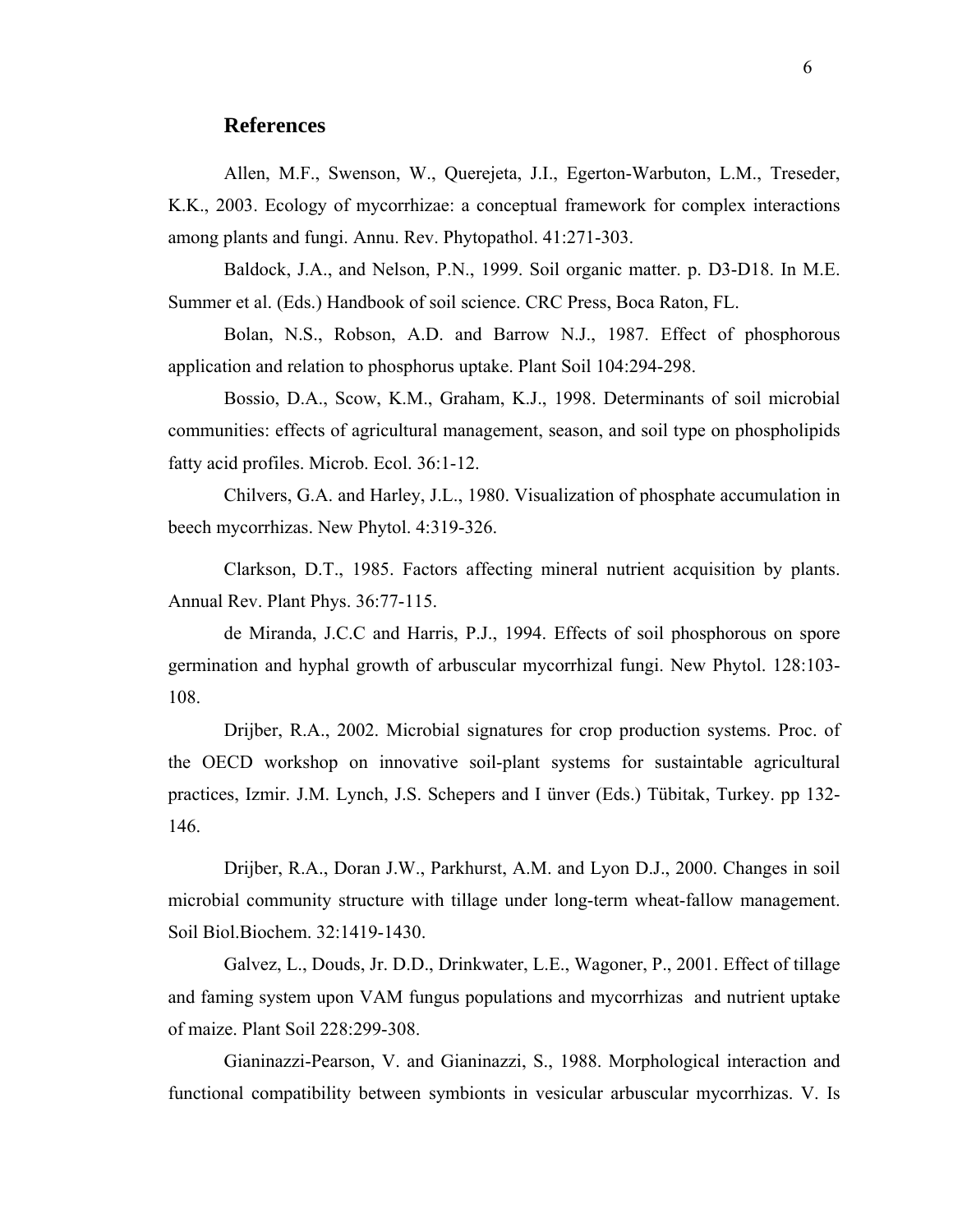H+ -ATPase a component of ATP-hydrolyzing enzyme activities in plant-fungus interface? New Phytol. 117:61-76.

Hoffland, E., Findenegg, G.R. and Nelemans J.A., 1989. Solubilization of rock phosphate by rape. II. Local root exudation of organic acids as a response to P starvation. Plant Soil 113:161-166.

Johnson, C.K., Doran, J.W., Duke, H.R., Wienhold, B.J., Eskridge, K.M., and Shanahan, J.F., 2001. Field-scale electrical conductivity mapping for delineating soil condition. Soil Sci. Soc. Am. J. 65:1829-1837.

Jungk, A., 1987. Soil-root interactions in the rhizosphere affecting plant availability of phosphorus. J. Plant Nutr. 10:1197-1204.

Kitchen, N.R., Sudduth, K.A., and Drummond, S.T., 1999. Soil electrical conductivity as a crop productivity measure for claypan soils. J. Prod. Agric. 12:607-617.

Li, X-L., George, E. and Marschner, H., 1991. Extension of the phosphorous depletion zone in VA-mycorrhizal white clover in a calcareous soil. Plant Soil. 136:41- 48.

Olsson, P.A., Bååth, E., Jakobsen, I., 1997. Phosphorous effects on mycelium and storage structures of an arbuscular mycorrhizal fungus as studied in the soil and roots by fatty acids signatures. Appl. Environm. Microbiol. 63:3531-3538.

Plenet, D., 1995. Fonctionnement des cultures de maïs sous contrainte azotée. Determination et application d'un indice de nutrition. Dr These Académie de Nancy-Metz, Institut National Polytechnique de Lorraine.

Quincke, J.A., 2003. Soil microbial community responses during early season corn growth following supplemental N and P starters. M.S. thesis. University of Nebraska, Lincoln.

Rhoades J.D. and D.L. Corwin, 1990. Soil electrical conductivity: effects of soil properties and application to soil salinity appraisal. Comm. Soil Sci. Plant Anal. 21:873- 860.

Ritchie, S.W., Hanaway, J.J., and Benson, G.O., 1997. How a corn plants develops. Spec. Publ. 48. Iowa State Univ. Coop. Ext. Serv., Ames.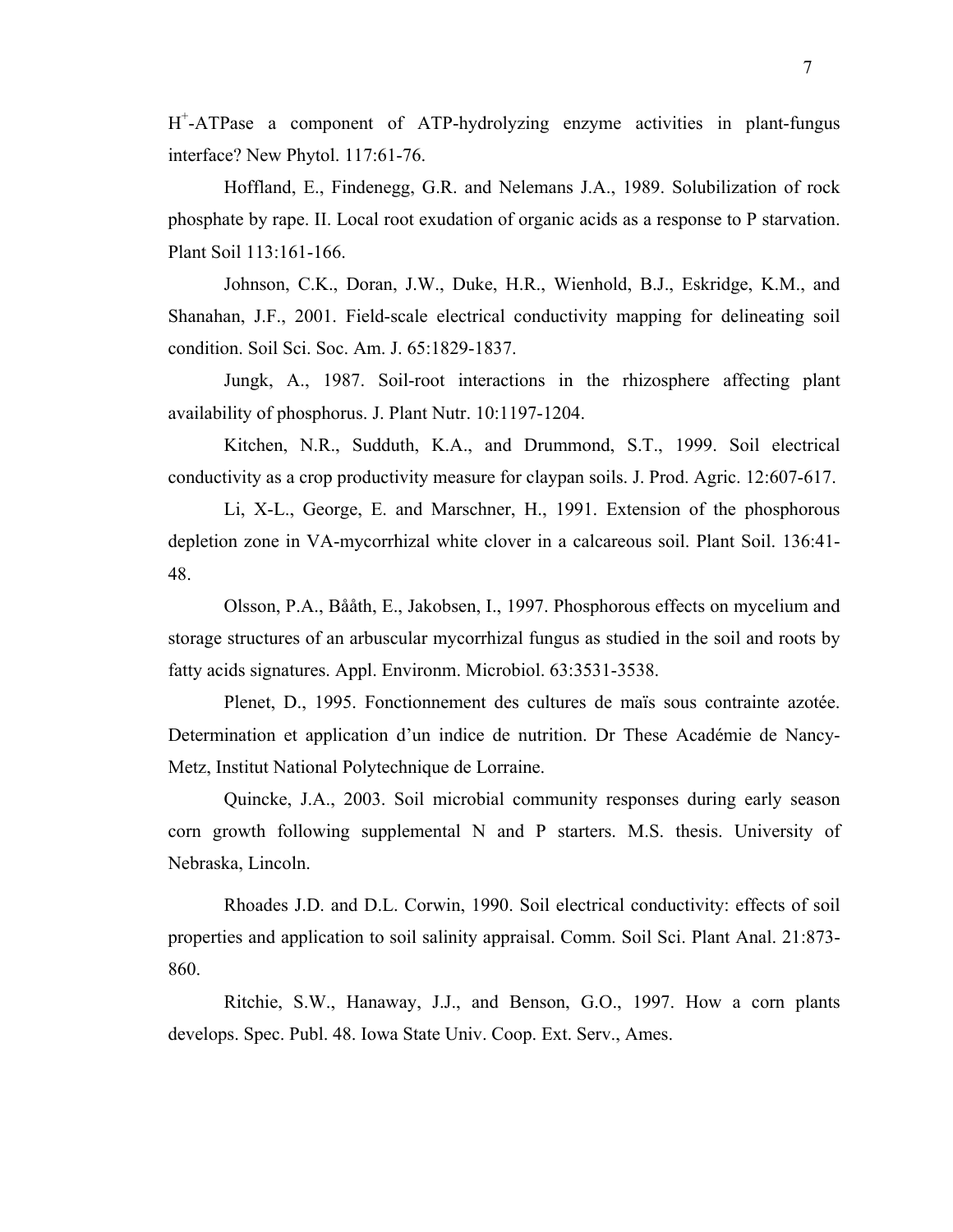Schutter, M.E. and Dick, R. P., 2000. Comparison of fatty acid methyl ester (FAME) methods for characterizing microbial communities. Soil Sci. Soc. Am. J. 64:1659-1668.

Singh, R. and Adholeya, A., 2001. Plant and fungal response to colonization. Arbuscular mycorrhizae. Interactions in plants, rhizosphere and soils. Ed: Sharma A.K. and Johri, B.N. Science publishers, Inc. Enfield, NH. Pp.7-28

Smith, S.E., Read, D.J., 1997. Mycorrhizal symbiosis. Academic Press, London pp.587.

Speeding, T.A., Hamel, G.R., Mehuys, G.R., Madramootoo, C.A., 2004. Soil microbial dynamics in maize-growing soil under different tillage and residue management systems. Soil Biol. Biochem. 36:499-512.

Stainer, R.Y., Duodorff, M., Adelberg, E.A., 1970. The microbial world. Prentice-Hall, Inc. (Eds.) Englewood Cliffs, NJ pp760.

Suresh, C.K and Bagyaraj, D.J., 2001. Mycorrhiza-microbe interactions: effect on rhizosphere. Arbuscular mycorrhizae. Interactions in plants, rhizosphere and soils. Ed: Sharma A.K. and Johri, B.N. Science publishers, Inc. Enfield, NH pp.7-28

Tinker, P.B., 1978. Effect of vesicular arbuscular mycorrhizas on plant nutrition and plant growth. Phisiologie Vegetable 16:743-749.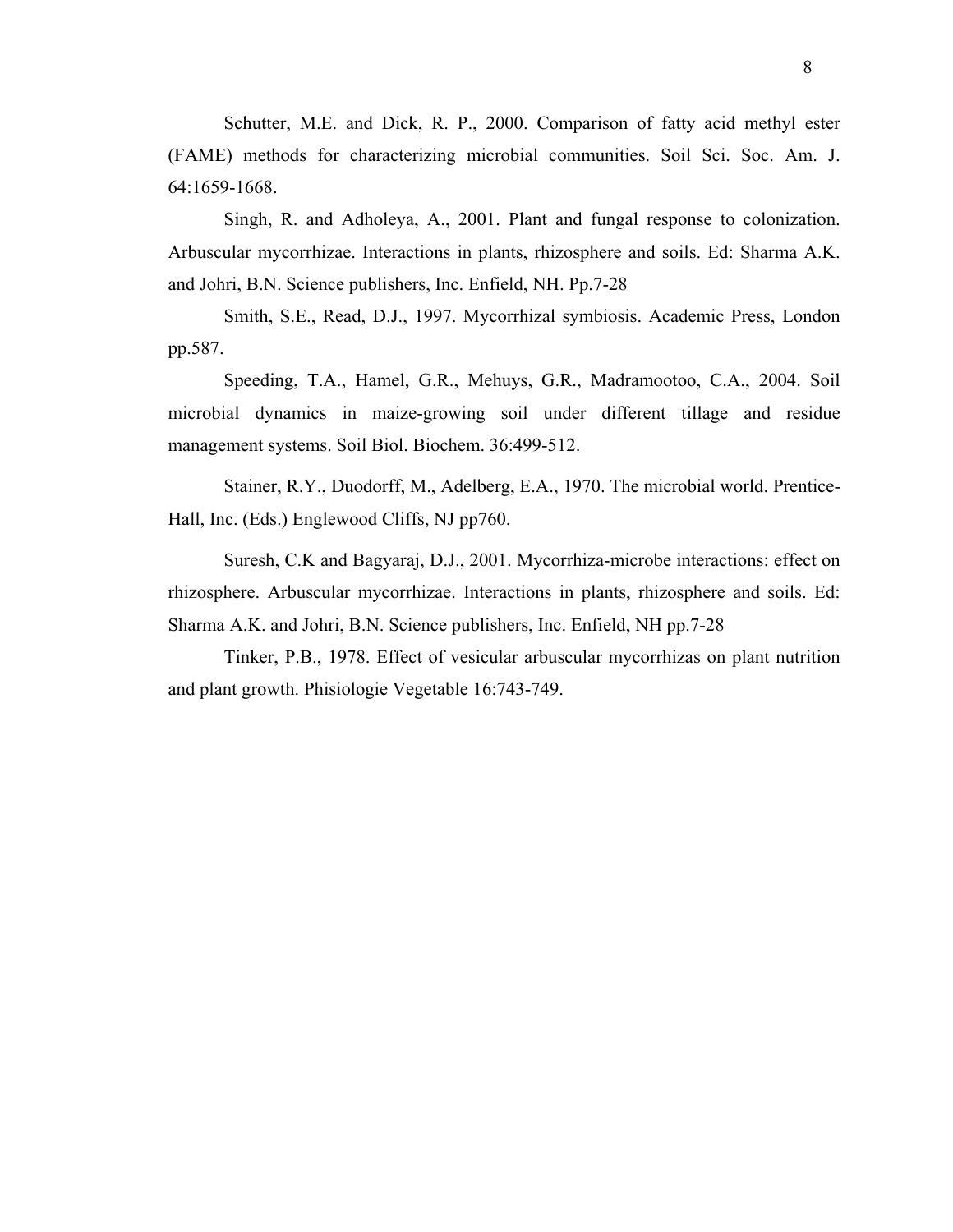**Chapter I** 

# **Soil Microbial Biomass Relationships with Organic Matter Fractions in a Nebraska Corn Field Mapped using Apparent Electrical Conductivity**

**María S. Grigera, Rhae A. Drijber, Kent M. Eskridge, and Brian J. Wienhold**

**Accepted for publication Soil Science Society of America Journal.**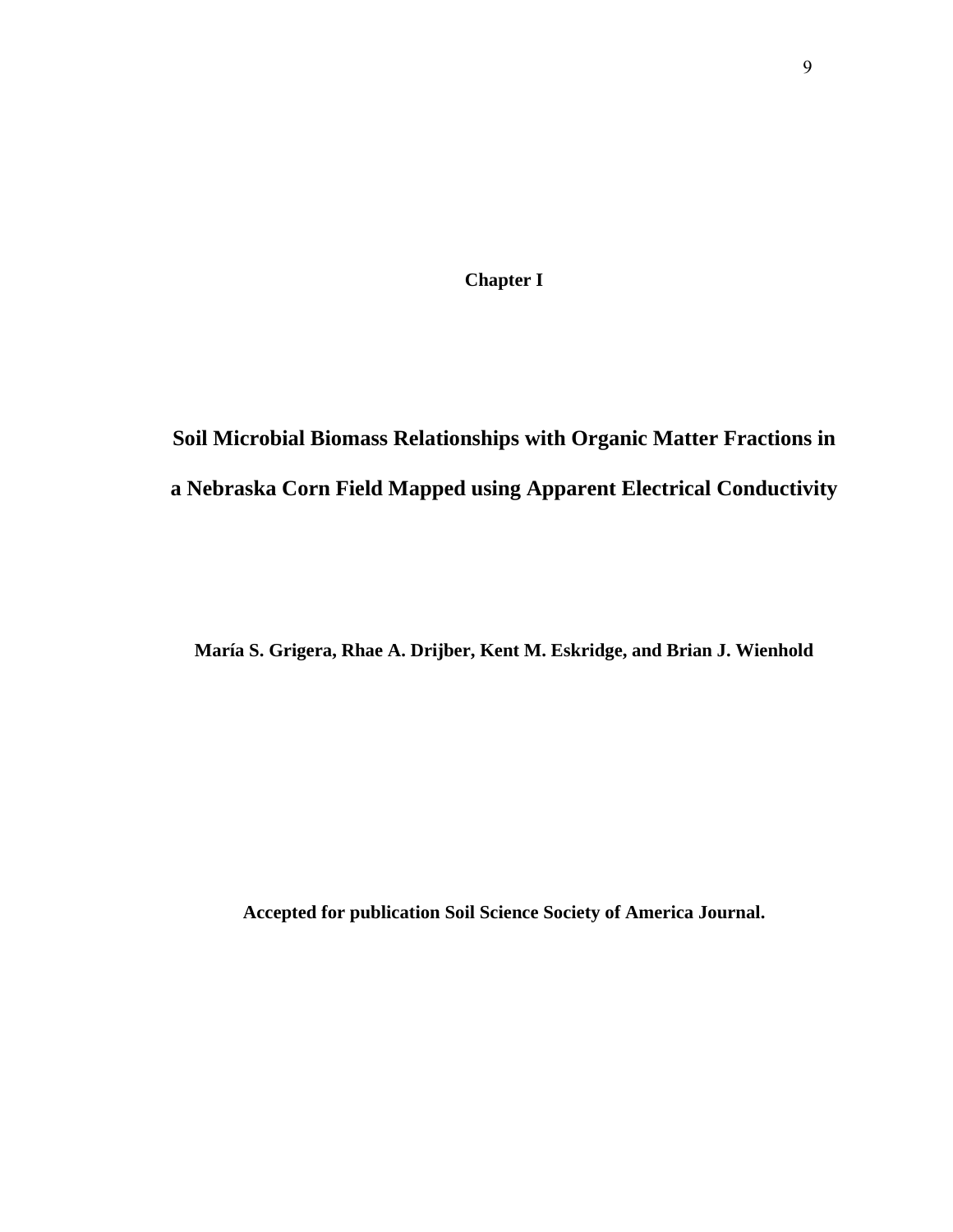#### **ABSTRACT**

Soils exhibit spatial variability in their properties. One approach for delineating field-scale variability involves mapping the variation in apparent soil electrical conductivity (ECa). The objectives of this study were to evaluate the physical and chemical soil characteristics that define ECa classification and the association of specific soil microbiological communities with these soil properties. In May 2003 ECa was measured in a field in Buffalo County, Nebraska, and processed to create four ECa zones based on ranges of horizontal and vertical ECa measurements using unsupervised classification. Soil properties (0- to 90-cm) that showed higher correlations with vertical ECa included total C ( $r = 0.87$ ), clay ( $r = 0.83$ ), total dissolved solids ( $r = 0.68$ ) and depth of topsoil  $(r = 0.70)$ . These properties influence soil water availability in this field. Soil microbial groups were correlated with different soil C fractions in the 0- to 15-cm depth and were similar across ECa zones. Bacterial ( $r = 0.85$ ) and actinomycetes ( $r = 0.71$ ) biomarker concentrations were more highly correlated with fine particulate organic matter (POM) than coarse POM (bacteria  $r = 0.69$  and actinomycetes  $r = 0.48$ ). In contrast, fungal ( $r = 0.77$ ) and mycorrhizal ( $r = 0.48$ ) biomarker concentrations were only correlated with coarse POM. Given current knowledge of the spatial distribution of POM and aggregates we hypothesize that microorganisms are also spatially distributed and that fungal groups are closely associated with coarse POM early in the growing season.

**Abbreviations:** ECa: apparent soil electrical conductivity, FAMEs: fatty acid methyl esters, OM: organic matter, POM: particulate organic matter, TDS: total dissolved solids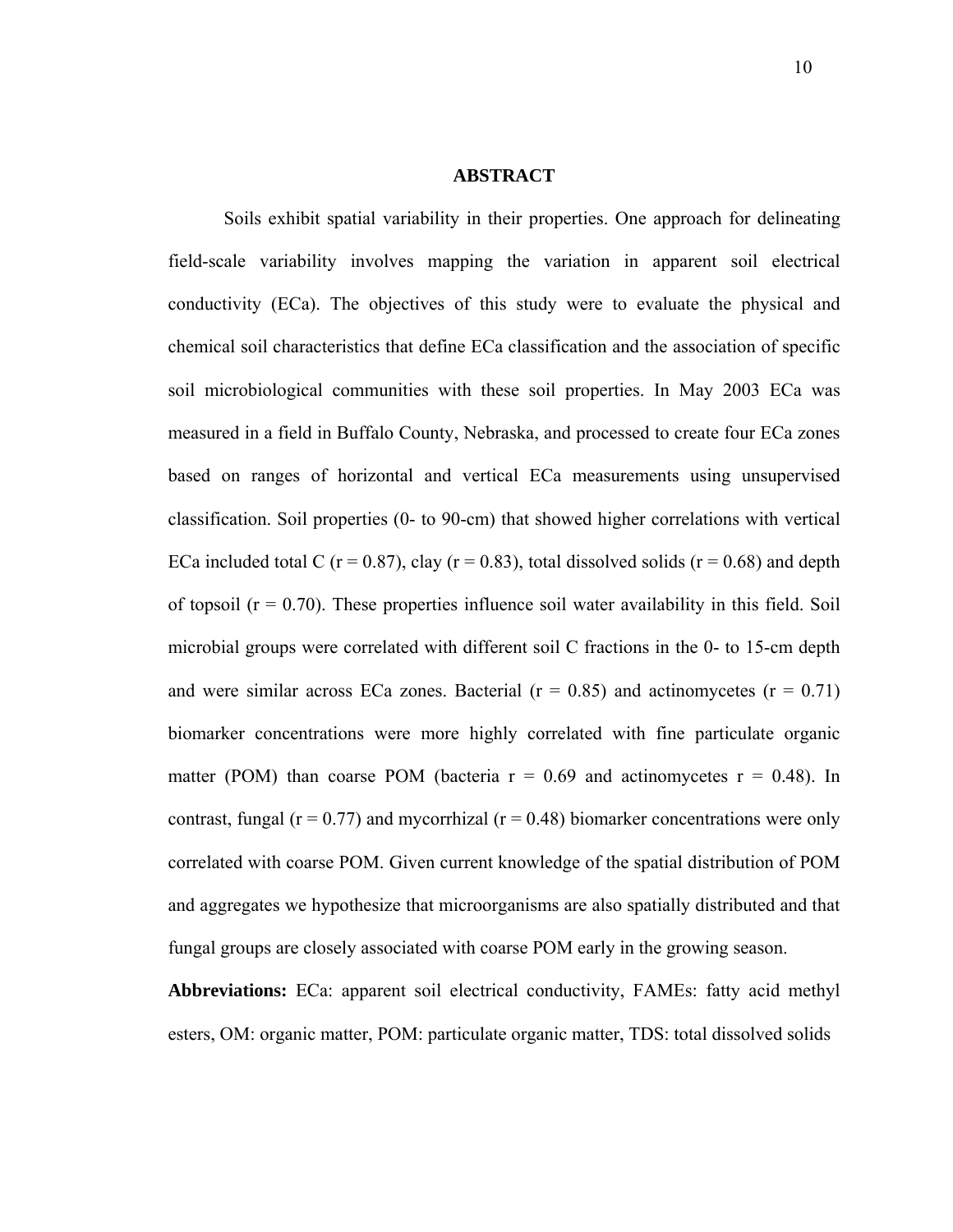Successful implementation of site-specific management requires an understanding of how variation in physical and chemical soil properties effects nutrient and water availability and ultimately crop production in a field. Intensive soil sampling may provide the necessary information on soil fertility, water retention capacity and other relevant soil properties that define potential productivity, but this approach is expensive and labor intensive (Kitchen et al., 1999). Apparent soil electrical conductivity (ECa) sensors have been used for delineating soil variability. Soil ECa is affected by salinity, texture, cation exchange capacity, and moisture content (Rhoades and Corwin, 1990). Soil classification using ECa provides an effective basis for delineating interrelated physical, chemical and biological soil attributes important to crop productivity and ecological sustainability (Kitchen et al., 1999; Johnson et al., 2001; Wienhold and Zhang, 2001; Eigenberg et al., 2002). Also, measurements of ECa are a good estimate of topsoil thickness and may be used to diagnose potential rooting and water-related problems affecting crop production (Kitchen et al., 1999).

 Spatial variability in crop production within a field may impact soil biota through variation in crop residue production. Soil properties are also influenced by the diverse physical and chemical properties of organic matter (OM) in soil (Baldock and Nelson, 1999). Soil OM provides the chemical energy and nutrients for soil microorganisms. As crop residue decomposes, the resulting soil OM contributes to ion exchange, soil structural stability, water retention, and soil thermal properties important to soil resilience. Each pool of soil OM will contribute differently to these various functions (Baldock and Skjemstad, 1999). Particulate organic matter (POM) consists of partially decomposed plant residues and forms the first intermediate pool in the decomposition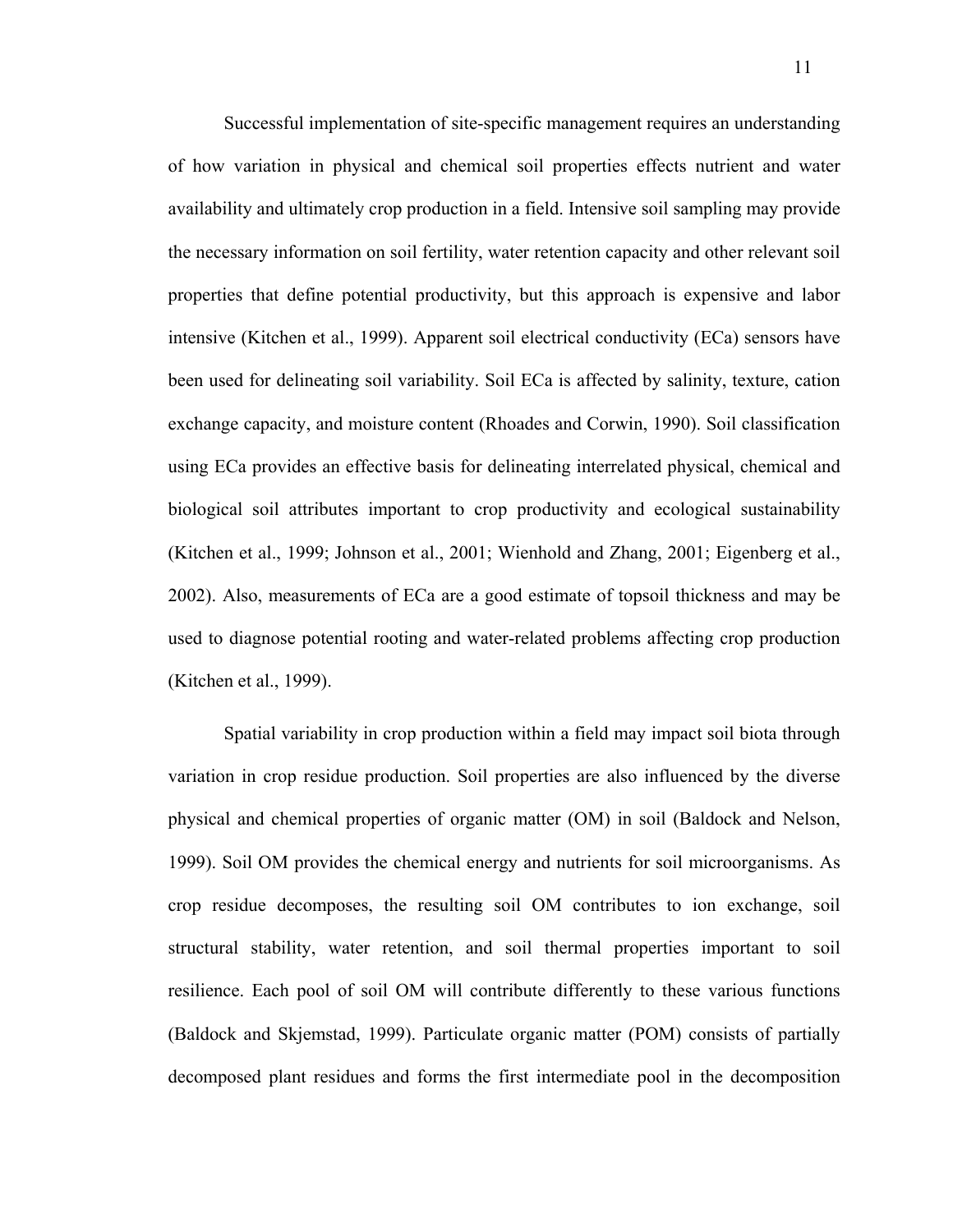process between crop residue and humified OM (Gregorich and Janzen, 1996). The extent to which OM progresses through the different stages of decomposition depends on the presence of protection mechanisms capable of enhancing biological stability (Baldock and Skjemstad, 2000). The decomposition of plant residues and the dynamics of POM are directly related to soil aggregate formation and C stabilization in relatively undisturbed systems (Gale et al., 2000). Long term studies showed that the amount of plant C retained in a soil was proportional to soil clay content (Ladd et al., 1985) and the mean residence time was also correlated with the specific surface area of the soil minerals (Saggar et al., 1996). The presence of clay particles in soil provides the surface area onto which OM may be adsorbed (Baldock and Skjemstad, 2000) and may also provide protection for microorganisms (Skene et al., 1996). In a recent study, the stabilizing effect of clay on soil microbial biomass was even greater than that for humus (Müller and Höper, 2004). In addition to clays, multivalent cations and other nutrients affects the biological stability of OM in soils (Oades, 1988; van Veen et al., 1989; Nelson et al., 1996; Baldock and Skjemstad, 2000).

Soil microbial communities respond to changes in the soil environment. Drijber et al. (2000) compared soil microbial communities in soils under mixed prairie sod to those in soil cropped to wheat or left fallow. They found that during the wheat cycle the composition of the soil microbial community was influenced mostly by inputs from wheat while during fallow it responded to physicochemical differences in the soil resulting from tillage. Zymogenous microorganisms (opportunists that grow immediately following addition of a readily decomposable organic substrate) feeding on easily decomposable OM may adapt very quickly (in term of days) to the availability of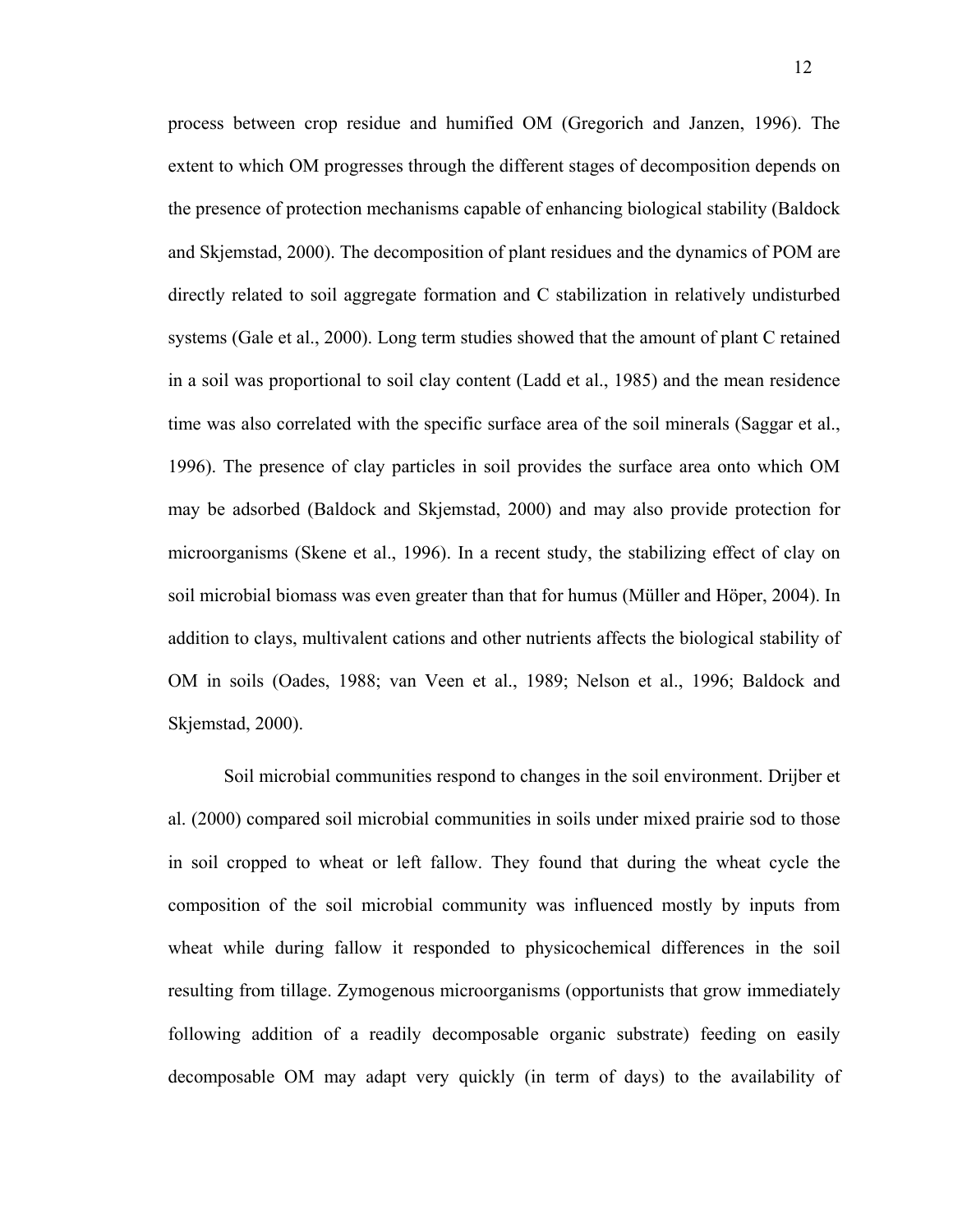substrate (Müller and Höper, 2004). Degens (1998) determined that microbial functional diversity in soils, measured as catabolic potential, was influenced by the addition of different types of organic C. Beare et al., (1992) concluded that when plant residue is incorporated into the soil, microenvironments are created that can strongly influence the composition of decomposer communities by changing the amount and the distribution of substrates and consumers. Thus, selected groups of soil microorganisms are likely to govern the transformations of the different labile OM pools, and the rate at which each OM pool responds to changes in management or other perturbations will vary considerably between soil types and according to the nature of the organic inputs (Bending et al., 2000).

 Soil microbial communities influence nutrient cycling and aggregation processes, though it is important to determine to what extent environmental and edaphic factors govern microbial communities. Phospholipid fatty acid (PLFA) profiles showed differences in community composition that were consistent with differences in organic C input under organic and conventional systems (Bossio et al., 1998). They also found that soil type was the most important determinant of microbial communities due to the influence of clay content and aeration. Schutter and Dick (2000) also found that fatty acid methyl esters (FAMEs) profiles were able to separate soils differing in texture and total organic C content. The objectives of this study were to identify the soil physical and chemical properties influencing ECa in this field and to determine whether variation in these properties influenced the composition of soil microbial communities.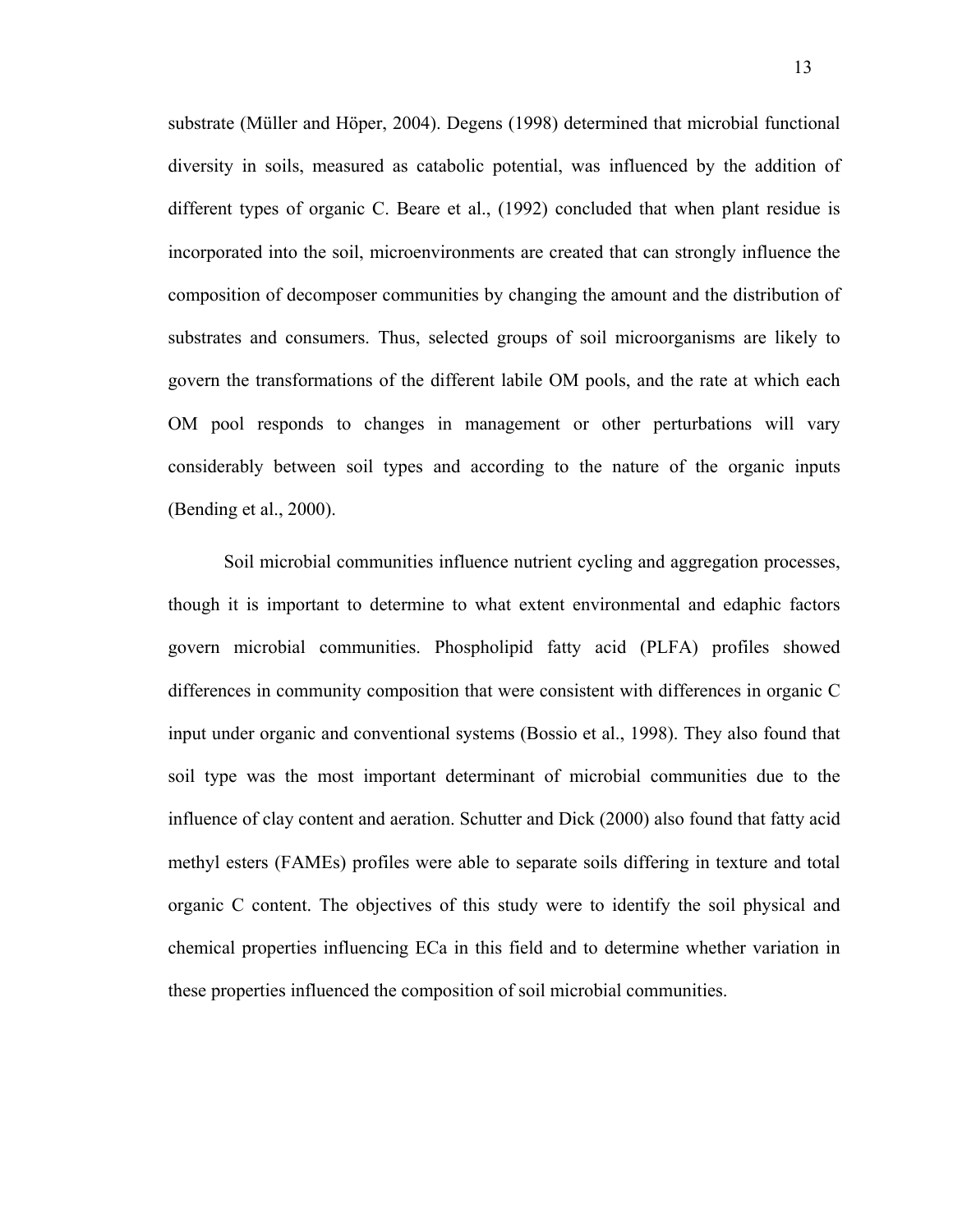#### **MATERIALS AND METHODS**

#### **Experimental Site**

 The field study was conducted during 2003 near Shelton NE (40º45'01" N, 98º46'01"W). Soils at the site are Hord silt loam (Fine-silty, mixed mesic Pachic Argiustoll, 0-1% slope) and a Blendon loam (Coarse-loamy, mixed mesic Pachic Haplustoll, 0-1% slope). The Hord series are soils developed on loess-capped alluvial stream terraces of the Platte and Wood River valleys, formed in silty alluvium or in loess. The Blendon series are soils formed on stream terraces along the Platte and South Loup Rivers. They are underlain by mixed sand and gravel along the Platte River and by medium and coarse sand along the South Loup River. Land leveling activities were performed on portions of the field around 1960 to facilitate furrow irrigation (J.S. Schepers, personal communication, 2005). Continuous corn (*Zea mays* L.) has been cropped since 1990 under conventional disk-tillage with furrow irrigation, and since 1996 under disk and row cultivation with sprinkler irrigation. Prior to planting 168 kg N ha<sup>-1</sup> as urea ammonium nitrate solution was incorporated with a field cultivator. Corn (Pioneer 31B51) was planted on May  $16<sup>th</sup>$ , 2003 with 13.1 kg N ha<sup>-1</sup> and 19.5 kg P ha<sup>-1</sup> as diammonium phosphate applied adjacent to the seed. Stand density was 71600 plants ha<sup>-1</sup> and field average yield was 12.9 Mg ha<sup>-1</sup>at 155 g kg<sup>-1</sup> moisture content.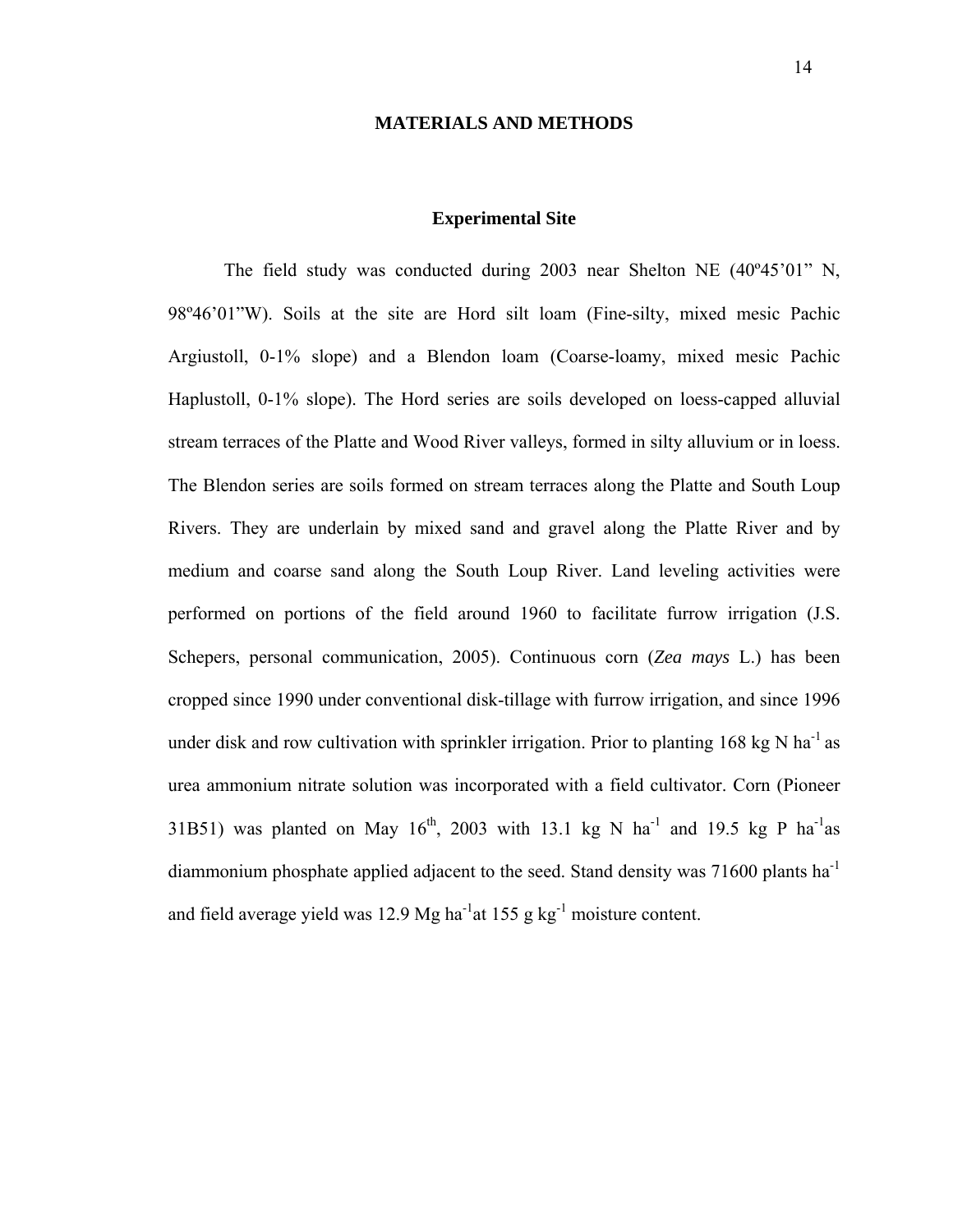#### **Field Mapping**

 In May 2003, ECa was measured with an EM 38 dual dipole conductance meter (Geonics Ltd., Mississauga, Ontario, Canada<sup>[1](#page-20-0)</sup>) pulled behind an all terrain vehicle. Data was logged in vertical mode (0- to 90- cm approximately) and horizontal mode (0- to 30 cm) at 1-s intervals (every 2 m) and georeferenced using a differential global positioning system receiver (Trimble Navigation, Sunnyvale, CA) mounted near the EM38 sensor. The data collected in this 7.3 ha field was processed using ERDAS Imagine (ERDAS Inc., Atlanta, GA) to create four ECa classes based on ranges of EC measurements using unsupervised classification (ERDAS, 1997)(Johnson et al., 2001). Briefly, unsupervised classification identifies statistically similar clusters, and combines them into classes. (Figure 1, Table 1). Six locations in each ECa class were randomly selected for soil sampling.

#### **Soil Sampling and Analysis**

 Soil samples were collected during the V6 stage of corn (Ritchie et al., 1997) on June  $20^{th}$ , 2003. Ten soil cores (2 cm diameter, 0- to 15-cm depth) were randomly taken from the furrow at each location in an area of 6  $m^2$ . (Figure 1) and combined. The composite soil samples were transported in a cooler to the laboratory and passed through a 4 mm sieve to remove visible organic residues, thoroughly mixed, and divided in two subsamples. One subsample was stored at  $-20$  °C for microbial biomass and fatty acid analysis. The other subsample was passed through 2 mm sieve, air-dried, and analyzed

 $\overline{a}$ 

<span id="page-20-0"></span><sup>&</sup>lt;sup>1</sup> Mention of commercial products and organizations in this paper is solely to provide specific information. It does not constitute endorsement by USDA-ARS over other products and organizations not mentioned.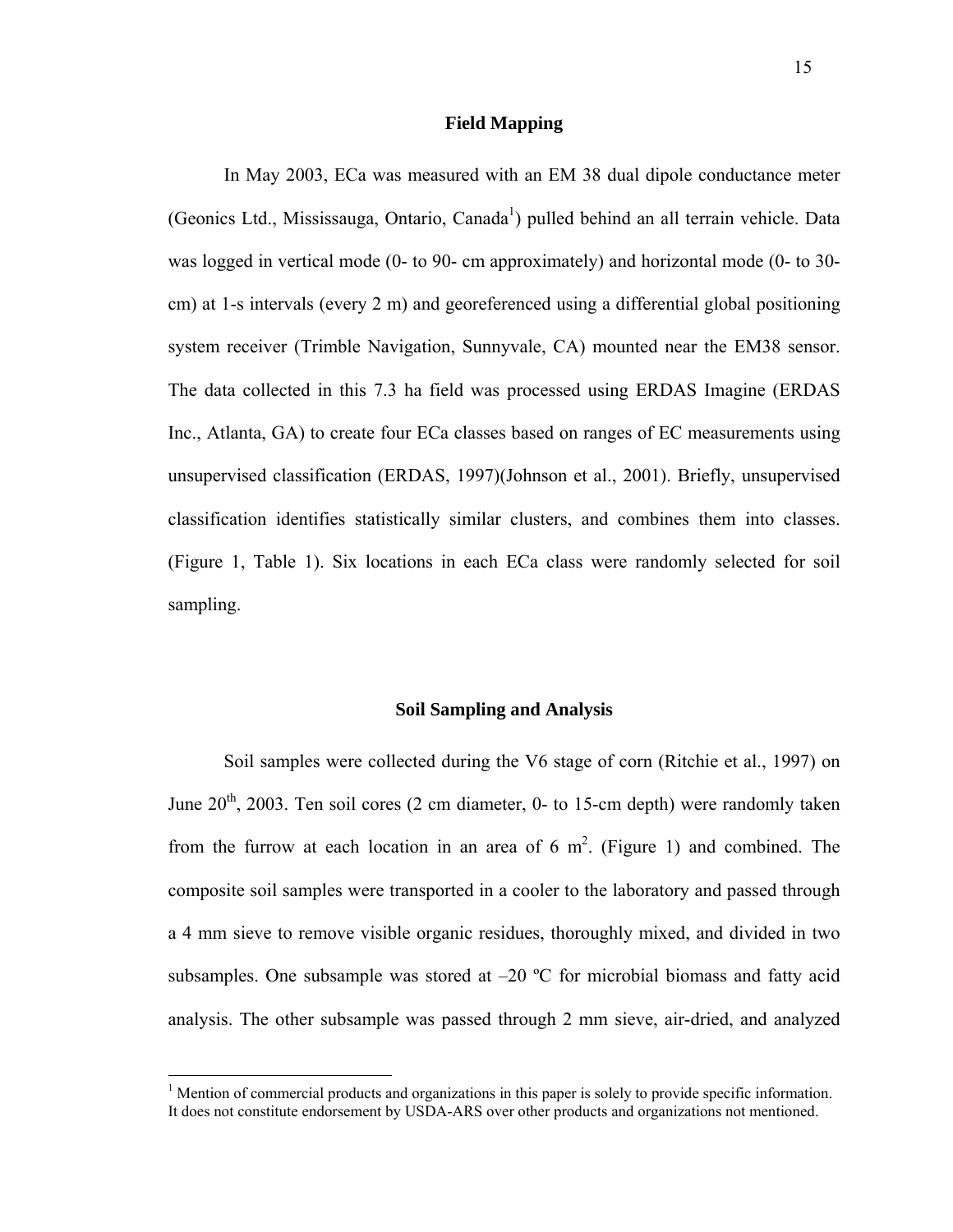for clay content (Kettler et al., 2001), total OM and POM (0.05-2 mm) by weight loss-onignition (Cambardella et al., 2001), total C and N analyzed with a Carlo Erba NA 100 (CE Elantech, Lakewood, NJ) (Schepers et al., 1989), pH and electrical conductivity  $(EC_{(1:1)})$  in 1:1 soil:water slurry (Smith and Doran, 1996). NO<sub>3</sub>-N was determined by a commercial laboratory (Brown, 1998). Soil bulk density was determined by dividing the oven dry weight of the soil by the volume of the sample before sieving. Bulk density was similar among ECa classes and the average value of 1.28 Mg  $m<sup>-3</sup>$  was used to convert the concentration data to volumetric data.

After harvest a soil core (5 cm diameter, 0- to 90-cm) was collected from the center of each location using a truck-mounted hydraulic soil sampler. Topsoil depth was defined as the depth from the surface to the first change of soil color. Carbonate depth was determined by dropping a 10% hydrochloric acid solution on the soil core and measuring the distance from the soil surface to where effervescence occurred. No effervescence was observed in any of the cores. The sample was divided in four sections: 0- to 15-cm, 15- to 30-cm, 30- to 60-cm and 60- to 90-cm. Soil particle size, Bray P,  $EC_{(1:1)}$ , total C and N of each depth increment were determined on air-dried, 2 mm sieved soil samples using methods described above. Total dissolved solids (TDS) were estimated by multiplying the EC<sub>(1:1)</sub> at 25 °C (dS/m) value for each depth interval by 0.64 and summing these values to obtain a TDS value for the 0- to 90-cm depth (Smith and Doran 1996).

#### **Quantification, Identification and Classification of FAMEs:**

 Microbial biomass was determined as extractable lipid P on duplicate 1-g samples using perchloric acid digestion and determining the released phosphate by the method of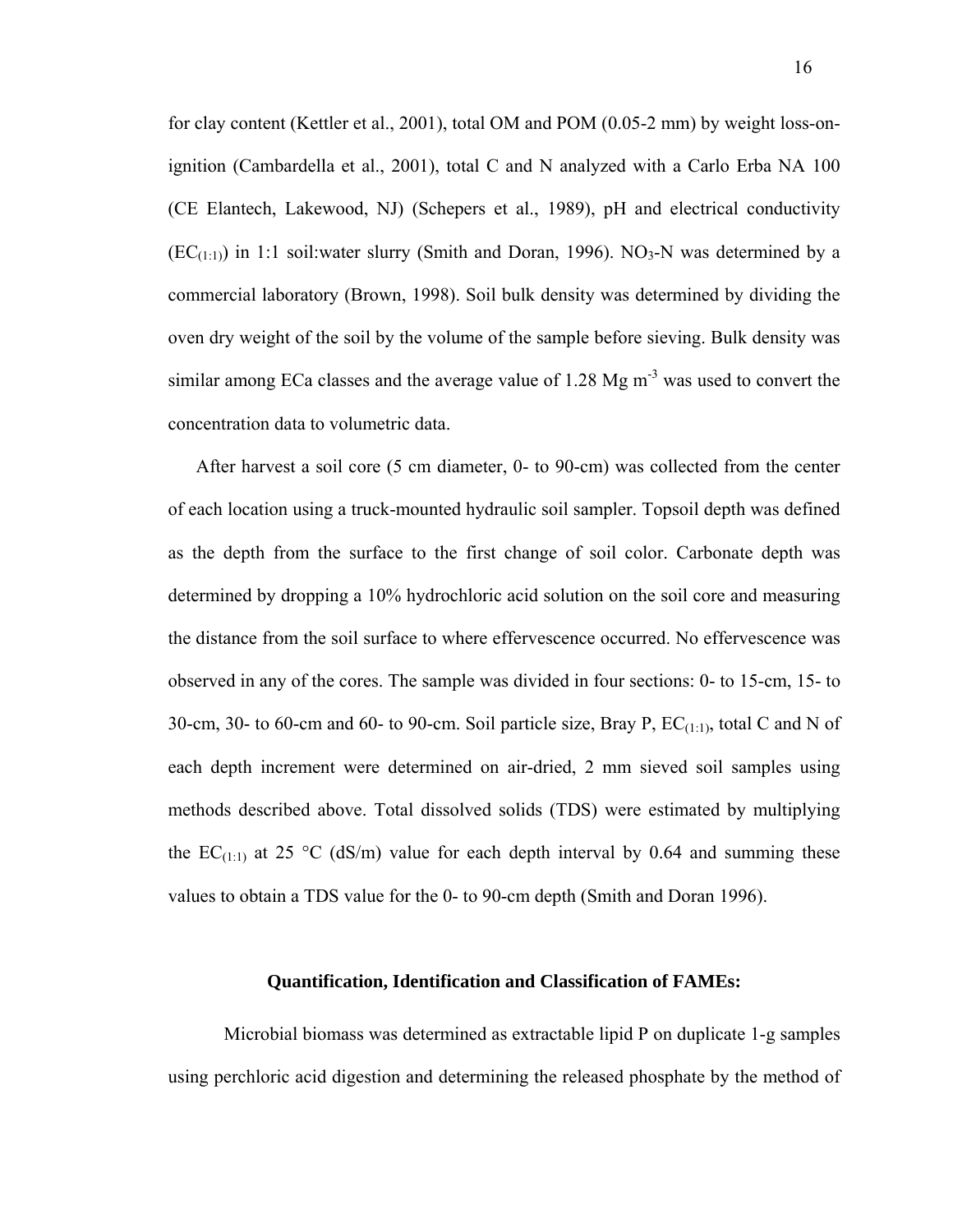Bartlett (Kates, 1986) and reported on dry weight soil basis. Microbial community structure was based on extraction of total FAMEs by mild alkaline hydrolysis. This process does not methylate free fatty acids, but only ester-linked fatty acids (Kates, 1986; Grogan and Cronan, 1997). Briefly, 10-g soil samples were hydrolyzed using freshly prepared 0.2 M potassium hydroxide in methanol and the resulting FAMEs were partitioned into hexane (White et al., 1979). Following saponification to release esterlinked FAMEs, methyl-nonadecanoate  $(0.05 \mu g \mu l^{-1})$  was added to the extract as an internal standard. Released FAMEs were separated by gas chromatography, using helium as a carrier gas, and an Ultra 2 HP (50 m, 0.2 mm I.D., 0.33 µm film thickness) capillary column. The gas chromatograph was run in split mode  $(44:1)$  with a 0.75 min purge time. Injector and flame ionization detectors were maintained at 280º and 300º C, respectively, and oven temperature was ramped from  $50^{\circ}$  C to  $160^{\circ}$  C at  $40^{\circ}$  C min<sup>-1</sup> and held for 2 min, then ramped at 3° C min<sup>-1</sup> to 300° C and held for 30 min. The fatty acids were identified by retention-time and confirmed by mass spectrometry. Concentrations of FAMEs were calculated from peak areas and reported as nmol  $g^{-1}$  soil.

 Fatty acids were designated as the total number of C atoms followed by a colon, the number of double bonds followed by the position of the double bond from the carboxyl end of the molecule and its *cis* or *trans* configuration (IUPAC-IUB, 1987). The prefixes *a* and *i* indicate antieso and iso branching, respectively; *cy* indicates cyclopropane fatty acids, *br* indicates an unknown branch position and 10Me indicates a methyl branch on the  $10<sup>th</sup>$  C atom from the carboxyl end of the molecule. A total of 41 FAMEs were detected and identified. Those selected to represent bacterial markers were *i*C15:0, *a*C15:0, C15:0, *i*C16:0, *i*C17:0, *a*C17:0, C17:0, *cy*C17:0, *cy*C19:0 and C16:1*cis*7.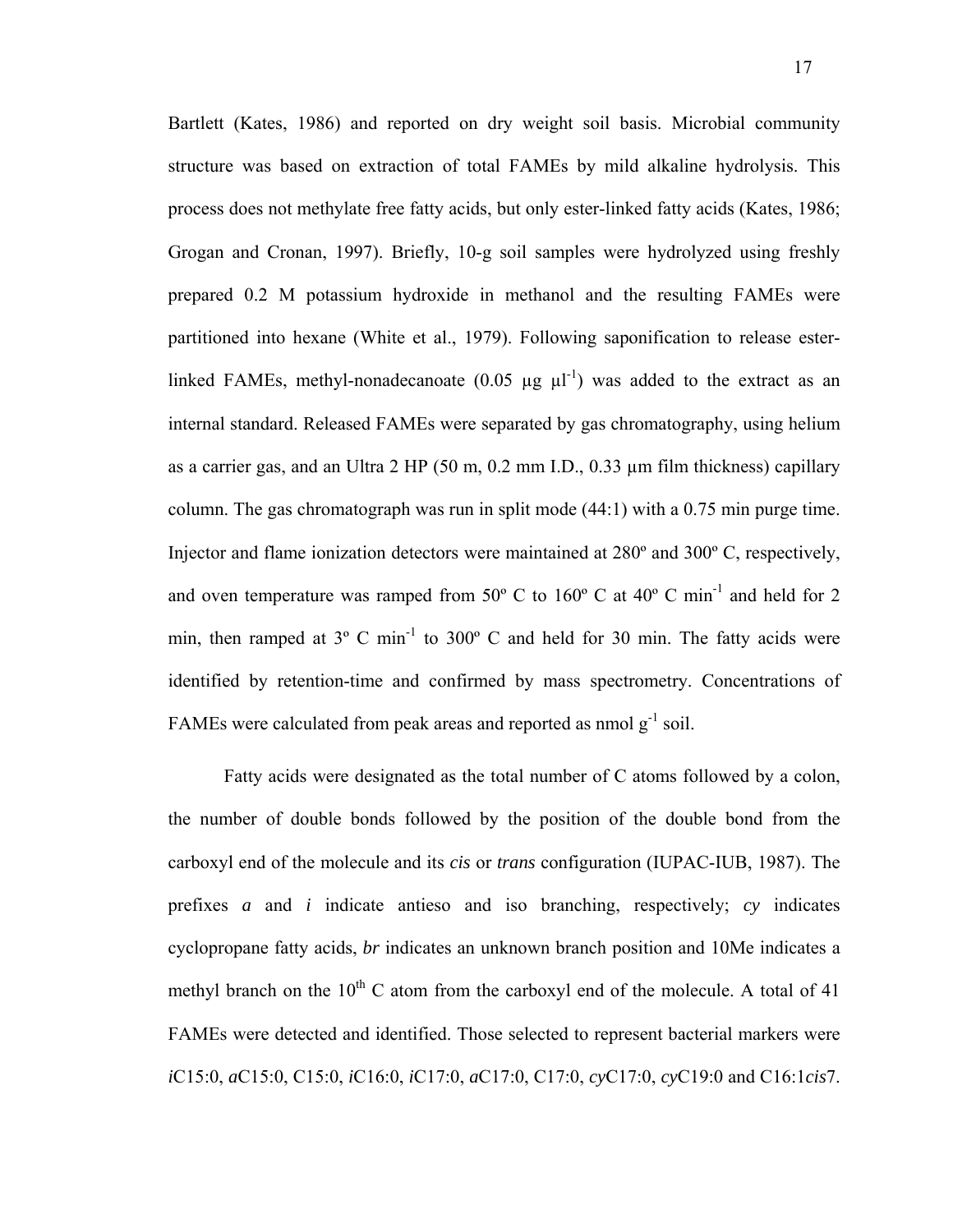Frostegård and Bååth (1996) recommend the use of several bacterial fatty acid markers since this is likely to produce less variable results than the use of only one marker. The markers selected to represent actinomycetes were *i*10MeC18:0 and 10MeC18:0 (Kroppenstedt 1992). Fungal biomarkers was represented by C18:2*cis*9,12 (Stahl and Klug, 1996) and arbuscular mycorrhizal biomarkers by C16:1*cis*11 (Olsson and Johansen, 2000).

#### **Statistical Analysis**

 Relationships between crop and soil components and ECa class were assessed by ANOVA for a complete randomized design with vertical and horizontal ECa class (identified using unsupervised classification) as treatment factors (Johnson et al., 2001). Analysis of variance (using PROC MIXED procedure) was also performed, and to test for differences in physical and chemical soil properties among ECa class means we used Fisher's protected LSD test. Pearson correlation analysis was conducted to assess the linear association between ECa sample means for each location and soil physicochemical and microbiological properties. All statistical analyses were performed using SAS (SAS Inst., 1999) and differences were declared significant at the 0.05 level unless stated otherwise.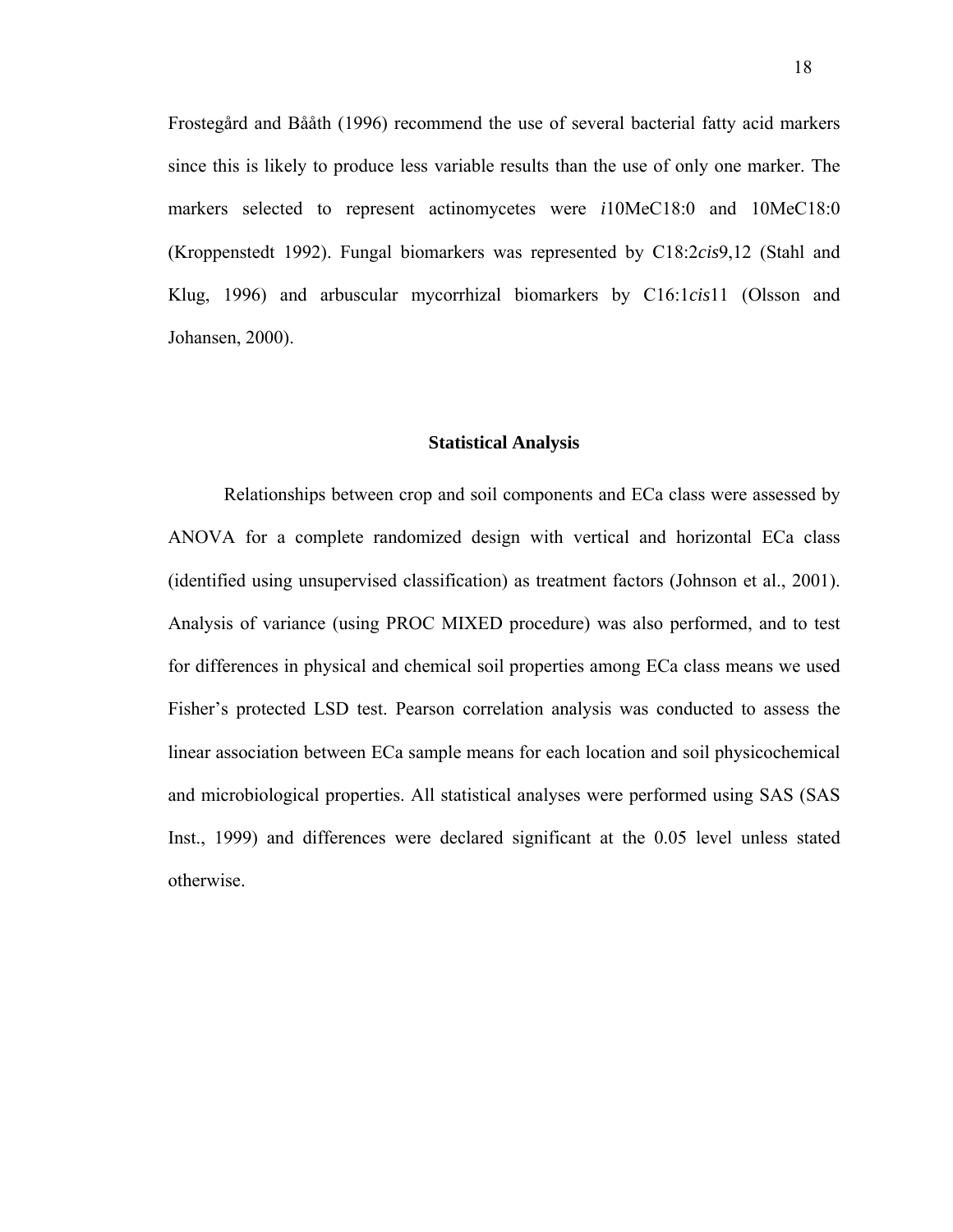#### **RESULTS AND DISCUSSION**

#### **Relationship of ECa Class to Soil Properties in the 0- to 90-cm depth**

 The range of vertical and horizontal ECa measurements and soil physicochemical properties are shown in Table 1. Of the physical and chemical soil properties measured we found that clay content in class I was lower than that observed in class III and IV (Figure 2a). Topsoil depth was similar for classes I, II and III and greater in class IV. The increase in ECa was correlated with the amount of clay and depth of topsoil; however the correlation coefficient between ECa and total clay was higher (Table 2). Total C content (and N, data not shown) followed the pattern of clay content in this profile (Figure 2c) being largest in class IV followed by class III and smallest in classes I and II. Total dissolved solids were lowest in class I and largest in class IV (Figure 2d).

Horizontal and vertical ECa measurements were highly correlated with clay, organic C content, TDS, and topsoil depth in the 0- to 90-cm samples (Table 2). Bray P was associated with vertical ECa but not with horizontal readings. Depth of topsoil was positively correlated with clay and C content. Bulk ECa readings integrated many soil properties and appear to be a useful tool for the delineation of overall soil condition (Johnson et al., 2001). The correlation among clay, total C, TDS, depth of topsoil and ECa may represent soil properties affecting water availability to the crop. Previous studies indicated that in the central Great Plains, vertical ECa was driven by soil water content, solids in the soil solution, and clay content at 0- to 90-cm depth and correlated with soil water-holding capacity (Johnson et al., 2003b). Similarly, Auerswald et al. (2001) used multivariate regression to determine the relationship among ECa and a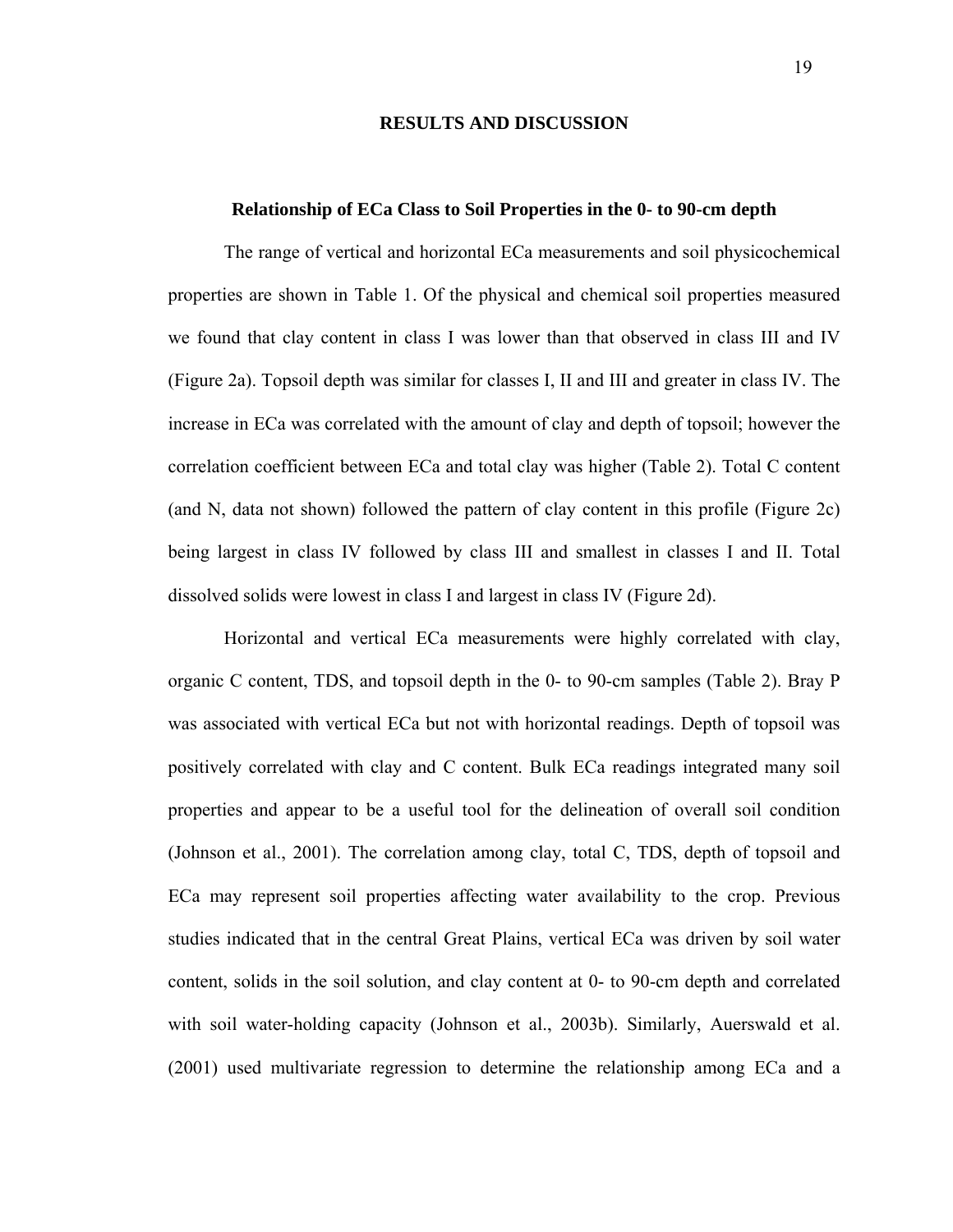number of soil properties and found that clay content,  $EC_{(1:1)}$ , and water content explained 84% of the variability observed in ECa.

#### **Relationship of ECa Class to Soil Properties in the 0- to 15-cm depth**

 While ECa appears to integrate soil properties over depth, management impacts are usually most evident in the surface soil layer. The physical, chemical and biological soil parameters evaluated to characterize the surface layer (0- to 15-cm) of this field are presented in Table 3. Soil pH was similar among the ECa classes with a mean value of 6.7 (p-value  $= 0.57$ ). Simple correlation coefficients of spatially varying soil properties provide the first level of information needed to determine what factors covary with ECa. Horizontal and vertical ECa measurements were positively correlated with Bray P and TDS measured in the laboratory, and were negatively correlated with mycorrhizal fungal biomarker concentration. No significant correlations were observed between ECa and total C, fine and coarse POM, and clay content in this surface layer (Table 3). However, there was a significant relationship observed between total C, POM, lipid P and the individual microbial pools (fungi and bacteria biomarker concentrations) (Table 3).

 Total C (Figure 3b) and the different fractions of POM (Figure 3d) in the 0- to 15 cm depth followed the same distribution as clay content (Figure 3a) with an increase in ECa class III. In contrast, Bray P in the 0- to 15-cm depth (Figure 3c) followed the same trend as the 0- to 90-cm variables. Thus, among the physical, chemical and biological soil properties in the 0- to 15-cm depth, clay content appeared to influence the size of the C pools of this stratum. The amount of clay in this surface layer increased as ECa increased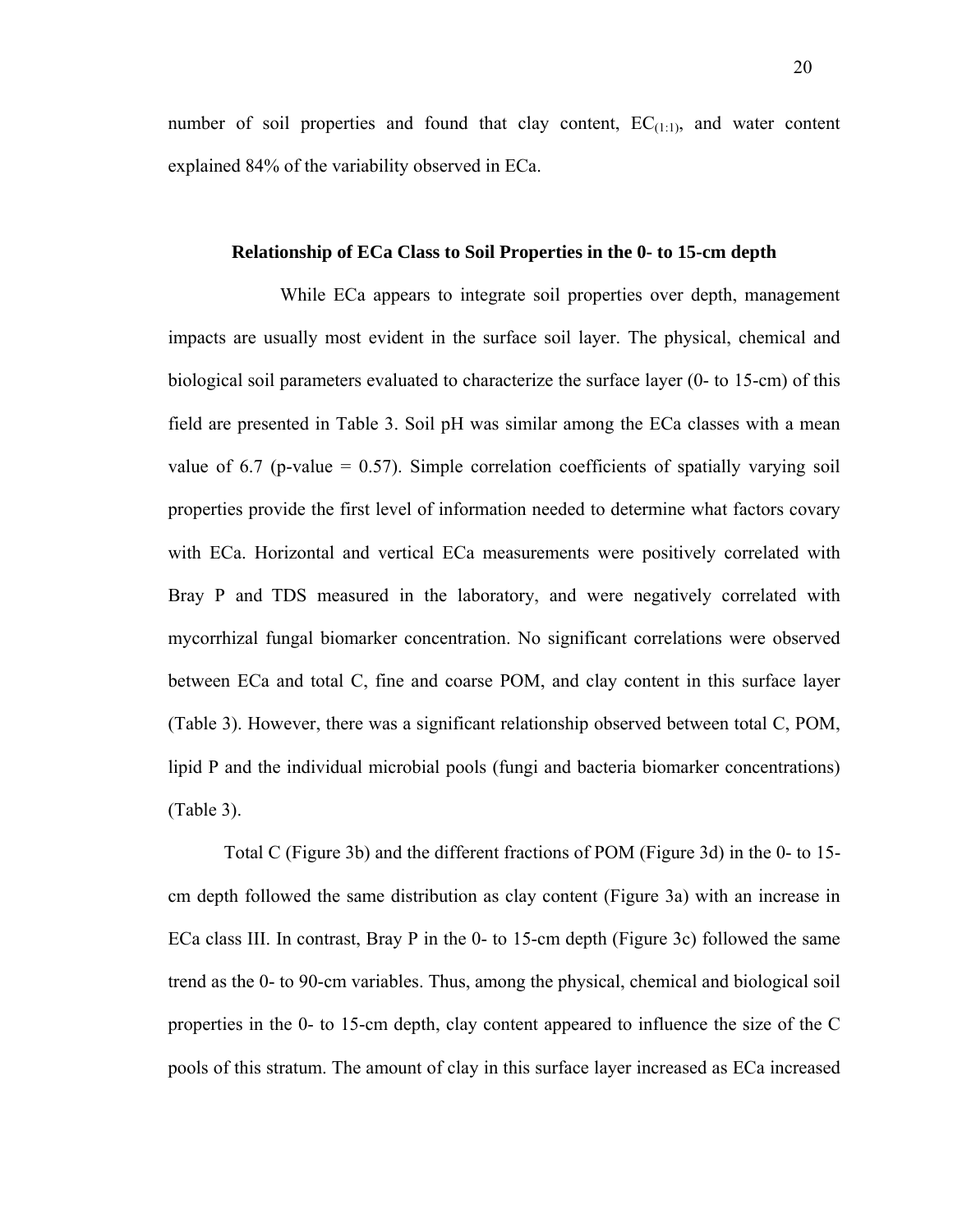for the first three ECa classes but was less than expected in ECa IV likely due to land leveling activities altering texture in this part of the field (Figure 3a). This resulted in no correlation between ECa and clay content in the 0- to 15-cm depth (Table 3). Mueller et al. (2003) found stronger correlations for horizontal than for vertical ECa measurements with chemical soil properties, clay content, and volumetric water content. These authors found that deep EC readings were similarly affected by the variability in ECa at the surface (0- to 30- cm) and subsurface (30- to 90-cm) layers. Our results also showed a high correlation between horizontal and vertical ECa (Table 2); however, there was dissimilar pattern in clay and C distribution with ECa class when comparing the 0- to 90 cm and 0- to 15-cm depths (data not shown). The different response of ECa to soil characteristics reported by Mueller et al. (2003) may be due to differences in parent material and soil water content in that study.

Fine POM was negatively correlated with bulk density and positively correlated with TDS, total C, and Bray P, while coarse POM was somewhat correlated with  $NO<sub>3</sub>-N$  $(r = 0.38, p = 0.07)$  (Table 3). These results may indicate a linkage with crop biomass production, size of the POM fraction and fertility status of this soil. The relationship between POM and chemical soil properties important to OM cycling include deposition of plant residues and roots (coarse POM) as well as microbial residues produced during decomposition (Baldock and Skjemstad, 2000). Fine POM was also correlated with the amount of clay, and this relationship is likely determined by the amount of fine mineral particles in the surface layer and the physical and chemical protection of different C pools by clay particles (Baldock and Nelson, 1999). Wander and Bollero (1999) found that POM was the most sensitive indicator of soil management practices contributing to soil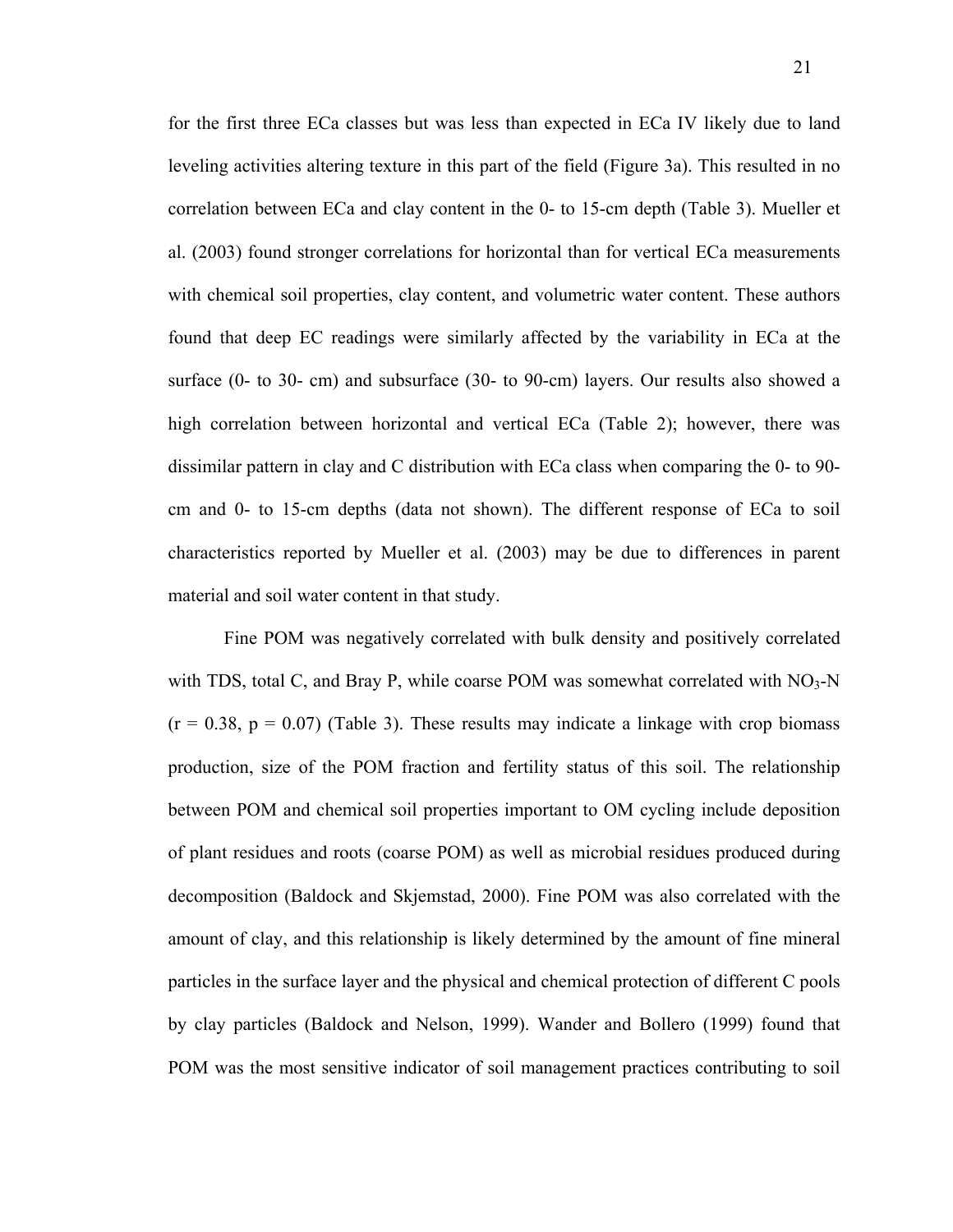quality in Illinois. They also found that biological and physical aspects of soils were the properties most altered by agronomic practices. Under dryland conditions, Johnson et al (2001) found that POM, total C and microbial biomass C were negatively correlated with ECa measurements.

Bray P increased as ECa readings increased (Figure 3c and Table 3). An aerial photo used in the soil survey (Buller et al.,1974) showed that the portion of the field that comprises ECa class IV was segregated by fencing under different management. Specific management practices for this part of the field are not known but manure applications or different fertilizer practices than the rest of the field may explain the differences. Heiniger et al. (2003) attributed part of the success of using ECa to measure P concentration in the field to salinity imparted by manure. Furthermore, ECa maps were able to differentiate rates of compost, manure and commercial fertilizer additions to a corn field (Eigenberg and Nienaber, 1998). Others have correlated ECa to tillage and cropping patterns (Clay et al., 2001; Johnson et al., 2003a).

 Grain and stover yield were correlated variables. Vertical and horizontal ECa and Bray P (0- to 15-cm) were correlated with stover yield (Table 3). Stover production increased as vertical ECa increased (Stover =  $3.58 + 0.11$  ECa;  $r^2 = 0.38$ ; p < 0.001). However, there were no differences among classes in grain production (mean 8.5 Mg ha-<sup>1</sup>). The lack of a correlation between grain yield and ECa may be related to the high availability of water in this irrigated corn field. Under dry land conditions, Kravchenko et al. (2003) found that in years with optimum precipitation grain yield and EC were not correlated.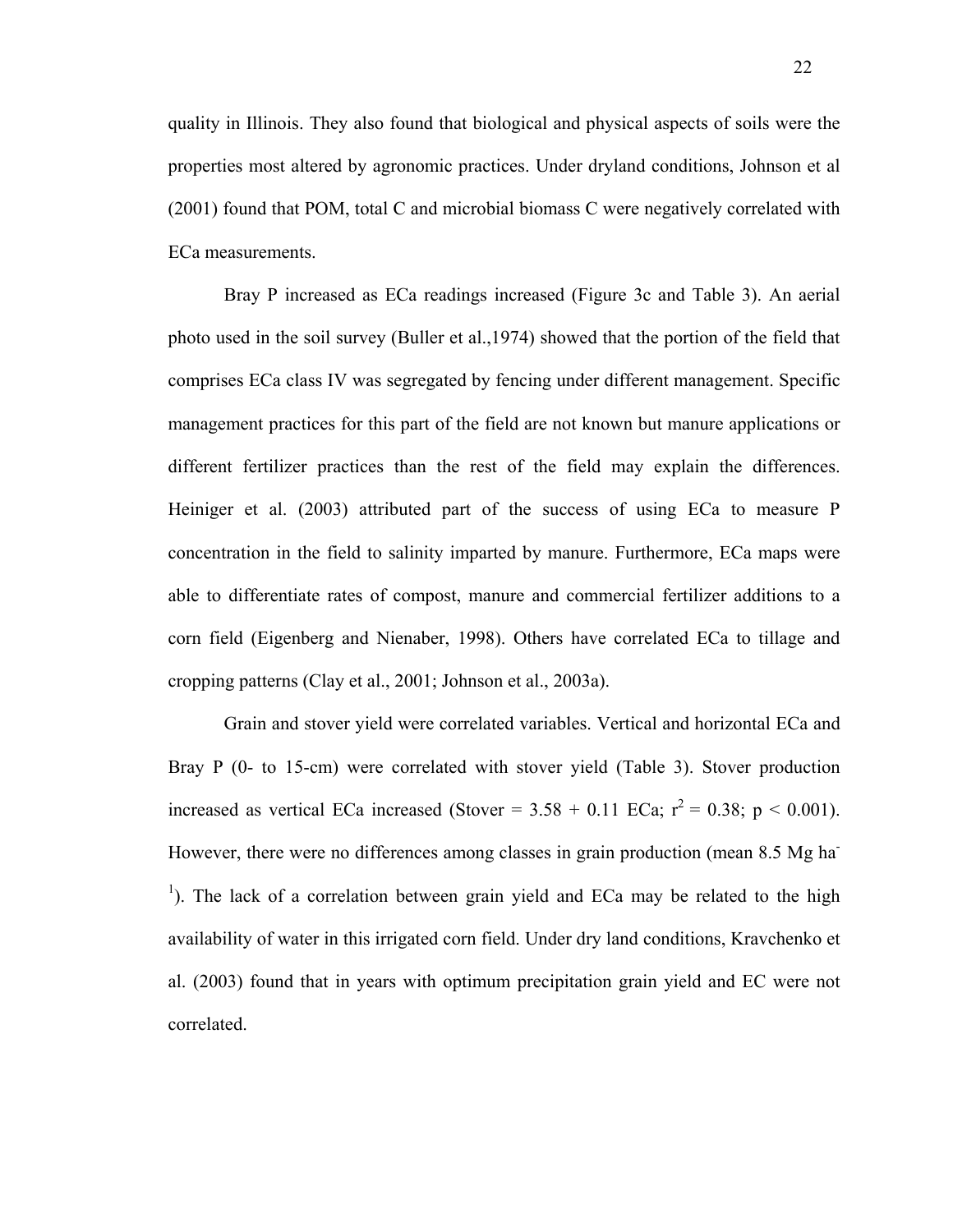#### **Relationship of Microbial Biomarkers to POM**

Lipid P, indicative of soil microbial biomass, was higher in ECa classes III and IV, than in classes I and II (Figure 4a). At this early growth stage of the crop (V6 stage) total microbial biomass in the furrow environment seems to be driven by bacterial biomarker concentration (r=0.96, Figure 5). Bacterial and actinomycetes biomarker concentrations were highly correlated  $(r=0.88)$  and increased with increasing ECa (Figures 4b and 4c), although not significantly in all cases, mirroring that of clay and total C in this surface soil layer. Schutter et al. (2001) studied the soil microbial response to soil type, seasonal changes, and soil management using FAMEs. They found that FAMEs profiles were correlated with soil texture, cation exchange capacity and C content in early spring. Fungal and mycorrhizal biomarker concentrations were not different among ECa classes (Figure 4d) although mycorrhizal biomarker concentration was negatively correlated with both horizontal and vertical ECa readings (Table 3). Mycorrhizal biomarker concentration was negatively correlated with ECa values (Table 3) but mean values were similar across ECa classes (Figure 4d). Fine POM was highly correlated with bacterial and actinomycetes biomarkers, while coarse POM was highly correlated with fungal biomarker concentration, and to a lesser extent with actinomycetes, bacterial and mycorrhizal biomarkers (Figure 5). Similarly, several fungal biomarkers (C18:2*cis*9,12 and 18:3*cis*6,9,12) were enriched in soils after the incorporation of winter cover crops, suggesting that the addition of these residues were important for stimulating or maintaining fungal populations over time (Schutter et al.2001).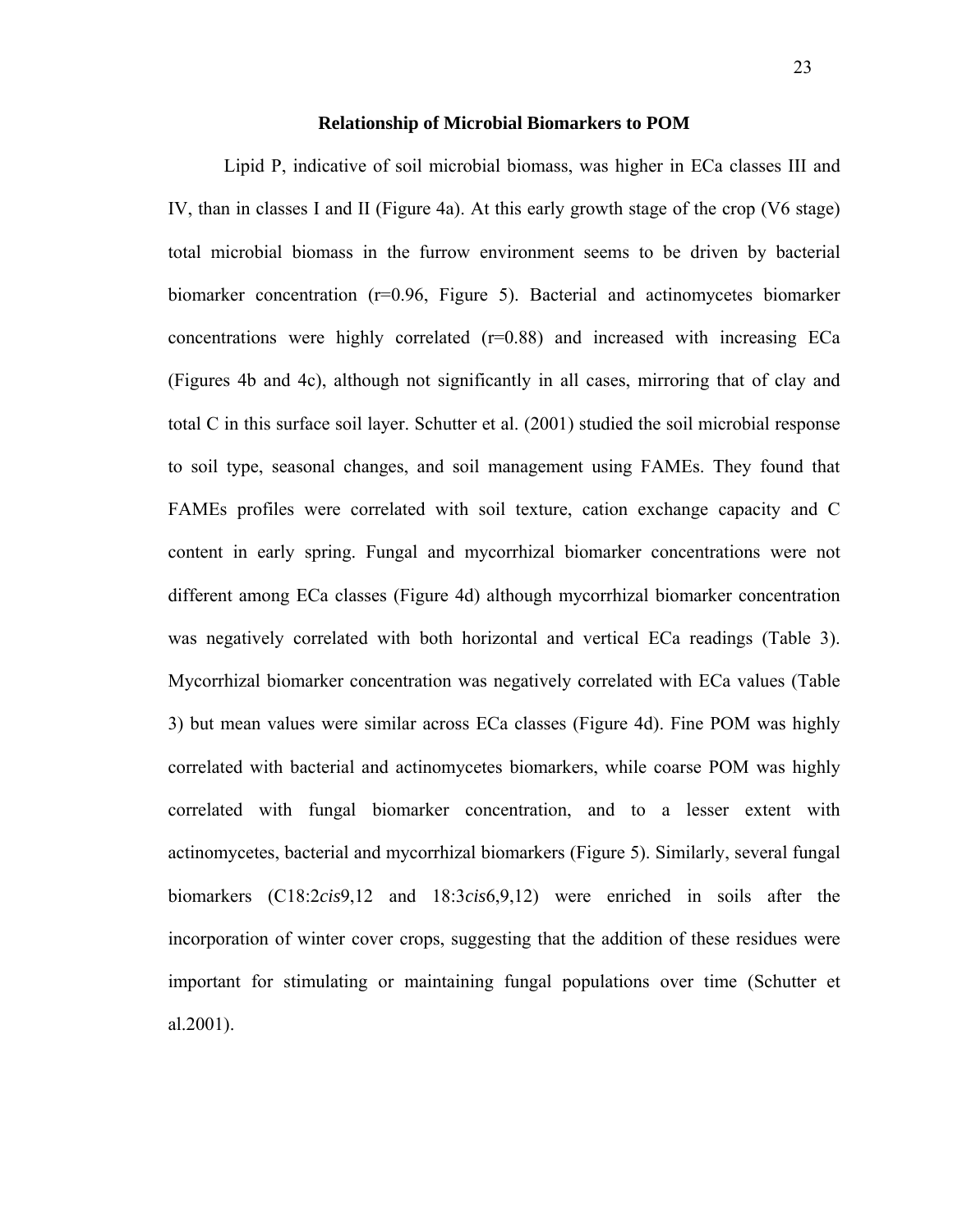The positive correlation between coarse POM and the soil microbial biomarkers (Table 3, Figure 5) suggests that fungi, bacteria and actinomycetes all use coarse POM as a source of C. Coarse POM is mainly comprised of plant residues, but may contain seeds and microbial structural components such as fungal hyphae and spores (Dalal and Mayer, 1986a, b; Oades et al., 1987), indicating an early stage of decomposition and a microbial contribution, mostly fungal, to this coarse fraction (Six et al., 2001; Six et al., 2004). Baldock and Skjemstad (2000) used nuclear magnetic resonance to analyze the structure of POM and found that it is dominated by O-alkyl structures such as polysaccharides typically found in fresh plant and microbial tissues. They identified these organic compounds as being preferentially used by soil microorganisms: a decrease in particle size being associated with the accumulation of more chemically recalcitrant structures in the 2- to 20-µm size fraction. As plant residues decompose, lignin-degrading fungi are essential to continued decomposition; however, some bacteria can modify the nature of functional groups attached to lignin exposing more labile structures (Baldock and Skjemstad, 2000). Thus, the relationship among soil microbial biomass and the different fractions of POM reflects the decomposition dynamics and stability of C in the ecosystem. Our results indicate fungal groups are closely associated with coarse POM early in the growing season.

Fine POM was correlated with clay content, but the coarse POM fraction was not (Table 3). This supports an intimate association between fine POM and the mineral fraction in this soil that enhances stabilization of soil C (Ladd et al., 1985). This protection of soil C may also be afforded through the process of aggregation. Golchin et al. (1994) suggested that during the transformation of free C into intraaggregate light C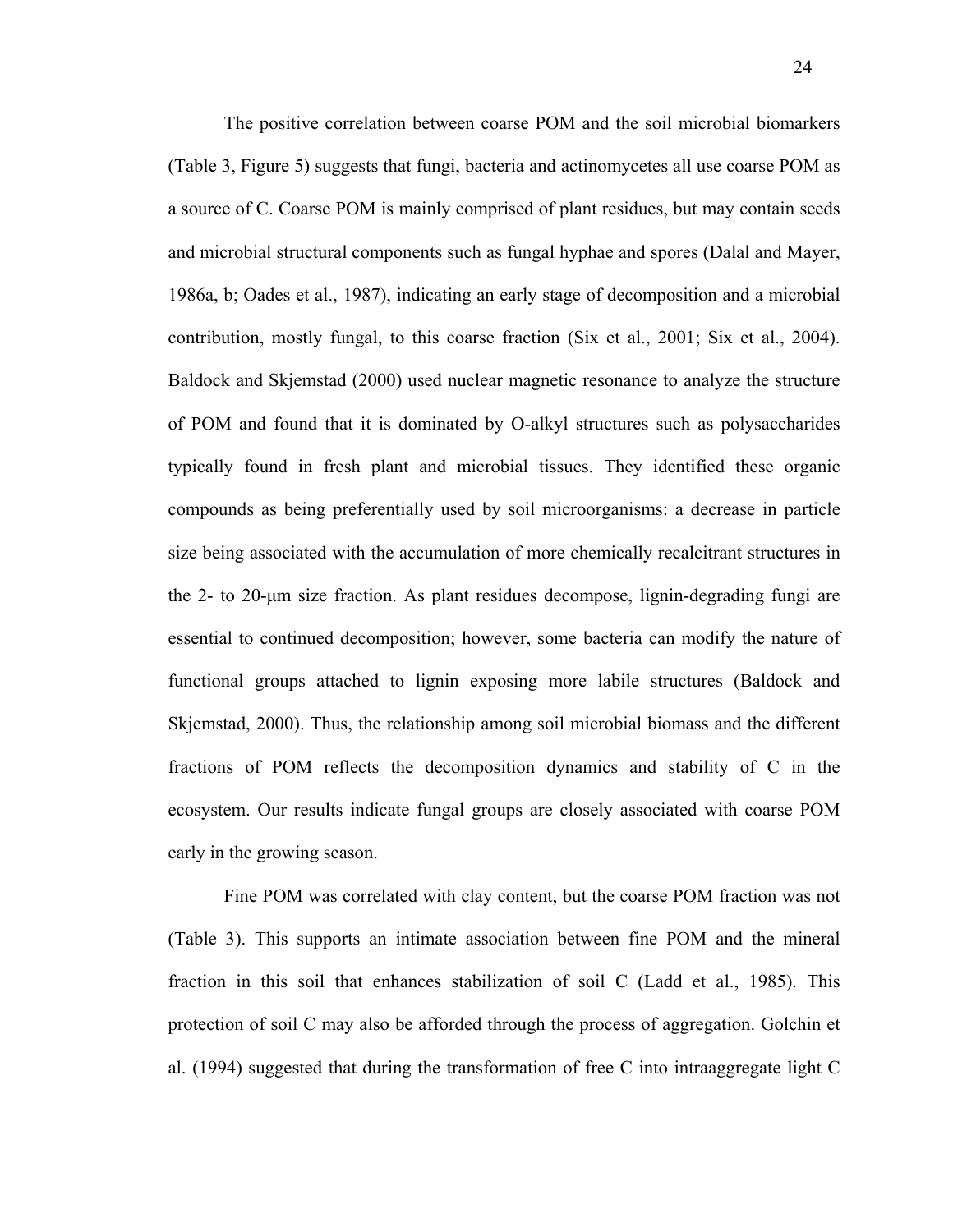there is a selective decomposition of easily decomposable carbohydrates (i.e. O-alkyl C) and preservation of more recalcitrant long-chained C (i.e. alkyl C). During this process, POM is reduced in size and gradually becomes encrusted with clay particles and microbial products to form microaggregates (Golchin et al., 1994). Bacteria may be occluded inside these aggregates, protected from predation and linked to this pool of POM, which is less accessible to fungal biomass. Our results support the association of bacterial and actinomycetes biomarkers with the fine POM fraction (Figure 5, Table 3) indicating that pools of protected C with a slower decomposition rate might be preferentially colonized by bacteria instead of fungi.

The mycorrhizal marker was negatively correlated with Bray P in this surface layer (Table 3). Spore germination and hyphal growth of mycorrhizal fungi is known to be heavily dependent on the availability of soil P (De Miranda and Harris, 1994); thus, mycorrhizal biomass decreased as the availability of P increased in the surface soil. Since we collected samples in the furrow environment, our study would reflect remnants of the prior year's mycorrhizal network as well as any new hyphae formed at this early growth stage. Although mycorrhizal fungi are important for plant P uptake, the significance of this role under the high fertility status of this system is uncertain.

In conclusion, ECa classes were defined by the amount of clay, organic C, and TDS in the 0- to 90- cm depth as well as the depth of topsoil. EC was an effective tool to identify soil sampling sites that represent diverse soil physicochemical properties. Soil properties measured for the shallow depth were not highly correlated with ECa except for TDS and Bray P. Soil physicochemical characteristics evaluated in the 0- to 15-cm layer are influenced by management practices and prior history of this field. Soil microbial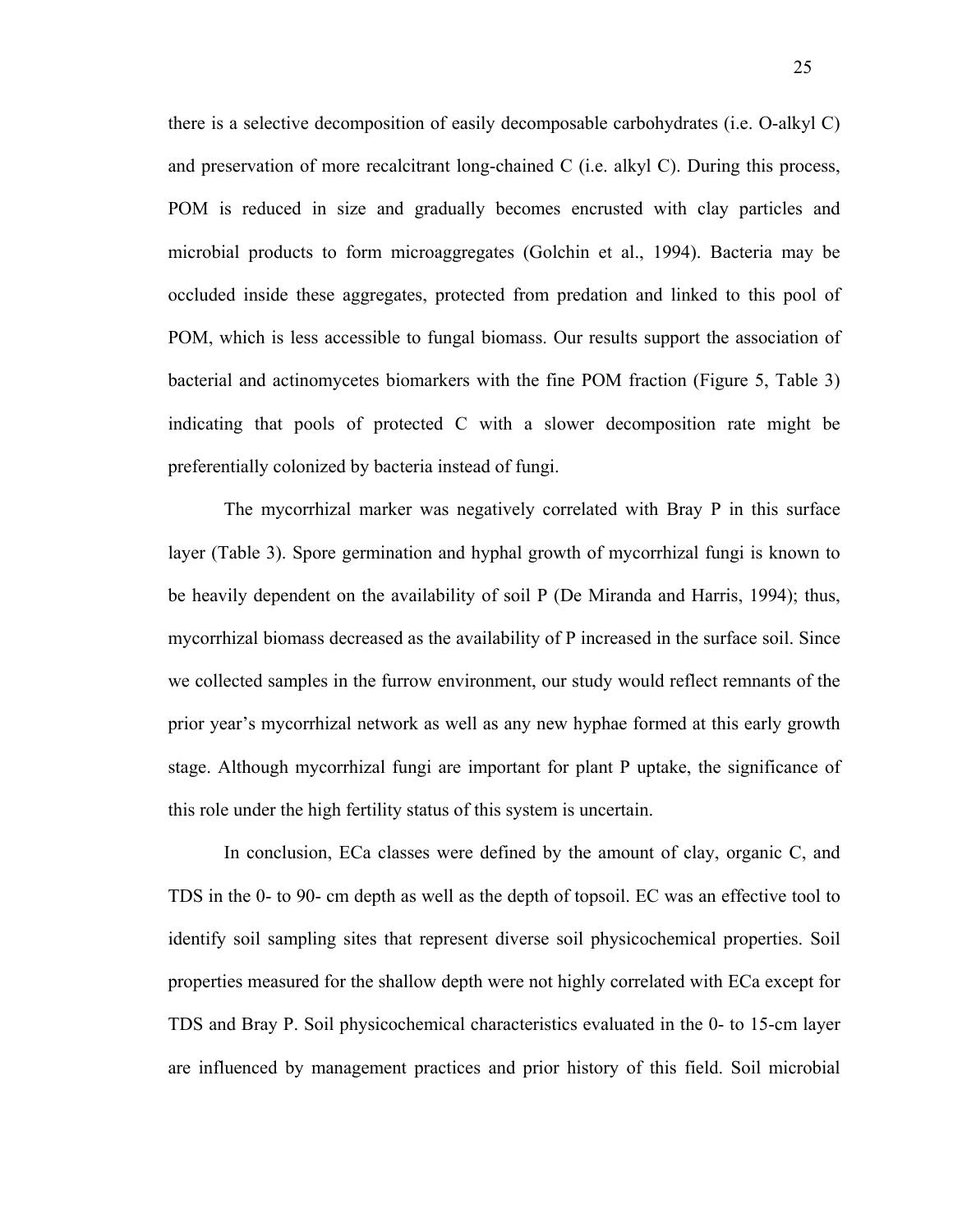biomass was related to total C and clay content in this surface layer. However, inherent soil chemical and physical properties in the 0- to 90-cm depth influenced potential production of corn dry matter, and hence, the amount of corn residue returned to the soil. Over time greater residue inputs in ECa IV should result in increases in OM and microbial biomass. Thus, soil biological properties in the surface layer are expected to correlate more strongly over time with ECa class. Soil microorganisms play important roles in residue decomposition, nutrient cycling, and maintenance of soil structure. Thus, knowledge of their spatial variability will lead to improved management of spatially variable fields.

#### **ACKNOWLEDGMENTS**

We thank Liz Jeske, Susan Siragusa, Susan Wagner, Paul Koerner for laboratory assistance and field data collection. We also thank Scott Stubblefield for allowing access to his field and willingness to provide management input data.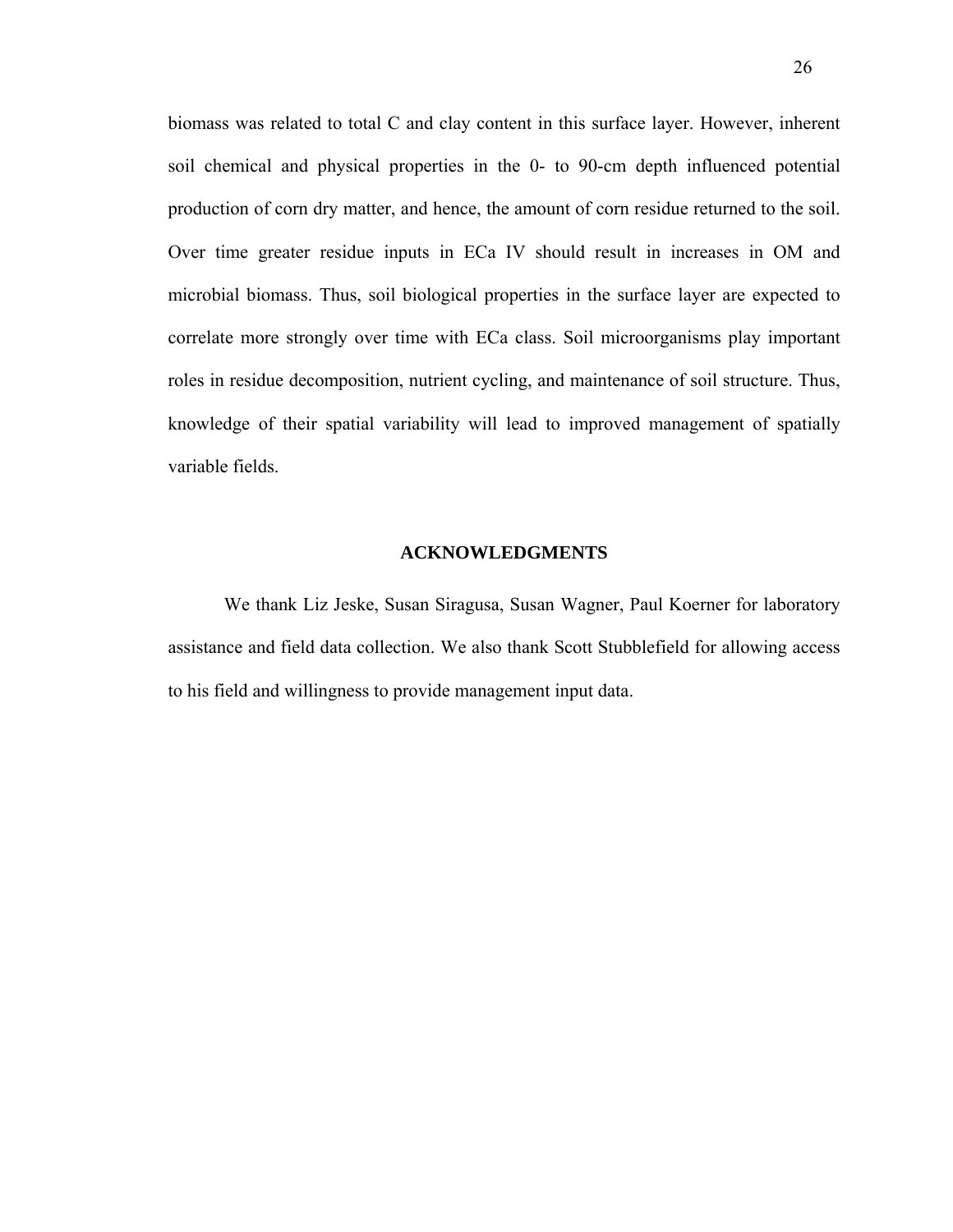#### **REFERENCES**

- Auerswald, K., S. Simon, and H. Stanjek. 2001. Influence of soil properties on electrical conductivity under humid water regimes. Soil Sci. 166:382-390.
- Baldock, J.A. and J.O. Skjemstad. 1999. Soil organic carbon/soil organic matter. pp. 159- 170. In: Peverill, K.I., Sparrow, L.A., Reuter, D.J. (Eds.), Soil Analysis: An Interpretation manual. CSIRO Publishing, Melbourne, Australia.
- Baldock, J.A., and P.N. Nelson. 1999. Soil organic matter. p. D3-D18. In M.E. Summer et al.(ed.) Handbook of soil science. CRC Press, Boca Raton, FL.
- Beare, M.H., R.W. Parmelee, P.F. Hendrix, and W. Cheng. 1992. Microbial and faunal interactions and effects on litter nitrogen and decomposition in agroecosystems. Ecol. Monog. 62:569-591.
- Bending, G.D., C. Putland, and F. Rayns. 2000. Changes in microbial community metabolism and labile organic matter fractions as early indicators of the impact of management on soil biological quality. Biol. Fert. Soils 31:78-84.
- Bossio,D.A., K.M. Scow, and K.J. Graham. 1998. Determinants of soil microbial communities: effects of agricultural management, season, and soil type on phospholipids fatty acid profiles. Microb. Ecol. 36:1-12.
- Bray, R.H., and L.T. Kurtz. 1945. Determination of total, organic, and available forms of phosphorus in soils. Soil Sci. 59:39-45.
- Brown, J.R. 1998. (Ed.) Recommended chemical soil test procedures for the north central region. North Central Region Research Publication No. 221 (Revised), 72 pages. Missouri Agricultural Experiment Station SB 1001.
- Buller, L.L., R.S. Pollock, R.A. Boccheciamp, C.L. Hammond, H. Hill, and J. A.Elder. 1974. Soil Survey of Buffalo County, Nebraska. USDA-SCS. U.S. Gov. Print. Office, Washington, D.C.
- Cambardella, C.A., A.M. Gajda, J.W. Doran, B.J. Wienhold, and T.A. Kettler. 2001. Estimation of particulate and total organic matter by weight loss on ignition. p. 349- 359. In R. Lal et al. (ed) Assessment methods for soil carbon. CRC Press, Boca Raton, FL.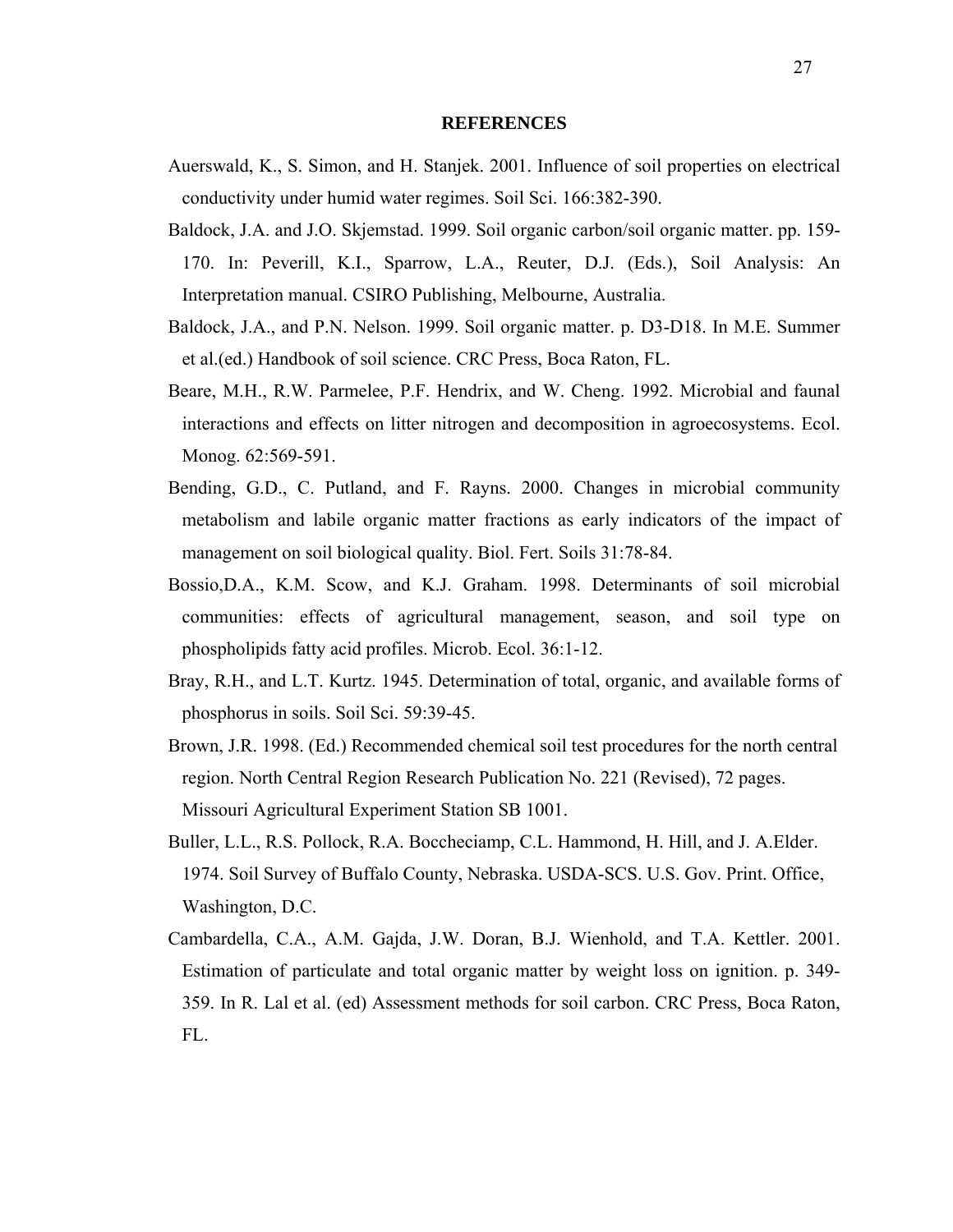- Clay, D.E., J. Chang, D.D. Malo, C.G. Carlson, C. Reese, S.A. Clay, M. Ellsbury, and B. Berg. 2001. Factors influencing spatial variability of soil apparent electrical conductivity. Comm. Soil sci. plant anal. 32:2993-3008.
- Dalal, R.C. and R.J. Mayer. 1986a. Long term trends in fertility of soils under continuous cultivation and cereal cropping in southern Queensland. III Distribution and kinetics of soil organic carbon in particle-size fractions. Aust. J. Soil Res. 24:293-300.
- Dalal, R.C. and R.J. Mayer. 1986b. Long term trends in fertility of soils under continuous cultivation and cereal cropping in southern Queensland. IV Loss of organic carbon from different density functions. Aust. J. Soil Res. 24:301-309.
- Degens, B.P. 1998. Microbial functional diversity can be influenced by the addition of simple organic substrates to soil. Soil Biol. Biochem. 30:1981-1988.
- De Miranda, J.C.C and P.J. Harris. 1994. Effects of soil phosphorous on spore germination and hyphal growth of arbuscular mycorrhizal fungi. New Phytol. 128:103- 108.
- Drijber, R.A.; J.W. Doran, A.M. Parkhurst, and D.J. Lyon. 2000. Changes in soil microbial community structure with tillage under long-term wheat-fallow management. Soil Biol. Biochem. 32:1419-1430.
- Eigenberg, R.A., J.W. Doran, J.A. Nienaber, R.B. Ferguson, and B.L. Woodbury. 2002. Electrical conductivity monitoring of soil condition and available N with animal manure and a cover crop. Agr. Ecosyst. Envron. 88:183-193.
- Eigenberg, R.A. and J.A. Nienaber. 1998. Electromagnetic survey of cornfield with repeated manure applications. J. Environ. Qual. 27:1511-1515.
- ERDAS. 1997. ERDAS field guide. ERDAS, Inc., Atlanta, GA.
- Frostegård, A., and E. Bååth. 1996. The use of phospholipid fatty acid analysis to estimate bacterial and fungal biomass in soil. Biol. Fertil. Soils 22: 9-65.
- Gale, W.J., C.A. Cambardella, and T.B. Bailey. 2000. Root-derived carbon and the formation and stabilization of aggregates. Soil Sci. Soc. Am. J. 64:201-207.
- Golchin, A., J.M. Oades, J.O. Skjemstad, and P. Clarke. 1994. Study of free and occluded particulate organic matter in soils by solid state  $^{13}$ C CP/MAS NMR spectroscopy and scanning electron microscopy. Aust. J.Soil Res. 32:285-309.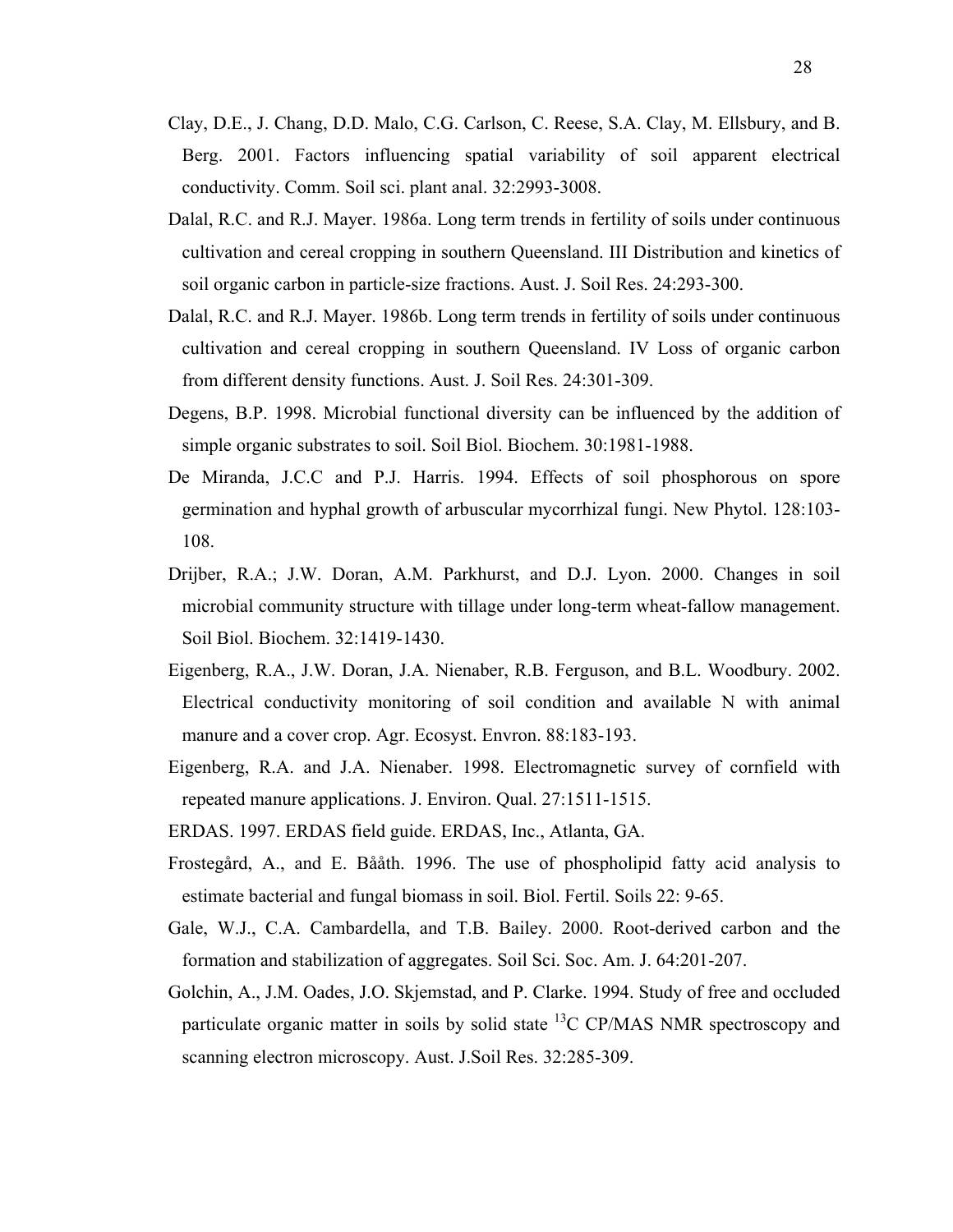- Grant, C.A., D.N. Flaten, D.J. Tomasiewicz, and S.C. Sheppard. 2001. The importance of easly season phosphorous nutrition. Can. J. Plant Sci. 81:211-224.
- Gregorich, E.G., and H.H. Janzen. 1996. Storage of soil carbon in the light fraction and macroorganic matter. p. 167-190. *In* M.R. Carter, and B.A. Stewart (ed.) Structure and organic matter storage in soils. Lewis Publ., CRC Press, Boca Raton, FL.
- Grogan, D.W., and J.E. Cronan, Jr. 1997. Cyclopropane ring formation in membrane lipids of bacteria. Microbiol. Mol. Biol. Rev. 61:429-441.
- Heiniger, R.W., R.G. McBride, and D.E. Clay. 2003. Using soil electrical conductivity to improve nutrient management. Agron. J. 95:508-519.
- IUPAC-UIB. 1987. The nomenclature of lipids. J. Lipid Res. 19:114-128.
- Johnson, C.K., K.M. Eskridge, B.J. Wienhold, J.W. Doran, G.A. Peterson, and G.W. Buchleiter. 2003a. Using electrical conductivity classification and within-field variability to design field-scale research. Agron. J. 95:602-613.
- Johnson, C.K., D.A. Mortensen, B.J. Wienhold, J.F. Shanahan, and J.W. Doran. 2003b. Site-specific management zones based on soil electrical conductivity in a semiarid cropping system. Agron. J. 95:303-315.
- Johnson, C.K., J.W. Doran, H.R. Duke, B.J. Wienhold, K.M. Eskridge, and J.F. Shanahan. 2001. Field-scale electrical conductivity mapping for delineating soil condition. Soil Sci. Soc. Am. J. 65:1829-1837.
- Kates, M., 1986. Techniques of lipidology: isolation, analysis and identification of lipids. *In*: Burdon, R.H., van Kippenberg, P.H. (eds.), Laboratory Techniques in Biochemistry and Molecular Biology, vol. 3, Part 2. Elsevier, NY.
- Kettler, T.A., J.W. Doran, and T.L. Gilbert. 2001. A simplified method for soil particle size determination to accompany soil quality analyses. Soil Sci. Soc. Am. J. 65:849- 852.
- Kitchen, N.R., K.A. Sudduth, and S.T. Drummond. 1999. Soil electrical conductivity as a crop productivity measure for claypan soils. J. Prod. Agric. 12:607-617.
- Kravchenko, A.N., K.D. Thelen, and N.R. Miller. 2003. Relationship among crop grain yield, topography, and soil electrical conductivity studied with cross-correlograms. Agron. J. 95:1132-1139.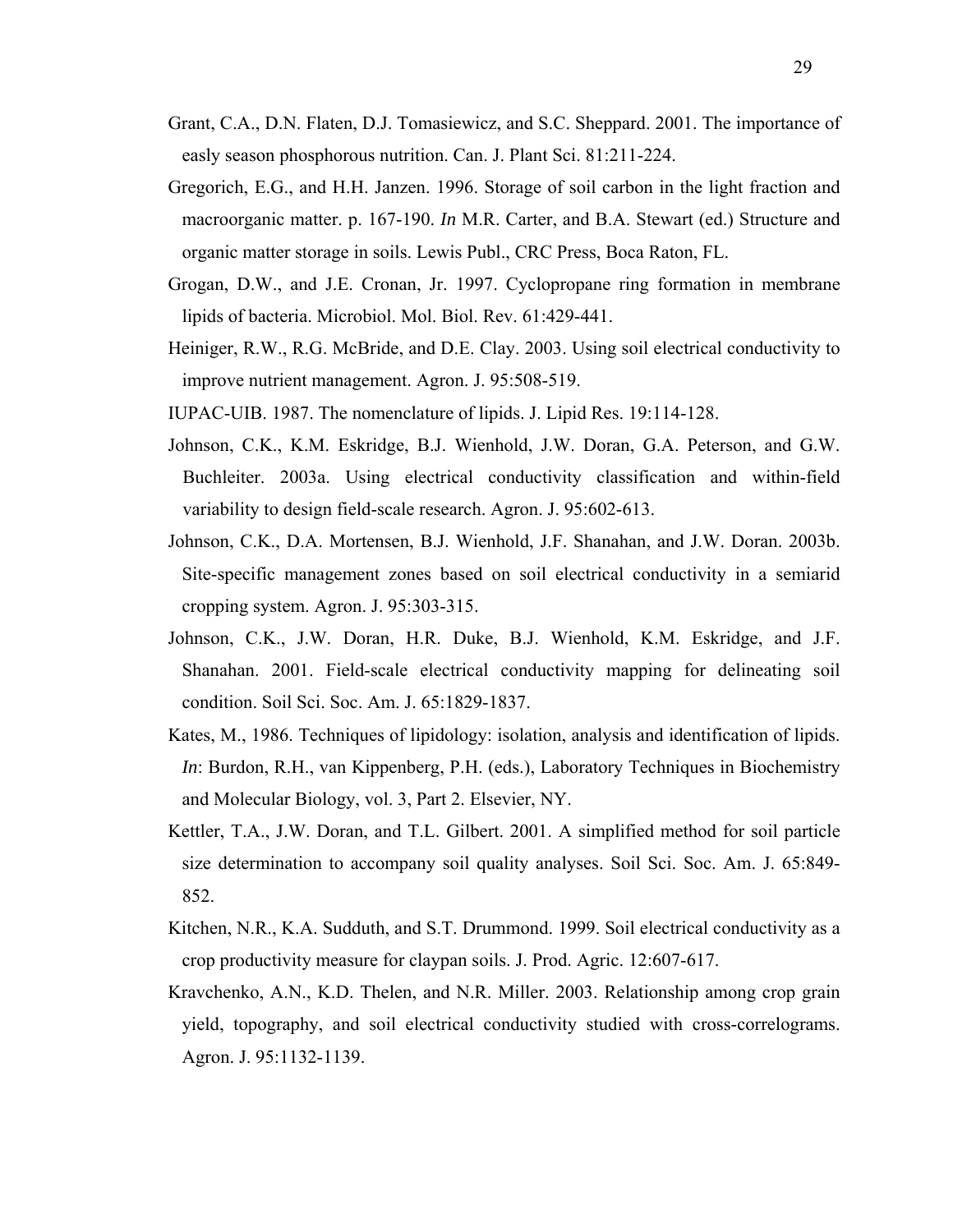- Kroppenstedt, R.M., 1985. Fatty acid and menaquinon analysis of actinomycetes and related organisms. p. 173-199. *In*: Goodfellow, M., Minnikin, D.E. (eds.), Chemical Methods in Bacterial Systematics. Academic Press, London.
- Ladd, J.N., M. Amato, and J.M. Oades. 1985. Decomposition of plant material in Australian soils. III. Residual organic and microbial biomass C and N from isotopelabeled legume material and soil organic matter, decomposing under field conditions. Aust. J. Soil Res. 23:603-611.
- Mueller, T.G., N.J. Hartsock, T.S. Stombaugh, S.A. Shearer, P.L. Cornelius, and R.I. Barnhisel. 2003. Soil electrical conductivity map variability in limestone soils overlain by loess. Agron. J. 95:496-507.
- Müller, T., and H. Höper. 2004. Soil organic matter turnover as a function of the soil clay content: consequences for model applications. Soil Boil. Biochem. 36:877-888.
- Nelson, P.N., J.N. Ladd, and J.M. Oades. 1996. Decomposition of <sup>14</sup>C-labelled plant material in a salt affected soil. Soil Boil. Biochem. 28:433-441.
- Oades, J.M., A.M. Vassallo, A.G. Waters, and M.A. Wilson. 1987. Characterization of organic matter in particle size and density fractions from Red-Brown Earth by solidstate 13C NMR. Aust. J. Soil Res. 25:71-82.
- Oades, J.M. 1988. The retention of organic matter in soils. Biogeochemistry 5:35-70.
- Olsson, P.A. and A. Johansen. 2000. Lipid and fatty acid composition of hyphae and spores of arbuscular mycorrhizal fungi at different growth stages. Mycol. Res. 104:429- 434.
- Ritchie, S.W., J.J. Hanaway, and G.O. Benson. 1997. How a corn plants develops. Spec. Publ. 48. Iowa State Univ. Coop. Ext. Serv., Ames.
- Rhoades J.D. and D.L. Corwin. 1990. Soil electrical conductivity: effects of soil properties and application to soil salinity appraisal. Comm. Soil Sci. Plant Anal. 21:873-860.
- Saggar, S., A. Parshotam, G.P. Sparling, C.W. Feltham, and P.B.S. Hart. 1996. <sup>14</sup>Clabelled ryegrass turnover and residence times in soils varying in clay content and mineralogy. Soil Biol. Biochem. 28:1677-1686.
- SAS Institute, 1999. SAS/STAT software: Changes and enhancements through release 8.0. SAS Inst., Cary, NC.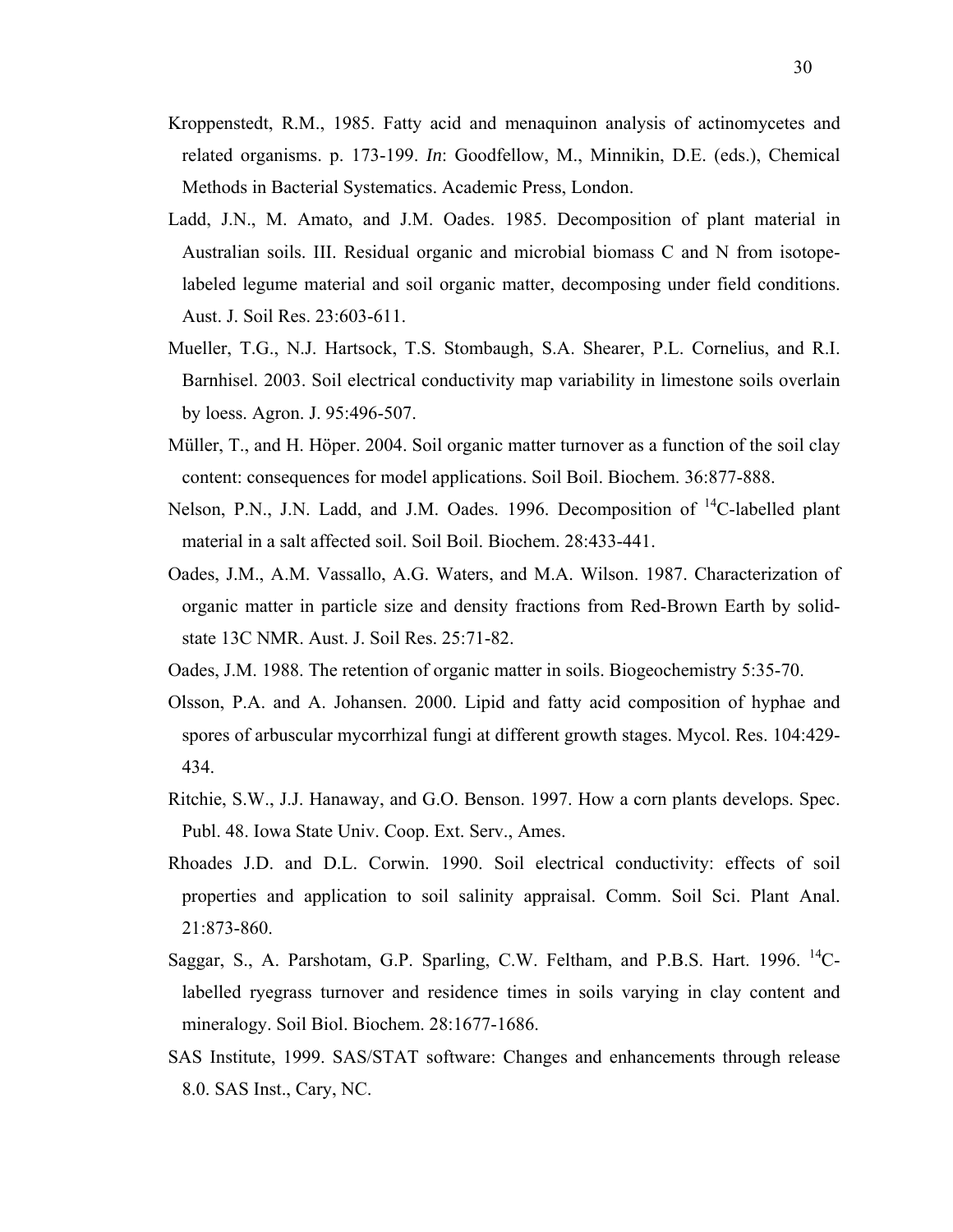- Schepers, J.S., D.D. Francis, and M.T. Thompson. 1989. Simultaneous determination of total C, total N, and 15N on soil and plant material. Commun. Soil Sci. Plant Anal. 20:949-959.
- Schutter, M.E. and R. P. Dick. 2000. Comparison of fatty acid methyl ester (FAME) methods for characterizing microbial communities. Soil Sci. Soc. Am. J. 64:1659-1668.
- Schutter, M.E., J.M. Sandeno, and R.P. Dick. 2001. Seasonal, soil type, and alternative management influences on microbial communities of vegetable cropping systems. Biology and Fertility of Soils 34:397-410.
- Six, J., G. Guggenberg, K. Paustian, K., E.T. Elliot and W. Zech. 2001. Sources and composition of soil organic matter frecations between and within aggregates. Eur. J. Soil Sci. 52:607-618.
- Six, J., H. Bossuyt, S. Degryze, and K. Denef. 2004. A history of research on the linkage between (micro) aggregates, soil biota, and soil organic matter dynamics. Soil Till. Res. 79:7-31.
- Skene, T.M., J.O. Skjemstad, J.M. Oades, and P.J. Clarke. 1996. The influence of inorganic matrices on the decomposition of straw. Aust. J. Soil Res. 34:413-426.
- Smith, J.L., and J.W. Doran. 1996. Measurement and use of pH and electrical conductivity for soil quality analysis. p. 169-186. *In* J.W Doran, and A.J. Jones (ed.) Methods for assessing soil quality. ASA, CSSA, and SSSA, Madison, WI.
- Stahl, P.D. and M.J. Klug. 1996. Characterization and differentiation of filamentous fungi based on fatty acid composition. App. Envir. Microb. 62:4136-4146.
- van Veen, J.A., R. Merckx, and S.C. van de Geijn. 1989. Plant- and soil related controls of the flow of carbon from the roots through the soil microbial biomass. Plant soil 115:179-188.
- Wander, M.M. and G.A. Bollero. 1999. Soil quality assessment of tillage impacts in Illinois. Soil Sci. Soc. Am. J. 63:961-971.
- White, D.C., W.M. Davis, J.S. Nickels, J.D., King, and R.J. Bobbie. 1979. Determination of the sedimentary microbial biomass by extractable lipid phosphate. Oecologia 40: 51- 62.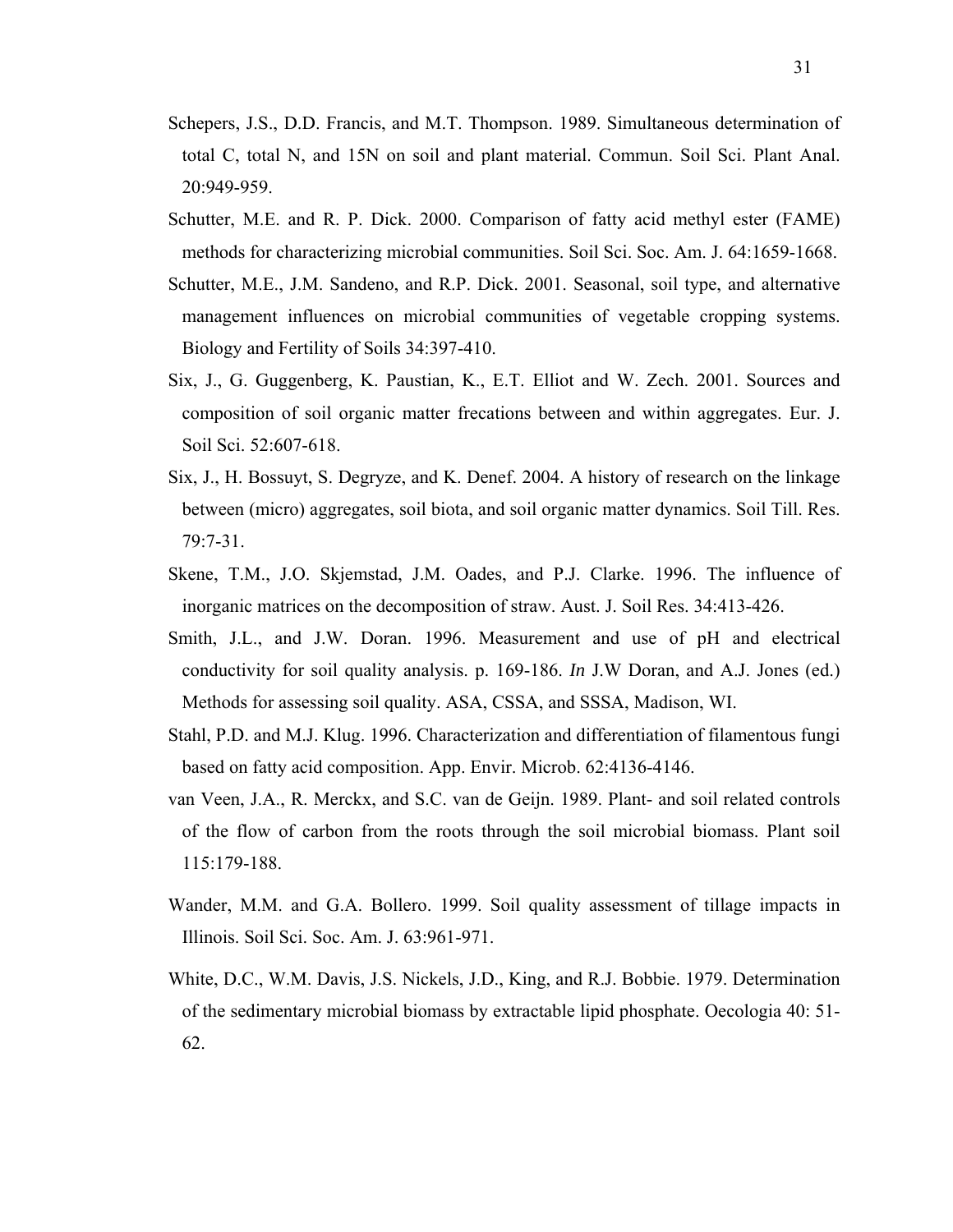Wienhold, B.J. and Zhang, R. 2001. Use of electrical conductivity to estimate Nmineralization contributions to crop N availability. Proc. XII World Fertil. Congr. of China International Exhibition Center. 1:390-397. Beijing, China.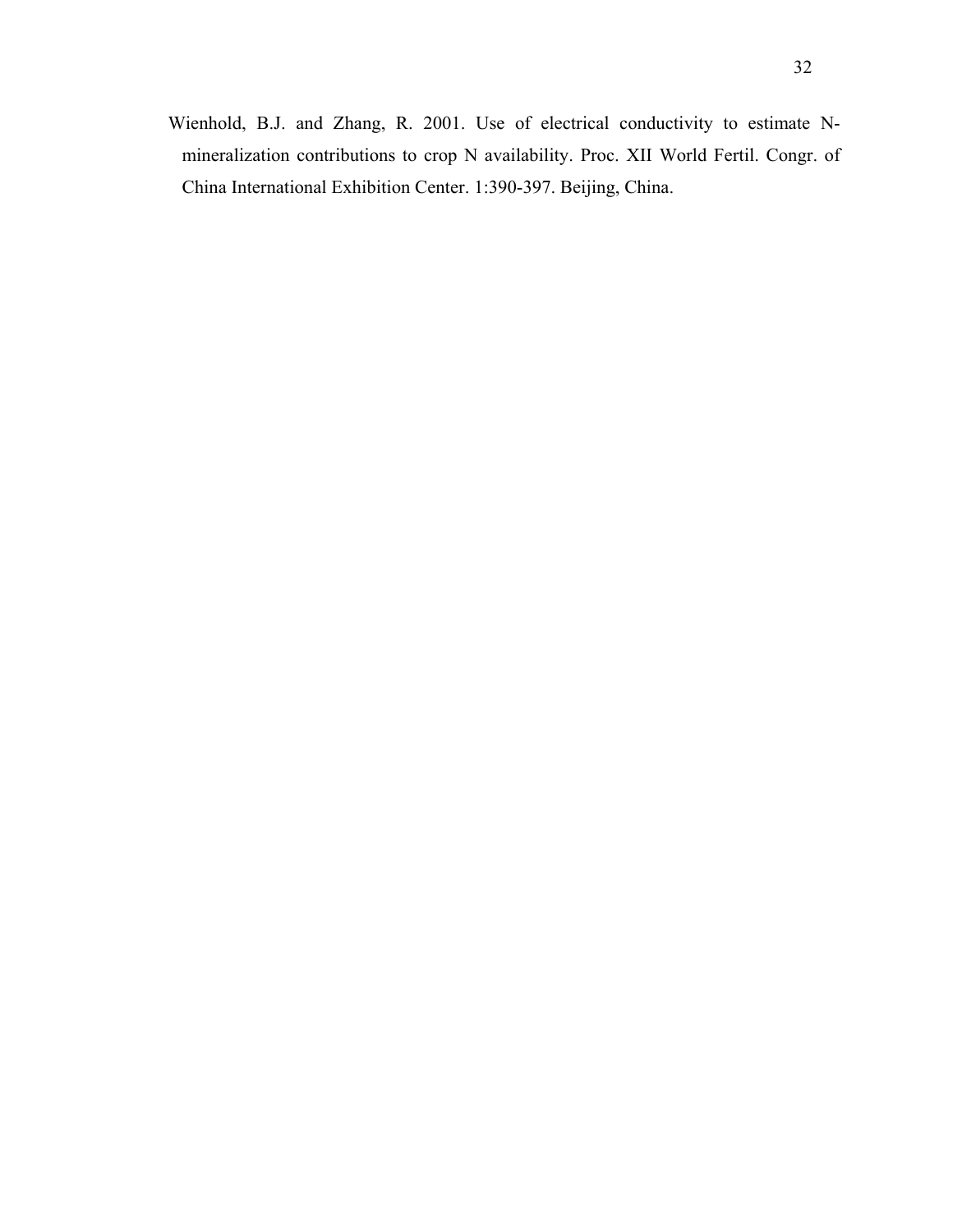|              |     |                |                       | Topsoil |                       | Clay    |            |     |    |
|--------------|-----|----------------|-----------------------|---------|-----------------------|---------|------------|-----|----|
| Class        |     | ECav           | ECah                  | depth   | Bray P                | content | <b>TDS</b> | TC  | TN |
|              |     | $dS \, m^{-1}$ | $dS \, \text{m}^{-1}$ | cm      | $kg$ ha <sup>-1</sup> |         |            |     |    |
| Ι            | Max | 20             | 15                    | 45      | 716                   | 2031    | 2.0        | 131 | 15 |
|              | Min | 19             | 14                    | 35      | 78                    | 1474    | 1.7        | 107 | 13 |
| $\mathbf{I}$ | Max | 22             | 17                    | 42      | 139                   | 2290    | 2.5        | 146 | 16 |
|              | Min | 21             | 16                    | 28      | 40                    | 1482    | 1.8        | 88  | 11 |
| Ш            | Max | 25             | 20                    | 55      | 236                   | 2561    | 2.5        | 165 | 17 |
|              | Min | 23             | 19                    | 30      | 28                    | 1722    | 2.0        | 116 | 13 |
| IV           | Max | 35             | 26                    | 62      | 328                   | 2922    | 3.1        | 204 | 19 |
|              | Min | 28             | 22                    | 37      | 33                    | 2183    | 2.1        | 167 | 16 |
|              |     |                |                       |         |                       |         |            |     |    |

Table 1. Range of values of ECa vertical and horizontal readings, topsoil depth and variables studied in the depth 0- to 90-cm.

ECa(v)=ECa vertical readings, ECa(h)=ECa horizontal readings, TC=total C, and TN=total N, TDS=total dissolved solids, Bray P=extractable P.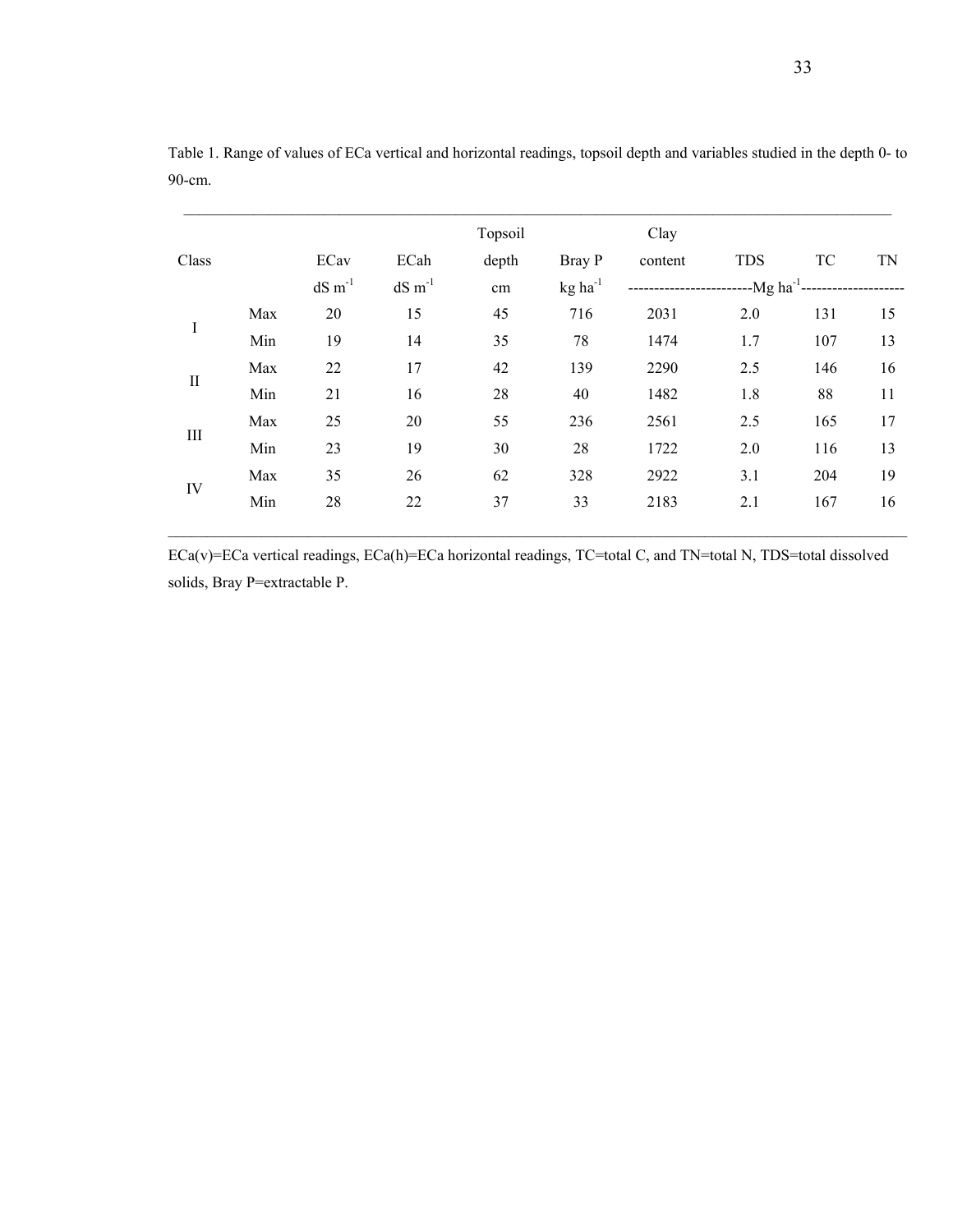Table 2. Correlation matrix for grain and stover yield, soil physical and chemical properties (0- to 90-cm)

|                 |                         |                 |         |                |                | $ECa(v)$ $ECa(h)$ Grain Stover Bray P Depth TC |                | Clay           | <b>TDS</b>     |
|-----------------|-------------------------|-----------------|---------|----------------|----------------|------------------------------------------------|----------------|----------------|----------------|
| $ECa(v)$ 1      |                         |                 |         |                |                |                                                |                |                |                |
| ECa(h) $0.98**$ |                         | $\overline{1}$  |         |                |                |                                                |                |                |                |
| Grain           | 0.30                    | 0.27            |         |                |                |                                                |                |                |                |
| Stover          | $0.62**$                | $0.61**$ 0.54** |         | $\overline{1}$ |                |                                                |                |                |                |
|                 | Bray P $-0.33$ $-0.43*$ |                 | $-0.13$ | $-0.24$        | $\blacksquare$ |                                                |                |                |                |
|                 | Depth $0.70**$ $0.63**$ |                 | 0.30    | $0.65**$       | 0.10           | $\overline{1}$                                 |                |                |                |
| <b>TC</b>       | $0.87**$                | $0.88**$        | 0.23    | $0.75**$       | $-0.28$        | $0.69**$                                       | $\overline{1}$ |                |                |
| Clay            | $0.83**$                | $0.81**$        | 0.17    | $0.61**$       | $-0.34$        | $0.66**$                                       | $0.84**$       | $\overline{1}$ |                |
| <b>TDS</b>      | $0.68**$                | $0.71**$        | 0.13    | 0.38           | $-0.29$        | 0.32                                           | $0.59**$       | $0.55**$       | $\overline{1}$ |

 $\_$  , and the set of the set of the set of the set of the set of the set of the set of the set of the set of the set of the set of the set of the set of the set of the set of the set of the set of the set of the set of th

ECa(v)=ECa vertical readings, ECa(h)=ECa horizontal readings, Bray P=extractable P, Depth=topsoil depth,  $TC$ =total  $C$ ,  $TDS$ =total dissolved solids.  $N = 24$ 

 $\_$  , and the set of the set of the set of the set of the set of the set of the set of the set of the set of the set of the set of the set of the set of the set of the set of the set of the set of the set of the set of th

\*, \*\* Correlation between measured attributes is significant at the 0.05 and 0.01 levels, respectively.

 $\_$  , and the set of the set of the set of the set of the set of the set of the set of the set of the set of the set of the set of the set of the set of the set of the set of the set of the set of the set of the set of th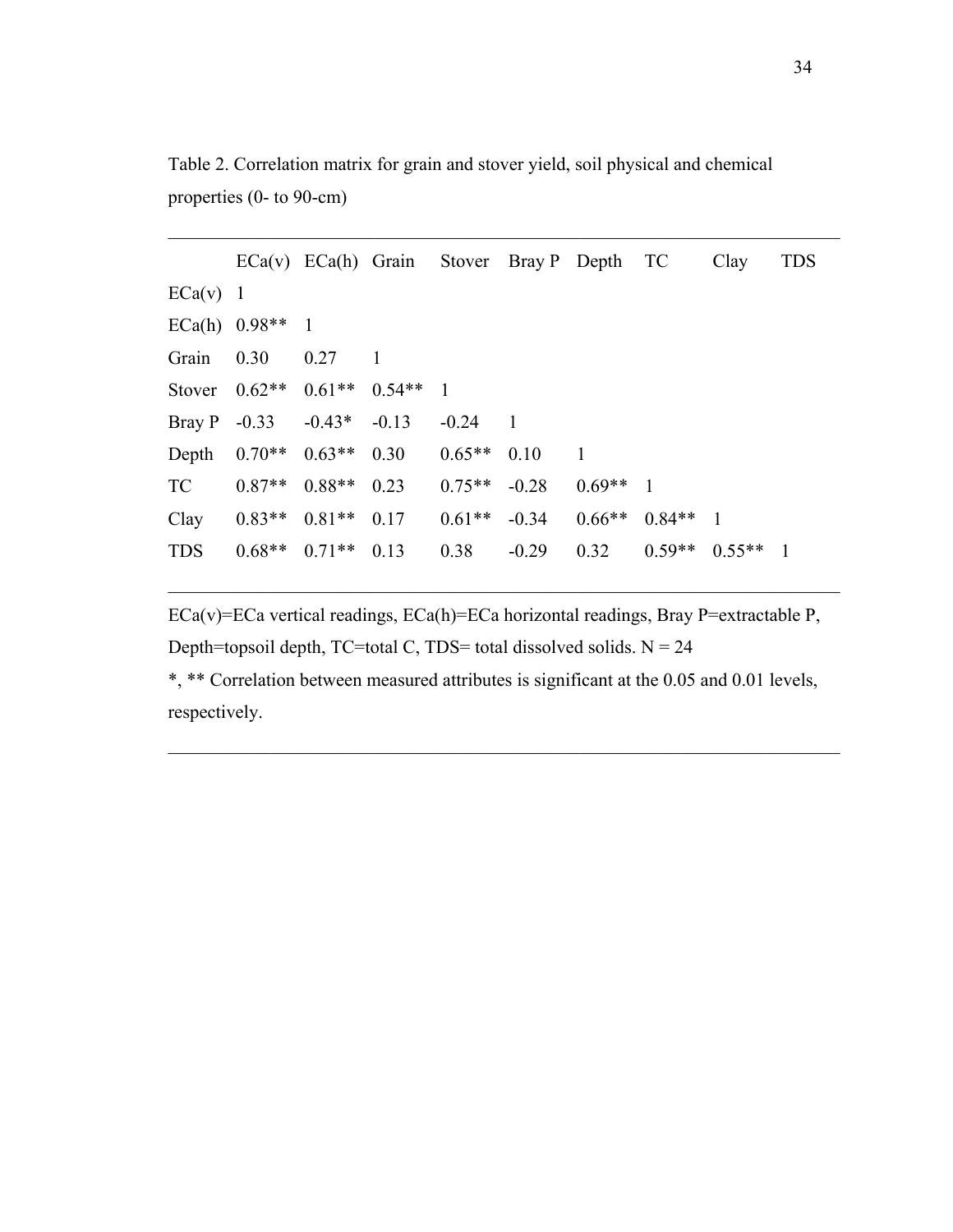|             | ECa(v)   | ECa(h)   | Grain    | Stover    | Clay      | Bd        | TDS      | TC       | N-<br>NO <sub>3</sub> | Bray P        | <b>CPO</b><br>M | <b>FPOM</b> | Lipid<br>P | Bact     | Actin | Myco     | Fungi |
|-------------|----------|----------|----------|-----------|-----------|-----------|----------|----------|-----------------------|---------------|-----------------|-------------|------------|----------|-------|----------|-------|
| ECa(v)      |          |          |          |           |           |           |          |          |                       |               |                 |             |            |          |       |          |       |
| ECa(h)      | $0.98**$ |          |          |           |           |           |          |          |                       |               |                 |             |            |          |       |          |       |
| Grain       | 0.30     | 0.27     |          |           |           |           |          |          |                       |               |                 |             |            |          |       |          |       |
| Stover      | $0.62**$ | $0.61**$ | $0.54**$ |           |           |           |          |          |                       |               |                 |             |            |          |       |          |       |
| Clay        | 0.25     | 0.30     | $-0.16$  | 0.29      |           |           |          |          |                       |               |                 |             |            |          |       |          |       |
| Bd          | $-0.33$  | $-0.36$  | 0.21     | $-0.16$   | $-0.70**$ |           |          |          |                       |               |                 |             |            |          |       |          |       |
| <b>TDS</b>  | $0.43*$  | $0.45*$  | $-0.11$  | 0.15      | $0.56**$  | $-0.61**$ |          |          |                       |               |                 |             |            |          |       |          |       |
| TC          | 0.26     | 0.30     | 0.0      | 0.21      | $0.85**$  | $-0.63**$ | $0.58**$ |          |                       |               |                 |             |            |          |       |          |       |
| $N-NO_3$    | 0.12     | 0.14     | $-0.01$  | $-0.09$   | 0.12      | $-0.23$   | $0.61**$ | 0.24     |                       |               |                 |             |            |          |       |          |       |
| Bray P      | $0.79**$ | $0.81**$ | 0.17     | $0.65**$  | 0.37      | $-0.42*$  | $0.56**$ | 0.27     | 0.17                  |               |                 |             |            |          |       |          |       |
| <b>CPOM</b> | $-0.6$   | $-0.2$   | $-0.24$  | $-0.18$   | 0.21      | $-0.21$   | 0.30     | $0.50*$  | 0.38                  | 0.0           |                 |             |            |          |       |          |       |
| <b>FPOM</b> | 0.28     | 0.33     | $-0.13$  | 0.07      | $0.51*$   | $-0.62**$ | $0.54**$ | $0.53**$ | 0.17                  | $0.43*$       | $0.47*$         |             |            |          |       |          |       |
| Lipid P     | 0.27     | 0.34     | $-0.22$  | 0.08      | $0.66**$  | $-0.66**$ | $0.65**$ | $0.72**$ | 0.30                  | $0.46*$       | $0.67**$        | $0.87**$    |            |          |       |          |       |
| Bact        | 0.22     | 0.29     | $-0.13$  | 0.10      | $0.68**$  | $-0.59**$ | $0.61**$ | $0.73**$ | 0.28                  | $0.40\dagger$ | $0.69**$        | $0.85**$    | $0.96**$   |          |       |          |       |
| Actin       | 0.11     | 0.18     | $-0.25$  | $-0.4$    | $0.74**$  | $-0.61**$ | $0.71**$ | $0.72**$ | $0.40\dagger$         | 0.34          | $0.47*$         | $0.71**$    | $0.82**$   | $0.88**$ |       |          |       |
| Myco        | $-0.45*$ | $-0.43*$ | $-0.29$  | $-0.57**$ | 0.06      | 0.06      | $-0.07$  | 0.18     | 0.17                  | $-0.53**$     | $0.48*$         | 0.25        | 0.29       | 0.37     | 0.34  |          |       |
| Fungi       | $-0.37$  | $-0.37$  | $-0.31$  | $-0.50*$  | 0.0       | $-0.04$   | 0.21     | 0.24     | $0.46*$               | $-0.35$       | $0.77**$        | 0.25        | $0.43*$    | $0.44*$  | 0.35  | $0.74**$ |       |

Table 3. Correlation matrix for grain and stover yield, soil physical and chemical properties (0- to 15-cm)

ECav=ECa vertical readings, ECah=ECa horizontal readings, TC=total C, Bray P=extractable P, Bd=bulk density, FPOM= fine particulate organic matter (0.053-0.5 mm); CPOM=coarse particulate organic matter (0.5-2mm), TDS= total dissolved solids, Lipid P=total microbial biomass; Bact=bacterial markers (*iC*15:0, *aC*15:0, C15:0, *i*C16:0, *i*C17:0, *a*C17:0, C17:0, *cy*C17:0, *cy*C19:0,C16:1*cis*7); Actin=actinomycetes markers (*i*10MeC18:0, 10MeC18:0), Myco=mycorrhizal marker (C16:1*cis*11); Fungi=fungal marker (C18:2*cis*9,12). N = 24.

\_\_\_\_\_\_\_\_\_\_\_\_\_\_\_\_\_\_\_\_\_\_\_\_\_\_\_\_\_\_\_\_\_\_\_\_\_\_\_\_\_\_\_\_\_\_\_\_\_\_\_\_\_\_\_\_\_\_\_\_\_\_\_\_\_\_\_\_\_\_\_\_\_\_\_\_\_\_\_\_\_\_\_\_\_\_\_\_\_\_\_\_\_\_\_\_\_\_\_\_\_\_\_\_\_\_\_\_\_\_\_\_\_\_\_\_\_\_\_\_\_\_\_\_\_\_\_\_\_\_\_\_\_\_\_\_

\*, \*\* Correlation between measured attributes is significant at the 0.05 and 0.01 levels, respectively.

† Correlation between measured attributes is significant at the 0.06 level.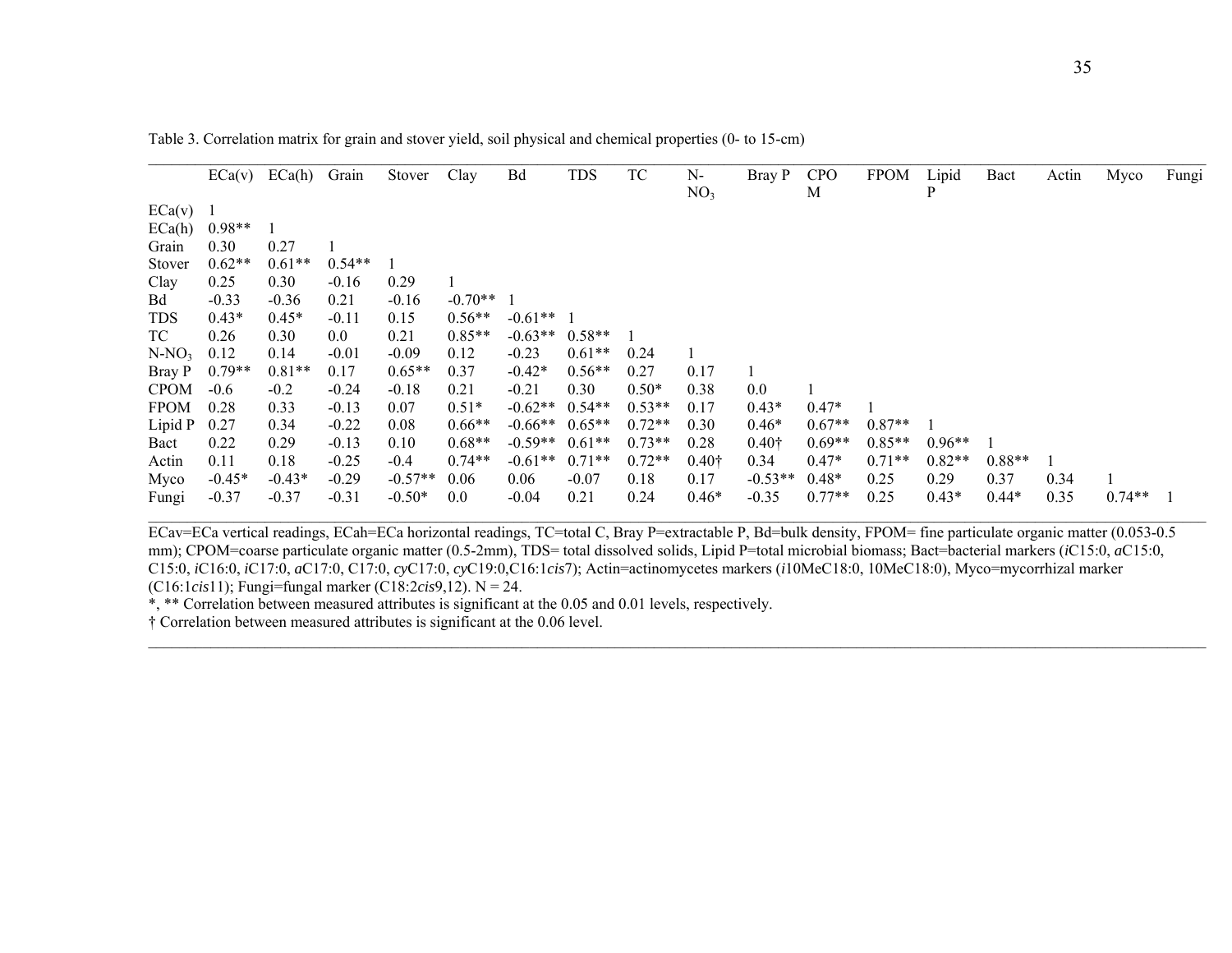

Figure 1. Four ECa classes and location of sampling sites (circles) in each class at the Buffalo Co., NE study site. ECa class I (19 to  $20 \text{ dS m}^{-1}$ ), ECa class II (21 to 22 dS m<sup>-1</sup>),  $\Box$  ECa class III (23 to 25 dS m<sup>-1</sup>), and  $\Box$  ECa class IV (28 to 35 dS m<sup>-1</sup>).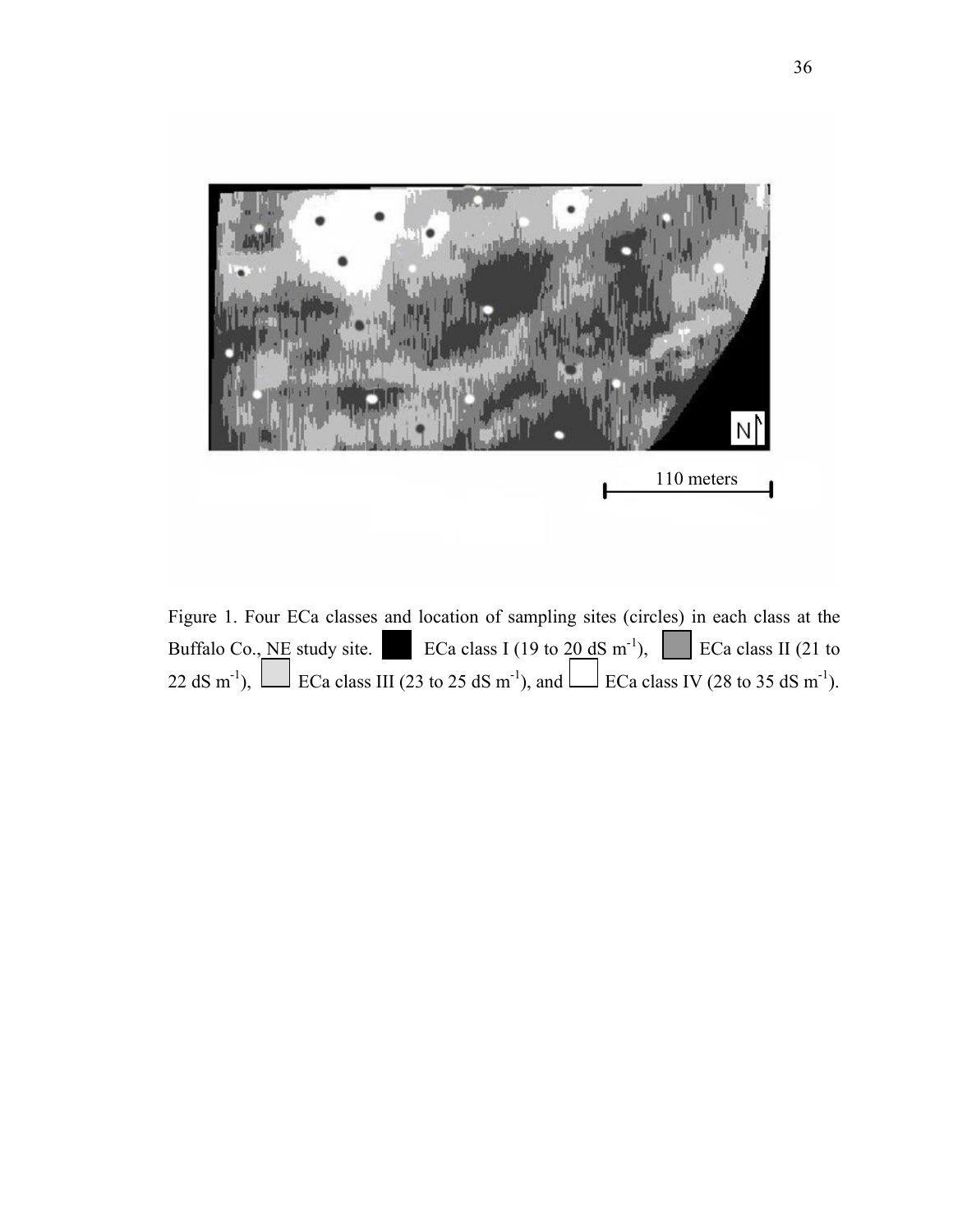



Figure 2. Apparent electrical conductivity (ECa) classes and mean values for a) clay content (0- to 90-cm)( $SE = 118$ ), b) topsoil depth ( $SE = 2.9$ ), c) total C (0- to 90-cm)( $SE = 118$ )  $= 6.5$ ), and d) total dissolved solids content (0- to 90-cm)(SE  $= 0.1$ ). Bars followed by the same letter within ECa classes are not different (p<0.05). N = 24. Error bars represent  $\pm$ one standard error of the mean.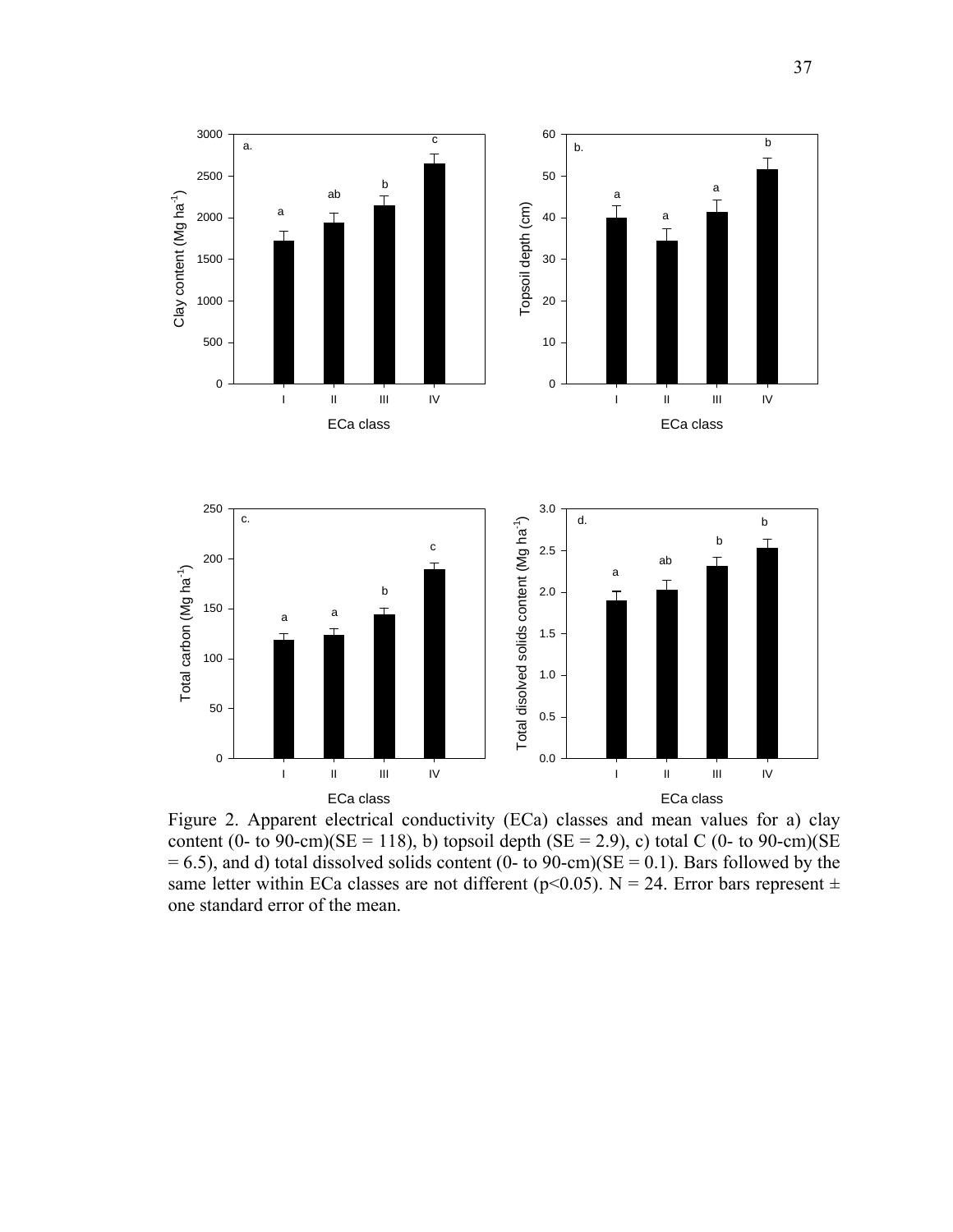



Figure 3. Apparent electrical conductivity (ECa) classes and mean values for a) clay content (0- to 15-cm)(SE = 1.7), b) total C (0- to 15-cm)(SE = 1.35), c) extractable P (0to 15-cm)( $SE = 7.76$ ) and d) total and fine POM (0- to 15-cm)( $SE = 0.6$  and 0.5 respectively). Bars followed by the same letter within ECa classes are not different ( $p$ <0.05). N = 24. Error bars represent  $\pm$  one standard error of the mean.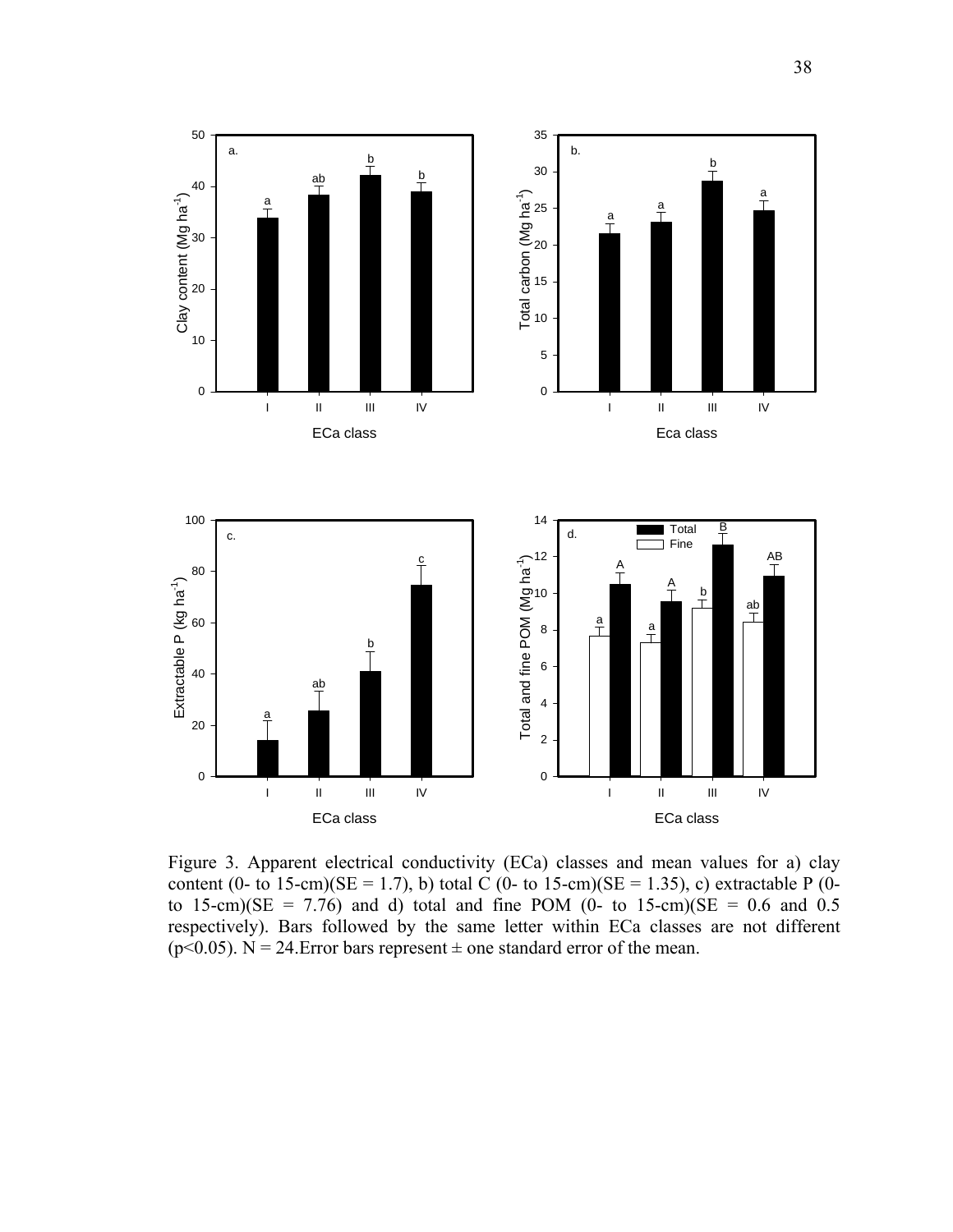

Figure 4. Apparent electrical conductivity (ECa) classes and mean values for biological soil properties 0- to 15-cm depth: a) total microbial biomass measured as lipid  $P(SE =$ 2.6); b) Bacteria=bacterial fatty acid markers (*i*C15:0, *a*C15:0, C15:0, *i*C16:0, *i*C17:0, *a*C17:0, C17:0, *cy*C17:0, *cy*C19:0,C16:1*cis*7)(SE = 1.5); c) Actinomycetes= actinomycetes fatty acid markers (*i*10MeC18:0, 10MeC18:0)(SE = 0.2); and d) Fungi=fungal fatty acid marker (C18:2*cis*9,12) (SE = 1.0) and Mycorrhizae=mycorrhizal fatty acid marker  $(C16:1*cis*11)(SE = 3.4)$ . Bars followed by the same letter within ECa classes are not different ( $p<0.05$ ). N = 24. Error bars represent  $\pm$  one standard error of the mean.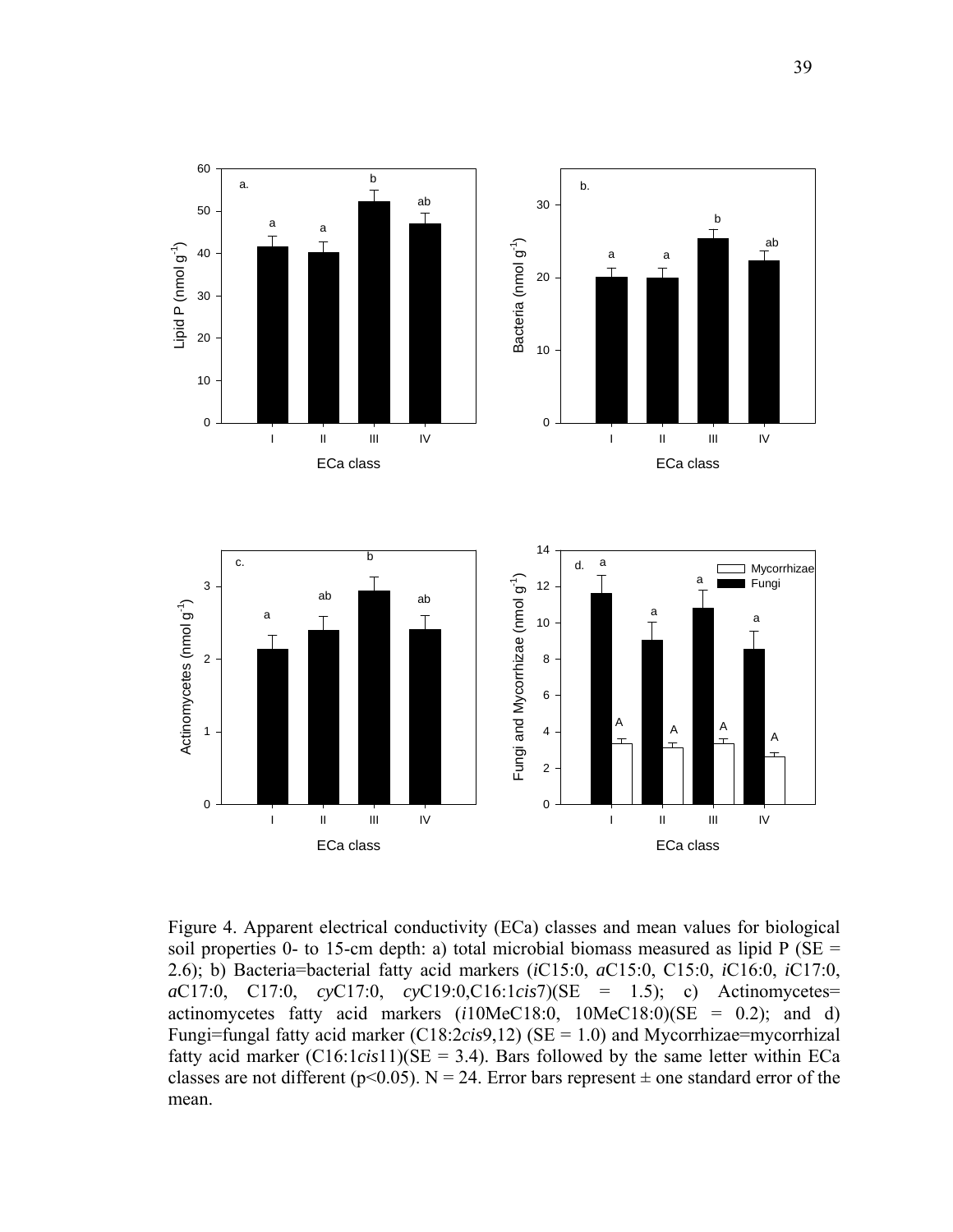

Figure 5. Diagram of correlations among coarse and fine POM fractions and different microbial groups in the early stages of the crop. Bacteria=bacterial fatty acid markers (*i*C15:0, *a*C15:0, C15:0, *i*C16:0, *i*C17:0, *a*C17:0, C17:0, *cy*C17:0, *cy*C19:0,C16:1*cis*7); Actinomycetes=actinomycetes fatty acid markers (*i*10MeC18:0, 10MeC18:0); Fungi=fungal fatty acid marker (C18:2*cis*9,12) and Mycorrhizae=mycorrhizal fatty acid marker (C16:1*cis*11), as nmol  $g^{-1}$  of soil.  $N = 24$ .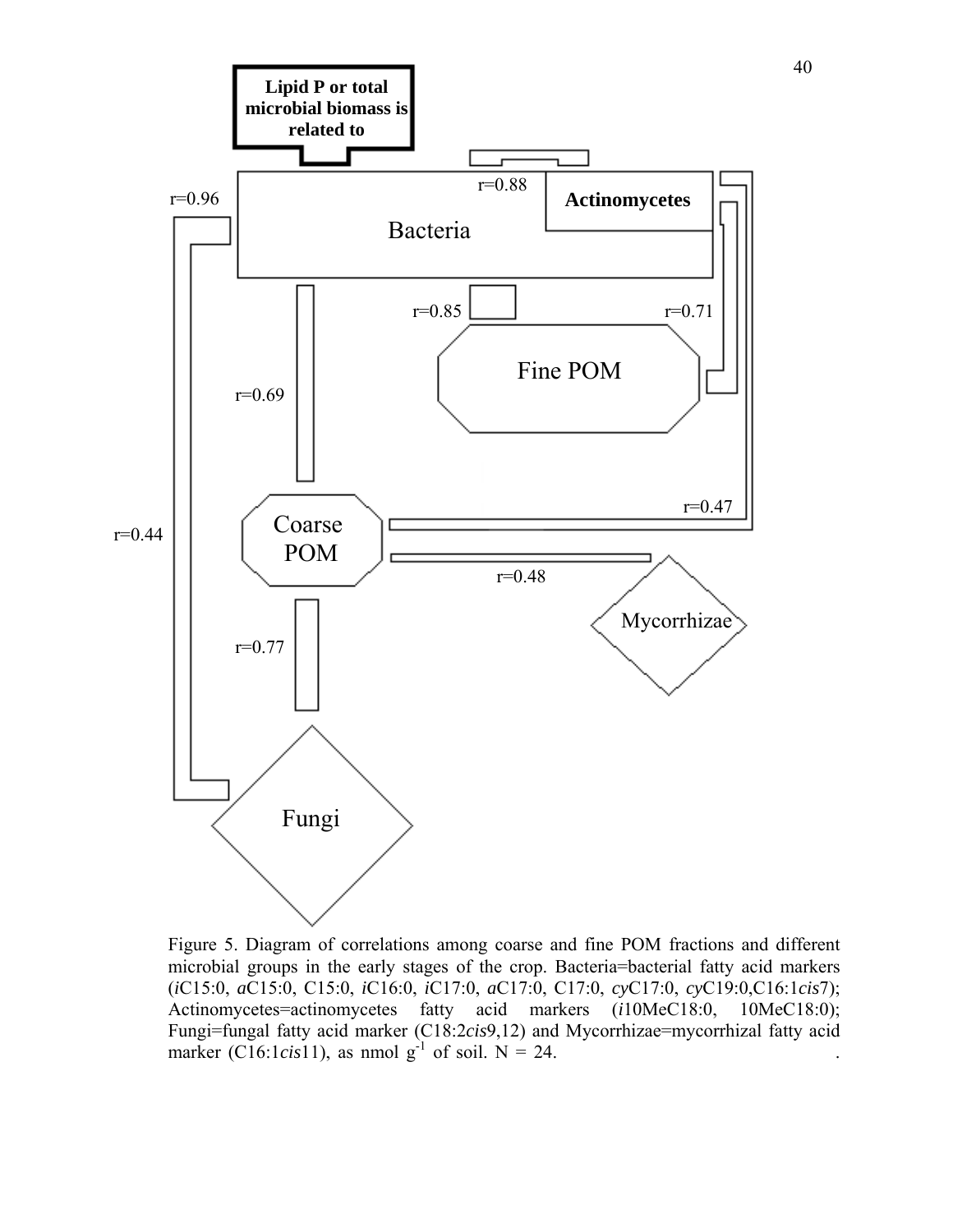**Chapter II** 

# **Redistribution of crop residues during row cultivation creates a biologically enhanced environment for soil microorganisms**

**M. Susana Grigera, Rhae A. Drijber, Brian J. Wienhold** 

**Submitted to Soil and Tillage Research**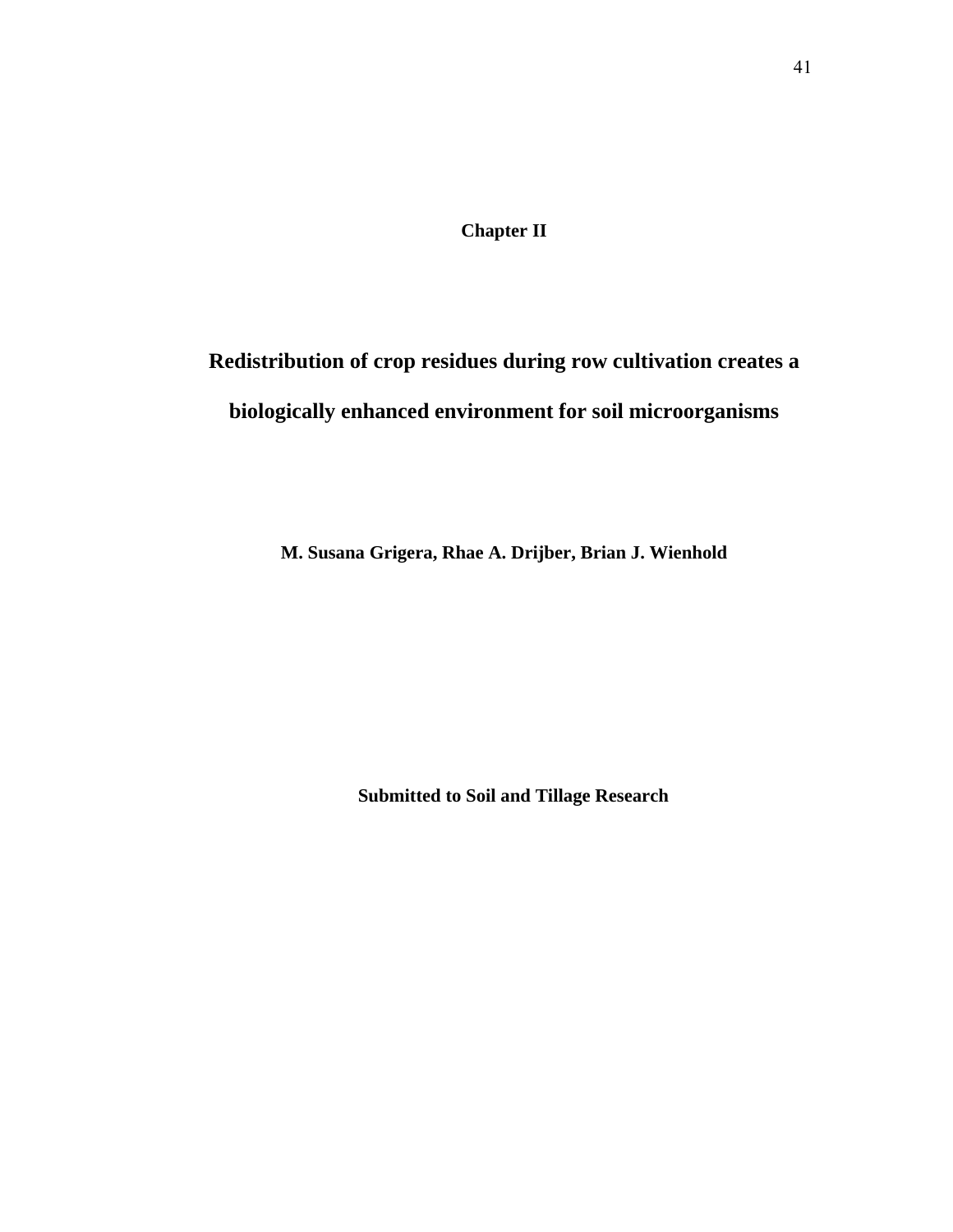## **Abstract**

Formation of ridges during row cultivation creates microsites to existing spatial heterogeneity for soil properties such as organic C that may influence soil microbial communities. A study was conducted during 2003 near Shelton, NE, on a corn field mapped using apparent electrical conductivity (ECa). New ridges are built each year with a row cultivator when corn reaches the V3-V4 growth stage. Cultivation increased labile carbon pools and soil microbial biomass in the row position for all ECa classes. Canonical discrimination analysis showed no clear differences in relative abundance of specific microbial groups among ECa classes or between row and furrow position, except for enhanced mycorrhizal biomass in the row. Microbial biomass responded strongly to changes in C redistribution, this was not accompanied by a significant change in the abundance of specific microbial groups. The influence of labile C from corn roots and the redistribution of crop residues in diverse stages of decomposition are associated with diverse microbial groups. Thus, row cultivation for weed control creates a biologically enhanced root zone that may improve the early season performance of corn.

*Key words*: row cultivator, FAMEs, C availability, C redistribution.

# **Introduction**

Conventional tillage with mechanical cultivation has historically been used to control weeds between the rows in maize, sorghum, and soybean production for a long time (Burton et al., 2006). Ridges and furrows formed by row cultivation create spatial heterogeneity for biological and physical soil properties (Wander and Bollero, 1999).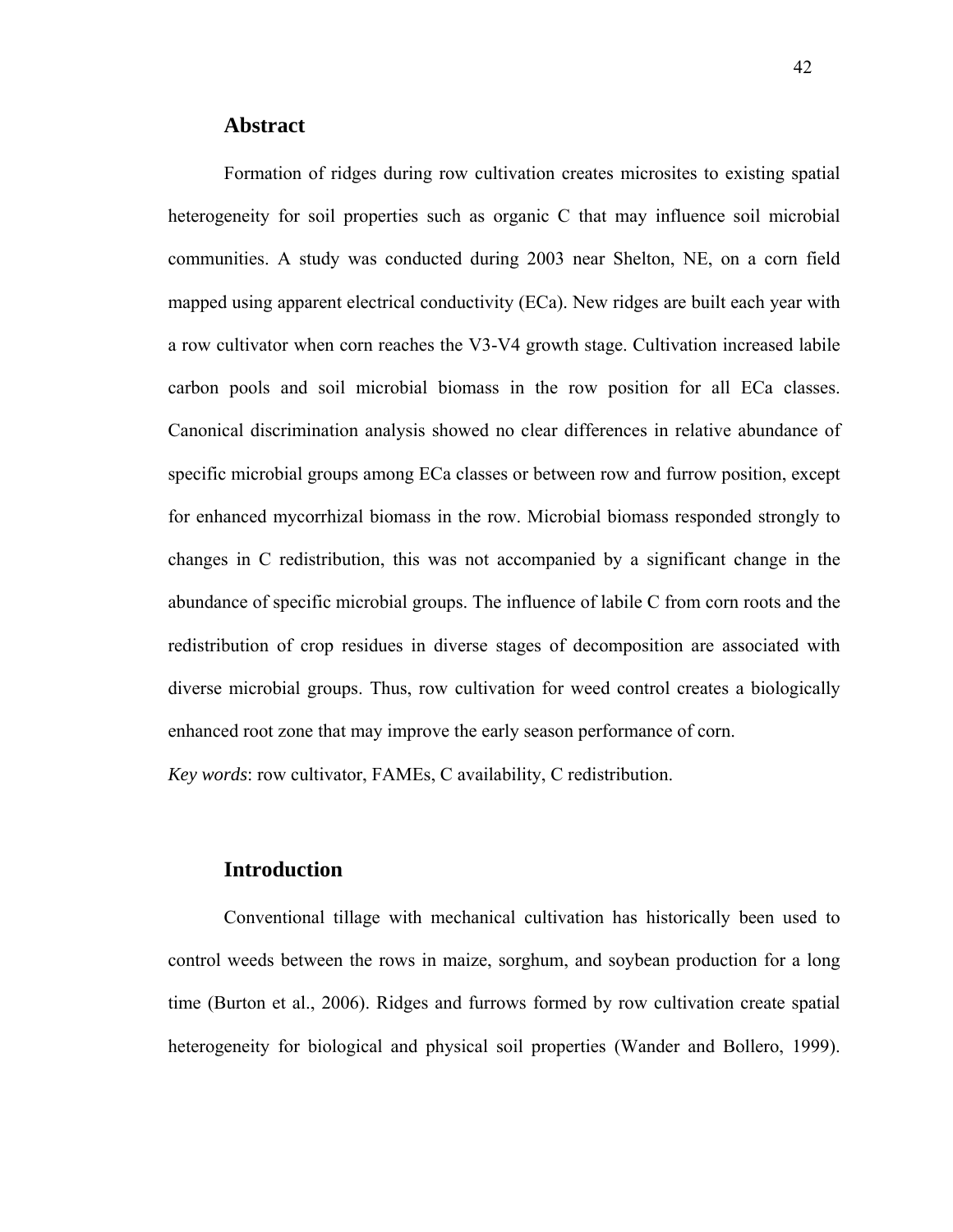Ridge formation and the associated residue movement modify soil water and solute movement (Bargar et al., 1999), and may influence soil microbial communities.

Soil microbial biomass represents only a small proportion (<5%) of SOM, but due to its dynamic nature acts as a major sink and source of labile nutrients (Jenkinson and Ladd, 1981). Spatial and temporal dynamics of soil microbial biomass are good indicators of changes in soil biological processes (Pankhurst et al., 2002) related to organic matter transformations and nutrient cycling (Gupta et al., 1994). Microbial biomass has been shown to respond to tillage practices, phase of a crop-fallow cycle, and distribution of crop residue (Drijber et al., 2000; Pankhurst et al., 2002). Understanding how redistribution of C pools during row cultivation affects soil microbial groups is important due to the effect microorganisms have on soil chemical and physical properties. Here we test the hypothesis that row cultivation redistributes crop residues creating row and furrow environments that differ in C availability and associated soil microbiological communities.

## **Materials and methods**

A field study was conducted during 2003 near Shelton, NE (40º45'01" N, 98º46'01" W). Soils at the site are Hord silt loam (Fine-silty, mixed mesic Pachic Argiustoll, 0-1% slope) and Blendon loam (Coarse-loamy, mixed mesic Pachic Haplustoll, 0-1% slope). Continuous corn (*Zea mays* L.) was grown from 1990 to 1996 under conventional disk-tillage with furrow irrigation and since 1996 under reduced tillage with sprinkler irrigation. Current tillage practices include disking the field in the fall following harvest to level past year ridges and incorporate crop residue, prepare the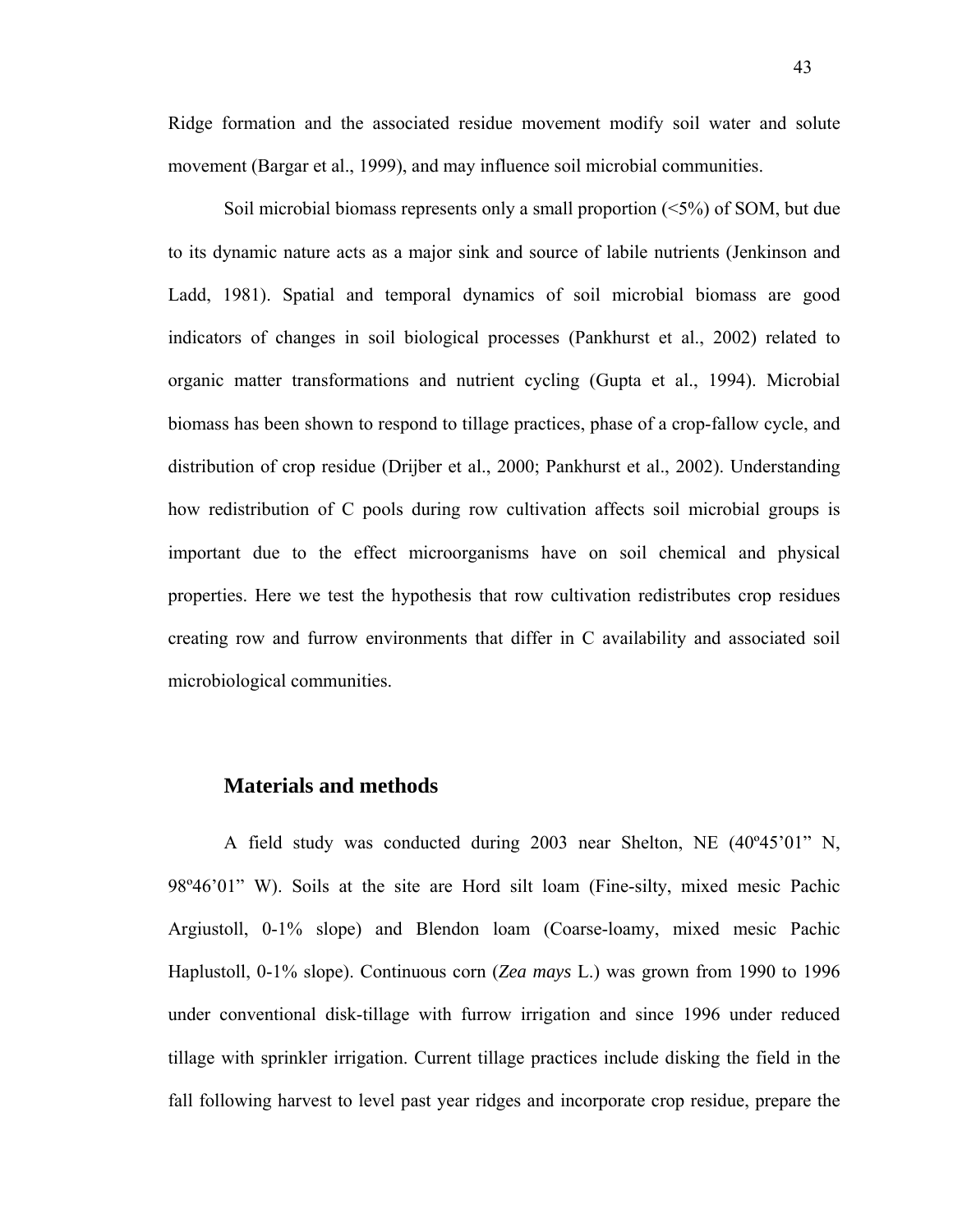seedbed in the spring using a field cultivator, and plant corn in mid to late May. Corn is grown using agronomic practices common to the region, including row cultivation for weed control when the corn reaches the V3-V4 growth stage (Ritchie et al., 1997).

In May 2003, spatial variability in soil properties was mapped using apparent electrical conductivity (ECa) measured with an EM 38 conductance meter (Geonics Ltd., Mississauga, Ontario, Canada). The ECa data was processed to delineate four classes within the field (Grigera et al., 2006). Within each ECa class six sites were randomly selected for sampling. Soil samples were collected during the V6 stage of corn (Ritchie et al., 1997) on 20 June, 2003. At each of the 24 locations, ten soil cores (0- to 15-cm depth) were collected and composited from the row and ten from the furrow positions. The composite soil samples were placed in a cooler for transport to the laboratory. Soil was passed through a 4 mm sieve to remove visible organic residues, thoroughly mixed, and divided into two subsamples. One subsample was stored at  $-18$  °C for fatty acid analysis and the other was air-dried, passed through 2 mm sieve, and analyzed for clay content (Kettler et al., 2001), total soil organic matter (SOM), fine (0.053-0.5 mm) particulate organic matter (POM), and coarse (0.5-2 mm) POM by loss-on-ignition (Cambardella et al., 2001). Electrical conductivity  $(EC_{1:1})$  was measured in a 1:1 soil:water slurry (Smith and Doran 1996). Total dissolved solids (TDS) were estimated by multiplying the  $EC_{1:1}$ at 25 °C (dS/m) by 0.64 (Smith and Doran 1996). Soil bulk density was determined by dividing the oven dry weight of the soil by the volume of the sample. Organic matter, TDS, fine POM, and coarse POM were expressed on an equivalent mass basis (Ellert and Bethany 1995).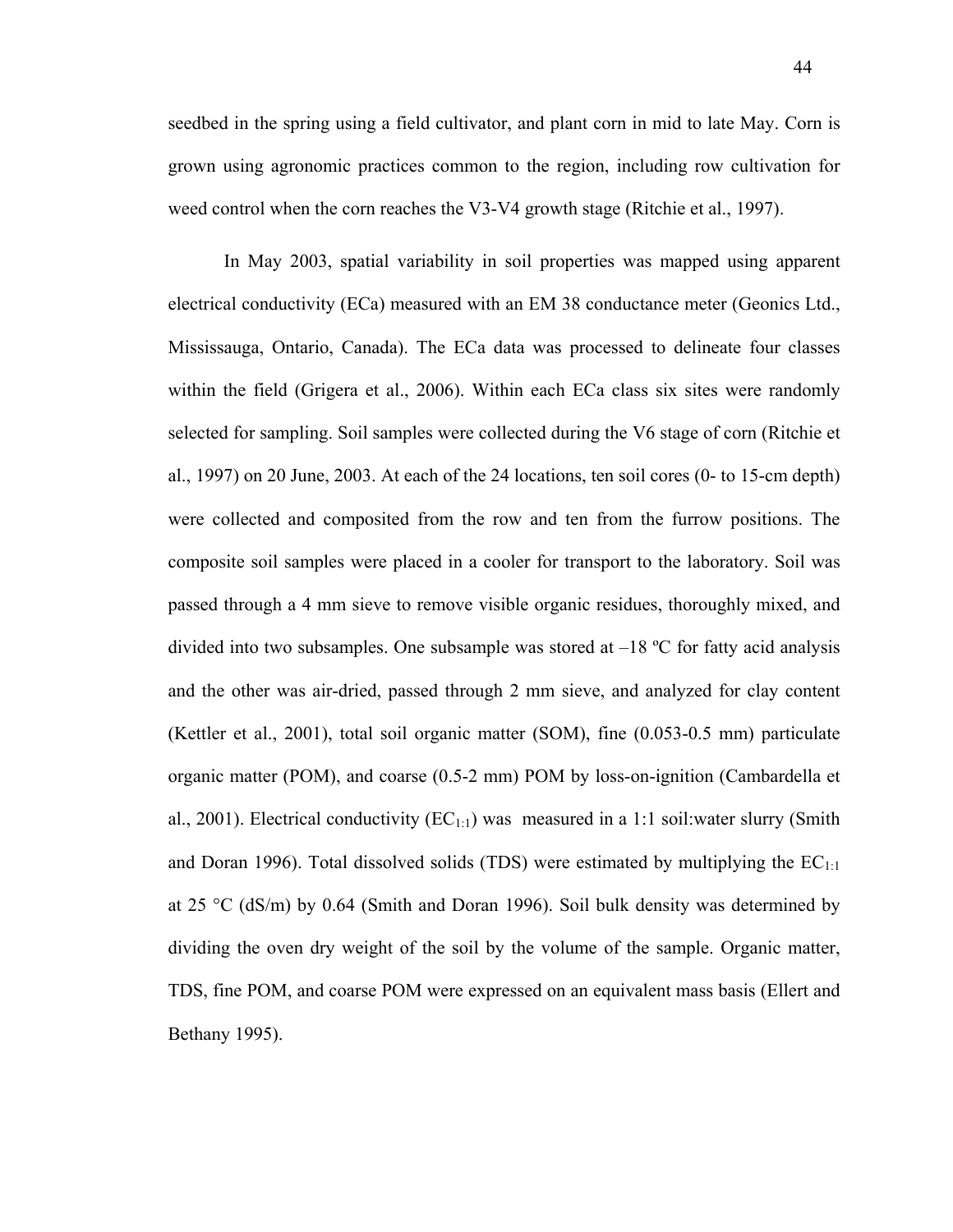Microbial biomass was determined as extractable lipid P on duplicate 1 g samples using perchloric acid digestion and then quantifying the released phosphate (Kates, 1986). Microbial community structure was based on extraction of total fatty acid methyl esters (FAMEs) by mild alkaline hydrolysis (Kates, 1986; Grogan and Cronan, 1997). The fatty acids were identified by retention-time and confirmed by mass spectrometry. Five microbial groups were defined based on known FAME biomarkers. Bacteria were represented by FAME markers *i*C15:0, *a*C15:0, C15:0, *i*C16:0, *i*C17:0, *a*C17:0, C17:0, and C16:1*cis*7, with the cyclopropane fatty acids cy17:0 and cy19:0 included as biomarkers for Gram-negative bacteria (Grogan and Cronan 1997). Actinomycetes were represented by FAME markers *i*10MeC18:0 and 10MeC18:0 (Kroppenstedt, 1992). Fungal communities were represented by C18:2*cis*9,12 (Stahl and Klug, 1996) and vesicular arbuscular mycorrhizal fungi were represented by C16:1*cis*11 (Olsson and Johansen, 2000).

Relationships between physical, chemical, and biological soil properties and ECa class were assessed by ANOVA (using PROC MIXED procedure) for a complete randomized design with ECa class and position (row vs. furrow) as factors. Pearson correlation analysis was conducted to assess the linear association between ECa sample means for each site and soil physicochemical and microbiological properties. Discriminant analysis was conducted on relative abundances of the defined microbial groups (bacteria, Gram negative bacteria, actinomycetes, fungi, vesicular arbuscular mycorrhizal fungi) to determine linearly uncorrelated axes and to prioritize the separation of two or more groups of variables. All statistical analyses were performed using SAS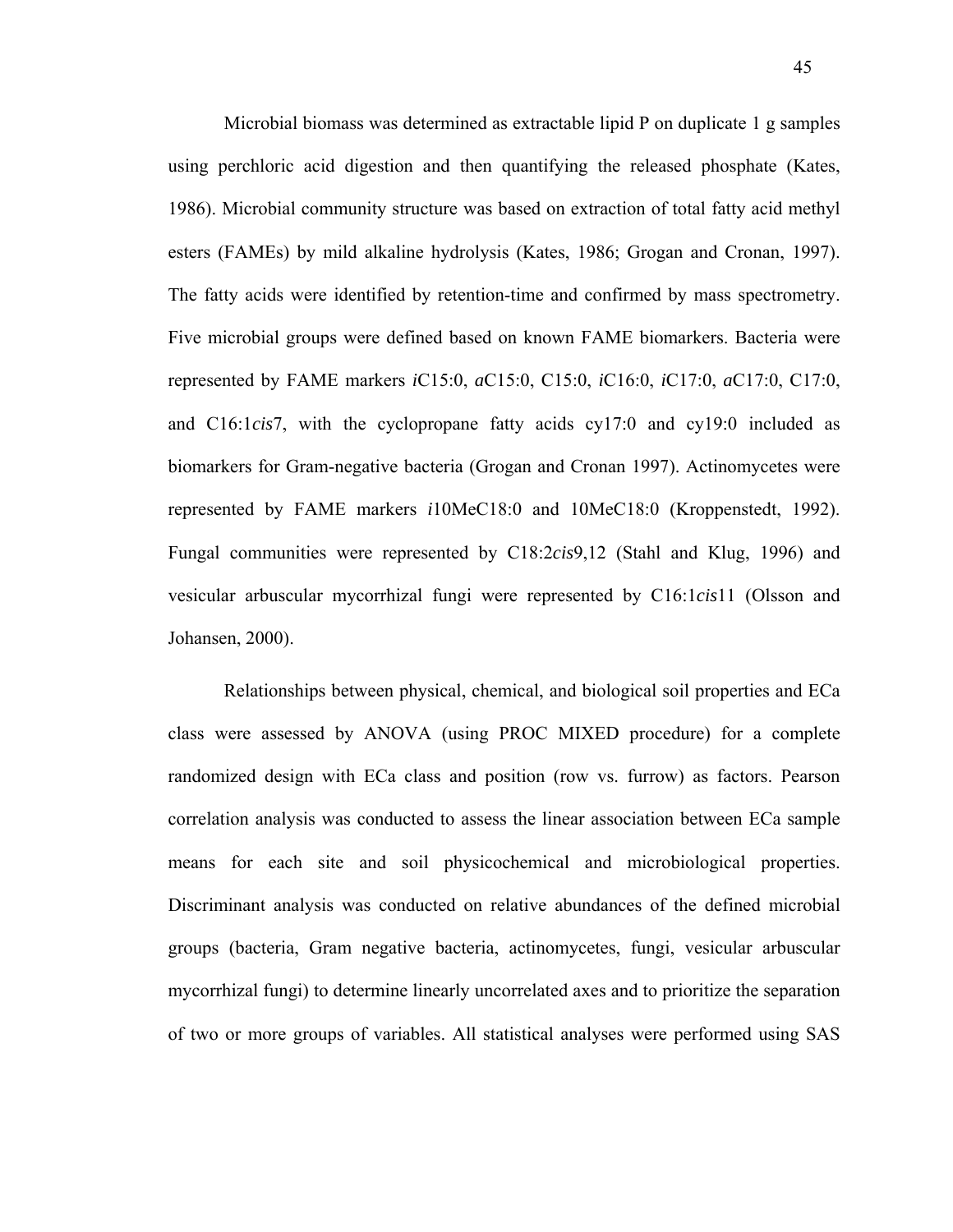(SAS Inst., 1999), and differences were declared significant at the 0.05 level, unless stated otherwise.

## **Results and discussion**

The relationship between physical and chemical soil properties and ECa classes or row-furrow position in the 0- to 15-cm depth varied (Table 1). Clay content was greater in ECa class III than in class I and TDS were higher in classes III and IV than in classes I and II (Table 1). In contrast, bulk density and SOM were similar across ECa classes. Components of SOM also differed in their relationship to ECa class with fine POM being greater in ECa class III than in ECa classes I and II but coarse POM being similar among ECa classes. The relationship of physical and chemical soil properties to row-furrow position was consistent. Coarse POM, fine POM, SOM, and TDS were greater in the row and bulk density was greater in the furrow. The increase in POM and SOM and lower bulk density in the row position (Table 1) is likely due to redistribution of soil and crop residue C with row cultivation. Clay content was similar in the row and furrow positions (Table 1). The interaction between ECa class and row-furrow position was not significant for any of the soil physical and chemical properties measured.

Microbial biomass and FAME biomarkers for bacteria, gram negative bacteria, and actinomycetes were higher in ECa class III than classes I, II and IV (Table 1). The FAME biomarker for mycorrhizae was greater in ECa II than in ECa IV. The FAME biomarker for fungi was similar across ECa classes. The interaction between ECa class and row-furrow position was marginally significant for the mycorrhizal FAME biomarker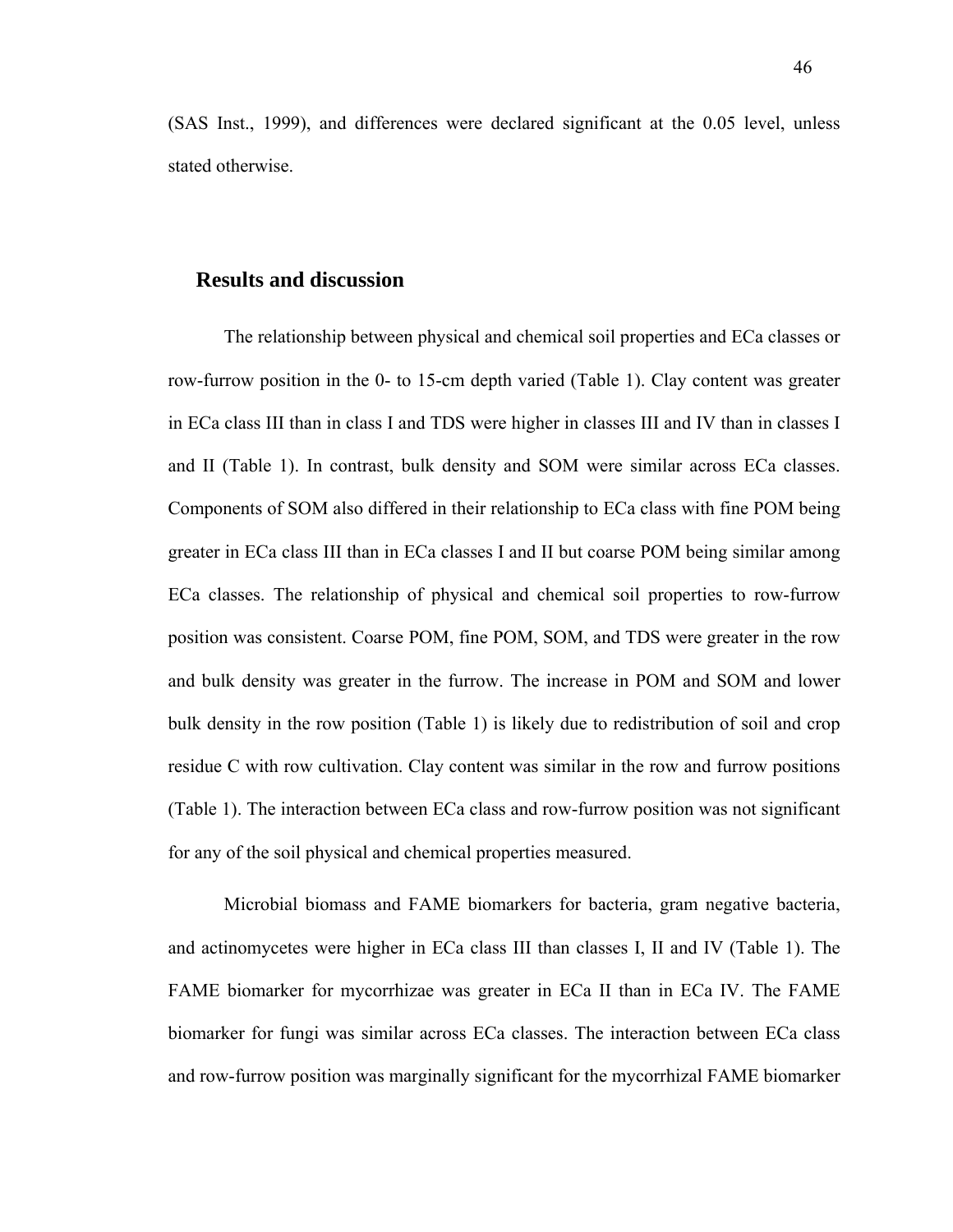$(p-value = 0.048)(Table 2)$ . When FAME biomarkers for all microbial groups were summed we found that the total correlated with microbial biomass  $(r=0.77)$  and was greater in the row position (24.46 mmol m<sup>-2</sup>) than in the furrow position (19.18 mmol m<sup>-1</sup>)  $2$ ). The correlation between microbial biomass and total FAME biomarkers was stronger in the furrow  $(r=0.85)$  than in the row  $(r=0.60)$ . Microbial biomass and FAME biomarkers for bacteria, gram negative bacteria, actinomycetes, fungi, and mycorrhizae were all greater in the row than in the furrow.

Although microbial biomass responded strongly to changes in C redistribution, this was not accompanied by a significant change in the abundance of specific microbial groups. The canonical discriminant analysis identified two discriminant functions  $(p<0.05)$ . We used the first and second canonical functions (eigenvalues 1.32 and 0.95) that together explained 83% of the total variance. As observed in Figure 1a there is no clear discrimination among the row and furrow position or by classes. However, the samples from the row position were displaced towards the left within each ECa class analyzed,. The most important fatty acid involved in this shift was the relative amount of mycorrhizal FAME biomarker, C16:1*cis*11 (Figure 1b). Increased relative abundance of mycorrhizal fungi in the row position was likely due to the influence of living roots in this environment.

In conventional tillage systems, preplant tillage operations create more homogeneous soil conditions and redistribute applied fertilizers throughout the tilled layer (Kaspar et al., 1991). John et al. (2004) observed homogeneity of the older soil organic C in the Ap horizon across row and furrow positions due to 40 years of plowing. A similar condition would be present in our field prior to row cultivation. Thus,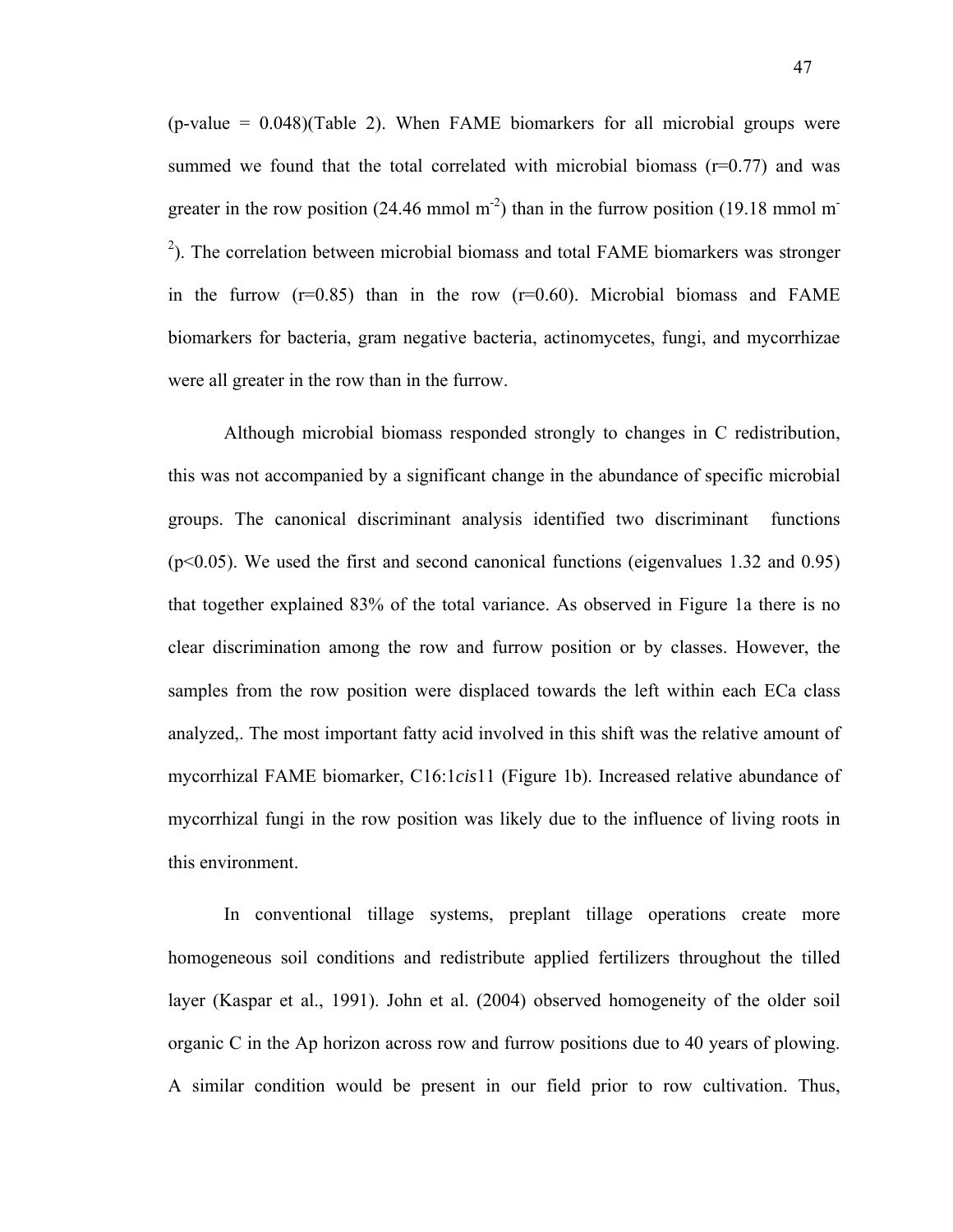redistribution of labile C fractions and associated microbial biomass would be largely due to row cultivation. There would be less influence by the crop on the composition of the soil community (with the exception of mycorrhizae) at this early stage of growth.

The redistribution of crop residues to form a biologically enhanced root zone may have significant implications for early season crop growth. John et al. (2004) observed that the total emission of corn-derived  $CO<sub>2</sub>$  (due to the mineralization of  $C<sub>4</sub>$ -soil organic C and corn residues) was three times greater for the row than for the furrow, while no differences were observed between row and furrow positions in the mineralization of native soil C. They also found that uneven distribution of corn residues resulted in increased heterotrophic activity in the row compared to the furrow. Likewise, we showed an increase in both POM fractions and microbial biomass in the row position. Consequently, row cultivation may enhance mineralization of corn residues during the growing season and thereby increase nutrient availability. Kaspar et al. (1991) observed that fertilizer placement altered root distribution, and that root length and weight in non tracked furrows were greater than tracked furrows. They stated that fertilizer injected into the row caused a proliferation of small-diameter roots. Thus, row cultivation may also increase corn root development through lowered soil bulk density, higher nutrient availability and improved mycrorrhizal relations.

Uneven redistribution of corn residues due to ridge formation resulted in increased fine POM, coarse POM, and soil microbial biomass and decreased bulk density in the row environment when compared to the furrow. Although microbial biomass responded strongly to changes in C redistribution, this was not accompanied by a significant change in the abundance of specific microbial groups, indicating a shift in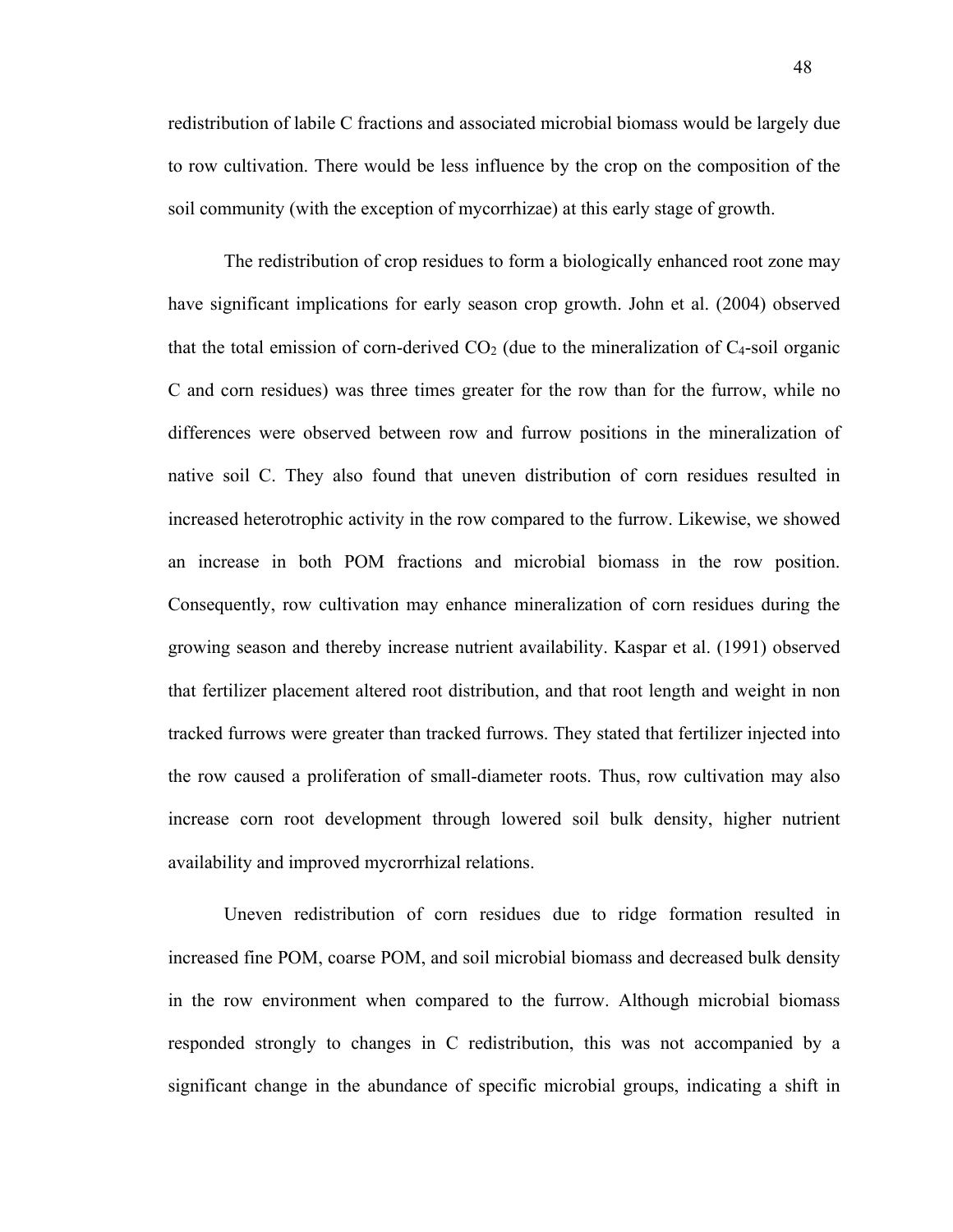quantity rather than diversity of microorganisms. Increased microbial abundance provides greater opportunity for nutrient capture and turnover. Thus, row cultivation for weed control creates a biologically enhanced root zone that may improve the early season performance of corn.

# **Acknowledgments**

We thank Liz Jeske, Susan Siragusa, Susan Wagner, Paul Koerner for laboratory assistance and field data collection. We also thank Scott Stubblefield for allowing access to his field and willingness to provide management input data.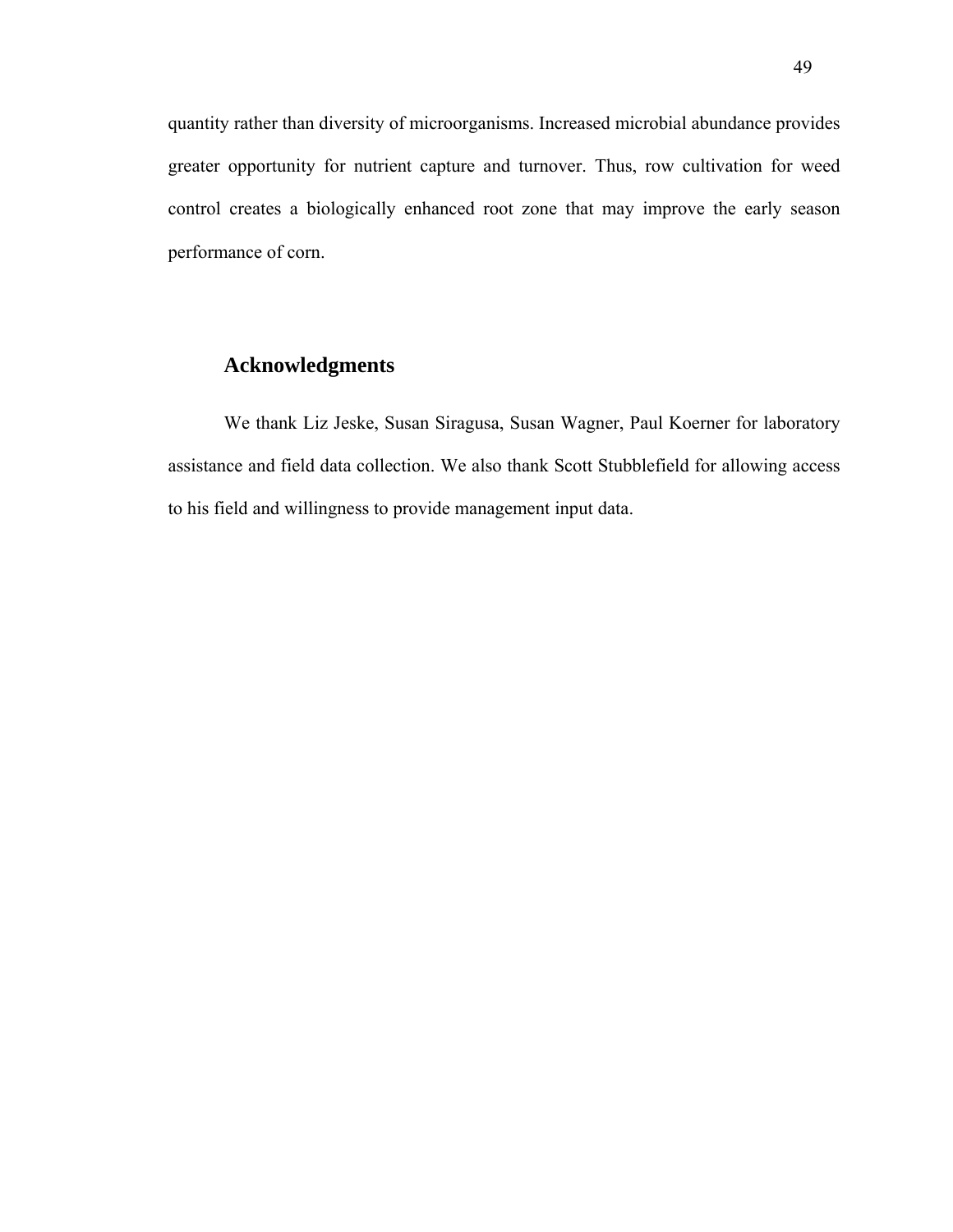## **References**

- Bargar, B., Swan, J. B., Jaynes, D., 1999. Soil water recharge under uncropped ridges and furrows. Soil Sci. Soc. Am. J. 63:1290–1299.
- Burton, M.G., Mortensen , D.A., Lindquist, J.L., 2006. Effect of cultivation and withinfield differences in soil conditions on feral *Helianthus annuus* growth in ridge-tillage maize. Soil Till. Res. in press.
- Cambardella, C.A., Gajda, A.M., Doran, J.W., Wienhold, B.J., Kettler T.A., 2001. Estimation of particulate and total organic matter by weight loss on ignition. In: R. Lal et al. (Eds.) Assessment methods for soil carbon. CRC Press, Boca Raton, FL., pp. 349-359.
- Drijber, R.A., Doran, J.W., Parkhurst, A.M., Lyon, D.J., 2000. Changes in soil microbial community structure with tillage under long-term wheat-fallow management. Soil Biol. Biochem. 32:1419-1430.
- Ellert, B.H., Bettany, J.R., 1995. Calculations of organic matter and nutrients stored in soil under contrasting management. Can. J. Soil Sci. 75:529-538.
- Grigera, M.S., Drijber, R.A., Eskridge, K.M., Wienhold, B.J., 2006. Soil Microbial Biomass Relationships with Organic Matter Fractions in a Nebraska Corn Field Mapped using Apparent Electrical Conductivity. Soil Sci. Soc. Am.J. in press.
- Grogan, D.W., Cronan, Jr. J.E., 1997. Cyclopropane ring formation in membrane lipids of bacteria. Microbiol. Mol. Biol. Rev. 61:429-441.
- Gupta, V. V. S. R., Roper, M. M., Kirkegaard, J. A., Angus, J. F., 1994. Changes in microbial biomass and organic matter levels during the first year of modified tillage and stubble management practices on a red earth. Aust. J. Soil Res. 32**:**1339-54
- Jenkinson, D. S., Ladd, J. N., 1981. Microbial biomass in soil: measurement and turnover. In: E. A. Paul and J. N. Ladd (Eds.), Soil Biochemistry. Marcel Dekker, NY, pp. 415-71.
- John, B., Ludwig, B., Potthoff, M., Flessa, H., 2004. Carbon and nitrogen mineralization after maize harvest between and within maize rows: a microcosm study using  ${}^{13}C$ natural abundance. J. Plant Nutr. Soil Sci. 167:270-276.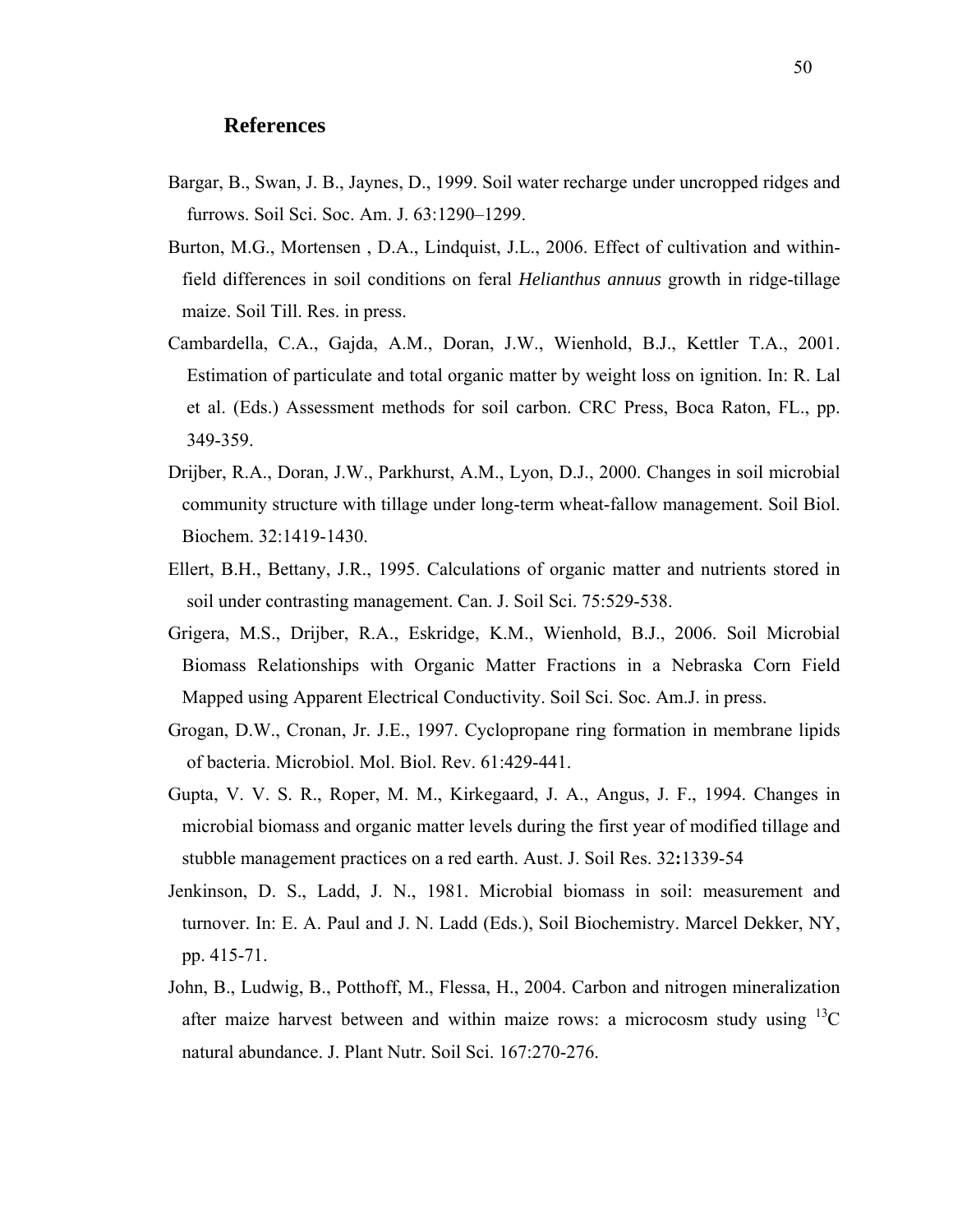- Kaspar, T.C., Brown, H.J., Kassmeyer, E.M., 1991. Corn root distribution as affected by tillage, wheel traffic, and fertilized placement. Soil Sci. Soc. Am. J. 55:1390-1394.
- Kates, M. 1986. Techniques of lipidology: isolation, analysis and identification of lipids. In: Burdon, R.H., van Kippenberg, P.H. (Eds.), Laboratory Techniques in Biochemistry and Molecular Biology, vol. 3, Part 2. Elsevier, NY, 464 pp.
- Kettler, T.A., Doran, J.W., Gilbert, T.L., 2001. A simplified method for soil particle size determination to accompany soil quality analyses. Soil Sci. Soc. Am. J. 65: 849-852.
- Kroppenstedt, R.M., 1985. Fatty acid and menaquinon analysis of actinomycetes and related organisms. In: Goodfellow, M., Minnikin, D.E. (Eds.), Chemical Methods in Bacterial Systematics. Academic Press, London, pp. 173-199.
- Olsson, P.A., Johansen, A., 2000. Lipid and fatty acid composition of hyphae and spores of arbuscular mycorrhizal fungi at different growth stages. Mycol. Res. 104:429-434.
- Pankhurst, C.E., Kirkby, C.A., Hawke, B.G., Harch, B.D., 2002. Impact of a change in tillage and crop residue management practice on soil chemical and microbiological properties in a cereal-producing red duplex soil in NSW, Aust. Biol. Fertil. Soils 35:189–196.
- Ritchie, S.W., Hanaway, J.J., Benson, G.O., 1997. How a corn plants develops. Spec. Publ. 48. Iowa State Univ. Coop. Ext. Serv., Ames, IA.
- SAS Institute, 1999. SAS/STAT software: Changes and enhancements through release 8.0. SAS Inst., Cary, NC.
- Smith, J.L., Doran, J.W., 1996. Measurement and use of pH and electrical conductivity for soil quality analysis. In: J.W Doran, and A.J. Jones (Eds.) Methods for assessing soil quality. ASA, CSSA, and SSSA, Madison, WI., pp. 169-186.
- Stahl, P.D., Klug, M.J., 1996. Characterization and differentiation of filamentous fungi based on fatty acid composition. App. Envir. Microb. 62:4136-4146.
- Troeh, Z.I., Loynachan, T.E., 2003. Endomycorrhizal fungal survival in continuous corn, soybean, and fallow. Agron. J. 95:224-230.
- Wander, M. M., Bollero, G. A., 1999. Soil Quality Assessment of Tillage Impacts in Illinois. Soil Sci. Soc. Am. J. 63:961–971.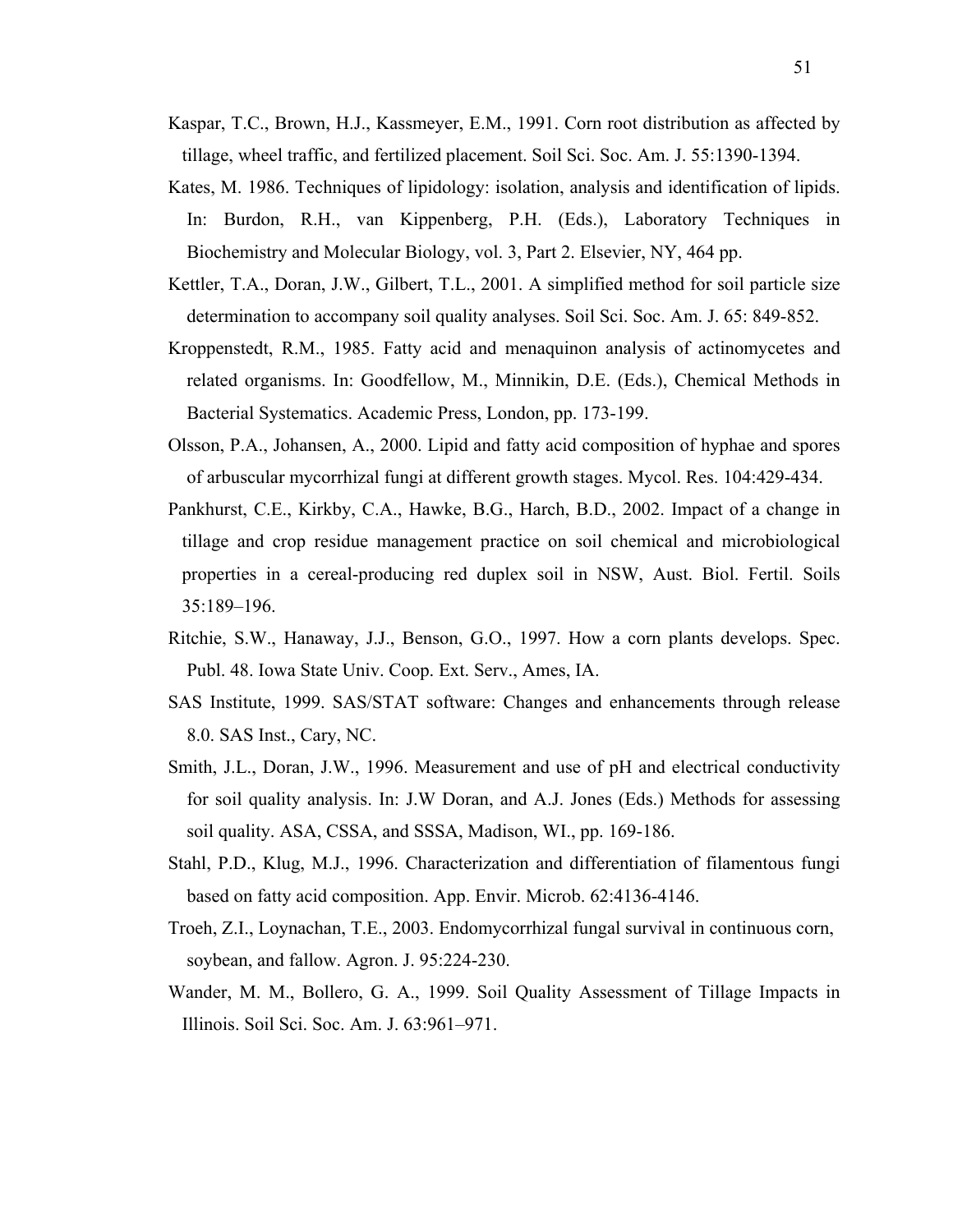| Main effect     | Clay              | <b>CPOM</b> | <b>FPOM</b>       | <b>SOM</b> | <b>TDS</b> | <b>BD</b>           | <b>MB</b>         | Bact    | Gram-           | Actino  | Fungi   |
|-----------------|-------------------|-------------|-------------------|------------|------------|---------------------|-------------------|---------|-----------------|---------|---------|
|                 | $\text{kg m}^2$   |             | g m <sup>-2</sup> |            |            | $g \text{ cm}^{-3}$ | $mmol m-2$        |         | $n \mod m^{-2}$ |         |         |
| <b>Class</b>    |                   |             |                   |            |            |                     |                   |         |                 |         |         |
| ECa I           | 32.2 <sub>b</sub> | 297.7a      | 770.5b            | 5010.5a    | 55.2b      | 1.28a               | 44.1b             | 3220.3b | 963.9b          | 428.2b  | 2234.1a |
| ECa II          | 36.0ab            | 268.1a      | 776.9b            | 5228.1a    | 54.4b      | 1.25a               | 45.5 <sub>b</sub> | 3439.7b | 1011.6b         | 495.3ab | 2038.6a |
| ECa III         | 39.9a             | 354.2a      | 929.2a            | 5959.0a    | 63.7a      | 1.21a               | 57.0a             | 4118.1a | 1183.0a         | 573.2a  | 2160.7a |
| ECa IV          | 36.5ab            | 269.9a      | 871.9ab           | 5381.4a    | 60.7a      | 1.23a               | 49.9ab            | 3507.4b | 949.1ab         | 469.5b  | 1729.0a |
| <b>SE</b>       | 1.7               | 25.7        | 35.2              | 247.7      | 1.8        | 0.02                | 2.4               | 174.0   | 43.4            | 32.3    | 137.3   |
| <b>Position</b> |                   |             |                   |            |            |                     |                   |         |                 |         |         |
| Furrow          | 36.3A             | 260.2B      | 770.9B            | 5308.6B    | 54.6B      | 1.28A               | 45.3B             | 3198.1B | 949.1B          | 448.6B  | 1818.3B |
| Row             | 36.0A             | 334.7A      | 903.3A            | 5480.9A    | 62.3A      | 1.21B               | 53.0A             | 3944.7A | 1158.6A         | 534.4A  | 2262.9A |
| <b>SE</b>       | 0.9               | 14.3        | 20.3              | 126.2      | 1.2        | 0.01                | 1.3               | 94.8    | 23.4            | 16.9    | 89.3    |

\_\_\_\_\_\_\_\_\_\_\_\_\_\_\_\_\_\_\_\_\_\_\_\_\_\_\_\_\_\_\_\_\_\_\_\_\_\_\_\_\_\_\_\_\_\_\_\_\_\_\_\_\_\_\_\_\_\_\_\_\_\_\_\_\_\_\_\_\_\_\_\_\_\_\_\_\_\_\_\_\_\_\_\_\_\_\_\_\_\_\_\_\_\_\_\_\_\_\_\_\_

Table 1 Mean values for soil physicochemical and biological properties in the furrow and in the row.

FPOM= fine particulate organic matter (0.053-0.5 mm); CPOM=coarse particulate organic matter (0.5-2 mm), SOM=soil organic matter, TDS= total dissolved salts, BD= bulk density, MB=total microbial biomass measured as Lipid P, Bact=bacterial markers (*i*C15:0, *<sup>a</sup>*C15:0, C15:0, *i*C16:0, *i*C17:0, *<sup>a</sup>*C17:0, C17:0, C16:1*cis*7); Gram-= cyclopropane bacterial markers (*cy*C17:0, *cy*C19:0), Actino=actinomycetes markers (*i*10MeC18:0, 10MeC18:0), ); Fungi=fungal marker (C18:2*cis*9,12). Means followed by the same letter within ECa or Position are not different (p<0.05). N = 48.

\_\_\_\_\_\_\_\_\_\_\_\_\_\_\_\_\_\_\_\_\_\_\_\_\_\_\_\_\_\_\_\_\_\_\_\_\_\_\_\_\_\_\_\_\_\_\_\_\_\_\_\_\_\_\_\_\_\_\_\_\_\_\_\_\_\_\_\_\_\_\_\_\_\_\_\_\_\_\_\_\_\_\_\_\_\_\_\_\_\_\_\_\_\_\_\_\_\_\_\_\_\_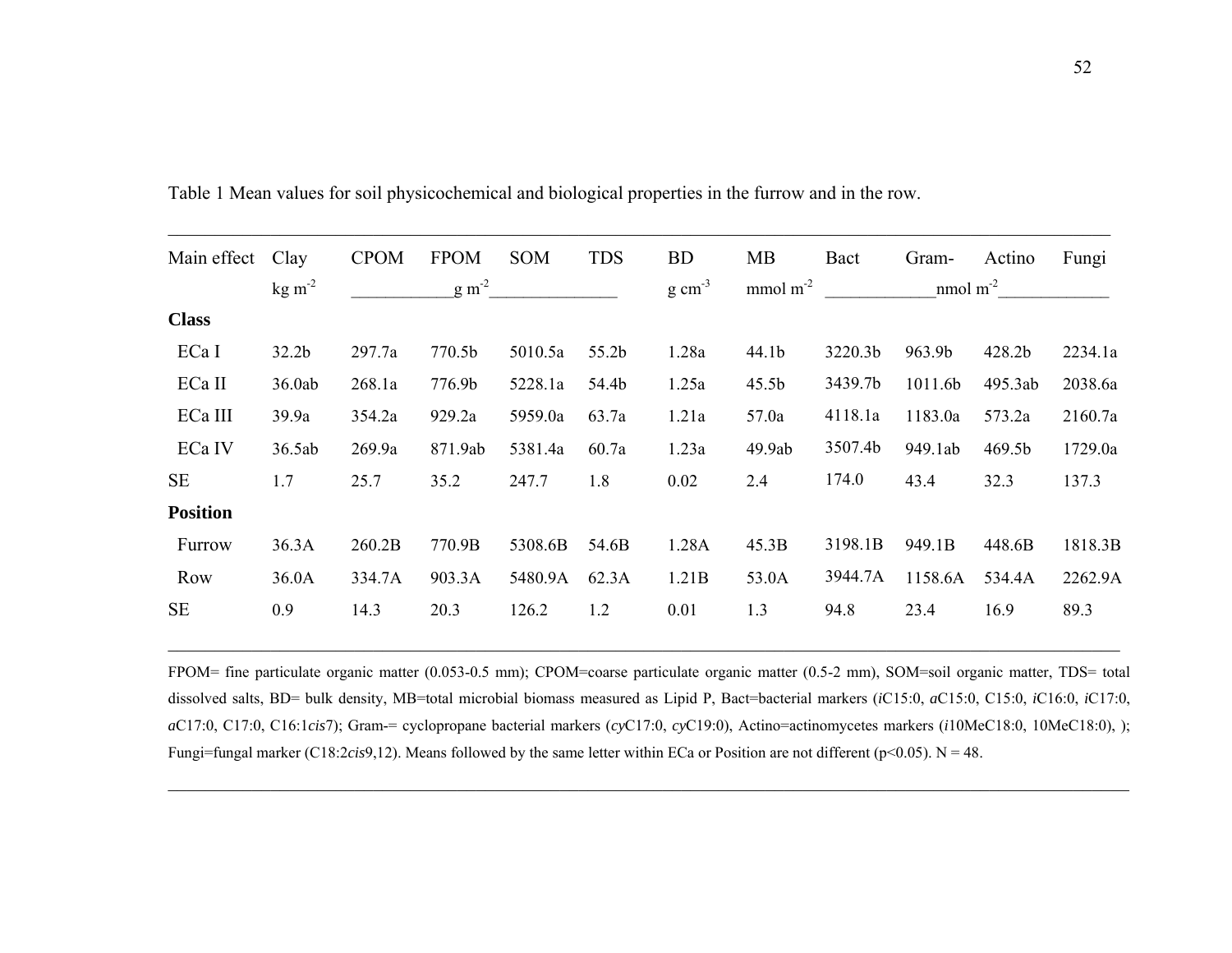| Site*Position interaction                                                                | Myco       |  |  |  |  |  |  |  |
|------------------------------------------------------------------------------------------|------------|--|--|--|--|--|--|--|
|                                                                                          | nmol $m-2$ |  |  |  |  |  |  |  |
| ECa I - Furrow                                                                           | 609.3cd    |  |  |  |  |  |  |  |
| ECa I - Row                                                                              | 849.1ab    |  |  |  |  |  |  |  |
| ECa II - Furrow                                                                          | 572.2cd    |  |  |  |  |  |  |  |
| ECa II - Row                                                                             | 1043.4a    |  |  |  |  |  |  |  |
| ECa III - Furrow                                                                         | 609.9cd    |  |  |  |  |  |  |  |
| ECa III - Row                                                                            | 871.1a     |  |  |  |  |  |  |  |
| ECa IV - Furrow                                                                          | 475.2d     |  |  |  |  |  |  |  |
| ECa IV - Row                                                                             | 649.8bc    |  |  |  |  |  |  |  |
| Myco=mycorrhizal marker (C16:1 <i>cis</i> 11). Means followed by the same letter are not |            |  |  |  |  |  |  |  |
| different ( $p<0.05$ ). N = 48. SE of the mean = 74.7.                                   |            |  |  |  |  |  |  |  |

Table 2 Mean values for the relative concentration of arbuscular mycorrhizal marker interaction Site\*Position .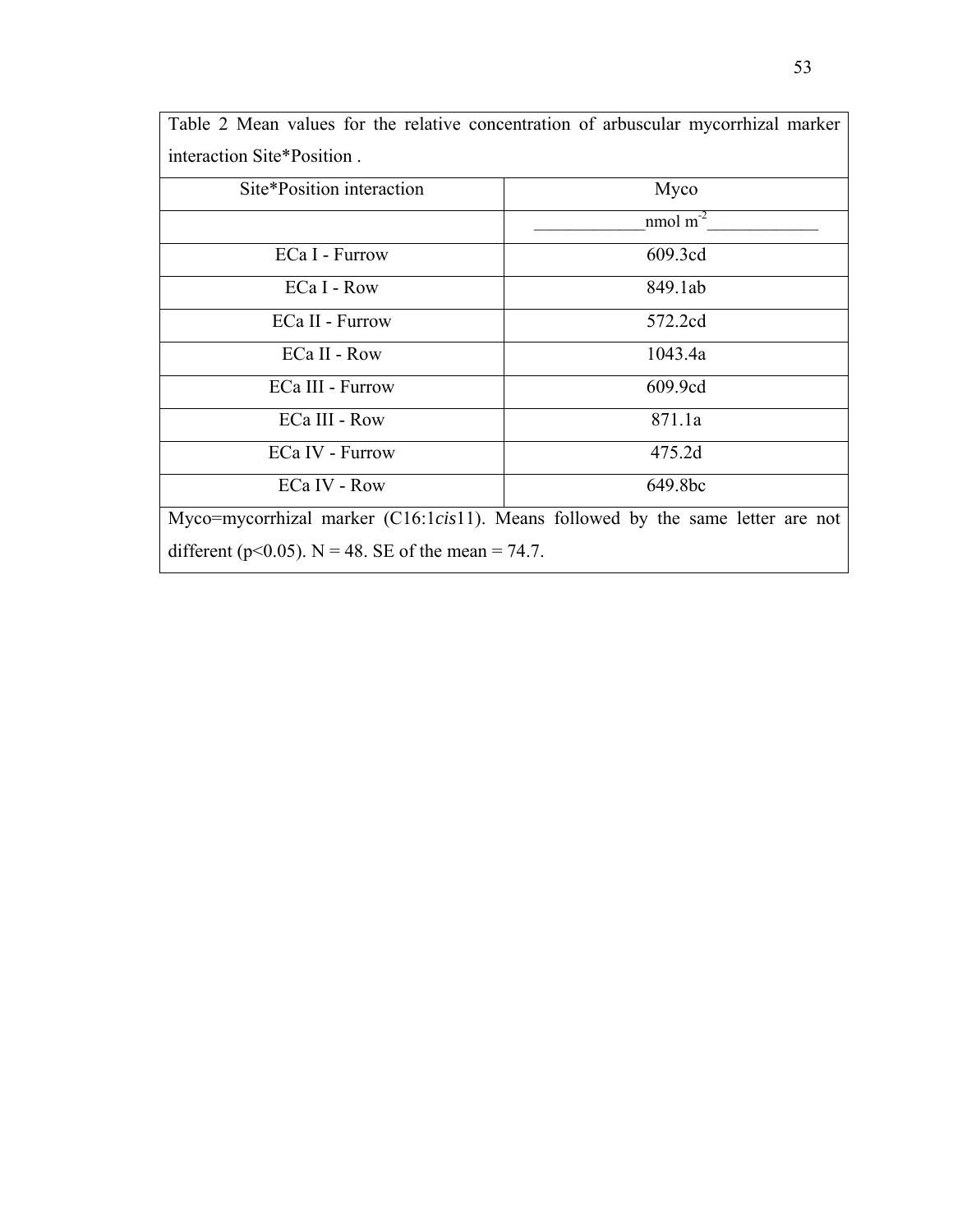

Figure 1. Discriminant scores of treatments for (a) class means on canonical variables and (b), showing the two significant discriminant functions, Can1 and Can2. 1F= apparent electrical conductivity (ECa) class I furrow, 1R=ECa class I row, 2F=ECa class II furrow, 2R=ECa class II row, 3F=ECa class III furrow, 3R=ECa class III row, 4F=ECa class IV furrow, and 4R=ECa class IV row). Bacteria=bacterial markers (*i*C15:0, *a*C15:0, C15:0, *i*C16:0, *i*C17:0, *a*C17:0, C17:0,C16:1*cis*7); Gram- = cyclopropane bacterial markers (*cy*C17:0, *cy*C19:0); Actino=actinomycetes markers (*i*10MeC18:0, 10MeC18:0), Myco=mycorrhizal marker (C16:1*cis*11); Fungi=fungal marker (C18:2*cis*9,12). N = 48.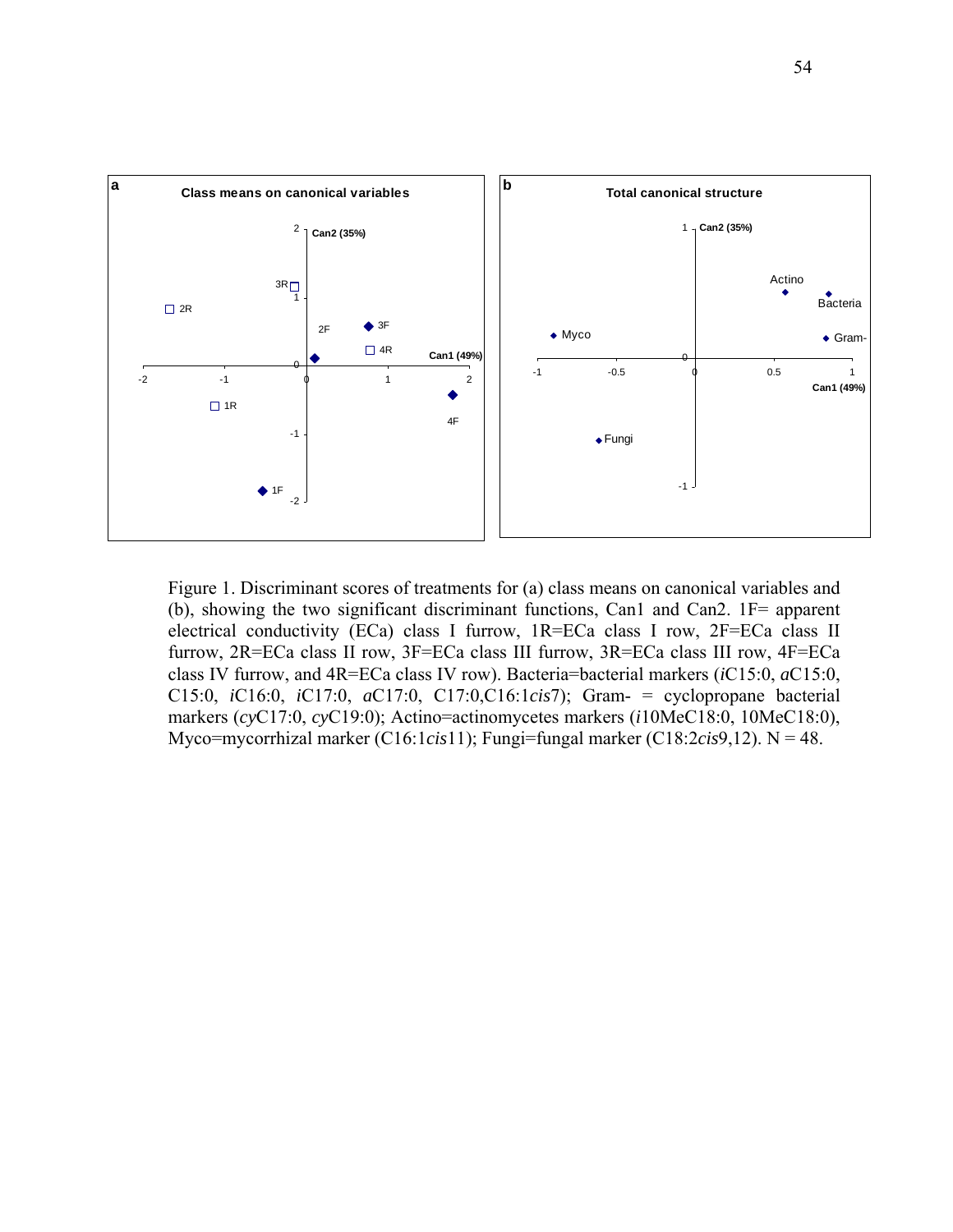**Chapter III**

# **Increased abundance of arbuscular mycorrhizal fungi in soil coincides with the reproductive stages of corn**

**M. Susana Grigera, Rhae A. Drijber, Brian J. Wienhold** 

**Prepared for Soil Biology and Biochemistry**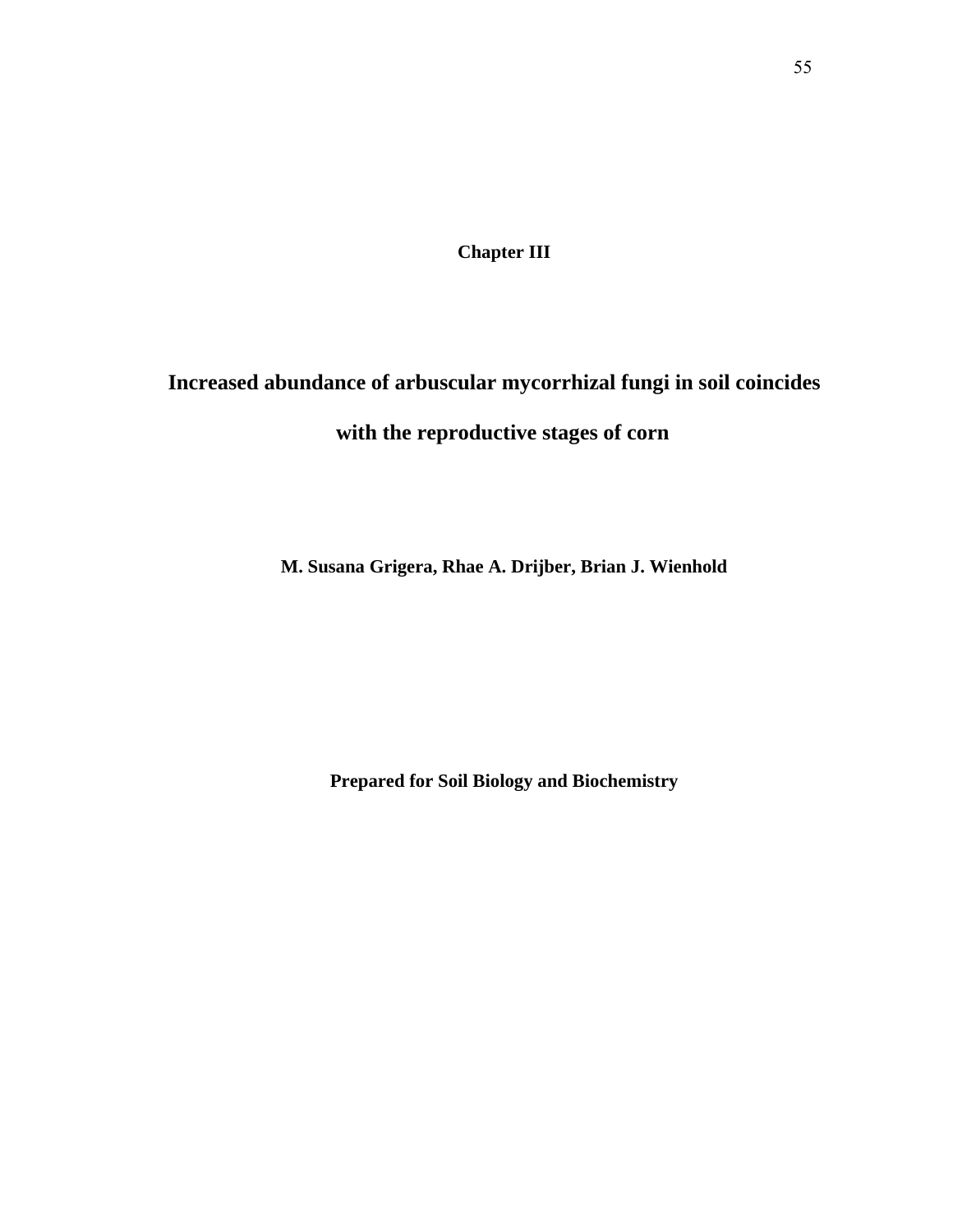### **Abstract**

Arbuscular mycorrhizal (AM) fungi form symbiotic relationships with most land plants and are recognized for their positive effects on plant growth, playing an important role in plant P nutrition. We used C16:1*cis*11 and C18:1*cis*11 fatty acid methyl ester (FAME) biomarkers to monitor the dynamics of AM fungi during the reproductive stages of maize (*Zea mays* L.) grown at high yield in Nebraska, USA. Two fields with four different levels of P availability were sampled throughout the reproductive stages. Chambers, made of PVC enclosed mesh fabric to allow passage of roots and hyphae (+R) or hyphae alone (-R) and amended with either  $KH_2PO_4$  (+P) or distilled water (-P), were installed in the field at tasselling and removed after three, six and nine weeks. Our objectives were (i) to study the influence of available P and roots on extramatrical mycorrhizal fungal growth, (ii) to provide evidence for C allocation to AM fungi during the reproductive stages of high productivity maize, and (iii) to link AM fungal growth dynamics with changes in soil P availability. We observed that initial AM FAME concentration was lower at sites with a high availability of P. During the reproductive growth of maize, AM FAME biomarkers increased inside the chambers and was consistent with the biomarker increase observed in adjacent field soil. This confirms that there is C allocation from the plant to the symbiont during the reproductive stages of maize. We also observed a reduction in available P in  $+R$  and  $-R$  chambers. This observation implies that hyphae were as efficient as roots and hyphae in reducing the P concentration in chambers. These results demonstrate that AM fungi are active during the reproductive growth stages of maize and may benefit high productivity maize crops by facilitating P uptake. **Key words: AM fungi, FAMEs, Bray P, maize (***Zea mays* **L.)**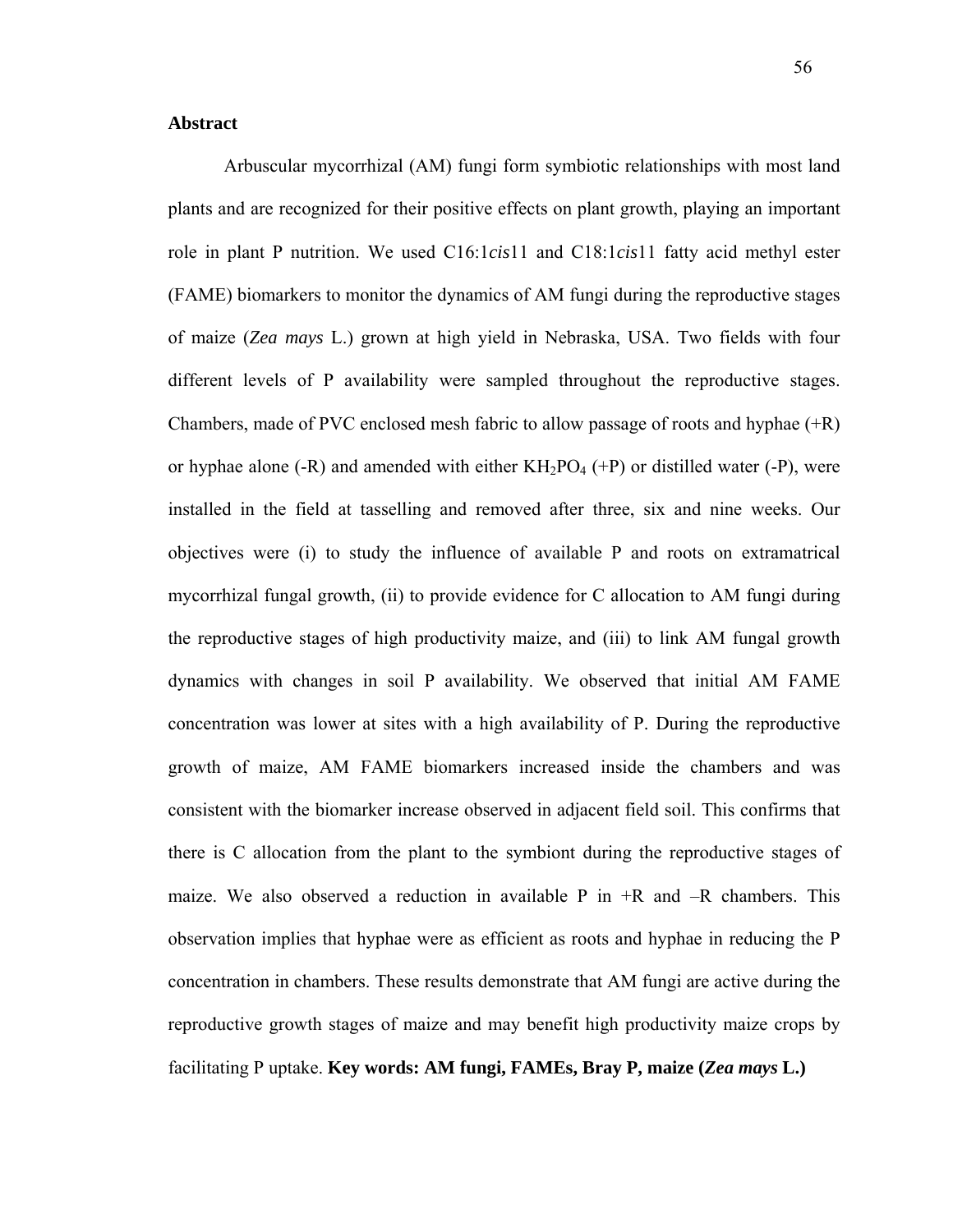#### **1. Introduction**

Arbuscular mycorrhizal (AM) fungi form symbiotic relationships with up to 80% of land plants and are also recognized for their positive effects on plant growth and soil quality (Smith and Read, 1997). The extramatrical growth of the mycelium is a key factor in nutrient acquisition by the mycorrhizal symbiont (Olsson et al., 1997). The plant-AM fungal relationship has been studied under controlled conditions in the greenhouse (Evans and Miller, 1990; Liu et al., 2000; Smith et al., 2003; Smith et al., 2004), in early stages of crop development (Miller, 2000; 1990), and under different levels of disturbance (Evans and Miller, 1988; 1990). The effectiveness of inoculation versus managing the indigenous AM populations has also been assessed (Liu et al., 2000; Smith et al., 2003; Smith et al., 2004). Field studies are lacking that focus on the temporal dynamics of the interaction between plant and indigenous AM fungi in cropping systems

Phosphorous is an essential plant nutrient and, following N, is the second most common fertilizer nutrient applied in crop production. Although P supply during early development has an effect on crop yield potential (Grant et al., 2001), there may also be a requirement for additional P later in crop growth. In maize (*Zea mays* L.), P accumulates steadily until maturity, with a high proportion (approximately 60%) being absorbed during the reproductive period (Karlen et al., 1988). Various forms of P present in soil have very low solubility and the concentration of P in soluble forms is particularly low (Singh and Adholeya, 2001). Phosphate transport across the root is usually faster than diffusive transport in soil. This lowers the concentration of phosphate in the soil solution surrounding the root forming a P depletion zone (Barber, 1977). In addition, it was observed that the amount of dry matter in maize roots remains almost constant shortly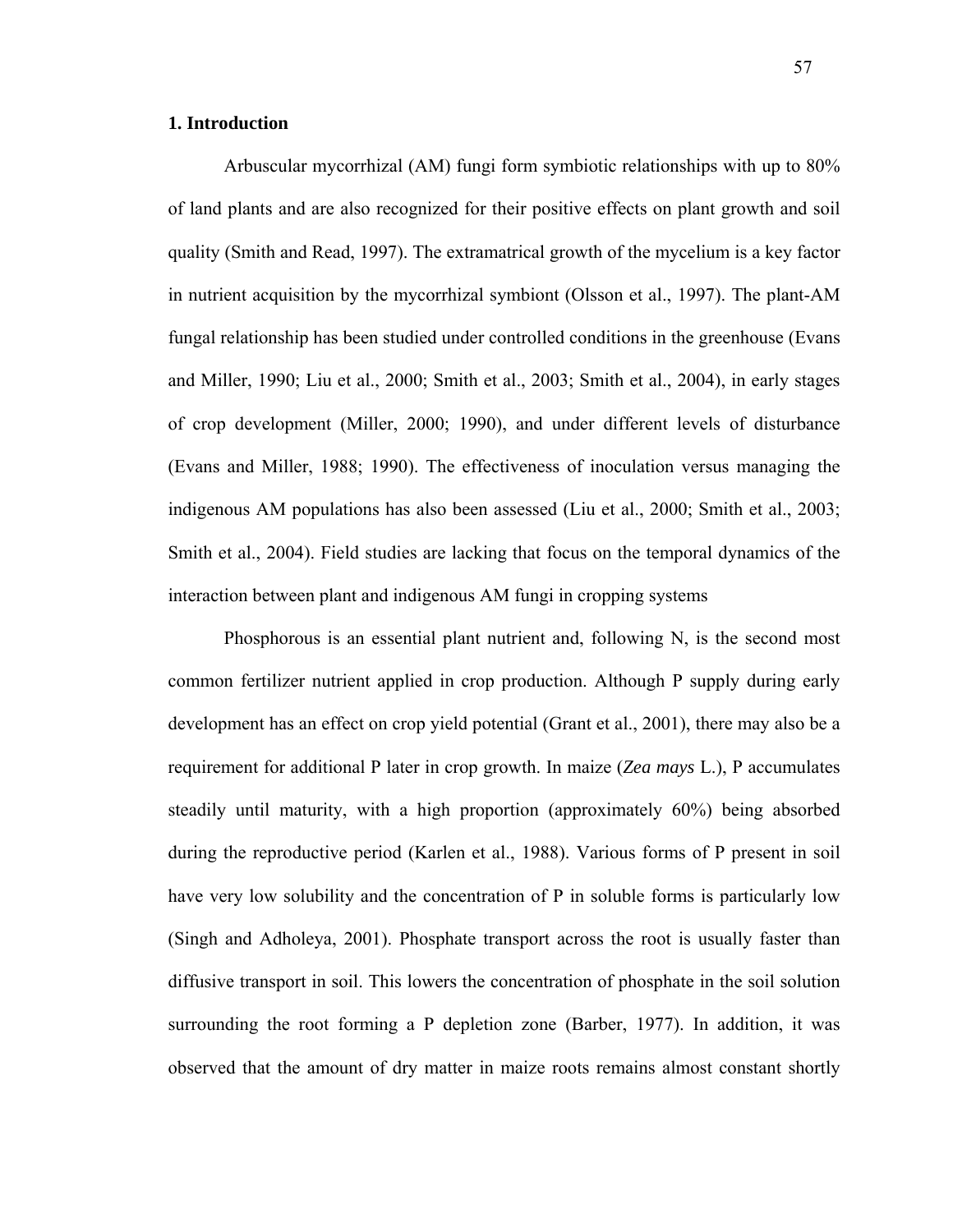after reproductive growth begins at R1 (Ritchie et al., 1997). The below ground dry matter/above ground dry matter ratio is maximum at V10 (61%) and decreases with time, being 25 to 34% 7 days before R1, 17 to 20% at R1, and 10 to 13% at R5 (Plenet, 1995).

Low input agricultural systems were shown to be more dependent on AM fungi than conventionally managed systems, affecting the AM fungus population, mycorrhiza formation, and nutrient use in maize (Galvez et al., 2001). Jansa et al. (2003) observed that under field conditions colonization of maize roots by the genus *Scutellospora* was depressed by intensive tillage, while the opposite was observed for some members of the genus *Glomus*. These changes may result from disturbance of hyphal integrity by tillage, changes in nutrient content of the soil, changes in microbial activity, or changes in weed populations. It was also shown that increasing soil P concentrations resulted in decreased fatty acid signatures for AM fungi in both soil and roots (Olsson et al., 1997). Under field conditions the variation in physical, chemical and biological status, including multiple plant species and soil microorganisms, make studying mycorrhizal associations complex. Understanding the composition of ecosystems and identifying the controls that operate over spatial and temporal scales, may be useful tools to identify the patterns of plantfungal interactions (Allen et al., 2003).

The uniqueness and utility of fatty acid methyl ester (FAME) biomarkers for AM fungi has been demonstrated by several authors. Larsen et al. (1998) used fatty acid signatures to study mycelial interactions between AM fungi and saprotrophic fungi in root-free soil. The dominant fatty acid for saprotrophic fungi was C18:2*cis*9,12 while it was negligible in mycelium of *Glomus intraradices*. The fatty acids C16:1*cis*11, C20:4, and C20:5 were found in this AM fungi, but not in the saprotrophic one. FAME analysis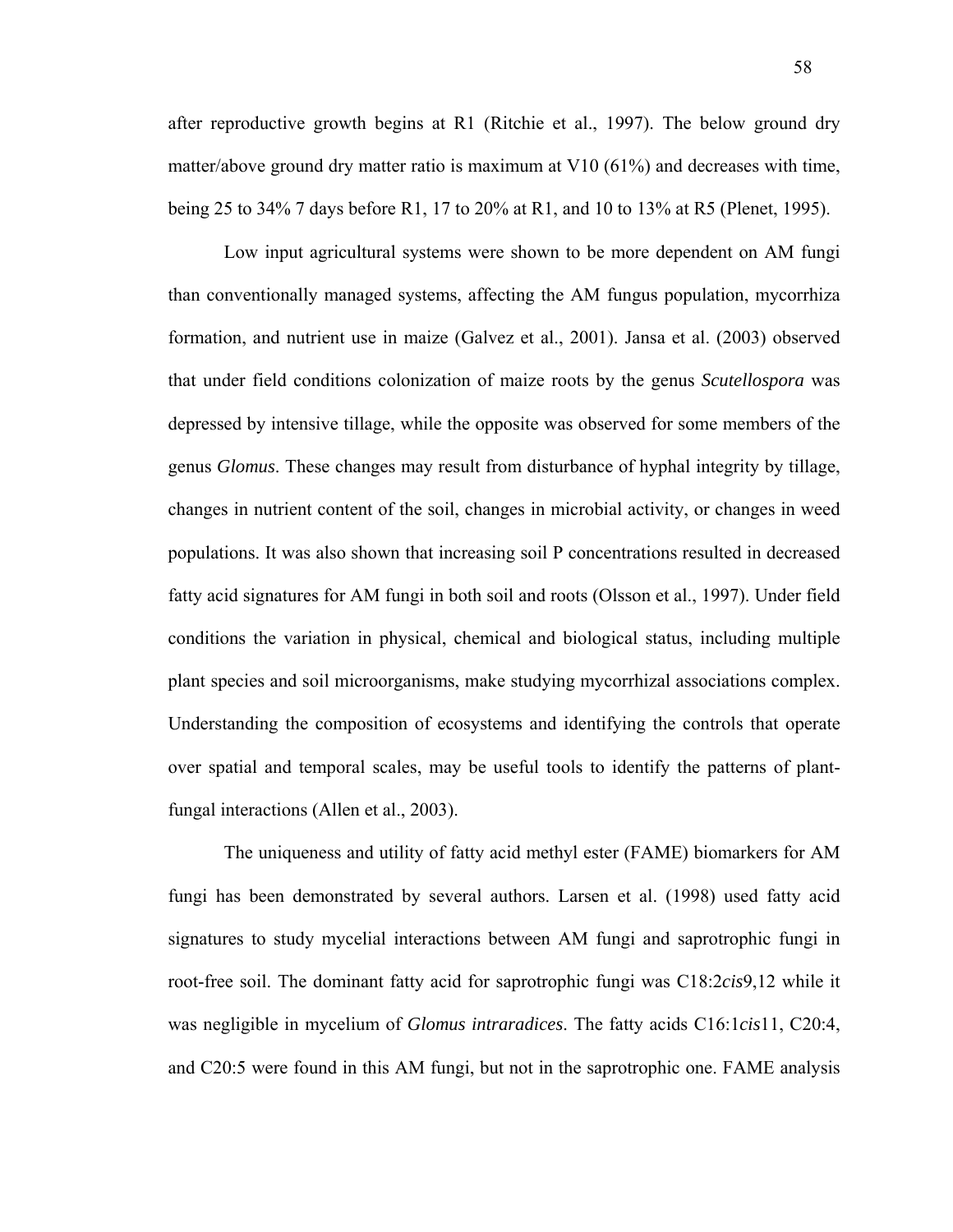performed on the spores of four AM fungi (*Glomus coronatum, Glomus mosseae, Gigaspora margarita* and *Scutellospora calospora*) showed C16:1*cis*11 to be the dominant fatty acid present (Madan et al., 2002). Furthermore, Olsson and Johansen (2000) found that the amount of phospholipid fatty acid (PLFAs) C16:1*cis*11 per unit biomass of two AM species (*Glomus intraradices* and *G. clarideum*) remained rather constant as the mycelium aged, and its distribution between the mycelium and hyphae was highly consistent making it a suitable biomass indicator. Van Aarle and Olsson (2003) observed that NLFA and PLFA were similarly correlated with AM % root colonization of *Plantago lanceolata* L in monoxenic cultures. In soils, NLFA C16:1*cis*11 may be a more sensitive indicator of AM fungal biomass due to high background concentrations of PLFA C16:1*cis*11 (Olsson, 1999).

The relative amount of this fatty acid in roots may provide an index of the amount of C allocated for fungal growth and lipid storage in the root during the colonization process (Graham et al., 1995). We used this approach to understand the dynamics of mycorrhizal fungi during the reproductive stages of high productivity maize. Management systems that enhance natural mechanisms for P acquisition will help optimize use of P fertilizer resources. Although AM fungi play an important role in plant P nutrition, factors influencing that role and associated temporal dynamics are poorly understood. Plant growth dynamics and nutrient accumulation patterns leave uncertainty about the mechanism for nutrient uptake. We hypothesize that AM fungi are essential to meet the demand for P during the reproductive stages of maize managed for high yield. Our objectives were (i) to study the influence of available P and roots on extramatrical mycorrhizal fungal growth, (ii) to provide evidence for C allocation to AM fungi during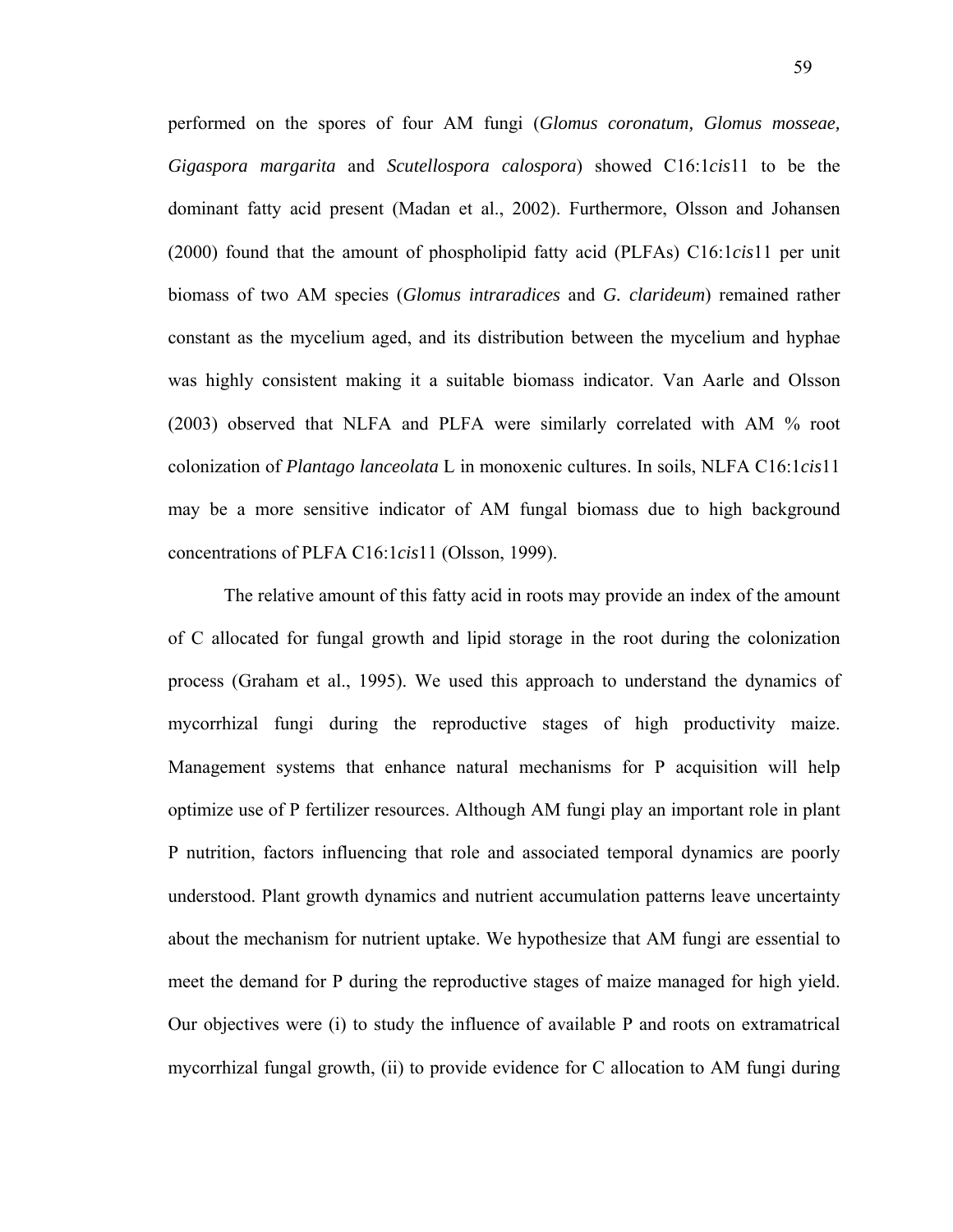the reproductive stages of high productivity maize, and (iii) to link AM fungal growth dynamics with changes in soil P availability.

## **2. Materials and methods**

#### *2.1 Study area*

The field study was conducted during 2004 near Shelton NE (40º45'01" N, 98º46'01"W) and Lincoln, NE (40º49'12" N, 95º39'W). Soils at Shelton are Hord silt loam (Fine-silty, mixed mesic Pachic Argiustoll, 0-1% slope) and Blendon loam (Coarseloamy, mixed mesic Pachic Haplustoll, 0-1% slope). Continuous maize has been cropped since 1990 under conventional disk-tillage with furrow irrigation, and since 1996 under reduced tillage (disk and field cultivator) with sprinkler irrigation. Prior to planting 168  $kg \text{ N}$  ha<sup>-1</sup> as urea ammonium nitrate solution was incorporated with a field cultivator. Maize (Pioneer 33B51) was planted on 2 May, 2004 with 19.5 kg P ha<sup>-1</sup>, and 13.1 kg N <sup>-1</sup><br>ha as diammonium phosphate applied adjacent to the seed. Stand density was 71600 plants ha<sup>-1</sup> and field average yield was 12.2 Mg ha<sup>-1</sup> at 155 g kg<sup>-1</sup> moisture content.

In May 2003, apparent electrical conductivity (ECa) was measured with an EM 38 dual dipole conductance meter (Geonics Ltd., Mississauga, Ontario, Canada) pulled behind an all terrain vehicle. Data was logged at 1-s intervals (every 2 m) and georeferenced using a differential global positioning system receiver (Trimble Navigation, Sunnyvale, CA) mounted near the EM38 sensor. The data collected was processed using ERDAS Imagine (ERDAS Inc., Atlanta, GA) to create four ECa classes based on ranges of ECa measurements using unsupervised classification (ERDAS,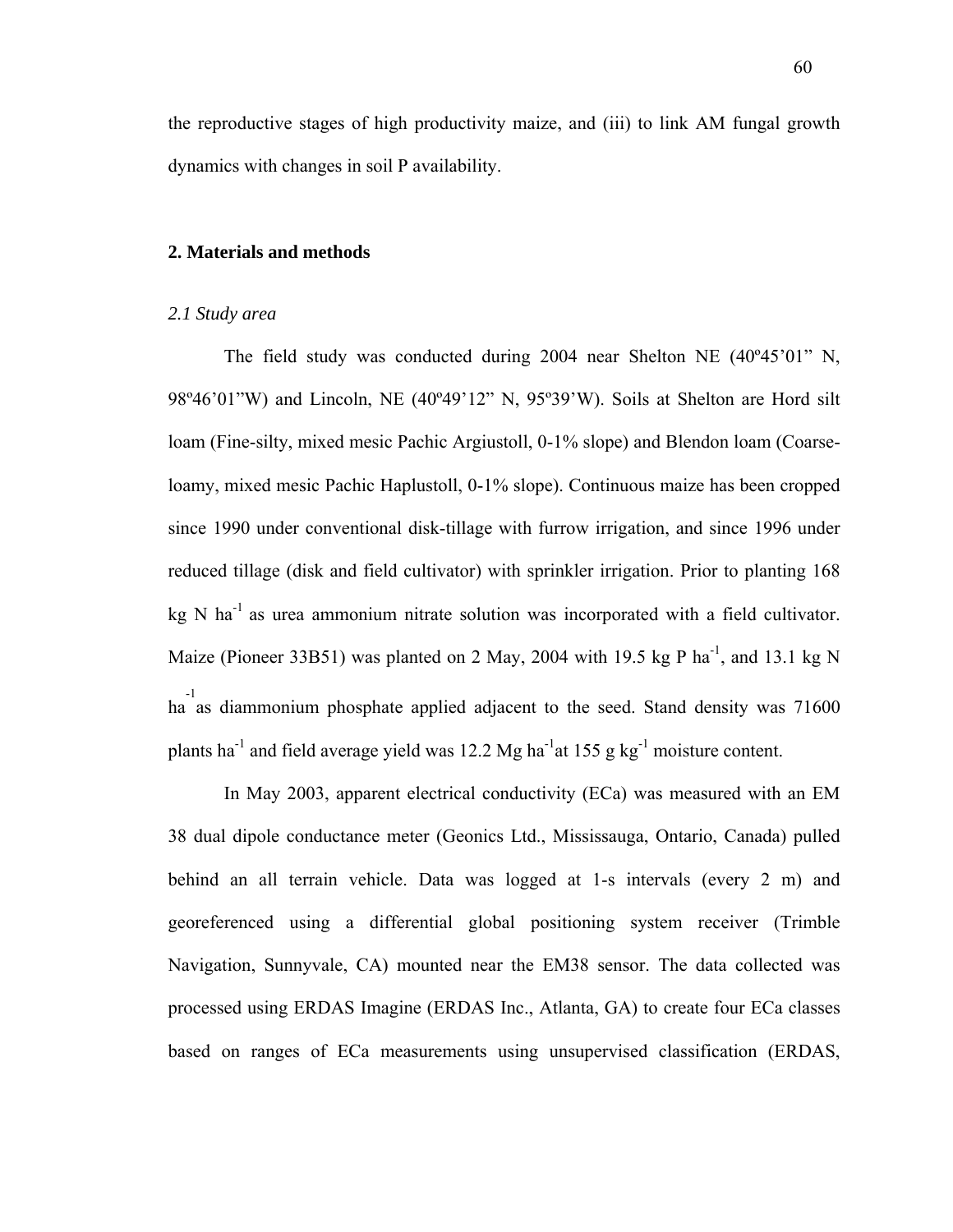1997)(Johnson et al., 2001). Six sites in ECa class II and class IV were randomly selected for soil sampling and to study mycorrhizal dynamics.

Soil at Lincoln is a deep Kennebec silty clay loam (Fine-silty, mixed, superactive, mesic Cumulic Hapludolls 0-1% slope). Continuous maize has been cropped since 1999 under conventional tillage with sprinkler irrigation. The field was plowed in the fall using a Salford conservation tillage plow (Salford Farm Machinery Limited, Salford, ON, Canada) (about 25-30 cm deep), and field-cultivated before planting. The experiment was arranged in a randomized complete block design with four replicates. Two levels of fertilizer-nutrient management were applied: recommended fertilizer rates (M1) and intensive nutrient management (M2). For the M1 treatment 200 kg N ha<sup>-1</sup> as ammonium nitrate were applied, 100 kg N ha<sup>-1</sup> incorporated with a field cultivator prior to planting, and 100 kg N ha<sup>-1</sup> at V6. For the M2 treatment 280 kg ha<sup>-1</sup> of N were applied as follows: 50 kg N ha<sup>-1</sup> in October 2003 as UAN on crop residue (before plowing), 80 kg ha<sup>-1</sup> as ammonium nitrate prior to planting, 60, 50 and 40 kg N ha<sup>-1</sup> as ammonium nitrate at V6, V10 and V14 respectively. In addition, 45 kg ha<sup>-1</sup> P as single super phosphate and 85 kg ha<sup>-1</sup> K as KCl were broadcasted before planting and incorporated. Maize (Pioneer 31N28) was planted on 12 May, 2004. Stand density was  $74000$  plants ha<sup>-1</sup>, and field average yield for M1 was 15.5 Mg ha<sup>-1</sup> and for M2 was 15.6 Mg ha<sup>-1</sup>at 155 g kg<sup>-1</sup> moisture content.

## *2.2 Preparation and installation of soil chambers*

Two bulk soil samples were collected from the 0- to 15-cm depth on 22 June in ECa II and ECa IV at Shelton and from M1 and M2 at Lincoln. Field moist soil was passed through a 6 mm mesh sieve to remove plant residues and stored at 4ºC until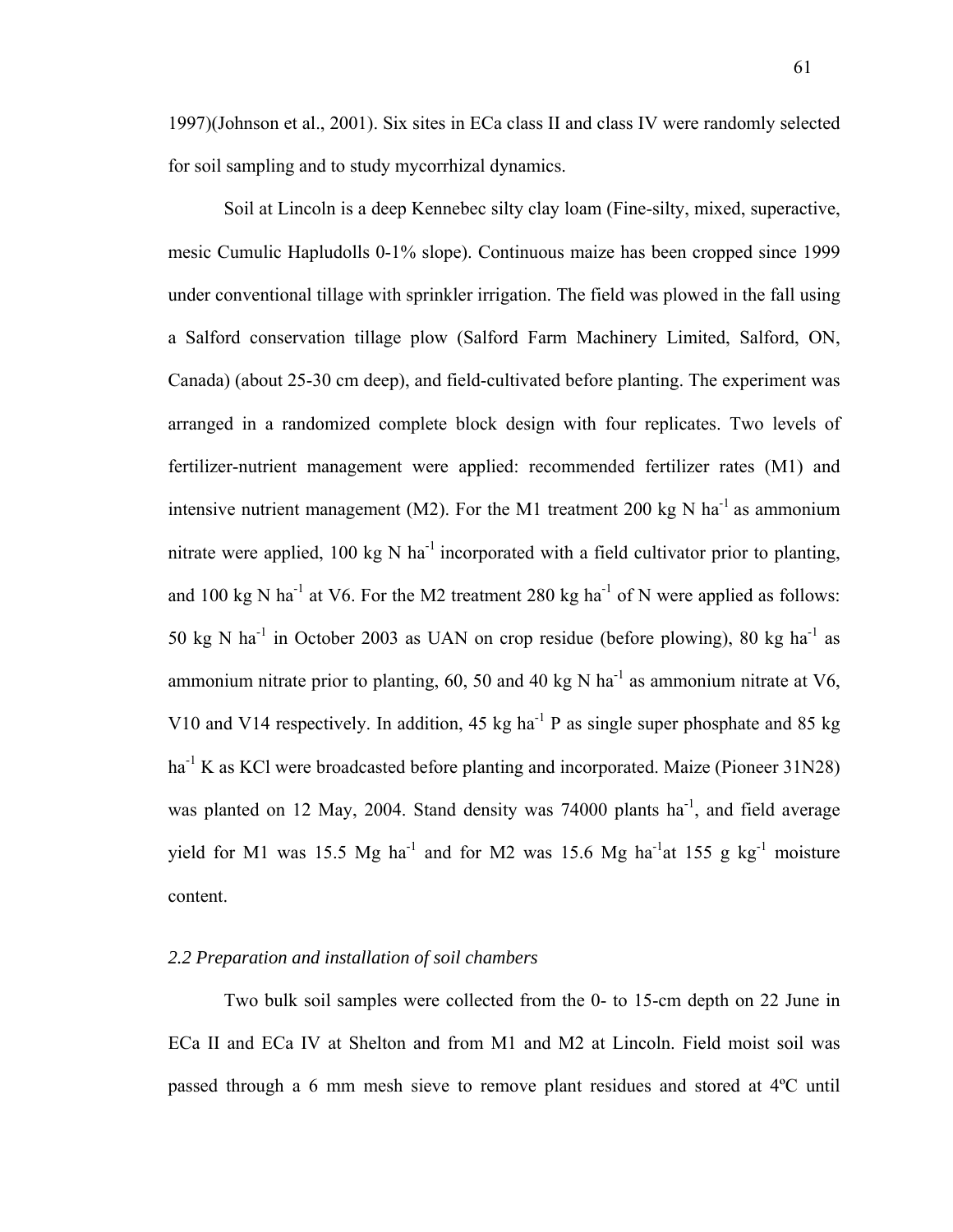chambers were prepared. These soil samples were analyzed for Bray P (Bray and Kurtz, 1945), total, and organic P (Olsen and Sommers, 1982). The chambers were made of PVC with a wall thickness of 0.6 cm, a diameter of 10 cm, and a height of 4.5 cm. The sides of the rings were enclosed with 1 mm mesh fabric to allow  $(+R)$  or 0.04 mm mesh fabric to exclude (-R) maize roots (Sefar America Inc., Depew, NY). Both mesh sizes allowed hyphae penetration. Rings were filled with approximately 425 g of bulk soil from either ECa II, ECa IV, M1 and M2, amended with either 20 ml of 0.014 M KH<sub>2</sub>PO<sub>4</sub> (+P) or 20 ml of distilled water (-P), thoroughly mixed, and packed to a bulk density of 1.2 g cm-3. The chambers were placed in plastic bags and stored at 4ºC until they were placed in the field.

In each plot, twelve chambers constructed using soil from that plot, were installed (three of each treatment:  $+R+P$ ,  $+R-P$ ,  $-R+P$ , and  $-R-P$ ) at the VT stage of maize, on 15 July at Shelton and 13 July at Lincoln. The chambers were buried so that the upper edge was 5 cm below the soil surface.

#### *2.3 Removal of chambers and field sampling*

One chamber of each treatment was removed three, six, and nine weeks after installation (4 and 23 August, and 13 September at Shelton and 3 and 26 August and 16 September at Lincoln). Ten soil cores (0- to 15-cm depth) were taken adjacent to the chambers and combined on each date that chambers were removed. Additional soil samples were taken at Shelton at V6 and R1-2. The chambers and the composite soil samples were transported in a cooler to the laboratory, where chambers where opened. The soil was passed through a 4 mm sieve to remove visible organic residues, thoroughly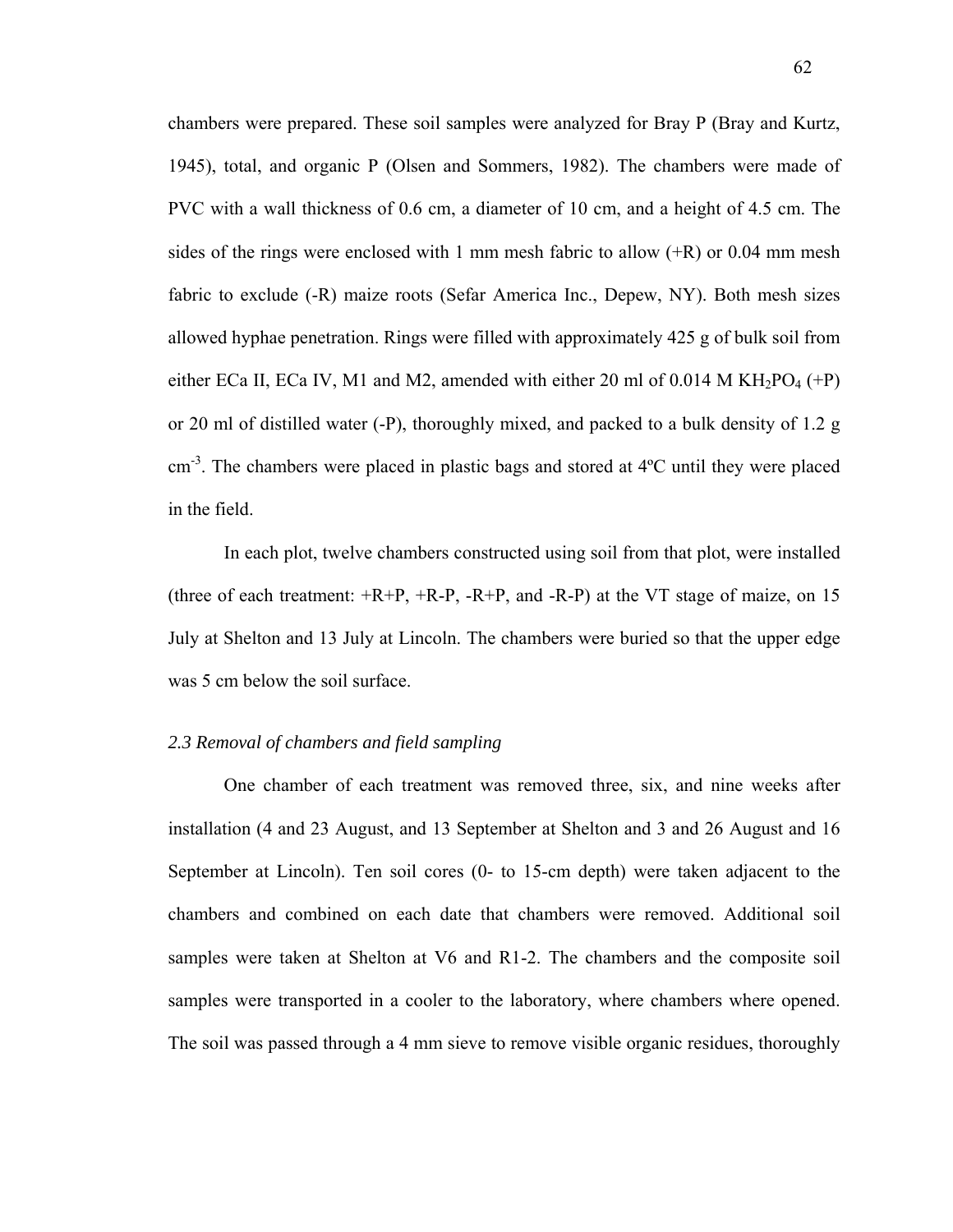mixed, and divided in two subsamples. One subsample was air dried for Bray P analysis, and the other was stored at  $-18$  °C until they were analyzed for AM fatty acid biomarkers.

#### *2.4 AM biomarker quantification and identification*

Mycorrhizae were quantified using fatty acid biomarkers extracted by mild alkaline hydrolysis of the soil (Bradley et al., 2006). This process does not methylate free fatty acids, but only ester-linked fatty acids (Kates, 1986; Grogan and Cronan, 1997). Briefly, samples were hydrolyzed using freshly prepared 0.2 M potassium hydroxide in methanol and the resulting FAMEs were partitioned into hexane (White et al., 1979). Following saponification to release ester-linked FAMEs, methyl-nonadecanoate (0.05 µg  $\mu$ l<sup>-1</sup>) was added to the extract as an internal standard.

Released FAMEs were separated by gas chromatography, using helium as a carrier gas, and an Ultra 2 HP (50 m, 0.2 mm I.D., 0.33  $\mu$ m film thickness) capillary column. The gas chromatograph was run in split mode (44:1) with a 45 sec purge time. Injector and flame ionization detectors were maintained at 280º and 300º C, respectively, and oven temperature was ramped from 50 $^{\circ}$  C to 160 $^{\circ}$  C at 40 $^{\circ}$  C min<sup>-1</sup> and held for 2 min, then ramped at  $3^{\circ}$  C min<sup>-1</sup> to  $300^{\circ}$  C and held for 30 min. The fatty acids were identified by retention-time and confirmed by mass spectrometry. Concentrations of FAMEs were calculated from peak areas and reported as nmol  $g^{-1}$  soil.

Fatty acids were designated as the total number of C atoms followed by a colon, the number of double bonds followed by the position of the double bond from the carboxyl end of the molecule and its *cis* or *trans* configuration (IUPAC-IUB, 1987). The prefixes *a* and *i* indicate antieso and iso branching, respectively; *cy* indicates cyclopropane fatty acids, *br* indicates an unknown branch position and 10Me indicates a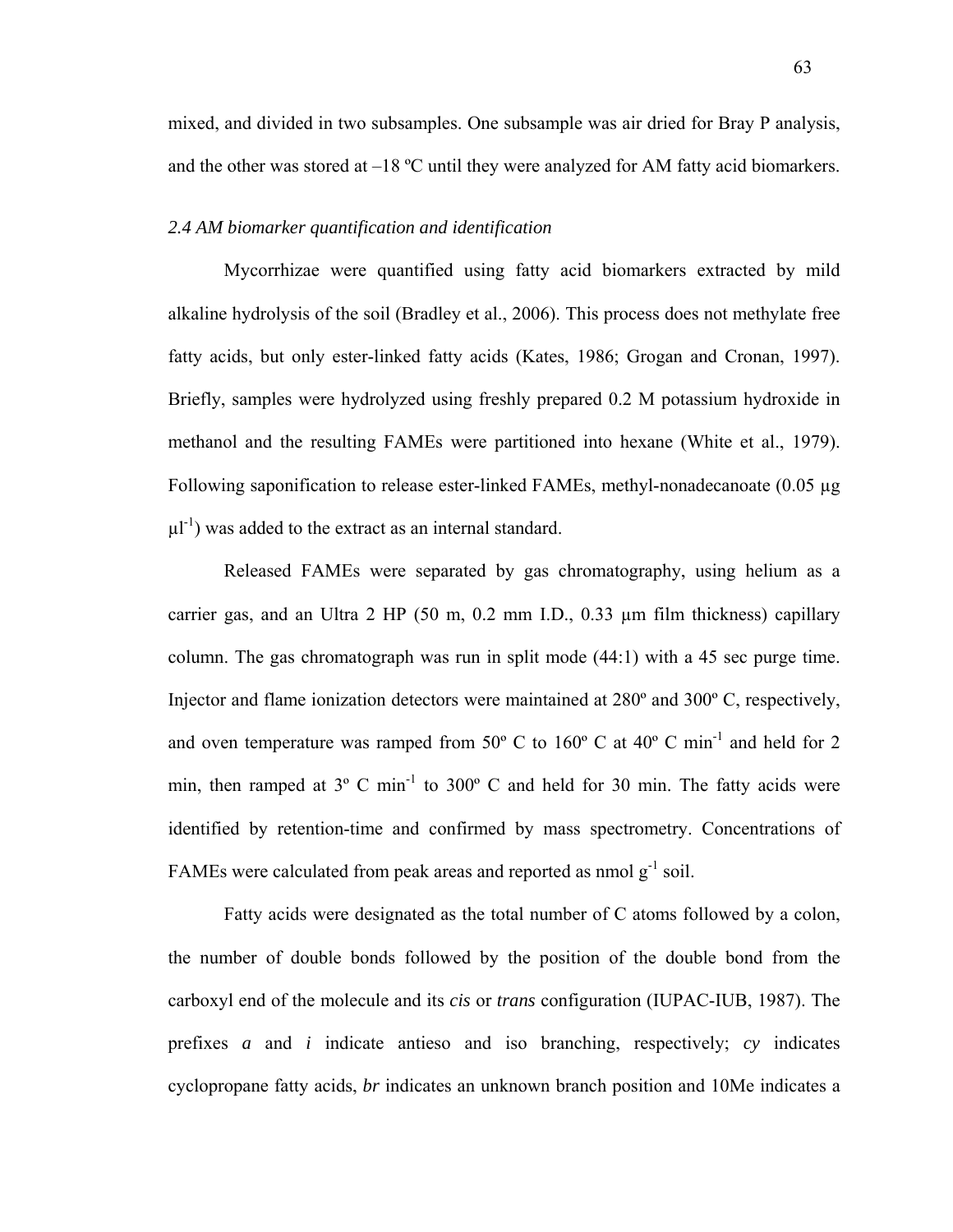methyl branch on the  $10^{th}$  C atom from the carboxyl end of the molecule. The FAMEs selected as mycorrhizal biomarkers were C16:1*cis*11 (Olsson and Johansen, 2000) and C18:1*cis*11 (Olsson, 1999). Although, C18:1*cis*11 is common to several gram negative bacteria, C16:1*cis*11 is found in only a few bacterial genera (Zelles, 1999).

#### *2.5 AM biomarker concentration in selected lipid classes from Shelton chambers*

A modified one-phase extraction procedure of Bligh and Dyer (White et al., 1979) was used to extract lipids from soil at Shelton. Two randomly selected chambers +R,-P from three dates, 4 August, 23 August and 13 September, were extracted with chloroform-methanol (1:1 vol/vol) and separated into neutral lipid fatty acids (NLFA), glycolipid fatty acids (GLFA) and phospholipid fatty acid (PLFA) classes by silica gel chromatography (Drijber et al., 2000). Lipids were saponified and quantified as described above for FAMEs.

#### *2.6 Statistical analysis*

Statistical analyses were performed using SAS (SAS Inst., 1999) and differences were declared significant at the 0.05 level unless stated otherwise. At Shelton, analysis of variance was performed to test for differences in fatty acid concentration and Bray P in soil samples for a complete randomized design with ECa class as treatment factors (Johnson et al., 2001). The chamber experiment was analyzed as a split plot in time and space, with EC as the whole plot in a complete randomized design. At Lincoln, field soil was tested with a complete randomized block design. The chamber experiment was analyzed as a split plot in time and space, with fertility treatment as the whole plot in a complete randomized block design. Seasonal and treatment differences between the absolute amounts of individual fatty acids and Bray P were evaluated using repeated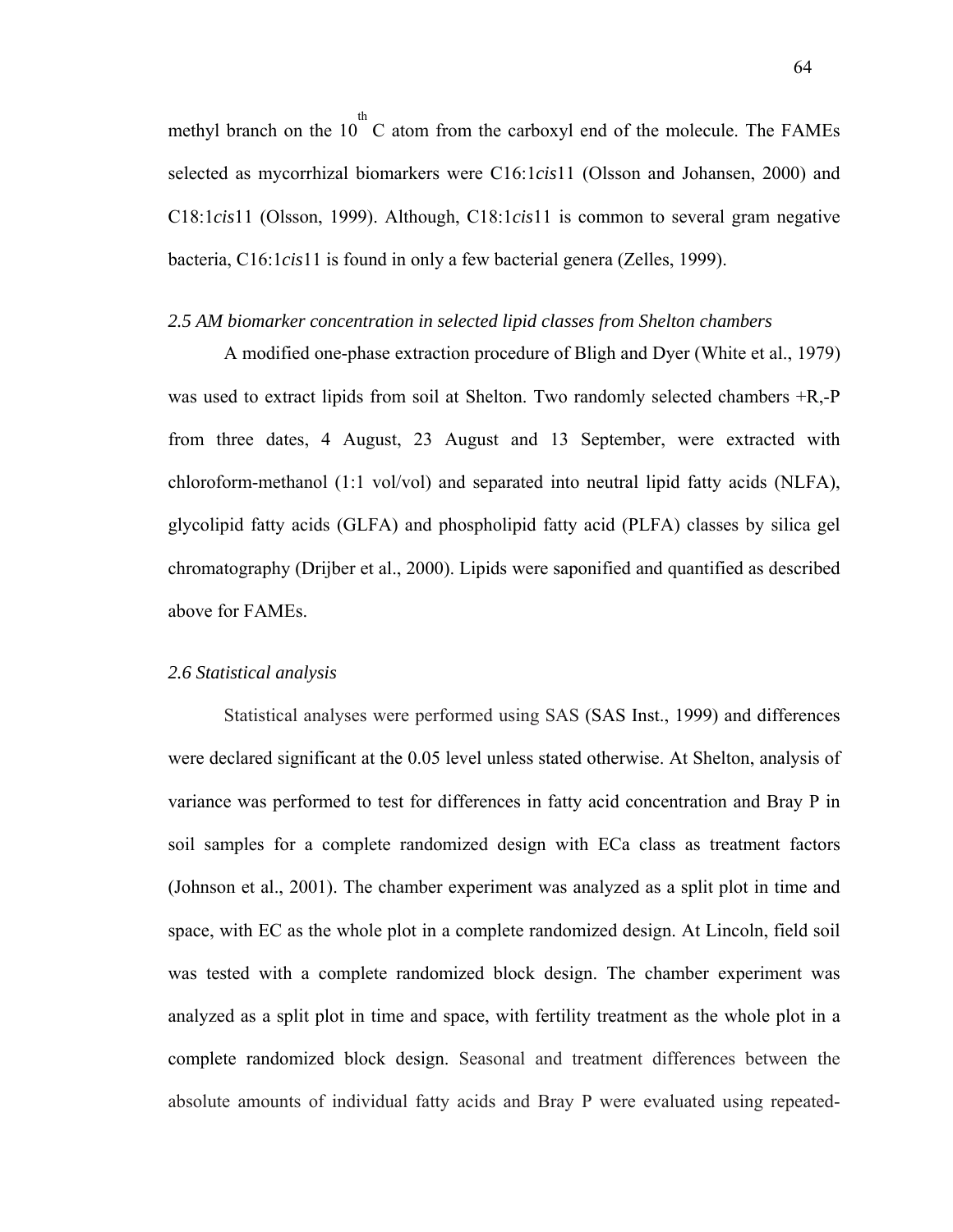measures mixed model ANOVA (using PROC MIXED procedure). As the correlation between observations did not follow a clear pattern over time, compound symmetry covariance structure was used in the repeated-measures mixed model ANOVA. The ANOVA tables are described at the beginning of each section.

#### **3. Results**

#### *3.1 Properties of soil used to construct chambers*

Bulk soil collected from field sites at Shelton and Lincoln differed in available P and AM biomarker concentration. At Shelton, Bray and organic P were lower in ECa II than ECa IV (Table 1). At Lincoln M1 had lower Bray and organic P than M2 (Table 1). FAME biomarker concentration was inversely related to available P.

#### *3.2 Dynamics of AM fungal biomarkers in field soil*

The concentration of C16:1*cis*11 and C18:1*cis*11 biomarkers over time from Shelton field soil are reported in Table 2. For both biomarkers the main factor 'ECa' and the interaction 'ECa\*time' were not significant. The biomarkers concentrations from Lincoln are shown in Table 3. The main factor 'fertility' (M1 vs. M2) was significant (P = 0.04) for C16:1*cis*11, and the interaction 'fertility\*time' was not. The mean concentration of C16:1*cis*11 decreased from  $3.42 + 0.15$  nmol g<sup>-1</sup> in M1 to  $2.88 + 0.15$ nmol g-1 soil in M2. For C18:1*cis*11, only the main factor 'time' was significant (Table 3).

The FAME biomarker C16:1*cis*11 increased from August to September at Shelton (Table 2) and from July to September at Lincoln (Table 3). This increase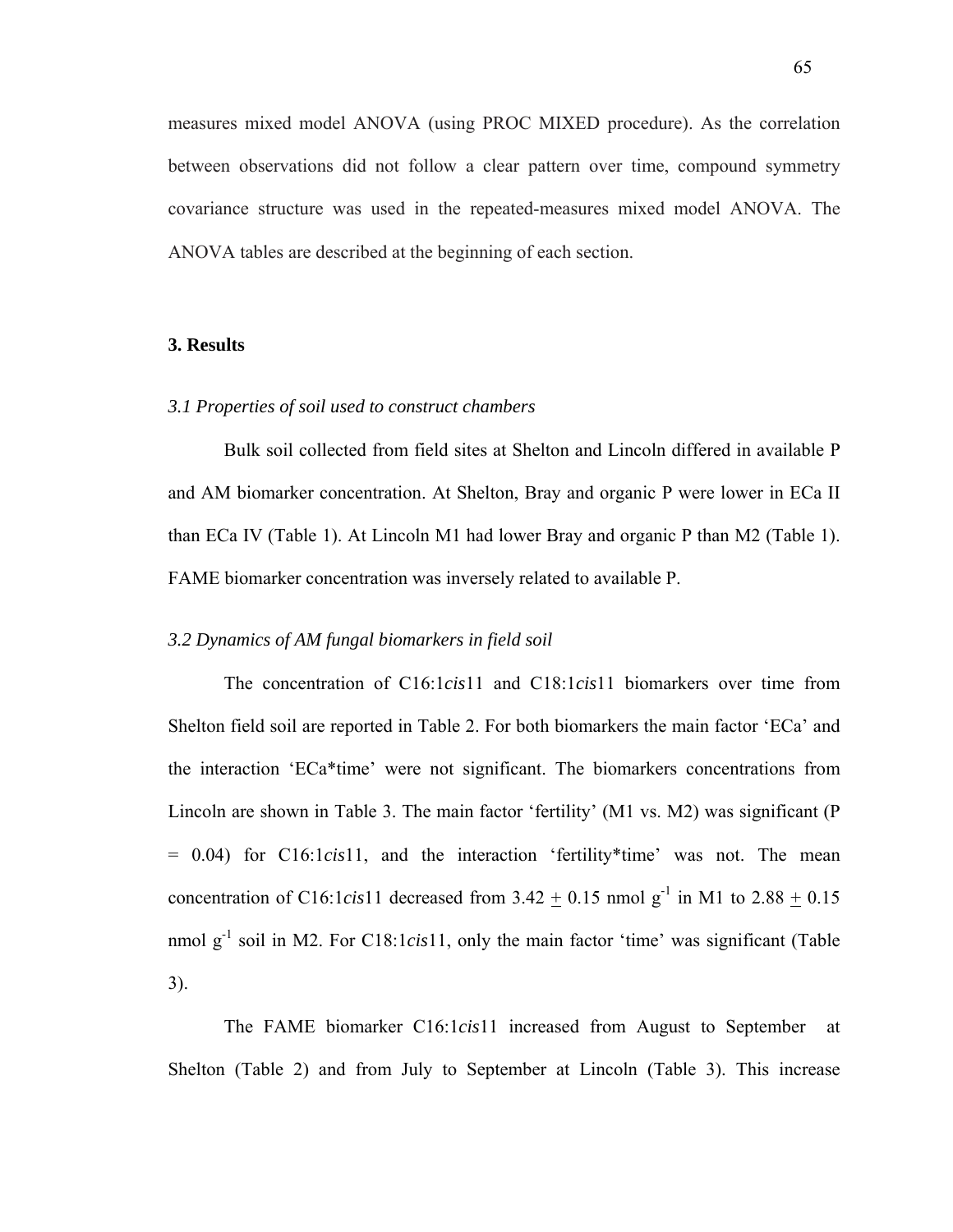demonstrates transport of C from the plant to the fungal symbiont during the reproductive stages of maize. At both sites, C18:1*cis*11 increased from August to September. Field samples from Shelton showed a higher concentration of AM FAME biomarkers than samples from Lincoln.

#### *3.3 Dynamics of AM fungal biomarker in chamber soils*

Chamber mesh size effectively excluded or allowed root passage into the soil chambers. Roots were found in the +R chambers three weeks after VT at Shelton and Lincoln. We observed roots on the outer walls of –R chambers, but none penetrated the mesh.

At Shelton the C16:1*cis*11 and C18:1*cis*11 biomarkers concentration in chambers over time are reported in Table 4. The main factors 'time'  $(P = 0.01)$ , 'ECa'  $(P = 0.01)$ and 'mesh size'  $(+R, -R)$   $(P = 0.02)$  were significant for C16:1*cis*11; the addition of P (+P, -P) and the interactions among these factors were not significant. For C18:1*cis*11, the main factors 'mesh size' and 'time', and the interaction 'mesh\*time'  $(P = 0.01)$  were significant. At Lincoln the main factor 'time' was significant for C16:1*cis*11 (Table 5), while P addition, mesh size, ECa or the interactions among them were not significant. The main factor 'time' was marginally significant for  $C18:1*cis*11$  ( $P = 0.07$ ) and significant for mesh size  $(P = 0.04)$ .

At Shelton, C16:1*cis*11 increased inside the chambers from VT onwards (Table 4). The addition of P to the chambers had no effect on the concentration of C16:1*cis*11 or C18:1*cis*11 over time. At Shelton the symbiotic plant-fungi relationship responded to the presence and absence of roots inside the chambers; the +R chambers had an 11% higher C16:1*cis*11 marker concentration than in the –R chambers. We also observed that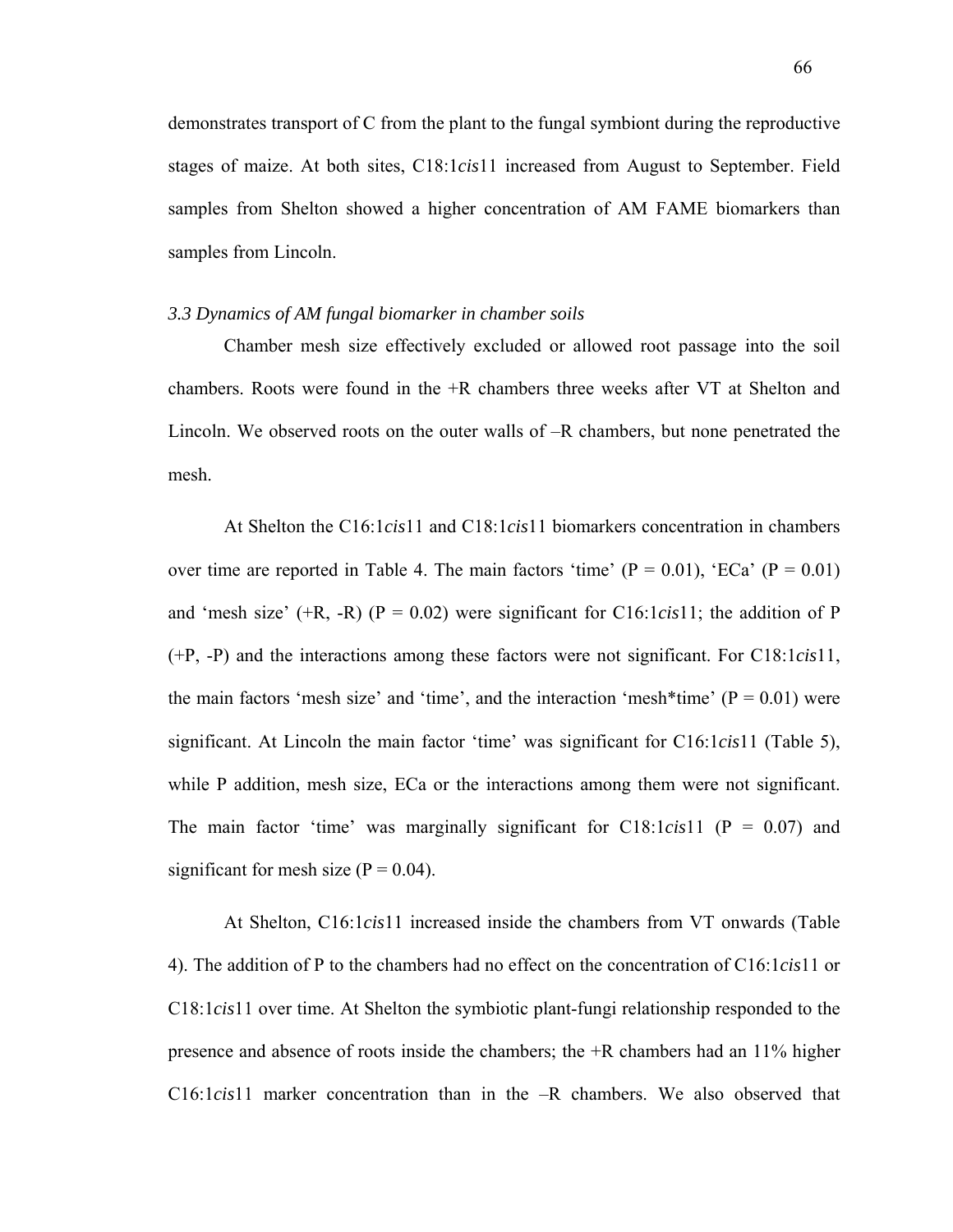C16:1*cis*11 was 36% greater in ECa class II than class IV. The concentration of C18:1*cis*11 showed a 'mesh\*time' interaction (Table 4). This interaction resulted from similar concentration of the biomarker in chambers at the first and second sample times but greater biomarker concentration in +R than –R on 13 September. The increase in C18:1*cis*11 in +R chambers in September, accompanied the increase in the C16:1*cis*11 over time. However C18:1*cis*11 was less responsive than C16:1*cis*11, possibly related to the influence of other soil microorganisms on the concentration of C18:1*cis*11.

At Lincoln, C16:1*cis*11 was greater on 16 September than on earlier sampling dates (Table 5). In this field, there were no differences in C16:1*cis*11 concentration due to mesh size or soil P availability. The C18:1*cis*11 biomarker also increased over time (P = 0.07) (Table 5), and had a higher concentration at M1 sites  $(5.22 + 0.13 \text{ mmol g}^{-1} \text{ soil})$ than M2 sites  $(5.01 + 0.13 \text{ nmol g}^{-1} \text{ soil})$ .

When comparing the concentration of the C16:1*cis*11 biomarker over time in the chambers to that in the field soil, we observed a lower initial concentration of this marker in the chambers and a slower rate of increase over time. The soil used to assemble the chambers was sieved, stored in the refrigerator (before and after chamber assembly), packaged into chambers, and in some cases amended with P. This manipulation possibly caused a loss and/or alteration of AM structures during soil processing. Field samples had a 22% (Shelton) or 32% (Lincoln) higher concentration of C16:1*cis*11 (mean of the three sampling dates) compared to the chambers.

# *3.4 Dynamics of P availability in soil chambers*

The addition of P to the chambers increased the amount of available P for both Shelton (Table 6) and Lincoln (Table 7). For Shelton chambers without additional P (-P),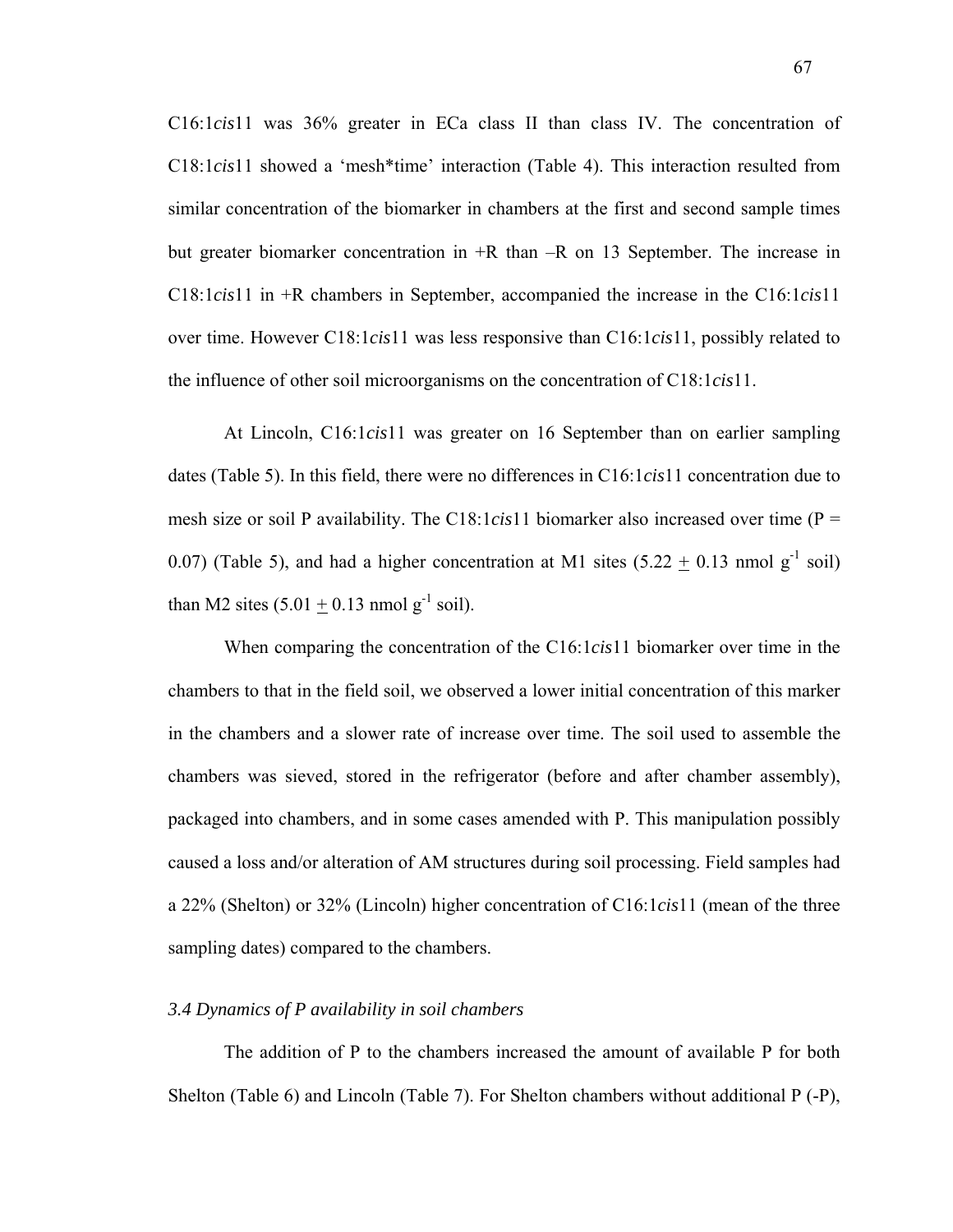available P was significant for the main factors 'ECa' and 'time', and was not significant for mesh size, or the interactions among these factors. The concentration of Bray P was 14.5 mg kg<sup>-1</sup> soil  $\pm$  2.5 mg kg<sup>-1</sup> soil for ECa II and 38.0  $\pm$  2.5 for ECa IV. Similarly, in chambers with additional  $P (+P)$  the significant factors were 'ECa' and 'time'. The concentration of Bray P was 22.9 mg kg<sup>-1</sup> soil  $\pm$  3.6 for ECa II and 49.3 mg kg<sup>-1</sup> soil  $\pm$ 3.6 for ECa IV. At Lincoln, available P in chambers without additional P (-P) was significant for the main factors 'mesh size' and 'time' and the interactions 'fertility\*mesh' ( $P = 0.04$ ) and 'mesh\*time' ( $P = 0.04$ ) (Table 7). For the chambers with additional  $P (+P)$  the ANOVA showed no significant differences.

We did not observe an increase in available P when comparing the soil used to make the chambers and the soil from the first sampling date in –P chambers at Shelton or Lincoln, demonstrating that soil manipulation (sieving, storage in refrigerator, packaging) did not enhance P mineralization (Tables 1, 6 and 7). At Shelton, available P inside the chambers decreased from August to September (Table 6). Phosphorous availability was not influenced by mesh size, thus AM fungi (-R chambers) appeared as effective as roots *plus* mycorrhizae (+R chambers) in reducing chamber P concentration.

In –P chambers at Lincoln, there was a 'mesh\*time' interaction (Table 7). There was an increase in available P on 26 August in the +R chambers that was not observed in the –R chambers. A 'site\*mesh' interaction was also observed due to an increase in P availability in the  $-R$ , M2 site. In this field, the availability of P in  $+P$  chambers was similar over time (Table 7).

### *3.5 AM fungal biomarker distribution in +R-P chambers at Shelton*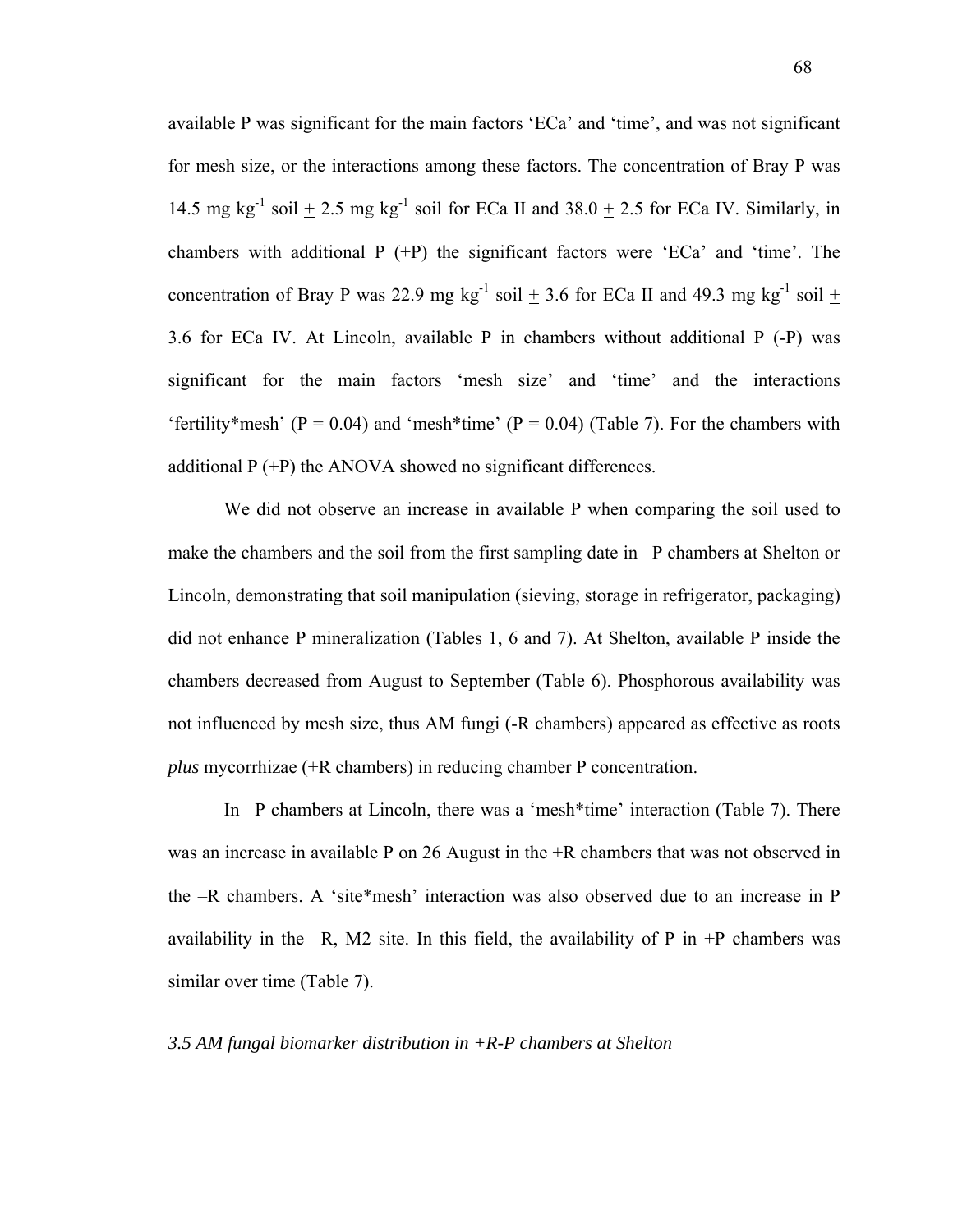There was an increase in the total concentration of AM fungal biomarker C16:1*cis*11 (measured as the addition of C16:1*cis*11 in the NLFA, GLFA and PLFA lipid classes) over time at Shelton. The concentration of PLFA C16:1*cis*11 was similar for the three sampling dates. Although mean concentrations of C16:1*cis*11 increased over time for both the NLFA and GLFA fractions, they were not significant. However, when summed, the mean concentrations increased significantly over time. The combined concentration of the NLFA and GLFA fractions was 204% higher in September than the mean of the August sampling dates. In addition, the relative contribution of these two fractions to total C16:1*cis*11 was 52% in August, and 76% in September.

#### **4. Discussion**

### *4.1 Concentration of AM fungal biomarkers in field soil and chambers*

Mycorrhizal colonization of soil and plant roots is a complex multi-step process, in which the mycorrhizal association is influenced not only by the host plant and the AM fungi, but also by soil and other environmental conditions (Barea, 1991). The higher concentration of C16:1*cis*11 found in field samples from Shelton, when compared to Lincoln, may stem from differences in soil type and the lower P availability (Bray P and organic P) at Shelton. Although P availability may be responsible for decreased concentrations of AM biomarkers at Shelton ECa IV and Lincoln M2 sites, the higher availability of N in Lincoln M2 may also contribute to the reduction in C16:1*cis*11. In spring 2003, the 0- to 30-cm surface layer contained 8.9 and 31.2 kg of  $NO<sub>3</sub>-N$  ha<sup>-1</sup>, for M1 and M2 respectively (A. Dobermann, personal communication, 2006). Liu et al. (2000) studied the influence of soil N and P levels in three maize hybrids. After two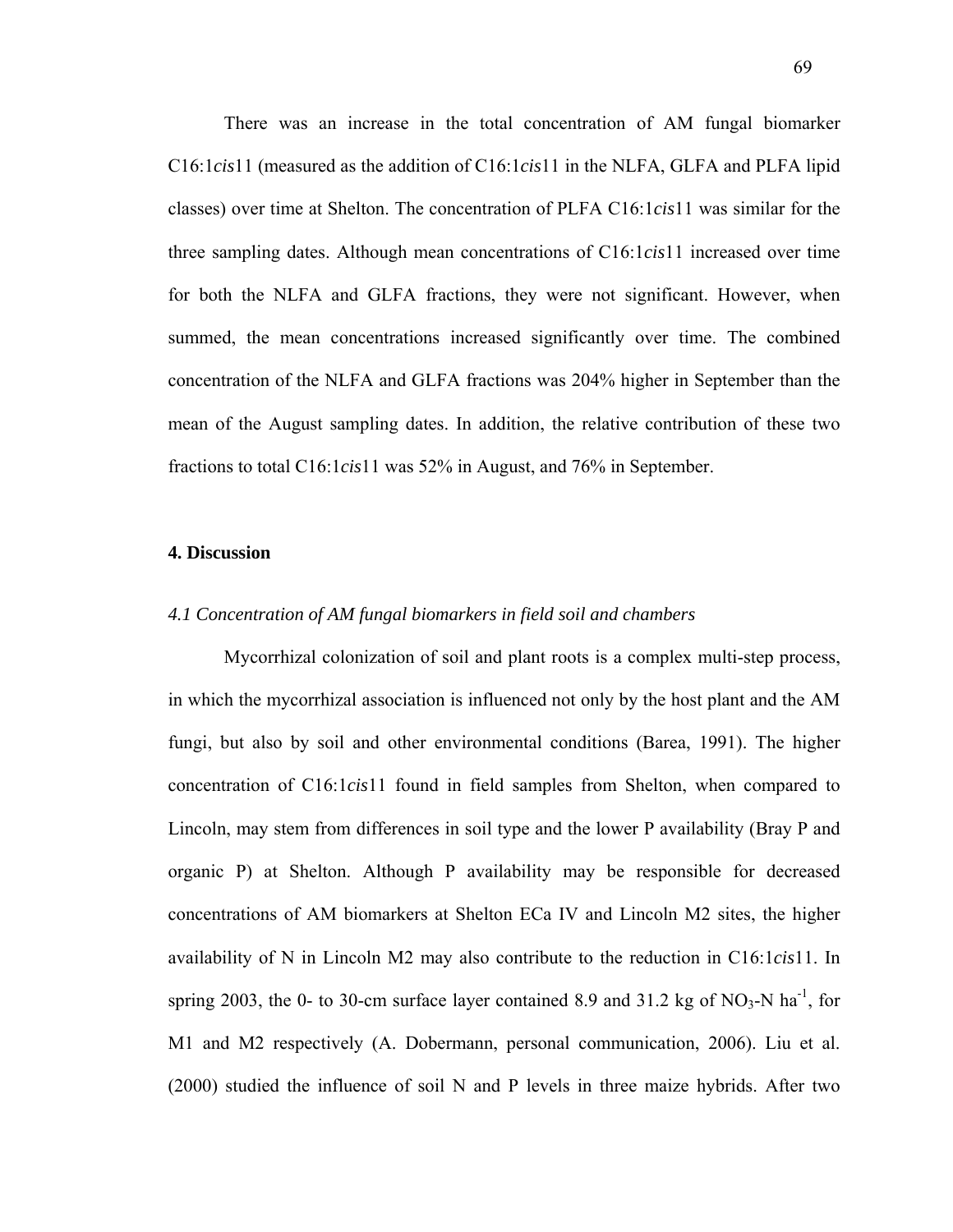months, P application decreased the percentage of AM colonization, the fungal colonization had a negative interaction with N application and was affected by the hybrid. Bradley et al. (2006) studied soil microbial response to N fertilization throughout time in a grassland ecosystem. They found that mycorrhizal FAME biomarkers decreased in response to anthropogenic N long before responses were evident in plant communities.

A second factor could be the presence of AM species that differ in their responses to cropping history and edaphic factors. Johnson et al. (1991) attributed the large difference in evenness of AM communities between two sites to differences in the soil cultural practices. The frequency and intensity of the tillage practices at Shelton and Lincoln are different. Soil disturbance by fall-plowing, as is practiced at Lincoln, was shown to reduce over-winter survival of hyphae and mycorrhizal potential, probably as a consequence of physical disruption of roots and hyphal network (Kabir et al., 1997).

A third factor may be plant genotype. Liu et al. (2003) showed that P uptake by AM fungi in maize was strongly hybrid-dependant. Furthermore, carbohydrate allocation was shown to affect colonization rate in citrus and this process apparently was controlled by plant genotypes (Graham et al., 1991; Graham and Eissenstat, 1994). Thus, the different maize hybrids used at Shelton and Lincoln may have different affinity for AM infection.

The concentration of AM biomarkers in field samples was greater than in chambers for all dates and sites. This was probably due to disturbance of the soil before assembling the chambers, and the cost attributed to the formation of a new hyphal network inside these chambers. Disturbance reduces total hyphal density, metabolically active hyphal density, and the proportion of hyphae that is viable (Kabir et al., 1997).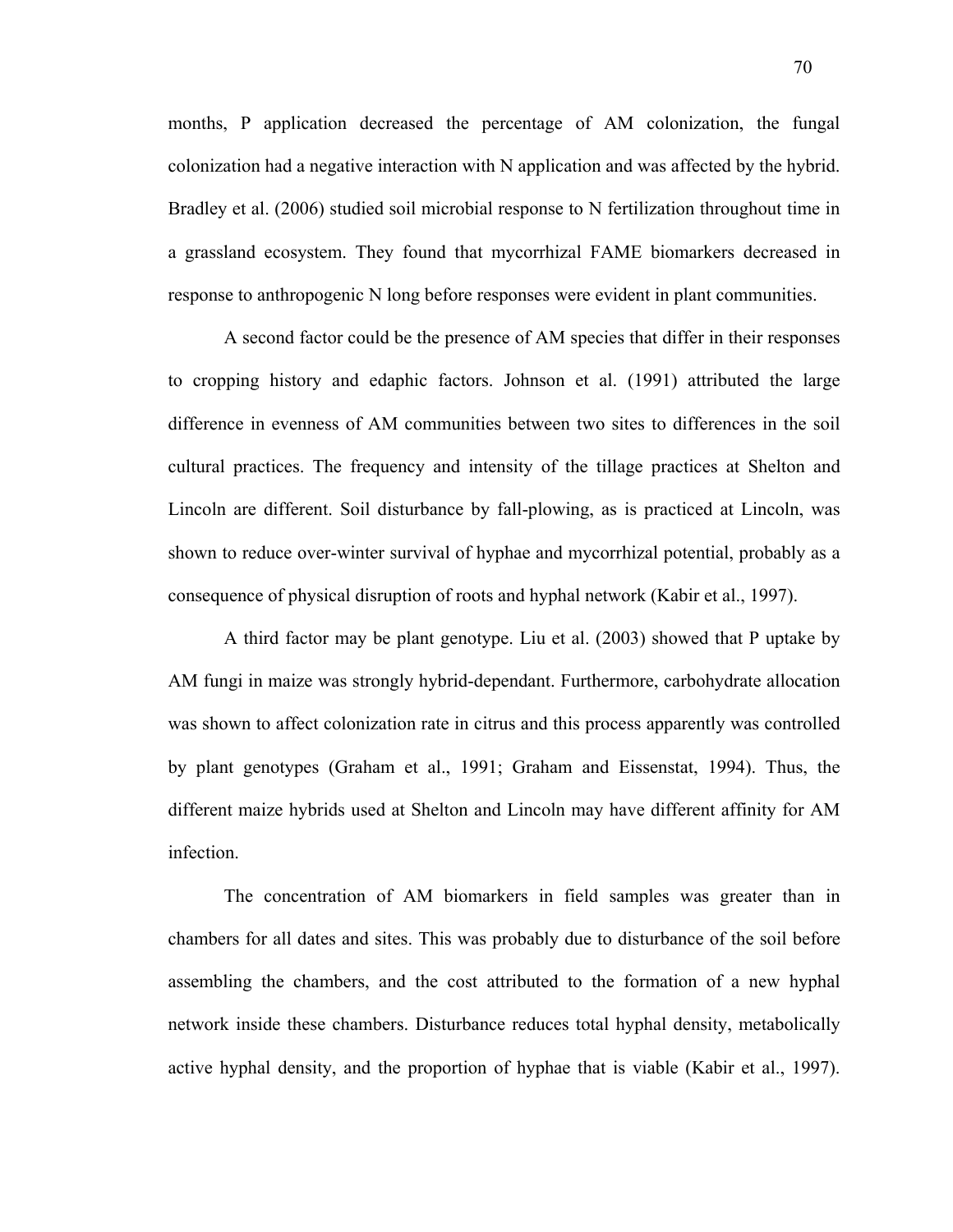Mycelia network appears to be an important component of the inoculum potential in undisturbed soil, and its disturbance effects mycorrhizal colonization and P absorption (Evans and Miller, 1990; Miller, 2000). Alternatively, in the field soil where the hyphal network was disturbed prior to V6 by field operations, the AM fungi would exist in several growth stages and the development of specialized structures, or accumulation of storage lipids could account for the higher biomarker concentrations than in chambers..

# *4.2 Evidence for C allocation to AM fungi during reproductive growth of maize.*

In field soils at both sites, C16:1*cis*11 increased during the reproductive growth stages of the crop. A parallel increase in C18:1*cis*11 occurred only during the later reproductive growth stages. Both of these FAME biomarkers are indicative of AM fungi, although C18:1*cis*11, and to a lesser extent C16:1*cis*11, are found in bacteria. Although net increase in AM biomarkers could arise from reallocation of C within the fungal network, a more likely immediate source would be the plant. This is supported by AM fungal colonization of the soil chambers installed just prior to the reproductive stages of growth.

Preparation of the chambers with bulk field soil would have thoroughly disrupted the mycelial network of existing AM fungi in the field leaving only mycelial fragments and spores as inoculum for the current maize crop. This inoculum would be subject to degradation over time leading to declining amounts of the AM fungal biomarker C16:1*cis*11 in the absence of a host plant. Thus any net increase in the AM fungal marker is evidence for hyphal penetration of the chamber  $(-R \text{ or } +R)$  from adjacent field soil or successful spore germination (in terms of establishment of the plant-fungi symbiosis), and the formation of arbuscules and vesicles within the root structure in +R chambers.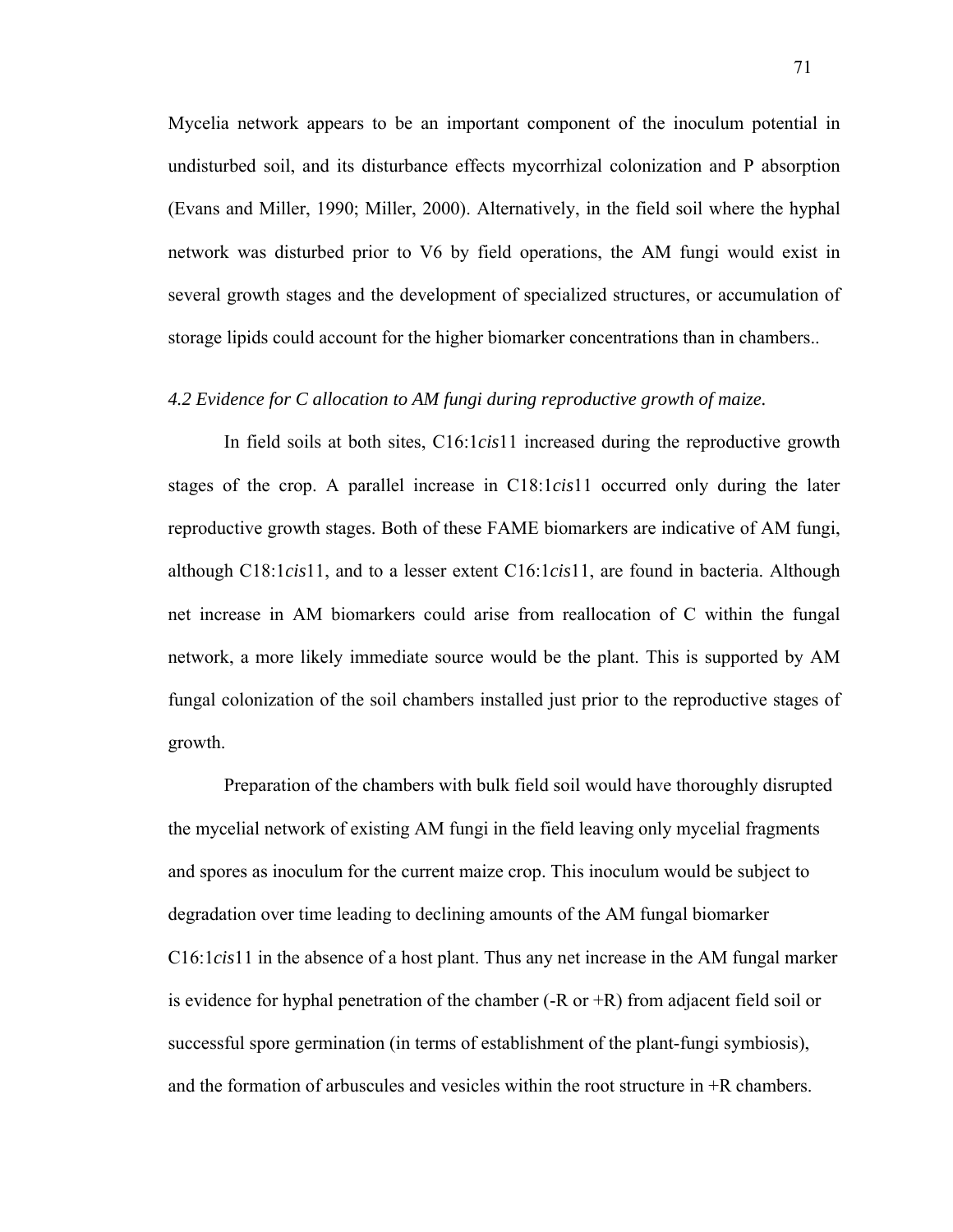Olsson (1999) reviewed the signature fatty acid composition of lipids in mycorrhizal fungi and stated that in most fungi, a large proportion of the total fatty acids are found as C16:1*cis*11 and C18:1*cis*11. In our study, the smaller response of C18:1*cis*11 compared to C16:1*cis*11, was possibly related to the influence of Gramnegative bacteria (Zelles, 1999) on the concentration of this marker in the chambers. The correlation observed between these two AM biomarkers at Shelton in bulk soil samples was  $r = 0.78$  (P = 0.01), in chamber soil samples was  $r = 0.66$  (P = 0.01), and at Lincoln in field soil was  $r = 0.38$  (P = 0.02) and in chamber soil was  $r = 0.35$  (P = 0.01). The correlation observed in our study between C16:1*cis*11 and C18:1*cis*11 confirmed the existence of complementary markers, that in conjunction with C16:1*cis*11 are good indicators of AM fungi dynamic in soils.

# *4.3 Distribution of AM fungal biomarkers among lipid classes*

Two important types of lipids found in fungi are phospholipids (membrane constituents) and neutral lipids (energy storage). Both contain ester-linked fatty acids to a glycerol backbone (Olsson, 1999). Extraction of FAMEs by mild alkaline hydolysis includes both these lipid pools, in addition to glycolipid-linked fatty acids. The distribution of the AM biomarker C16:1*cis*11 among lipid classes (Figure 1) clearly shows an increase in the NLFA and GLFA fractions over time and is likely the source of increased C16:1*cis*11 extracted by mild alkaline hydrolysis.

Gavito and Olsson (2003) observed that allocation of C to hyphal proliferation or storage lipids in AM fungi was related to plant variations in both nutrient supply and plant C availability. Fungal lipids present in the external mycelium are derived from C taken up as hexose by the fungal tissues within the host root (Pfeffer et al., 1999). The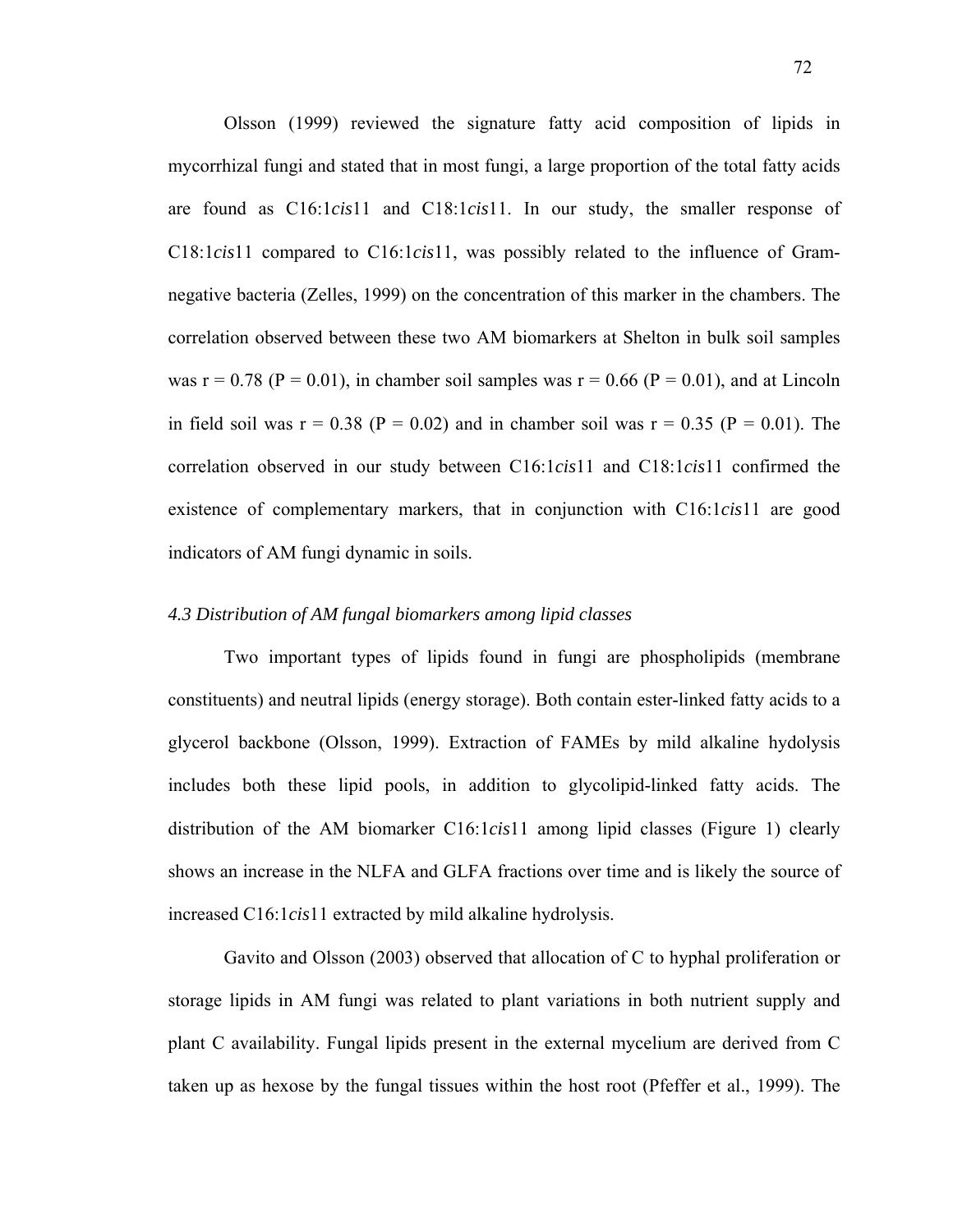AM fungi convert these sugars into lipids that are then translocated to the extraradical mycelium in lipid bodies. Up to 50% of the hyphal volume may be lipid bodies (Bago et al., 2000). Using <sup>13</sup>C as a tracer, Pfeffer et al. (1999) demonstrated <sup>13</sup>C enrichment of NLFA C16:1*cis*11 in mycelium. This indicates that lipids are the main C compounds translocated in AM fungal mycelia. Olsson and Johansen (2000) observed that the proportion of neutral lipids in old AM cultures was found to be higher in external mycelium than in internal mycelium. They conclude that neutral lipids accumulate in old mycelium as energy storage products, possibly preceding the sporulation processes. The neutral lipids within the extramatrical hyphae would largely coincide with cytoplasmic regions of the hyphae bound by phospholipid membranes.

Our study confirmed that, even if the biomarker comes from hyphae, and branched structures in the –R chambers, or arbuscules and vesicles in the +R ones, the plant has allocated C to the fungus after tasseling. Clearly there is an important functional difference if this marker comes from storage structures or from external functional structures (i.e. absortive hyphae), and these issues should be elucidated in future studies.

# *4.4 AM fungal colonization of chambers and available P*

A large proportion of P uptake by maize occurs during the reproductive period (Karlen et al., 1988), while approximately three weeks after tasseling root biomass reaches a maximum (Plenet, 1995). The reduction in available P inside the +R and –R chambers from August to September at Shelton was likely due to hyphal-mediated P uptake.

Phosphorous uptake by root cells is influenced by the presence of AM fungi in cucumber plants, and this effect varies between fungal species (Pearson and Jakobsen,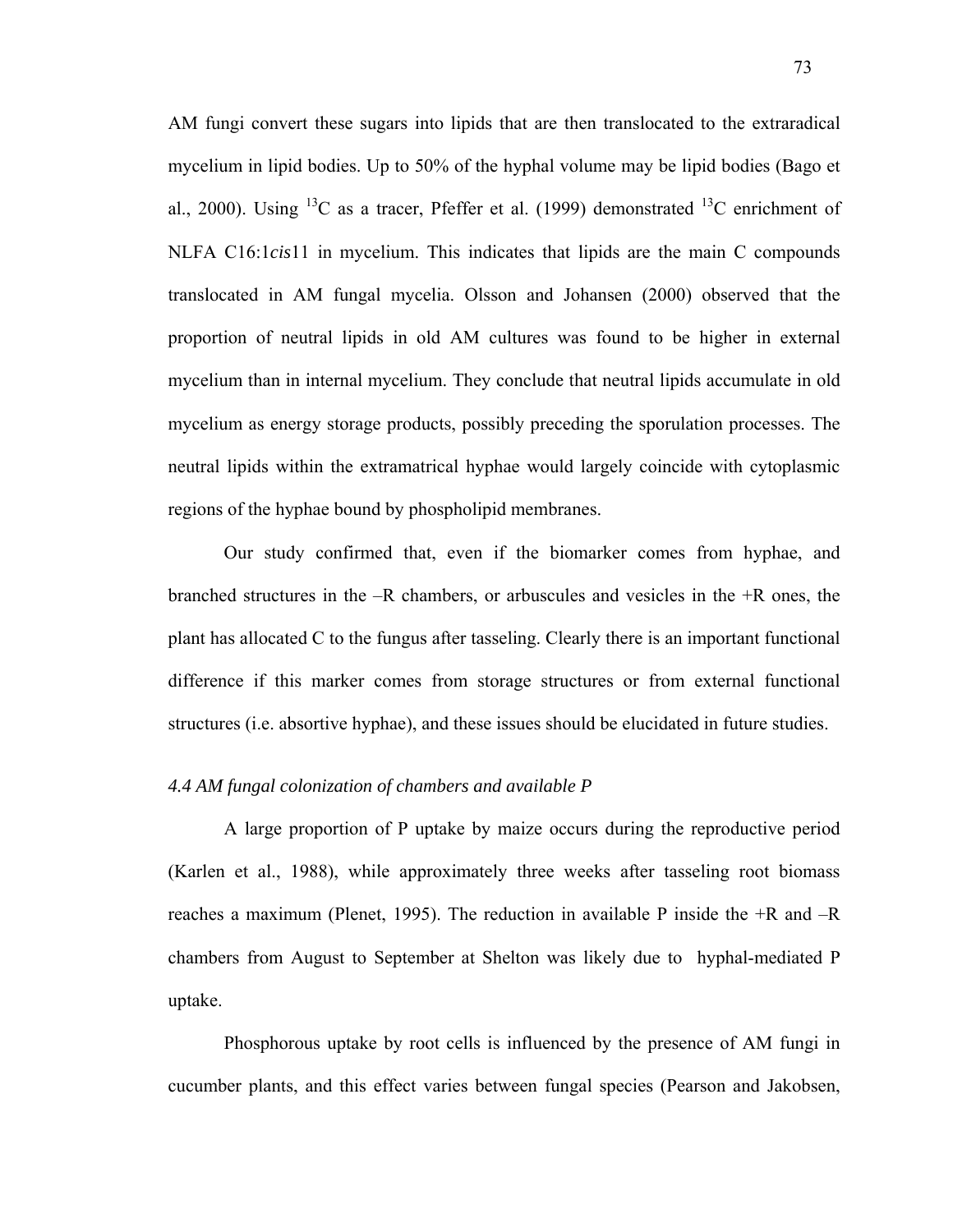1993). While P uptake by cucumber roots seemed to be reduced when they were colonized by *Glomus caledonium*, root P uptake was stimulated when colonized by *Scutellospora calospora*. Additionally, Bago et al. (1998) observed the presence of acidic zones in the cultures coinciding with a higher proportion of spores (low branched absorbing structures/spore ratios), possibly due to a greater P (and other nutrients) uptake by spore associated branched absorbing structures. That may indicate that P uptake by AM fungi is not inhibited by the occurrence of events prior to the sporulation phase of the fungi.

Application of P has resulted in an increase in the nutrient concentration in both the shoots and the roots of cucumber plants (Olsson et al. 1997). High P availability in soils reduced the C allocation to AM in plants (Olsson et al., 1997). Similarly, several studies have shown that higher availability of P in soils reduced extraradical hyphae growth and spore germination (De Miranda and Harris, 1994; Liu et al., 2000). As plant P content is influenced by soil P availability (Liu et al., 2000), possibly the P status of the plants from our study defined the allocation of C in vesicular arbuscular mycorrhizas.

An alternative explanation is that the formation and distribution of different specialized structures may respond to fine morphogenetic regulation processes (Bago et al., 1998). Graham et al. (1997) found that heavily colonized mycorrhizal-dependent citrus species at low P supply had lower total non-structural carbohydrates in root tissues (implying that they expended more C to acquire P) than those plants of similar biomass and P status grown at high P supply. In addition, the fact that spore-forming hyphae often grew adjacent to others that produced almost no spores, suggests the existence of a signal carried cytoplasmatically, inducing a differential morphogenesis in certain hyphae (Bago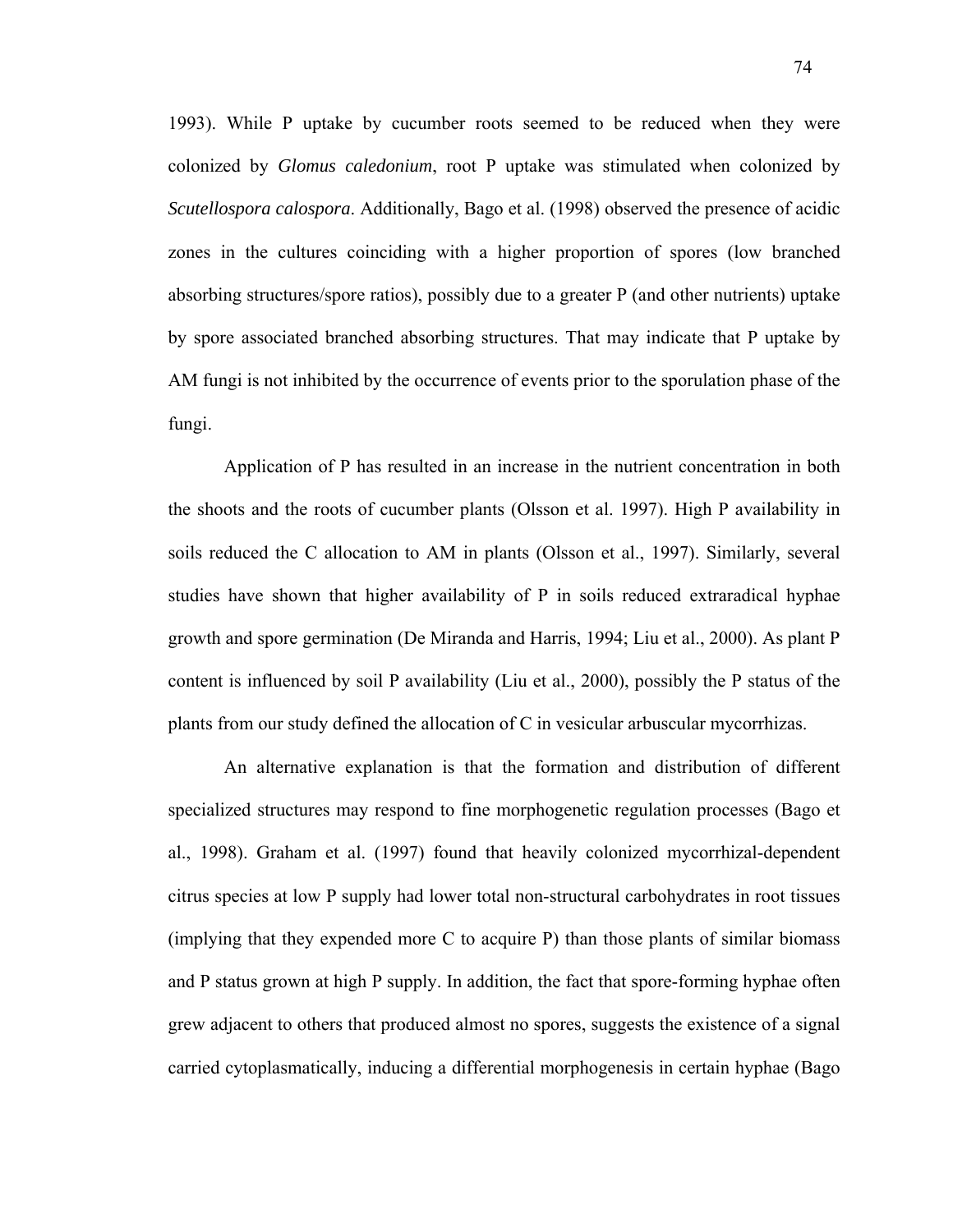et al., 1998). Thus, accumulation of NLFAs prior to sporulation may or may not be related to P availability but to internal physiological signals from the maize plant.

### **5. Conclusions**

We conclude that the influence of soil P availability on AM fungal development may be dependent on maize P status and its linkage to crop physiological signals. The increase in the AM biomarker concentration in field soil and in chambers during the reproductive stages of maize confirmed the allocation of C from the plant to the mycorrhizal symbiont. Since root biomass does not change from two to three weeks after tasselling to maturity, AM fungi may play an essential role in P uptake of maize later in the growing season. Chambers that allowed only passage of AM hyphae were as efficient as roots and AM hyphae in extracting P from soil within the chambers. Further work is needed to identify mechanisms controlling the temporal allocation of C from plant to AM fungus, and the mycorrhizal contribution to P uptake during the reproductive stages of maize. The dynamics of lipid accumulation and formation of specialized structures in AM fungi appears to be essential to this process.

#### **Acknowledgements**

We want to express our gratitude to Liz Jeske, Susan Siragusa, Josh Cool, Sarah Berg, Susan Wagner for their essential help in the laboratory and in the field.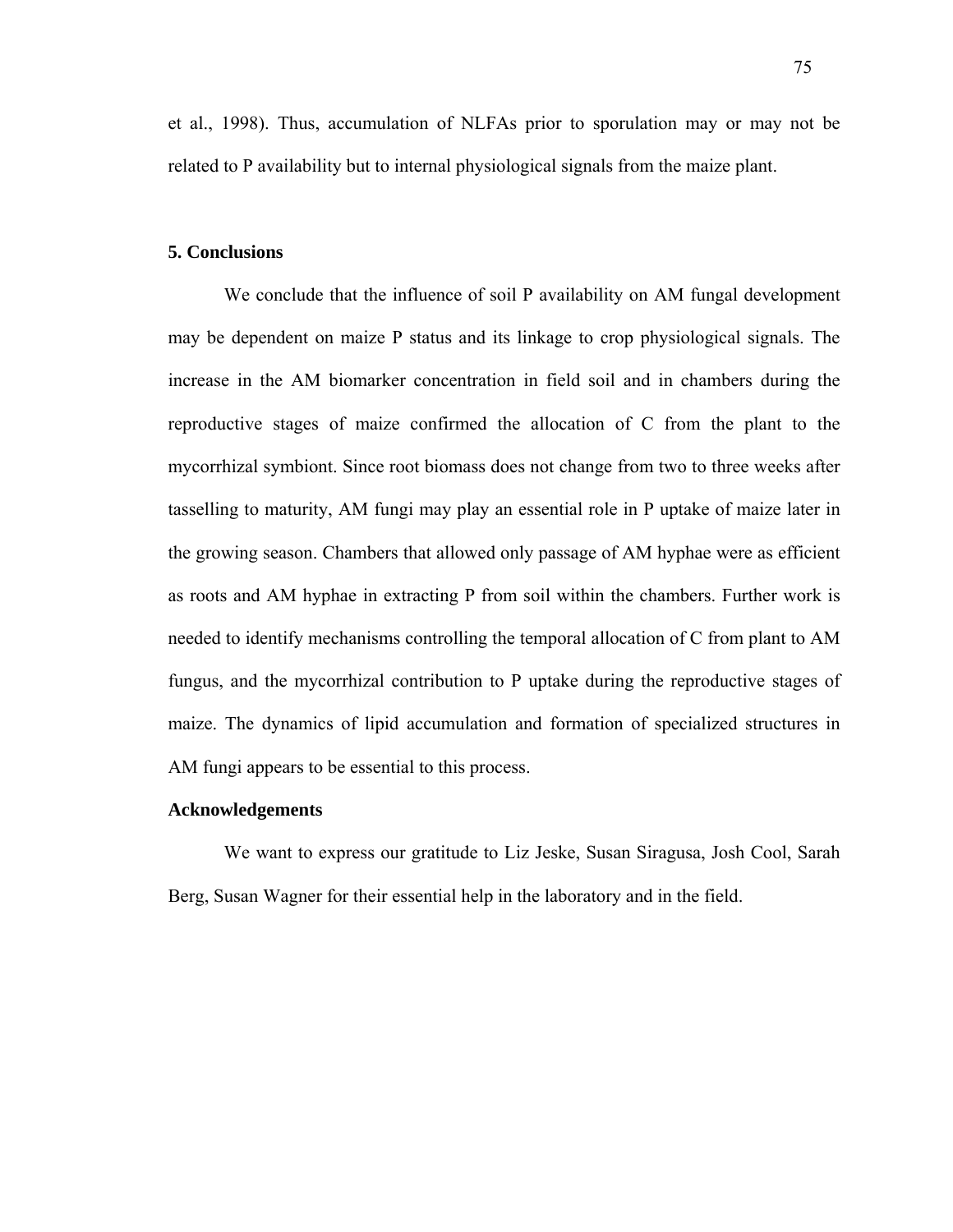#### **References**

- Allen, M.F., Swenson, W., Querejeta, J.I., Egerton-Warbuton, L.M., Treseder, K.K., 2003. Ecology of mycorrhizae: a conceptual framework for complex interactions among plants and fungi. Annual Review of Phytopatology 41, 271-303.
- Bago, B., Azcón-Aguilar, C., Piché, Y., 1998. Architecture and developmental dynamics of the external mycelium of the arbuscular mycorrhizal fungus *Glomus intraradices* grown under monoxenic conditions. Mycologia 90, 52-62.
- Bago, B., Pfeffer, P.E., Shachar-Hill, Y., 2000. Update on symbiosis. Carbon metabolism and transport in arbuscular mycorrhizas. Plant Physiology 124, 949-957.
- Barber, S. A., 1977. Application of phosphate fertilizers: methods, rates and time of application in relation to the phosphorus status of soils. Phosphorus in Agriculture. 70, 109-115.
- Barea, J.M., 1991. Vesicular-arbuscular mycorrhizae as modifiers of soil fertility. p 8-18. In: B.A. Stewart (Eds.), Advances in Soil Sicence, vol.16. Springer-Verlag, NY.
- Bradley, K., Drijber, R.A., Knopps, J., 2006. Long and short-term increases in nitrogen availability alter the composition of soil microbial communities and decrease the abundance of arbuscular mycorrhizae in a grassland ecosystem. Soil Biology & Biochemistry in press.
- Bray R.H., Kurtz, L.T., 1945. Determination of total, organic and available forms of phosphorus in soils. Soil Science 59, 39-45.
- De Miranda, J.C.C., Harris, P.J., 1994. Effects of soil phosphorous on spore germination and hyphal growth of arbuscular mycorrhizal fungi. New Phytologist 128, 103-108.
- Drijber, R.A., Doran, J.W., Parkhurst, A.M., Lyon, D.J., 2000. Changes in soil microbial community structure with tillage under long-term wheat-fallow management. Soil Biology & Biochemistry 32, 1419-1430.
- Evans, D.G., Miller, M.H., 1988. Vesicular arbuscular mycorrhizas and the soildisturbance induced reduction of nutrient absorption in maize. III. Influence of P amendments to soil. New Phytologist 110, 67-74.
- Evans, D.G., Miller, M.H., 1990. The role of the external micelia network in the effect of soil disturbance upon vesicular-arbuscular mycorrhizal colonization of maize. New Phytologist 114, 65-71.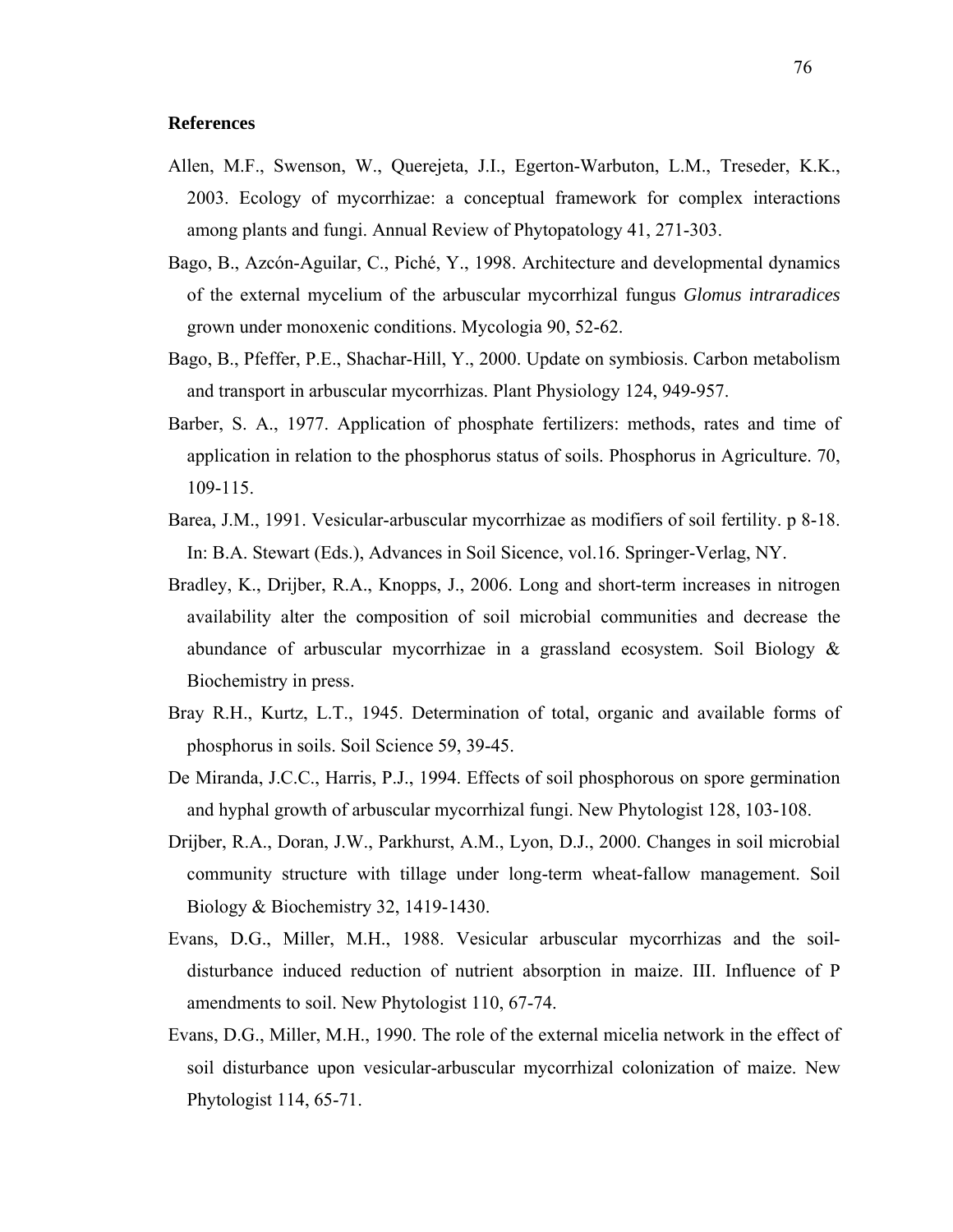- Galvez, L., Douds, Jr. D.D., Drinkwater, L.E., Wagoner, P., 2001. Effect of tillage and faming system upon VAM fungus populations and mycorrhizas and nutrient uptake of maize. Plant and Soil 228, 299-308.
- Gavito, M.E., Olsson, P.A., 2003. Allocation of plant carbon to foraging and storage in arbuscular mycorrhizal fungi. FEMS Microbiology Ecology 45, 181-187.
- Graham, J.H., Duncan, L.W., Eissenstat, D.M., 1997. Carbohydrate allocation patterns in citrus genotypes as affected by phosphorous nutrition, mycorrhizal colonization and mycorrhizal dependency. New Phytologist 135, 335-343.
- Graham, J.H., Eissenstat, D.M., 1998. Field evidence for the carbon cost of citrus mycorrhizas. New Phytologist 140, 103-110.
- Graham, J.H., Eissenstat, D.M., Drouillard, D.L., 1991. On the relationship between a plant's mycorrhizal dependency and rate of vesicular-arbuscular mycorrhizal colonization. Functional Ecology 5, 773-779.
- Graham, J.H., Hodge, N.C., Morton, J.B., 1995. Fatty acid methyl ester profiles for characterization of Glomalean fungi and their endomycorrhizae. Applied and Environmental Microbiology 61, 58-64.
- Grant, C.A., Flaten, D.N., Tomasiewicz, D.J., Sheppard, S.C., 2001. The importance of early season phosphorus nutrition. Canadian Journal of Plant Science 81, 211–224
- Grogan, D.W., Cronan, Jr. J.E., 1997. Cyclopromane ring formation in membrane lipids of bacteria. Microbiology and Molecular Biology Reviews 61, 429-441.
- IUPAC-UIB. 1987. The nomenclature of lipids. Journal of Lipid Research 19, 114-128.
- Jansa, J., Mozafar, A., Kuhn, G., Anken, T., Ruh, R., Sanders, I.R., Frossard, E., 2003. Soil tillage affects the community structure o mycorrhizal fungi in maize roots. Ecological Applications 13, 1164-1176.
- Johnson, C.K., J.W. Doran, H.R. Duke, B.J. Wienhold, K.M. Eskridge, and J.F. Shanahan. 2001. Field-scale electrical conductivity mapping for delineating soil condition. Soil Science Society America Journal 65, 1829-1837.
- Johnson, N.C., Pfleger, F.L., Crookston, R.K., Simmons, S.R., Copeland, P.J., 1991. Vesicular-arbuscular mycorrhizas respond to corn and soybean cropping history. New Phytologist 117, 657-663.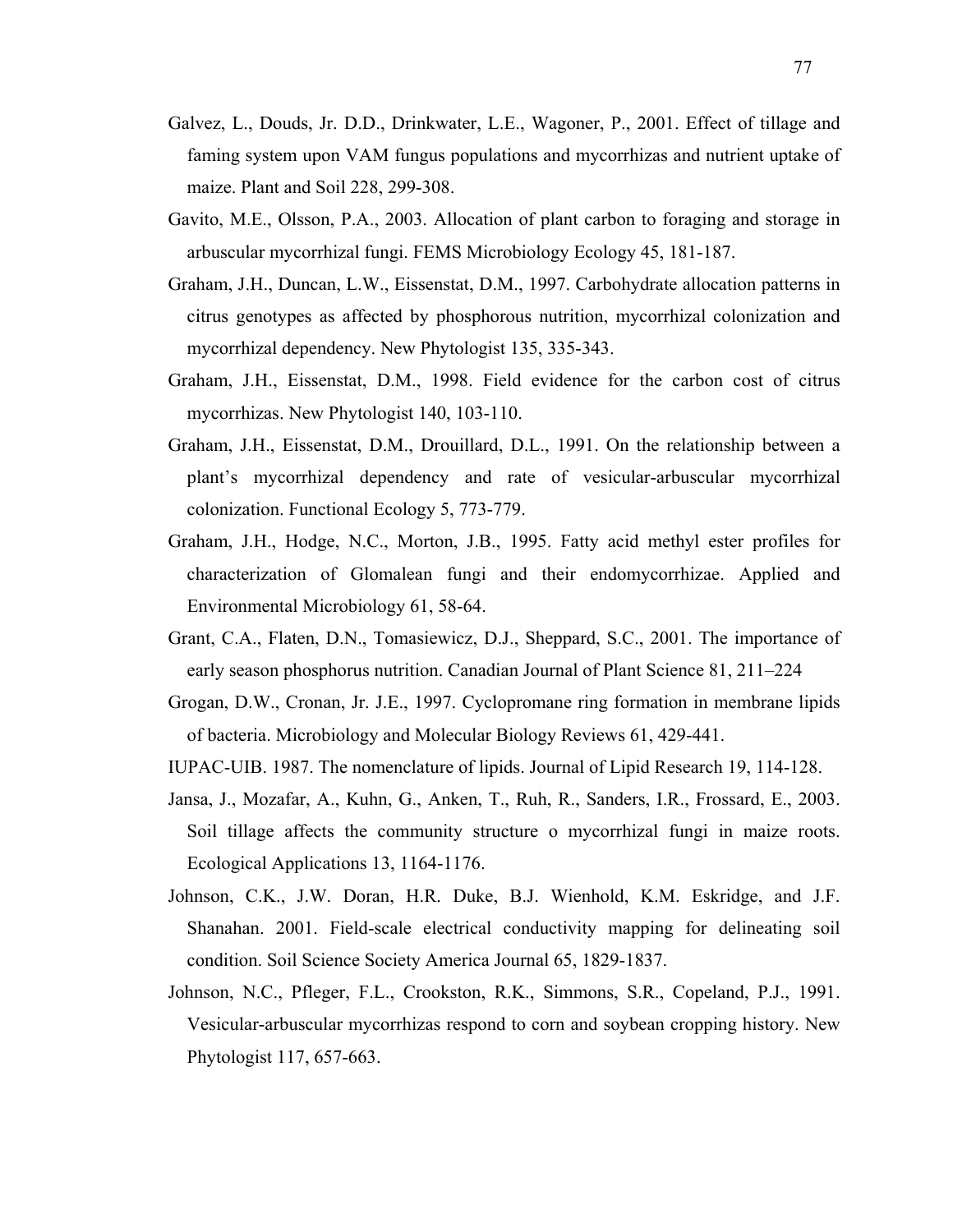- Kabir, Z., O'Halloran, I.P., Hamel, C., 1997. Overwinter survival of arbuscular mycorrhizal hyphae is favored by attachment to roots but diminished by disturbance. Mycorrhiza 7, 197-200.
- Karlen, D.L., Flannery, R.L., Sadler, E.J., 1988. Aerial accumulation and partition of nutrients by corn. Agronomy Journal 80, 232-242.
- Kates, M., 1986. Techniques of lipidology: isolation, analysis and identification of lipids. p. 123-127. In: Burdon, R.H., van Kippenberg, P.H. (Eds.), Laboratory Techniques in Biochemistry and Molecular Biology, vol. 3, Part 2. Elsevier, NY.
- Larsen, J., Olsson, P.A., Jakobsen, I., 1998. The use of fatty acids signatures to study mycelial interactions between the arbuscular mycorrhizal fungus *Glomus intraradices* and the saprotrophic fungus *Fusarium culmorum* in root-free soil. Mycological Research 102, 1491-1496.
- Liu, A., Hamel, C., Begna, S.H., Ma, B.L., Smith, D.L., 2003. Soil phosphorus depletion capacity of arbuscular mycorrhizae formed by maize hybrids. Canadian Journal of Soil Science 83, 337-342.
- Liu, A., Hamel, C., Hamilton, R.I., Smith, D.L., 2000. Mycorrhizae formation and nutrient uptake of new corn (*Zea mays L.*) hybrids with extreme canopy and leaf architecture as influenced by soil N and P levels. Plant and Soil 221, 157-166.
- Miller, M. H., 2000. Arbuscular mycorrhizae and the phosphorus nutrition of maize: A review of Guelph studies. Canadian Journal of Plant Science 80, 47–52.
- Madan, R., Parkhurst, C., Hawke, B., Smith, S., 2002. Use of fatty acids for identification of AM fungi and estimation of the biomass of AM Spores in soil. Soil Biology & Biochemistry 34, 125-128.
- Olsen, S.R., Sommers, L.E., 1982. Phosphorus. p. 403-430. In: A.L. Page. R.H. Miller, and D.R. Keeney (Eds.), Methods of Soil Analysis.  $2<sup>nd</sup>$  ed. Agronomy Series No 9, Part 2. Soil Science Society of America, Inc., Madison, WI.
- Olsson, P.A., 1999. Minireview. Signature fatty acids provide tools for determination of the distribution and interactions of mycorrhizal fungi in soil. FEMS Microbiology Ecology 29, 303-310.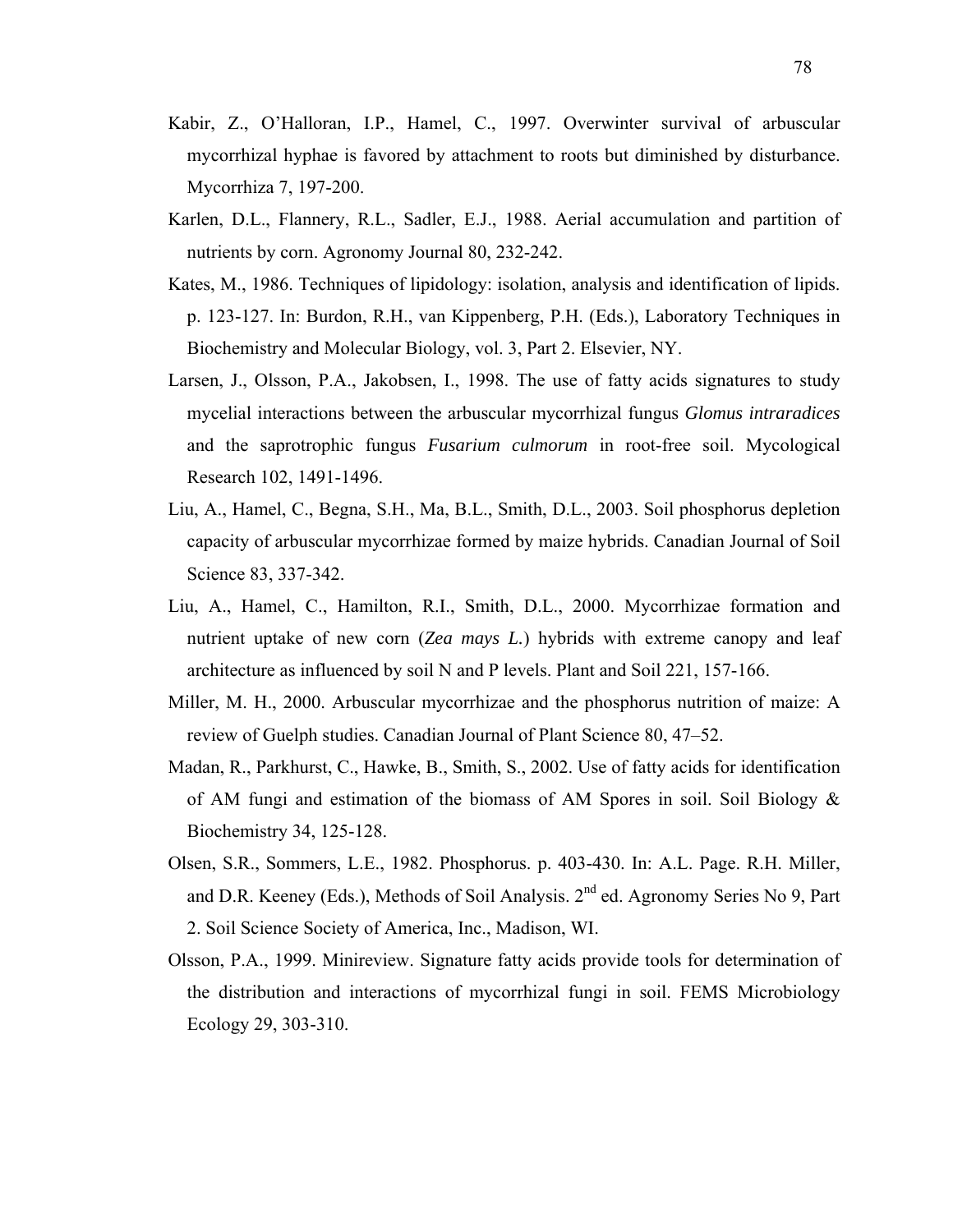- Olsson, P.A., Bååth, E., Jakobsen, I., 1997. Phosphorous effects on mycelium and storage structures of an arbuscular mycorrhizal fungus as studied in the soil and roots by fatty acids signatures. Applied and Environmental Microbiology 63, 3531-3538.
- Olsson, P.A., Johansen, A., 2000. Lipid and fatty acid composition of hyphae and spores of arbuscular mycorrhizal fungi at different gowth stages. Mycological Research 104, 429-434.
- Pearson, J.N. Jakobsen, I., 1993. The relative contribution of hyphae and roots to phosphorus uptake by arbuscular mycorrhizal plants, measured by dual labeling with  $3^{32}P$  and  $3^{3}P$ . New Phytologist 124, 489-494.
- Pfeffer, P.E., Douds, D.D., Bécard, G., Shachar-Hill, Y., 1999. Carbon uptake and the metabolism and transport of lipids in and arbuscular mycorrhiza. Plant Physiology 120, 587–598
- Plenet, D., 1995. Fonctionnement des cultures de maïs sous contrainte azotée. Determination et application d'un indice de nutrition. Dr These Académie de Nancy-Metz, Institut National Polytechnique de Lorraine.
- Ritchie, S.W., Hanaway, J.J., Benson, G.O., 1997. How a corn plants develops. Spec. Publ. 48. Iowa State Univ. Coop. Ext. Serv., Ames.
- SAS Institute Inc, 1999. SAS/STATs User's Guide, Version 8. SAS Institute Inc., Cary, NC.
- Singh, R., Adholeya, A., 2001. Plant and fungal response to colonization. p. 7-28. In: Sharma A.K. and Johri, B.N (Eds.), Arbuscular mycorrhizae. Interactions in plants, rhizosphere and soils. Science publishers, Inc. Enfield, NH.
- Smith S.E, Smith, F. A., Jakobsen I., 2004. Functional diversity in arbuscular mycorrhizal (AM) symbioses: the contribution of the mycorrhizal P uptake paghway is not correlated with mycorrhizal responses in growth or total P uptake. New Phytologist 162, 511-524.
- Smith S.E, Smith, F.A., Jakobsen, I., 2003. Mycorrhizal fungi can dominate phosphate supply to plants irrespective of growth responses. Plant Physiology 133, 16-20.
- Smith, S.E., Read, D.J., 1997. Mycorrhizal symbiosis. Academic Press, London, 587 pp.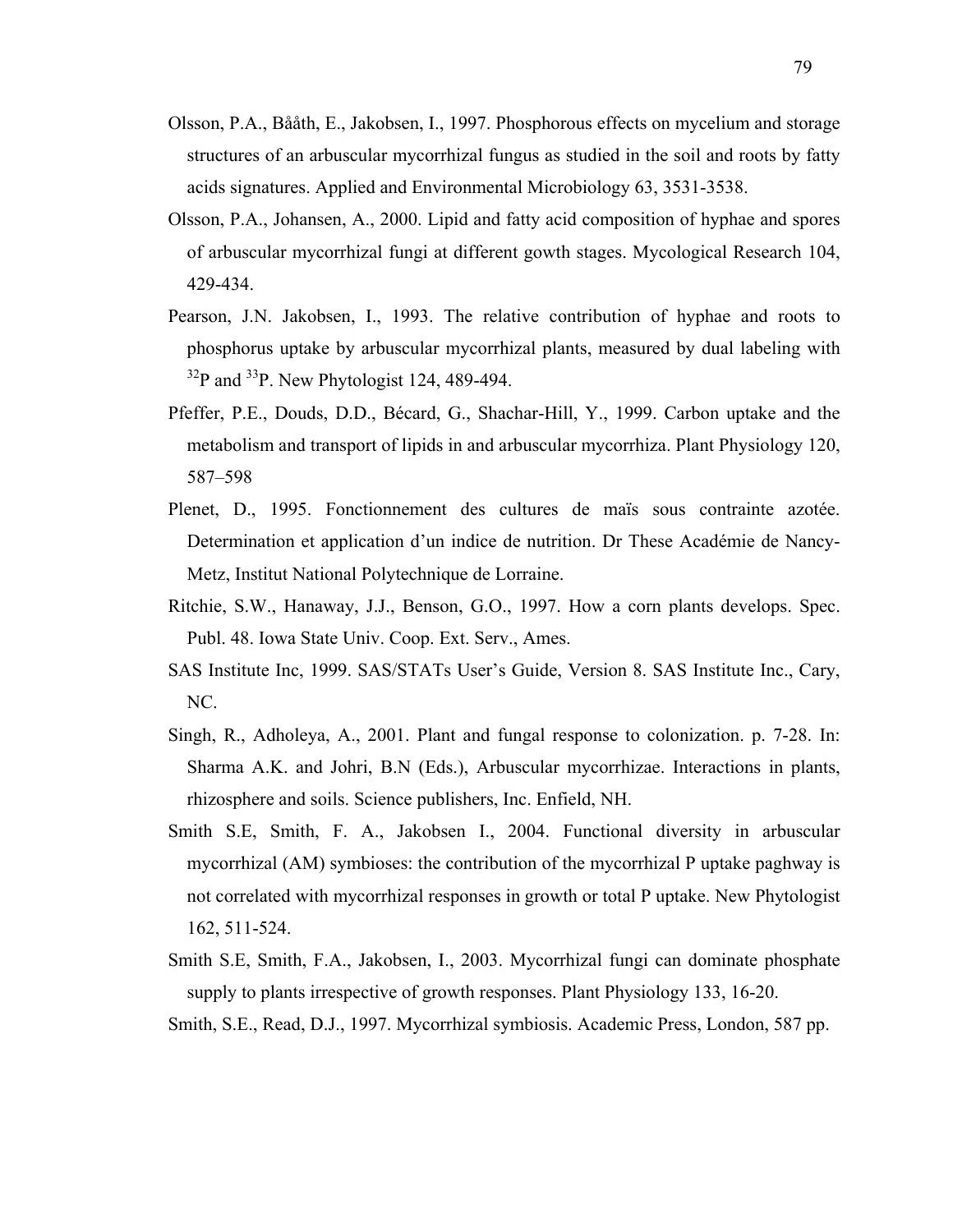- van Aarle, I.M., and Olsson, P.A., 2003. Fungal lipid accumulation and development of mycelial structures by two arbuscular mycorrhizal fungi. Applied and Environmental Microbiology 69, 6762-6767.
- White, D.C., Davis, W.M., Nickels, J.S., King, J.D., Bobbie R.J., 1979. Determination of the sedimentary microbial biomass by extractable lipid phosphate. Oecologia 40, 51- 62.
- Zelles, L., 1999. Fatty acid patterns of phospholipids and lipopolysaccharides in the characterization of microbial communities in soil: a review. Biology and Fertility of Soils 29, 111–129.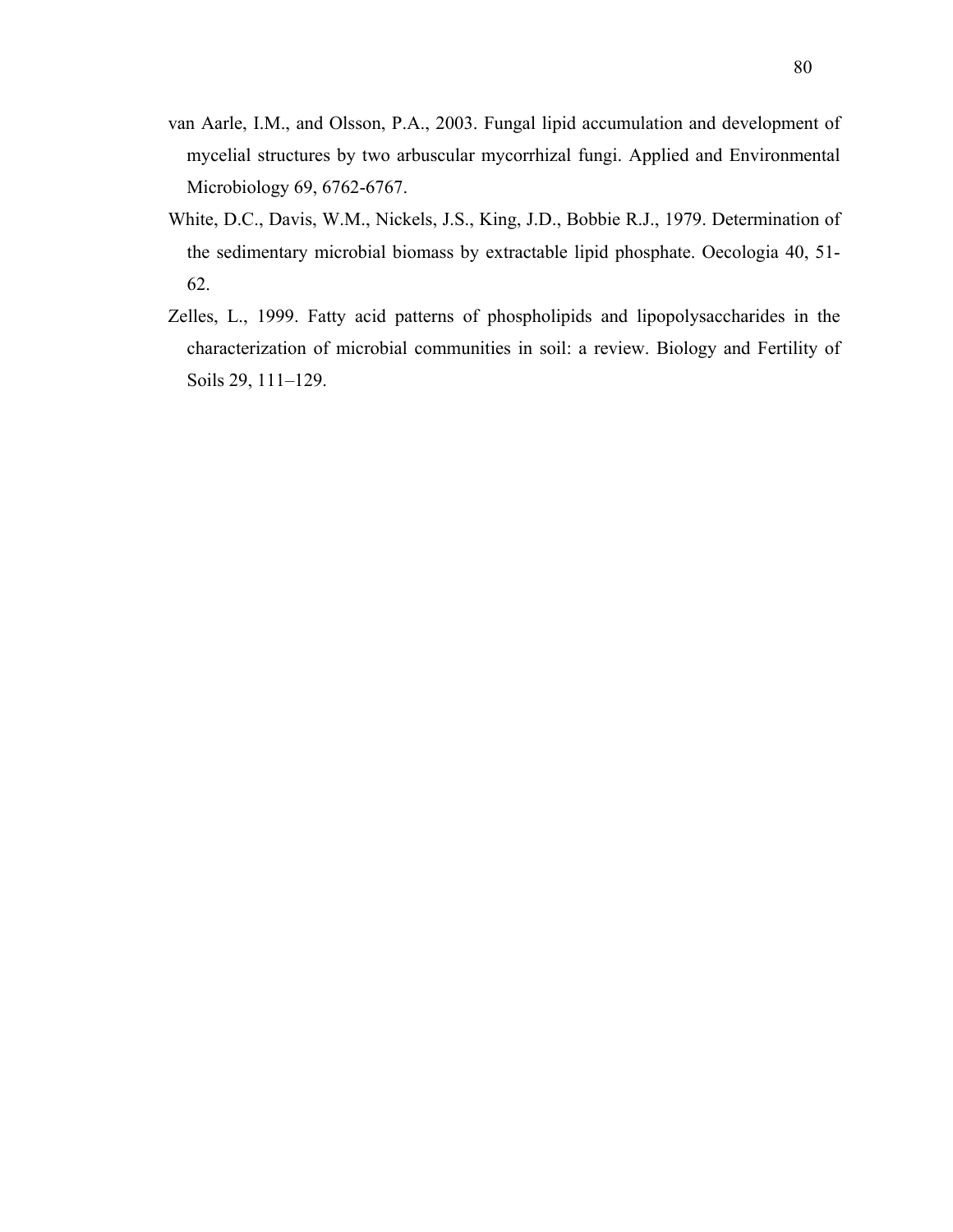| Field   |                | C16:1cis11               | Bray P | Organic P             |
|---------|----------------|--------------------------|--------|-----------------------|
|         |                | ---nmol $g^{-1}$ soil--- |        | $-mg kg^{-1}$ soil--- |
| Shelton | ECa class II   | 5.25                     | 13.26  | 115.30                |
|         | ECa class IV   | 3.63                     | 41.93  | 126.82                |
| Lincoln | M1             | 2.19                     | 57.59  | 191.18                |
|         | M <sub>2</sub> | 2.07                     | 84.06  | 235.59                |
|         |                |                          |        |                       |

Table 1. Concentration of C16:1*cis*11 FAME biomarker and availability of P in soil samples from Shelton and Lincoln used to make the chambers.

ECa class II= apparent electrical conductivity class II; ECa class IV= apparent electrical conductivity class IV; M1=recommended fertilizer rates and M2= intensive nutrient management.

 $\mathcal{L}_\mathcal{L} = \{ \mathcal{L}_\mathcal{L} = \{ \mathcal{L}_\mathcal{L} = \{ \mathcal{L}_\mathcal{L} = \{ \mathcal{L}_\mathcal{L} = \{ \mathcal{L}_\mathcal{L} = \{ \mathcal{L}_\mathcal{L} = \{ \mathcal{L}_\mathcal{L} = \{ \mathcal{L}_\mathcal{L} = \{ \mathcal{L}_\mathcal{L} = \{ \mathcal{L}_\mathcal{L} = \{ \mathcal{L}_\mathcal{L} = \{ \mathcal{L}_\mathcal{L} = \{ \mathcal{L}_\mathcal{L} = \{ \mathcal{L}_\mathcal{$ 

 $\mathcal{L}_\mathcal{L} = \{ \mathcal{L}_\mathcal{L} = \{ \mathcal{L}_\mathcal{L} = \{ \mathcal{L}_\mathcal{L} = \{ \mathcal{L}_\mathcal{L} = \{ \mathcal{L}_\mathcal{L} = \{ \mathcal{L}_\mathcal{L} = \{ \mathcal{L}_\mathcal{L} = \{ \mathcal{L}_\mathcal{L} = \{ \mathcal{L}_\mathcal{L} = \{ \mathcal{L}_\mathcal{L} = \{ \mathcal{L}_\mathcal{L} = \{ \mathcal{L}_\mathcal{L} = \{ \mathcal{L}_\mathcal{L} = \{ \mathcal{L}_\mathcal{$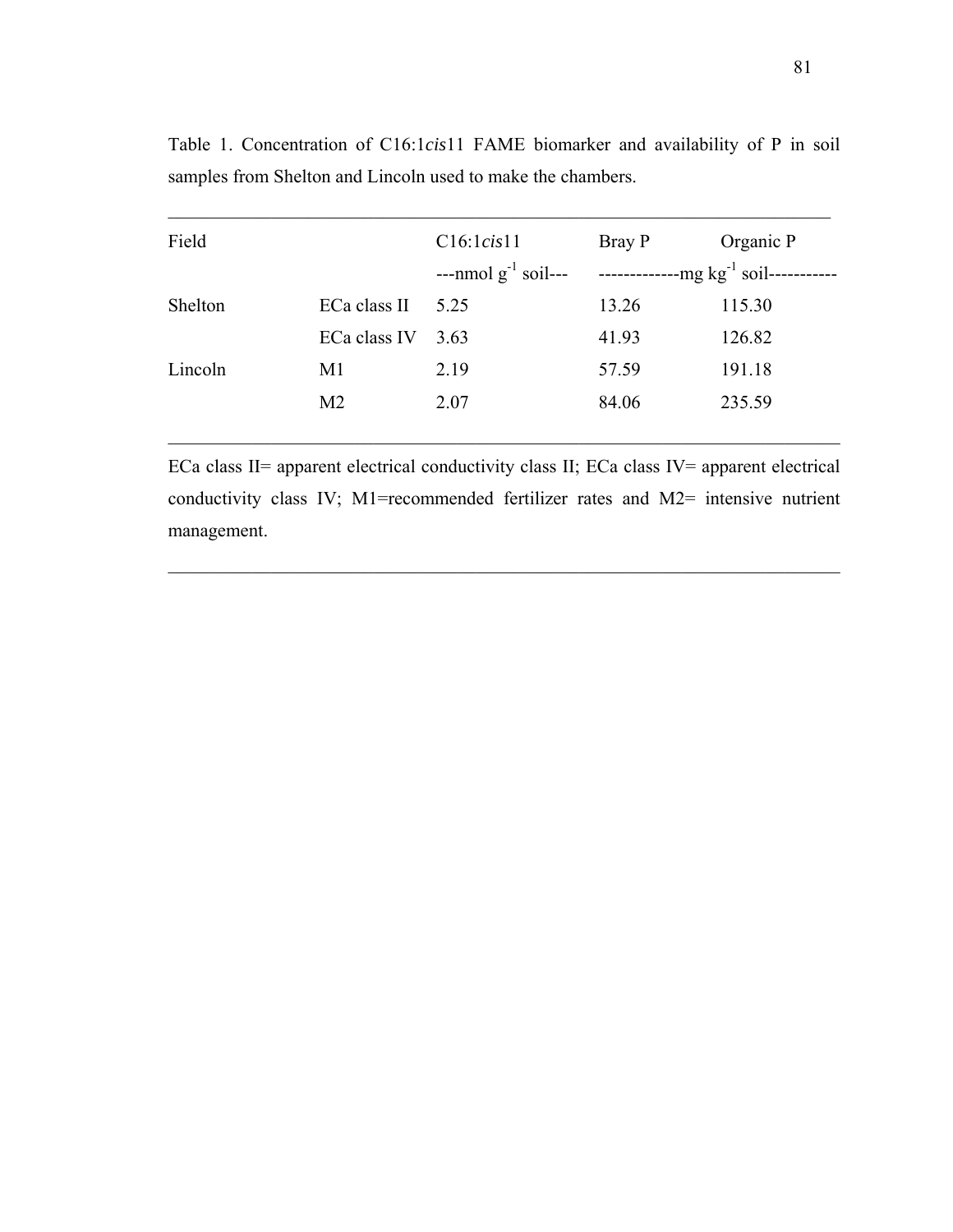| Field soil    |         |         |                   |                                                            |              |
|---------------|---------|---------|-------------------|------------------------------------------------------------|--------------|
|               | 19 June | 15 July | 4 August          | 23 August                                                  | 13 September |
|               |         |         |                   | $-$ nmol g <sup>-1</sup> soil----------------------------- |              |
| C16:1cis11    | 4.69C   | 4.53C   | 4.99C             | 5.54B                                                      | 6.47A        |
| $(SE = 0.32)$ |         |         |                   |                                                            |              |
| C18:1cis11    | 9.58b   | 10.34b  | 10.7 <sub>b</sub> | 10.62 <sub>b</sub>                                         | 11.96a       |
| $(SE = 0.57)$ |         |         |                   |                                                            |              |
|               |         |         |                   |                                                            |              |

Table 2. Concentration of C16:1*cis*11 and C18:1*cis*11 FAME biomarkers in soil samples from Shelton over time.

 $\mathcal{L}_\text{max} = \mathcal{L}_\text{max} = \mathcal{L}_\text{max} = \mathcal{L}_\text{max} = \mathcal{L}_\text{max} = \mathcal{L}_\text{max} = \mathcal{L}_\text{max} = \mathcal{L}_\text{max} = \mathcal{L}_\text{max} = \mathcal{L}_\text{max} = \mathcal{L}_\text{max} = \mathcal{L}_\text{max} = \mathcal{L}_\text{max} = \mathcal{L}_\text{max} = \mathcal{L}_\text{max} = \mathcal{L}_\text{max} = \mathcal{L}_\text{max} = \mathcal{L}_\text{max} = \mathcal{$ 

For ach fatty acid, means followed by the same letter among dates are not different (P < 0.05).  $N = 60$ .

 $\mathcal{L}_\text{max}$  , and the contribution of the contribution of the contribution of the contribution of the contribution of the contribution of the contribution of the contribution of the contribution of the contribution of t

Table 3. Concentration of C16:1*cis*11 and C18:1*cis*11 FAME biomarkers in soil samples from Lincoln over time.

 $\mathcal{L}_\text{max}$  , and the contribution of the contribution of the contribution of the contribution of the contribution of the contribution of the contribution of the contribution of the contribution of the contribution of t

| Field soil                       |         |          |                                         |              |
|----------------------------------|---------|----------|-----------------------------------------|--------------|
|                                  | 15 July | 3 August | 26 August                               | 16 September |
|                                  |         |          | --nmol g <sup>-1</sup> soil------------ |              |
| $C16:1 cis 11 (SE = 0.16)$ 2.21D |         | 2.67C    | 3.21 <sub>B</sub>                       | 4.51A        |
| $C18:1 cis 11 (SE = 0.47)$ 5.22b |         | 5.64b    | 5.61b                                   | 6.76a        |

For each fatty acid, means followed by the same letter among dates are not different ( $P <$ 0.05).  $N = 32$ .

 $\mathcal{L}_\text{max}$  , and the contribution of the contribution of the contribution of the contribution of the contribution of the contribution of the contribution of the contribution of the contribution of the contribution of t

 $\mathcal{L}_\text{max}$  , and the contribution of the contribution of the contribution of the contribution of the contribution of the contribution of the contribution of the contribution of the contribution of the contribution of t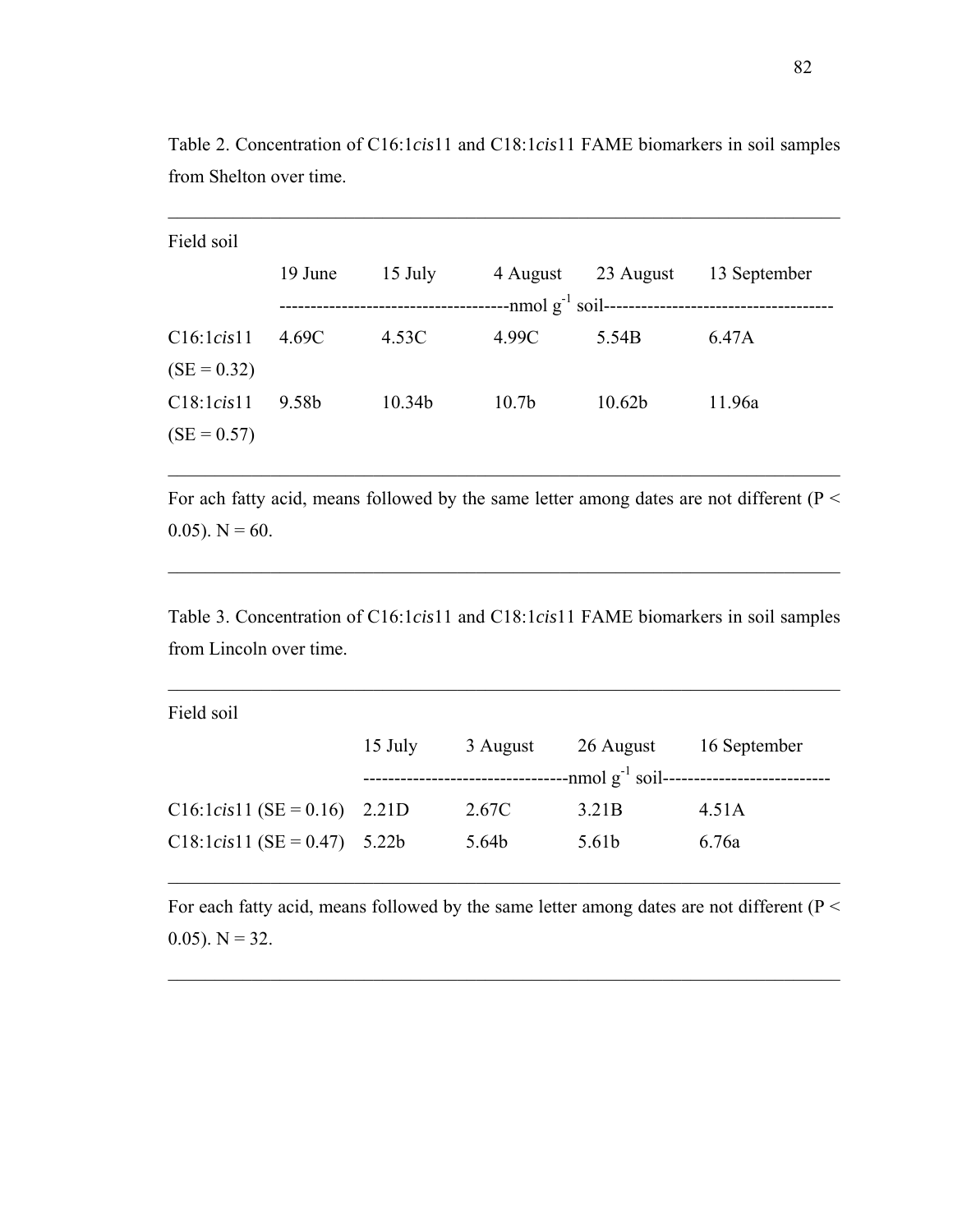| 4 August          | 23 August | 13 September                                       |
|-------------------|-----------|----------------------------------------------------|
|                   |           | $-$ nmol g <sup>-1</sup> soil--------------------- |
| 3.81 <sub>B</sub> | 4.18B     | 5.9A                                               |
| 7.7 <sub>b</sub>  | 8.34b     | 11.02a                                             |
| 7.61b             | 7.79b     | 8.84b                                              |
|                   |           |                                                    |

Table 4. Concentration of C16:1*cis*11 and C18:1*cis*11 FAMEs biomarker in chambers from Shelton over time.

 $\mathcal{L}_\text{max} = \mathcal{L}_\text{max} = \mathcal{L}_\text{max} = \mathcal{L}_\text{max} = \mathcal{L}_\text{max} = \mathcal{L}_\text{max} = \mathcal{L}_\text{max} = \mathcal{L}_\text{max} = \mathcal{L}_\text{max} = \mathcal{L}_\text{max} = \mathcal{L}_\text{max} = \mathcal{L}_\text{max} = \mathcal{L}_\text{max} = \mathcal{L}_\text{max} = \mathcal{L}_\text{max} = \mathcal{L}_\text{max} = \mathcal{L}_\text{max} = \mathcal{L}_\text{max} = \mathcal{$ 

C16:1cis11 biomarker means followed by the same letter among dates are not different (P  $< 0.05$ ).

 $\mathcal{L}_\text{max}$  , and the contribution of the contribution of the contribution of the contribution of the contribution of the contribution of the contribution of the contribution of the contribution of the contribution of t

╒ Significant interaction mesh\*time (P = 0.02) C18:1*cis*11 FAME biomarker. Rings enclosed with a 1 mm mesh fabric to allow (+R) or 0.04 mm mesh fabric to exclude (-R) maize roots. Fatty acid C18:1*cis*11 means followed by the same letter are not different (P  $< 0.05$ ). N = 144.

Table 5. Concentration of C16:1*cis*11 and C18:1*cis*11 FAMEs biomarker in chambers from Lincoln over time.

 $\mathcal{L}_\text{max} = \mathcal{L}_\text{max} = \mathcal{L}_\text{max} = \mathcal{L}_\text{max} = \mathcal{L}_\text{max} = \mathcal{L}_\text{max} = \mathcal{L}_\text{max} = \mathcal{L}_\text{max} = \mathcal{L}_\text{max} = \mathcal{L}_\text{max} = \mathcal{L}_\text{max} = \mathcal{L}_\text{max} = \mathcal{L}_\text{max} = \mathcal{L}_\text{max} = \mathcal{L}_\text{max} = \mathcal{L}_\text{max} = \mathcal{L}_\text{max} = \mathcal{L}_\text{max} = \mathcal{$ 

 $\mathcal{L}_\text{max}$  , and the contribution of the contribution of the contribution of the contribution of the contribution of the contribution of the contribution of the contribution of the contribution of the contribution of t

| Chambers                                   |          |                                         |              |
|--------------------------------------------|----------|-----------------------------------------|--------------|
|                                            | 3 August | 26 August                               | 16 September |
|                                            |          | $-$ nmol g <sup>-1</sup> soil---------- |              |
| $C16:1 cis 11 (SE = 0.20)$                 | 1.84B    | 2.14B                                   | 3.08A        |
| C18:1 <i>cis</i> 11 (SE = 0.16) $\ddagger$ | 4.95b    | 5.04ab                                  | 5.36a        |
|                                            |          |                                         |              |

Biomarker concentration means followed by the same letter among dates are not different. For C16:1cis11 (P < 0.05), N = 96.

 $\mathcal{L}_\text{max} = \mathcal{L}_\text{max} = \mathcal{L}_\text{max} = \mathcal{L}_\text{max} = \mathcal{L}_\text{max} = \mathcal{L}_\text{max} = \mathcal{L}_\text{max} = \mathcal{L}_\text{max} = \mathcal{L}_\text{max} = \mathcal{L}_\text{max} = \mathcal{L}_\text{max} = \mathcal{L}_\text{max} = \mathcal{L}_\text{max} = \mathcal{L}_\text{max} = \mathcal{L}_\text{max} = \mathcal{L}_\text{max} = \mathcal{L}_\text{max} = \mathcal{L}_\text{max} = \mathcal{$ 

 $\mathcal{L}_\text{max}$  , and the contribution of the contribution of the contribution of the contribution of the contribution of the contribution of the contribution of the contribution of the contribution of the contribution of t

 $\ddagger$  For C18:1cis11 (P = 0.07).

Chambers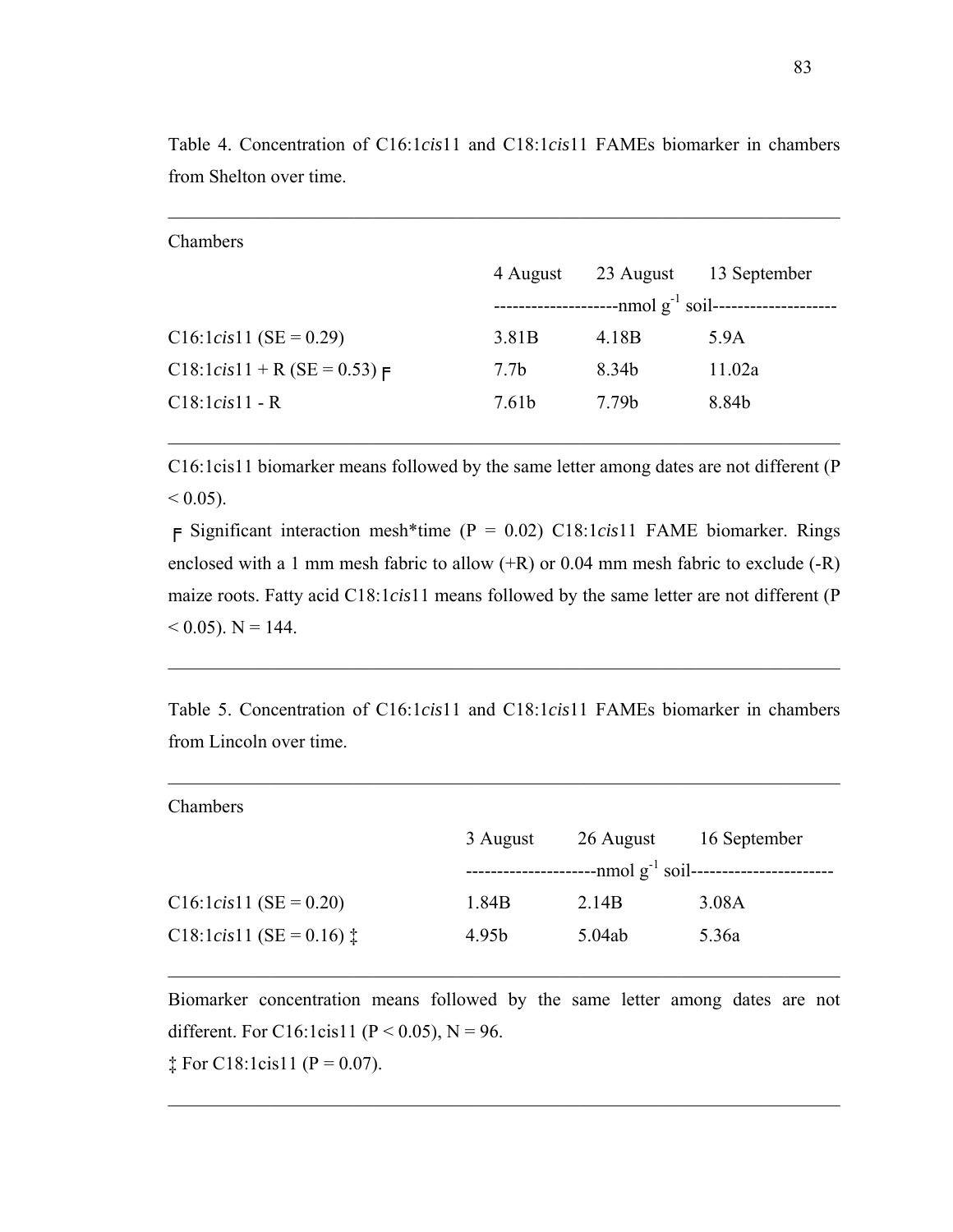Table 6. Availability of P in soil from chambers at Shelton over time.

|                              | 4 August | 23 August                     | 13 September      |
|------------------------------|----------|-------------------------------|-------------------|
|                              |          | $-mg kg^{-1}$ soil----------- |                   |
| + P chambers ( $SE = 2.83$ ) | 38.73A   | 37.23A                        | 32.3B             |
| - P chambers ( $SE = 1.94$ ) | 27.35a   | 27.53a                        | 24.0 <sub>b</sub> |

Within P treatments, mean followed by the same letter among dates are not different (P < 0.05).  $N = 72$ 

 $\mathcal{L}_\text{max}$  , and the contribution of the contribution of the contribution of the contribution of the contribution of the contribution of the contribution of the contribution of the contribution of the contribution of t

 $\mathcal{L}_\text{max}$  , and the contribution of the contribution of the contribution of the contribution of the contribution of the contribution of the contribution of the contribution of the contribution of the contribution of t

Table 7. Availability of P in soil from chambers at Lincoln over time.

|                                 | 3 August | 26 August                         | 16 September |
|---------------------------------|----------|-----------------------------------|--------------|
|                                 |          | $-mg kg^{-1}$ soil--------------- |              |
| + P chambers ( $SE = 4.93$ )    | 84.51A   | 85.98A                            | 83.22A       |
| $-P$ ,+R chambers (SE = 4.63) F | 68.47b   | 74.57a                            | 70.14bc      |
| - P,-R chambers                 | 70.98ac  | 74.36a                            | 71.26ab      |
|                                 |          |                                   |              |

Within P treatments, mean followed by the same letter among dates are not different (P < 0.05).

 $\mathcal{L}_\text{max}$  , and the contribution of the contribution of the contribution of the contribution of the contribution of the contribution of the contribution of the contribution of the contribution of the contribution of t

 $\mathsf{F}$  Significant interaction mesh\*time (P = 0.04) –P chambers. Rings enclosed with a 1 mm mesh fabric to allow (+R) or 0.04 mm mesh fabric to exclude (-R) maize roots. N = 48.

 $\mathcal{L}_\text{max}$  , and the contribution of the contribution of the contribution of the contribution of the contribution of the contribution of the contribution of the contribution of the contribution of the contribution of t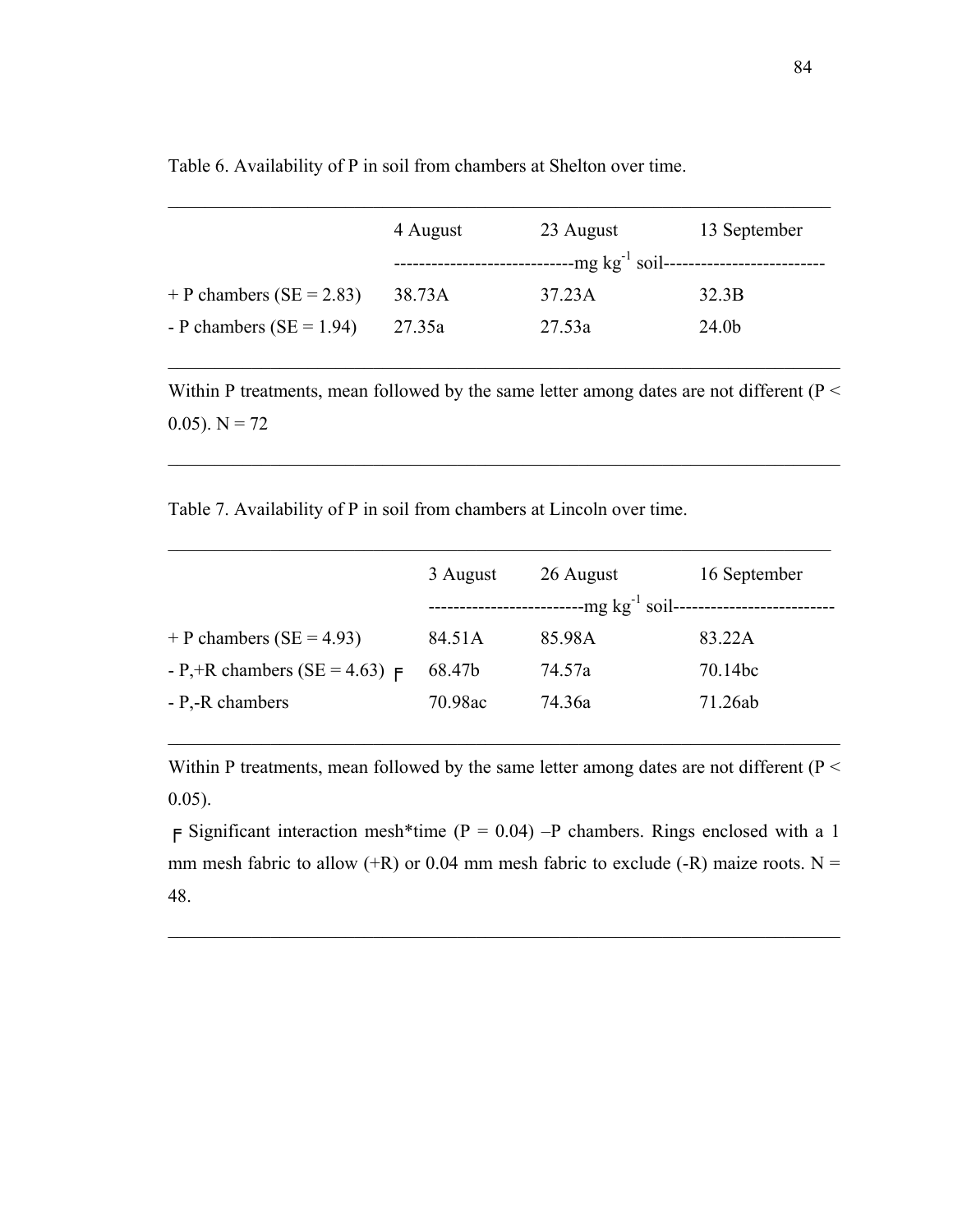

Figure 1. Concentration of chloroform methanol extracted C16:1*cis*11 over time in Shelton (+R,-P) chambers. Bars followed by the same letter are not different among dates  $(P < 0.05)$ . Capital letters are used to compare PLFA over time (SE = 0.06), and the combined concentration of NLFA and GLFA over time  $(SE = 0.34)$ . Lower case letters represent differences among the addition of the three fractions ( $SE = 0.37$ ). N = 6.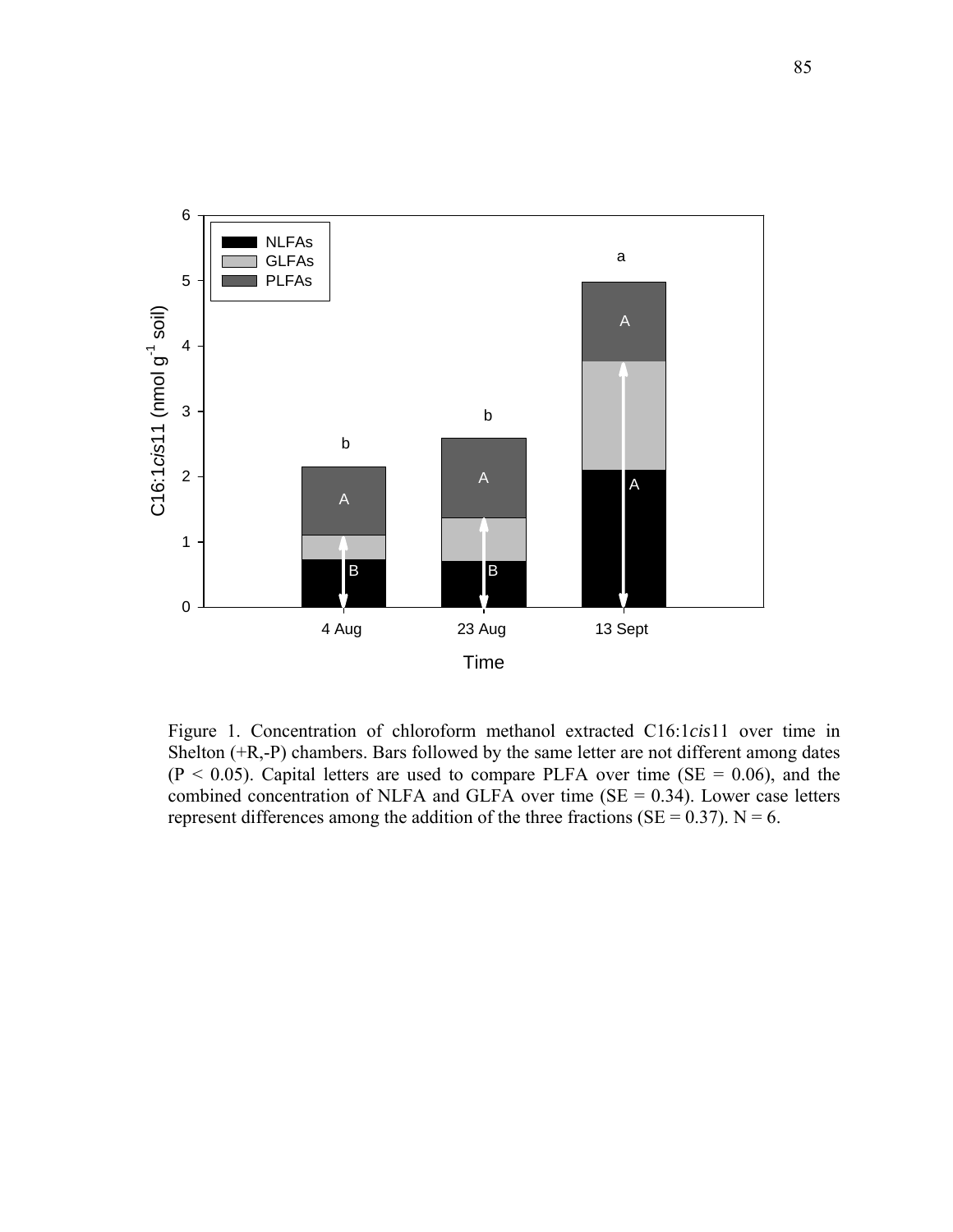**Chapter IV** 

**The distribution of arbuscular mycorrhizal biomarkers among lipid classes extracted from soil during the reproductive growth of maize** 

**M. Susana Grigera, Rhae A. Drijber, Rebecca H. Shores-Morrow,**

**Brian J. Wienhold** 

**Prepared for Soil Biology and Biochemistry**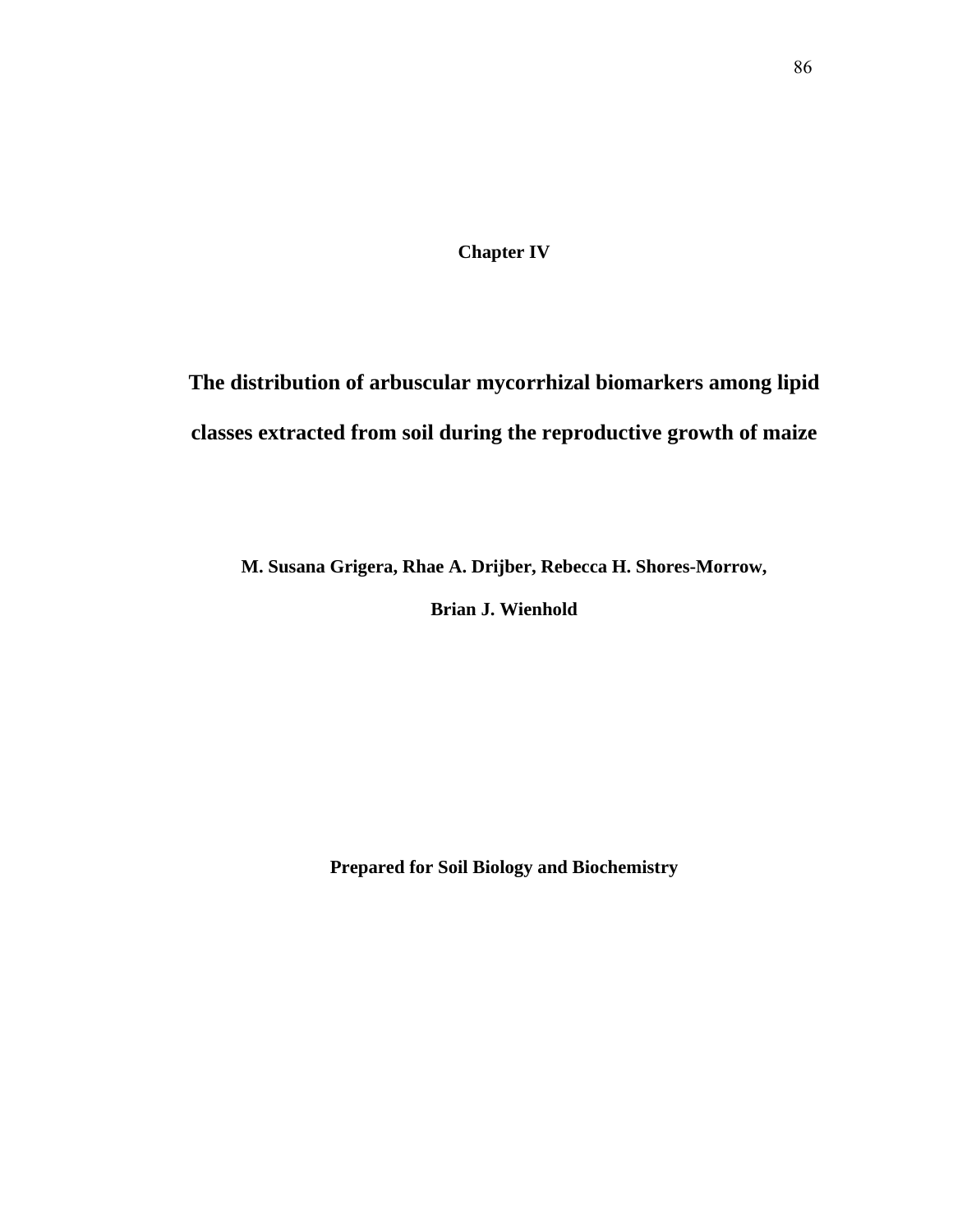## **Abstract**

Arbuscular mycorrhiza (AM) fungi form symbiotic relationships with the majority of land plants and are known for their positive effects on plant P acquisition and soil quality. The extramatrical growth of the mycelium is a key factor in nutrient acquisition by the symbiont. Identifying patterns in plant-fungi growth is necessary to understand how these symbionts operate in agroecosystems over time. The objective of this work was to study C partitioning in AM fungi in soil samples during the reproductive growth stage of corn (*Zea mays* L.). Chambers made of PVC enclosed with a 1 mm mesh fabric to allowed roots and hyphae passage amended with distilled water were installed in two sites at tasselling and removed after three, six and nine weeks in Nebraska. Soil samples were analyzed using ester linked fatty acid (EL-FAME) and chloroform-methanol extraction (CM-FAME) analysis. We also separated and analyzed the neutral (NLFA), glyco (GLFA) and phospho (PLFA) lipid fractions. We observed that AM fungi have resistant structures that are hydrolyzed only after the soil sample is roller-milled (RM). These particular structures were enriched of NLFA and GLFA C16:1*cis*11, but not PLFA, indicating that storage lipids and possibly membrane lipids are released by RM. EL- and CM-FAME C16:1*cis*11 increased later in the corn season, effectively showing the C allocation from the plant to the fungi under field conditions. We successfully utilized EL-FAME and CM-FAME C16:1*cis*11 to study the dynamics of AM fungi in soils under field conditions, however the C partition was not clearly shown by the different fractions. PLFA C16:1*cis*11 did not change over time or due to RM. NLFA C16:1*cis*11 increased with RM treatment; and did not change over time. GLFA C16:1*cis*11 increased over time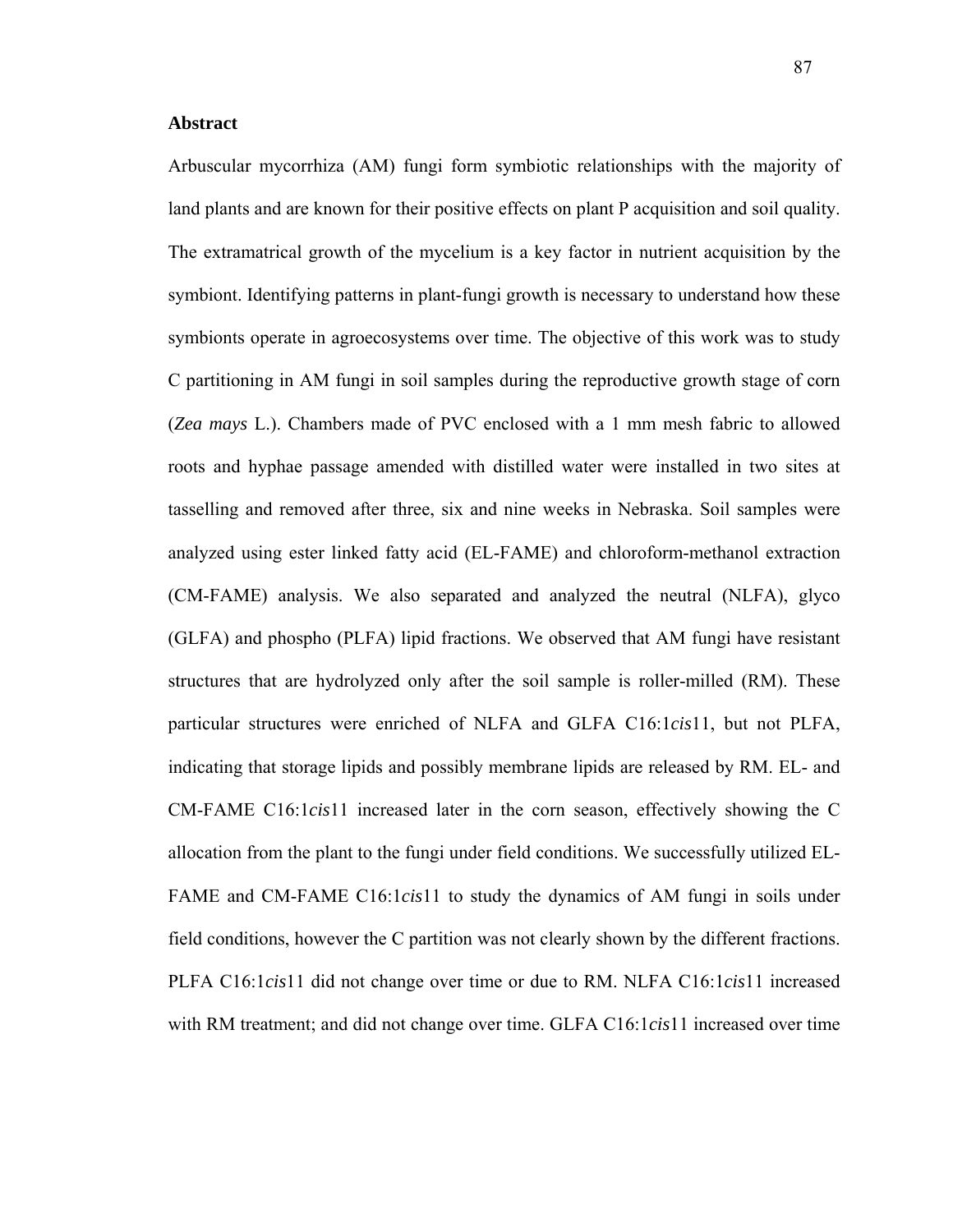and due to RM treatment. Further studies are needed to elucidate the role of GLFA C16:1*cis*11 in AM fungi.

*Key words: C16:1cis11, FAME, EL-FAME,CM-FAME, NLFA, GLFA, PLFA, corn.*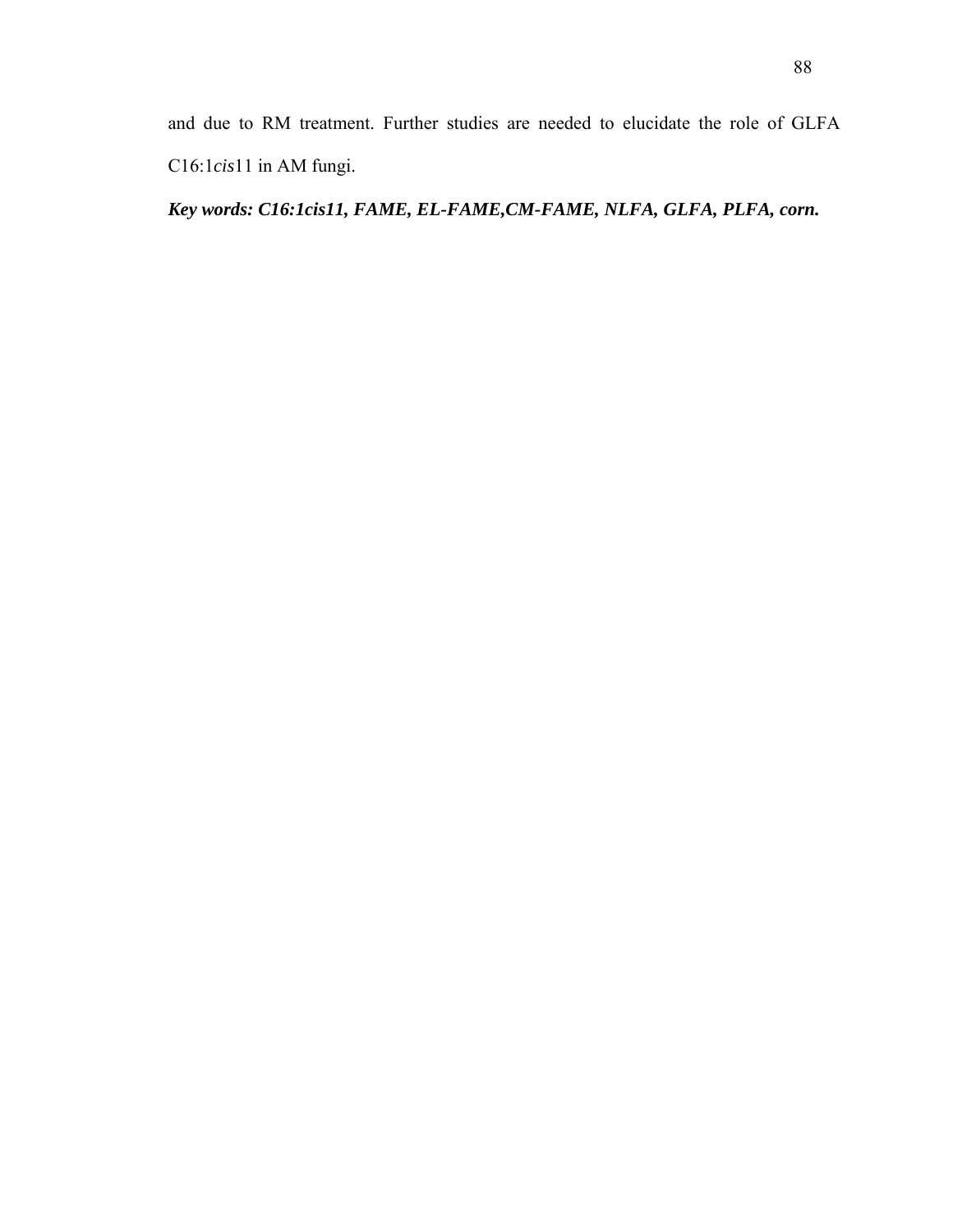# **1. Introduction**

Arbuscular mycorrhizal (AM) fungi form symbiotic relationships with most land plants and are recognized for their positive effects on plant growth and soil quality (Smith and Read, 1997). This relationship benefits both the plant and the fungus. The plant acquires nutrients more efficiently than can be accomplished by the root system alone and the fungi are provided a C source. Extramatrical growth of the mycelium is a key factor in nutrient acquisition by the mycorrhizal symbiont (Olsson et al., 1997). In AM fungi C is stored and transported as lipid bodies. Lipid synthesis occurs in intraradical fungal structures using plant C. The fungi convert plant sugars into lipids that are translocated to the extraradical mycelium (Pfeffer et al., 1999) to be used for mycelial growth and sporulation.

Lipid fractions are useful tools in the study of AM fungal growth and morphogenesis. The proportion of neutral lipids in old AM hyphae was found to be higher in external mycelium than in internal mycelium (Olsson and Johansen, 2000). Triacylglycerol degradation during spore germination was demonstrated by Gaspar et al. (1994). After ten days of germination, the triacylglycerols were reduced to nearly onefourth of their initial concentration. Simultaneously, phospholipids tripled their concentration during the first five days of germination, and continued to increase for two weeks. During germination triacylglycerols provide energy and C for the synthesis of phospholipids, which are structural molecules of membranes needed to form the germ tube (Gaspar et al., 1997). Thus, neutral and phospholipids dynamics are of interest when studying the temporal allocation of C from plant to fungus.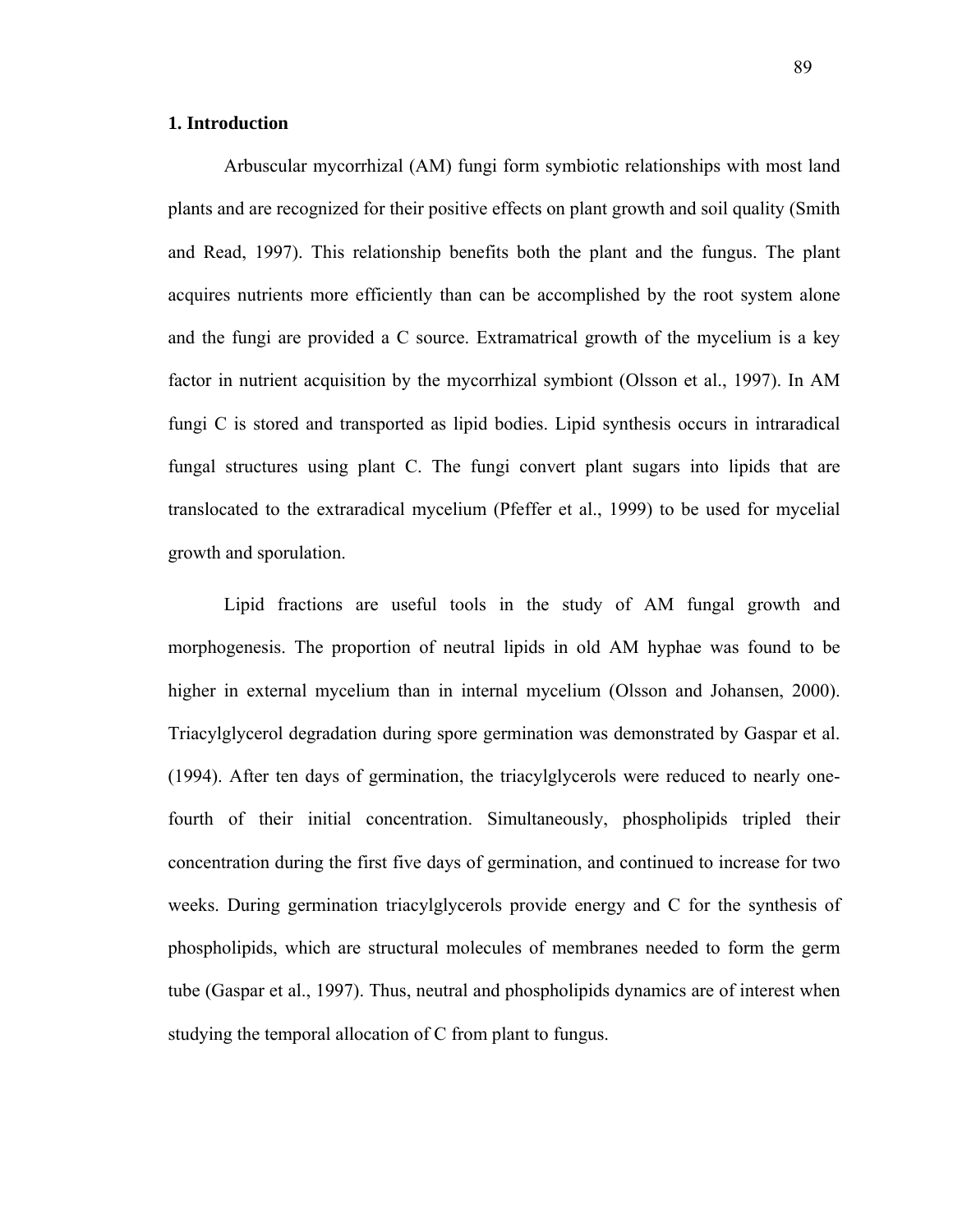The fatty acid methyl ester (FAME) C16:1*cis*11 is often used as a biomarker for AM fungi in roots (Graham et al., 1995; Olsson and Johansen, 2000) and soils (Olsson, 1999). Graham et al. (1995) examined the FAME composition of spores of the order *Glomales* and found that C16:1*cis*11 accounted for more than 50% of the total fatty acids in all isolates of *Acaulospora* and *Eutrophospora* and most isolates of *Glomus* and *Scutellospora*. The amount of C16:1*cis*11 per unit biomass in the mycelium varied greatly for neutral lipids, but not for phospholipids, making PLFA C16:1*cis*11 a better indicator of mycelial biomass (Olsson, 1999). However, NLFA 16:1*cis*11 may be more sensitive than PLFA 16:1*cis*11 as an indicator of AM mycelium in soil systems since the ratio between NLFA and PLFA C16:1*cis*11 is high in AM fungi (between 1 and 200), while it is low in bacteria  $(\leq 1)$  (Olsson, 1999).

In soil systems, levels of PLFA are often too low and insensitive to detect changes in mycorrhizal fungal biomass (Olsson, 1999). Olsson's extensive research into the utility of PLFA and NLFA C16:1*cis*11 has shown both to have reasonable correlations with hyphae and spores in soil-sand mixes, and to assess hyphae, arbuscules and vesicles in roots (Olson et al., 1997; Olson and Johansen, 2000; van Aarle and Olson, 2003). However, only 0.2% of the spore and 0.4% of the hyphae biomass consisted of phospholipids. Given these low concentrations, a low extraction efficiency may also affect the final estimation of fungal biomass by PLFAs (Olsson and Johansen, 2000). It is also important to note that these experiments were done under controlled conditions. In agricultural soils under field conditions the extraction efficiency of phospholipids may be even smaller, making interpretation more uncertain.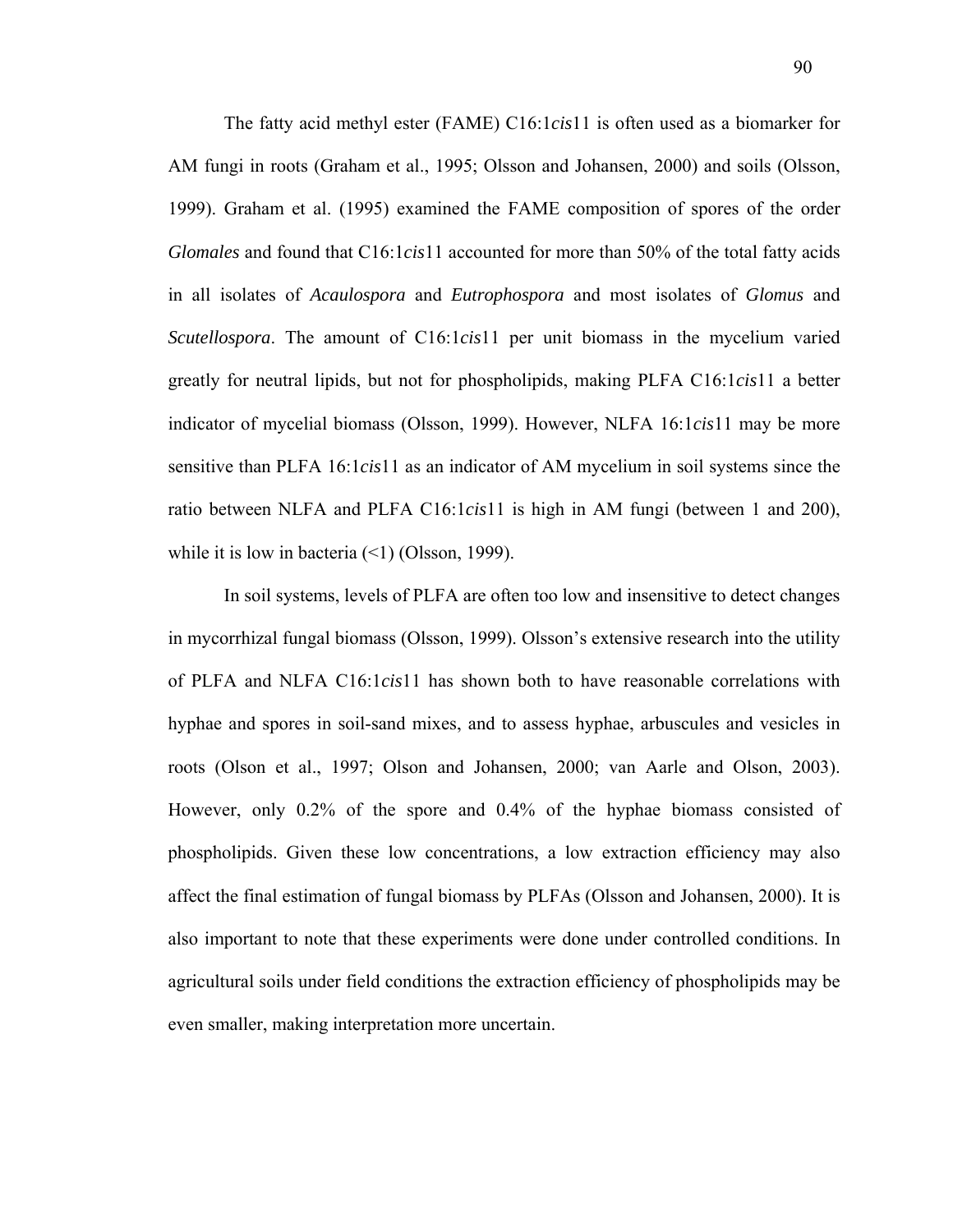The FAME biomarker C16:1*cis*11 provides an index of C partitioning during the colonization process based on relative amounts of this fatty acid in different structures for fungal growth and lipid storage (Graham et al., 1995). We used this approach to study C allocation to AM fungi in soil samples collected during the reproductive growth stage of corn (*Zea mays* L.). The AM fungal signature NLFA C16:1*cis*11 in *Plantago lanceolata* roots was weakly correlated to vesicle and arbuscules numbers with time, even though the NLFA/PLFA ratio indicated the accumulation of storage lipids in vesicles and intraradical spores (van Aarle and Olsson, 2003). Others have concluded that neutral lipids are produced not only to be stored, but also to support translocation of C within the mycelium (Bago et al., 2002; van Aarle and Olsson, 2003). Comparing lipid accumulation in different genera of AM fungi must be done with care since taxonomically related differences in fatty acid composition may affect the results. At the community level, as under field conditions, the complexity of the system increases and several AM fungal groups may interact with the crop. In these complex systems, lipid analysis may be essential to understand AM fungal dynamics over time.

We hypothesize that direct extraction of FAMEs from soil using mild alkaline hydrolysis (EL-FAMES) is minimally effective at extracting spores (a main reservoir of NLFA's), thus reflecting largely extramatical hyphae in the soil. The neutral lipids within the extramatrical hyphae would largely coincide with cytoplasmic regions of the hyphae bound by phospholipid membranes. Furthermore, an increase in C16:1*cis*11 FAMEs would reflect an increase in neutral lipids typically found in presporulation stages and not to the presence of spores *per se*. Thus, FAMEs extracted from this cytoplasmic region would represent the 'physiologically active' portion of the fungus important to nutrient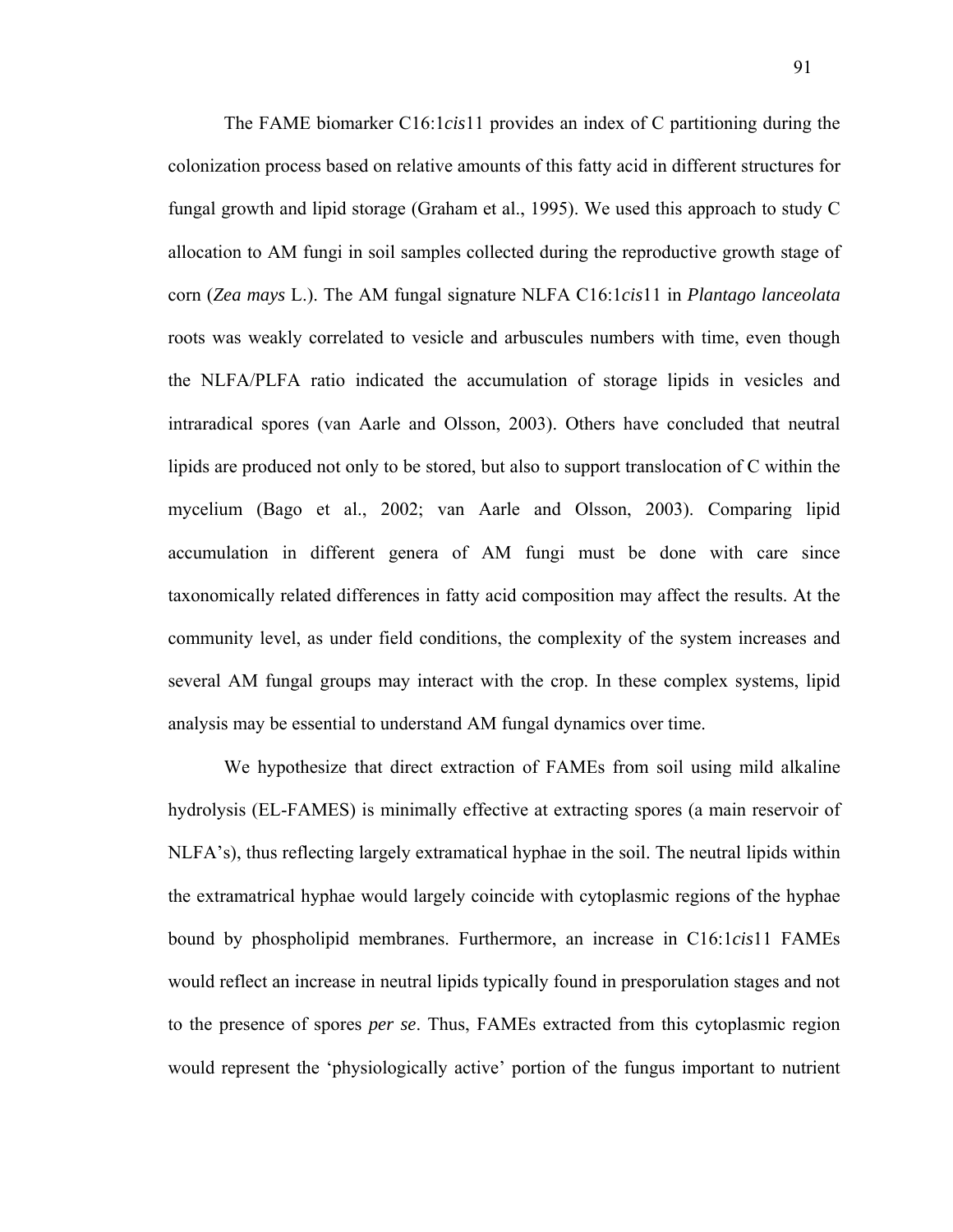acquisition by the plant. Neither PLFAs nor EL-FAMEs truly represent the 'biomass' of mycorrhizal hyphae as most hyphae are devoid of cytoplasm, acting mainly for transport of nutrients to and from the host plant.

### **2. Materials and methods**

#### *2.1 Experimental site*

A field study was conducted during 2004 near Shelton, NE (40º45'01" N, 98º46'01" W). Soils at the site are Hord silt loam (Fine-silty, mixed mesic Pachic Argiustoll, 0-1% slope) and Blendon loam (Coarse-loamy, mixed mesic Pachic Haplustoll, 0-1% slope). Continuous corn was grown from 1990 to 1996 under conventional disk-tillage with furrow irrigation and since 1996 under reduced tillage with sprinkler irrigation. Prior to planting,  $168 \text{ kg N} \text{ ha}^{-1}$  as urea ammonium nitrate solution was incorporated with a field cultivator. Corn (Pioneer 33B51) was planted on 2 May, 2004 with 19.5 kg P ha<sup>-1</sup>, and 13.1 kg N ha<sup>-1</sup> as diammonium phosphate applied adjacent to the seed. Stand density was 71600 plants  $ha^{-1}$  and field average yield was 12.2 Mg ha-<sup>1</sup> at 155 g kg<sup>-1</sup> moisture content.

# *2.2 Preparation, installation and removal of chambers*

A bulk soil sample was collected from the 0- to 15-cm depth on 22 June and passed through a 6 mm mesh sieve to remove plant residues then stored moist at 4ºC until the chambers were prepared. The chambers were made of PVC with a wall thickness of 0.6 cm, a diameter of 10 cm, and a height of 4.5 cm. The sides of the rings were enclosed with a 1 mm mesh fabric to allow corn roots and hyphae penetration (Sefar America Inc., Depew, NY). The ring was filled with approximately 425 g of soil and packed to a bulk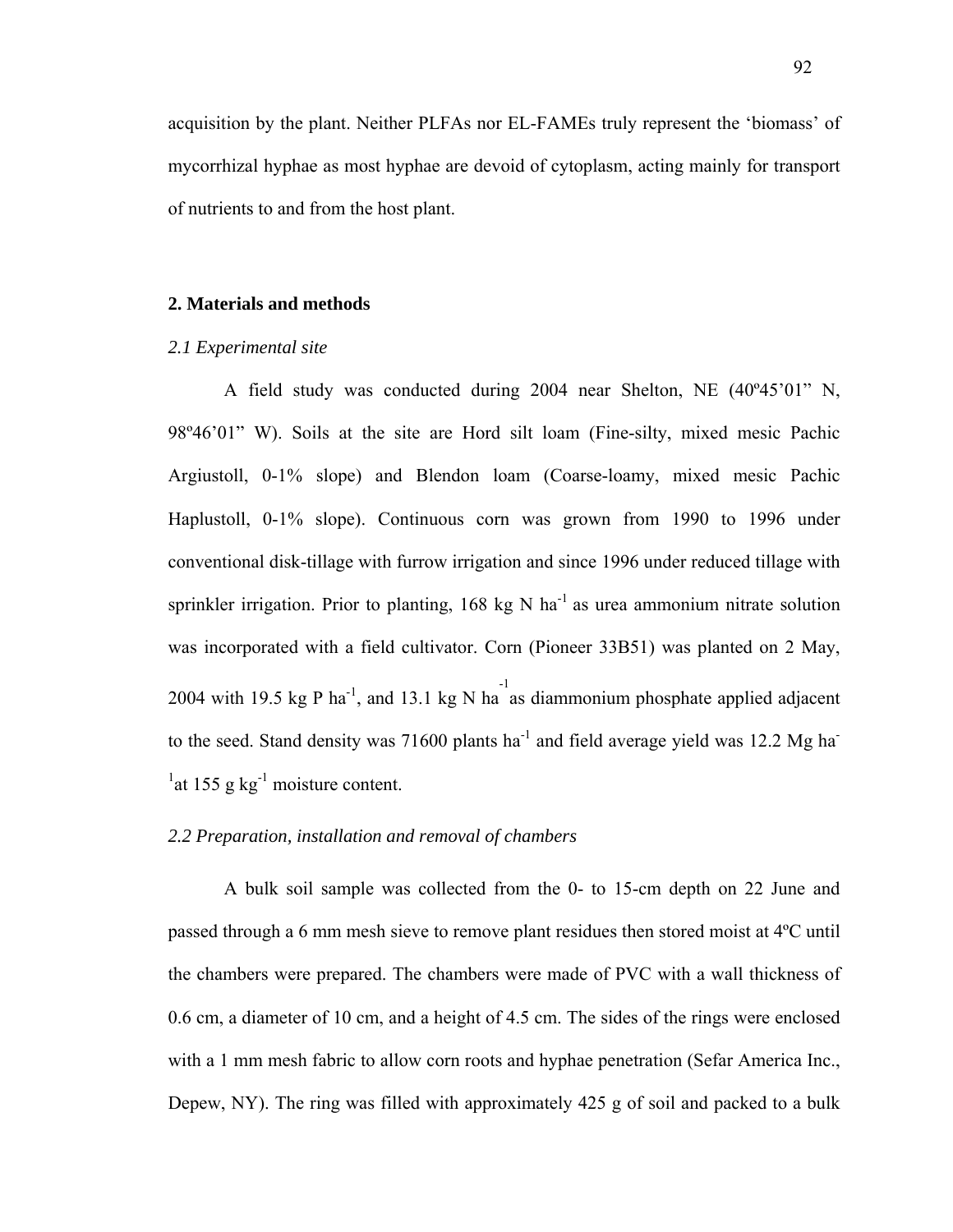density of 1.2 g cm-3. Soil in each ring was amended with 20 ml of distilled water and thoroughly mixed. The chambers were placed in a plastic bag and stored at 4ºC until they were placed in the field. Three chambers were installed randomly on 15 July in two field locations at the VT stage of corn (Ritchie et al., 1997).

One chamber from each site was removed three, six, and nine weeks after installation (4 August, 23 August, and 13 September). The chambers were transported in a cooler to the laboratory, and opened. The soil was passed through a 4 mm sieve to remove visible organic residues, thoroughly mixed, air dried and divided in two: one subsample was roller-milled (RM) and the other was not. Briefly, 10 stainless steel rods inside square bottles (7.0-cm tall, 4.0-cm sides) containing 2.5 g of soil per bottle were rolled for 16 h. Roller-milling results in a sample with smaller particles (99.2 % <100 mesh) than with a ball-milling device (83% <100 mesh) and thus provides a more uniform sample (Arnold and Schepers, 2004).

*2.3 Quantification, identification, and classification of FAMEs* 

### *2.3.1 Ester linked (EL) FAMEs analysis*

Briefly, samples were hydrolyzed using freshly prepared 0.2 M potassium hydroxide in methanol and the resulting FAMEs were partitioned into hexane (Kates, 1986; White et al., 1979). Following saponification to release ester-linked FAMEs, methyl-nonadecanoate  $(0.05 \mu g \mu l^{-1})$  was added to the extract as an internal standard.

Released FAMEs were separated by gas chromatography, using helium as a carrier gas and an Ultra 2 HP (50 m, 0.2 mm I.D., 0.33 µm film thickness) capillary column. The gas chromatograph was run in split mode (44:1) with a 45 s purge time. Injector and flame ionization detectors were maintained at 280º and 300º C, respectively,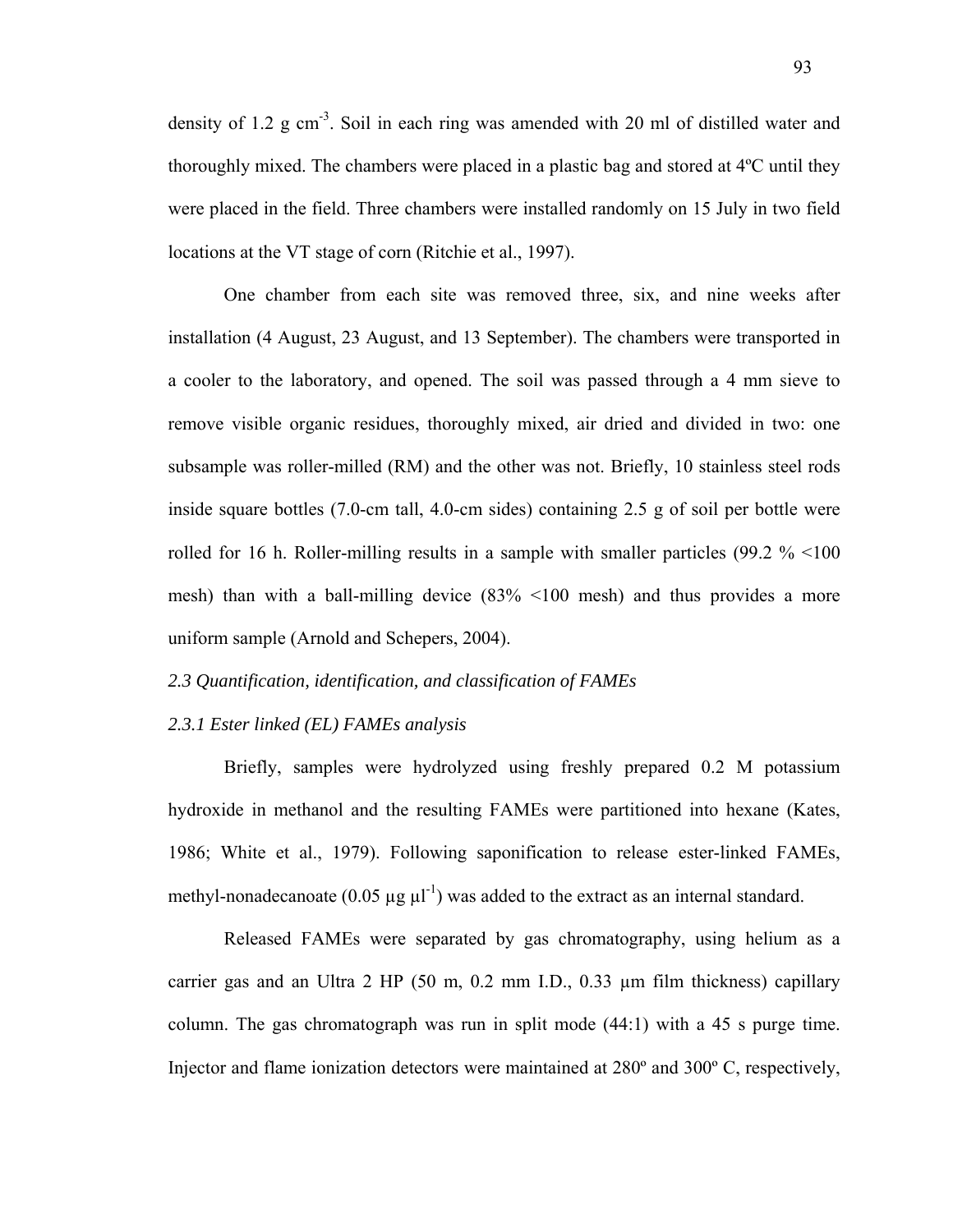and oven temperature was ramped from  $50^{\circ}$  C to  $160^{\circ}$  C at  $40^{\circ}$  C min<sup>-1</sup> and held for 2 min, then ramped at  $3^{\circ}$  C min<sup>-1</sup> to  $300^{\circ}$  C and held for 30 min. The fatty acids were identified by retention-time and confirmed by mass spectrometry. Concentrations of FAMEs were calculated from peak areas and reported as nmol  $g^{-1}$  soil.

*2.3.2 Chloroform-methanol extraction (CM-FAME) and separation into lipid classes*A modified one-phase extraction procedure of Bligh and Dyer (White et al., 1979) was used to extract lipids from the soil. An aliquot (150 µl) of total lipid extract (CM-FAMEs) was saponified and quantified as described previously for FAMEs. The remaining lipid extract (300 µl) was separated into neutral lipid fatty acids (NLFA), glycolipid fatty acids (GLFA) and phospholipid fatty acid (PLFA) classes by silica gel chromatography (Drijber et al., 2000). Chloroform used to elute NLFA was freshly distilled. Lipids were saponified and quantified as described above for FAMEs.

Fatty acids were designated as the total number of C atoms followed by a colon, the number of double bonds followed by the position of the double bond from the carboxyl end of the molecule and its *cis* or *trans* configuration (IUPAC-IUB, 1987). The prefixes *a* and *i* indicate antieso and iso branching, respectively; *cy* indicates cyclopropane fatty acids, *br* indicates an unknown branch position and 10Me indicates a methyl branch on the  $10^{th}$ C atom from the carboxyl end of the molecule. The C16:1*cis*11 FAME biomarker was selected to represent AM fungi (Olsson and Johansen, 2000).

### *2.4 Statistical analysis*

Statistical analysis was performed with SAS PROC MIXED (SAS Institute, 1999) assuming time of the year and treatment (RM, not RM) as fixed effects. Pearson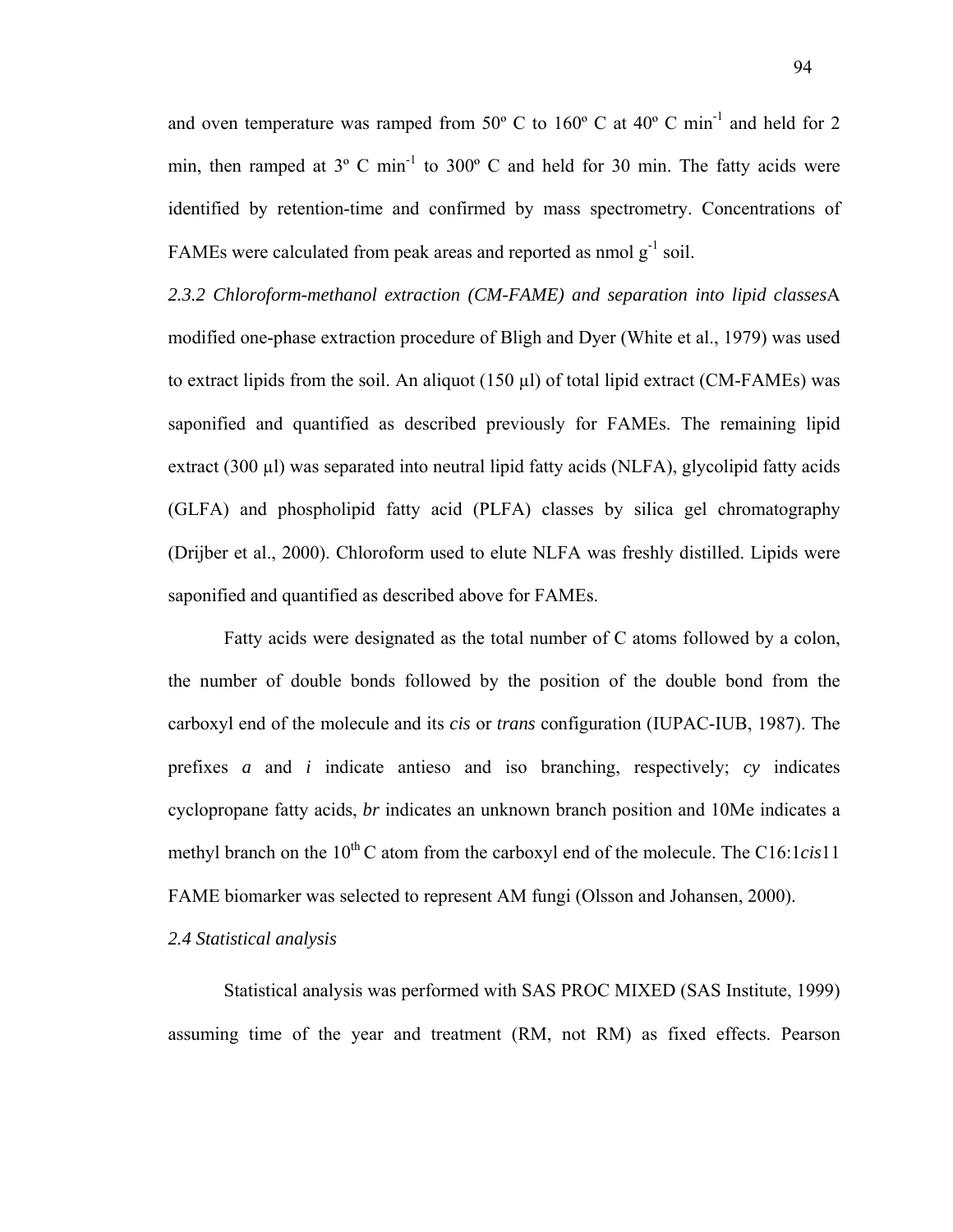correlations were also performed using SAS. Significance level for all comparisons was set a priori at  $P < 0.05$ , and exceptions are stated.

### **3. Results**

The concentration of the biomarker C16:1*cis*11 was greater for all dates in EL-FAMEs compared to CM-FAMEs, and increased over time in the EL-FAMEs, CM-FAMEs, and marginally  $(P < 0.07)$  in the GLFA fraction (Table 1). The concentration of C16:1*cis*11 in PLFAs was similar over time, and while NLFA C16:1*cis*11 was higher in September this difference was not significant (Table 1). In addition, the ratio of NLFAs to PLFAs was similar over time. The relative concentration of NLFA over the combined concentration of NLFA, GLFA and PLFA C16:1*cis*11 was the same for all three sampling dates (Table 1). The relative concentration of GLFA C16:1*cis*11 was 45% of the combined concentration of the NLFA, GLFA and PLFA C16:1*cis*11 lipid fractions, and did not change over time. Because PLFA C16:1*cis*11 did not increase over time, the relative concentration of PLFA C16:1*cis*11 decreased by 44% in September compared to the two sampling dates in August. The percent recovery of the NLFAs, GLFAs, and PLFAs fractions was high (y<sub>0</sub> = -0.06, a = 1, R<sup>2</sup> = 0.99, *P* < 0.001) (Figure 1).

Roller-milling increased the concentration of C16:1*cis*11 in the EL-FAMEs by 129%, and CM-FAMEs by 98% (Table 1). This increase was due to the combined NLFA and GLFA C16:1*cis*11, which increased by 185% on RM. When considering only the NLFA C16:1*cis*11 biomarker, the increase was only 103%.

*3.1 Efficiency of extraction of FAMEs in RM soil*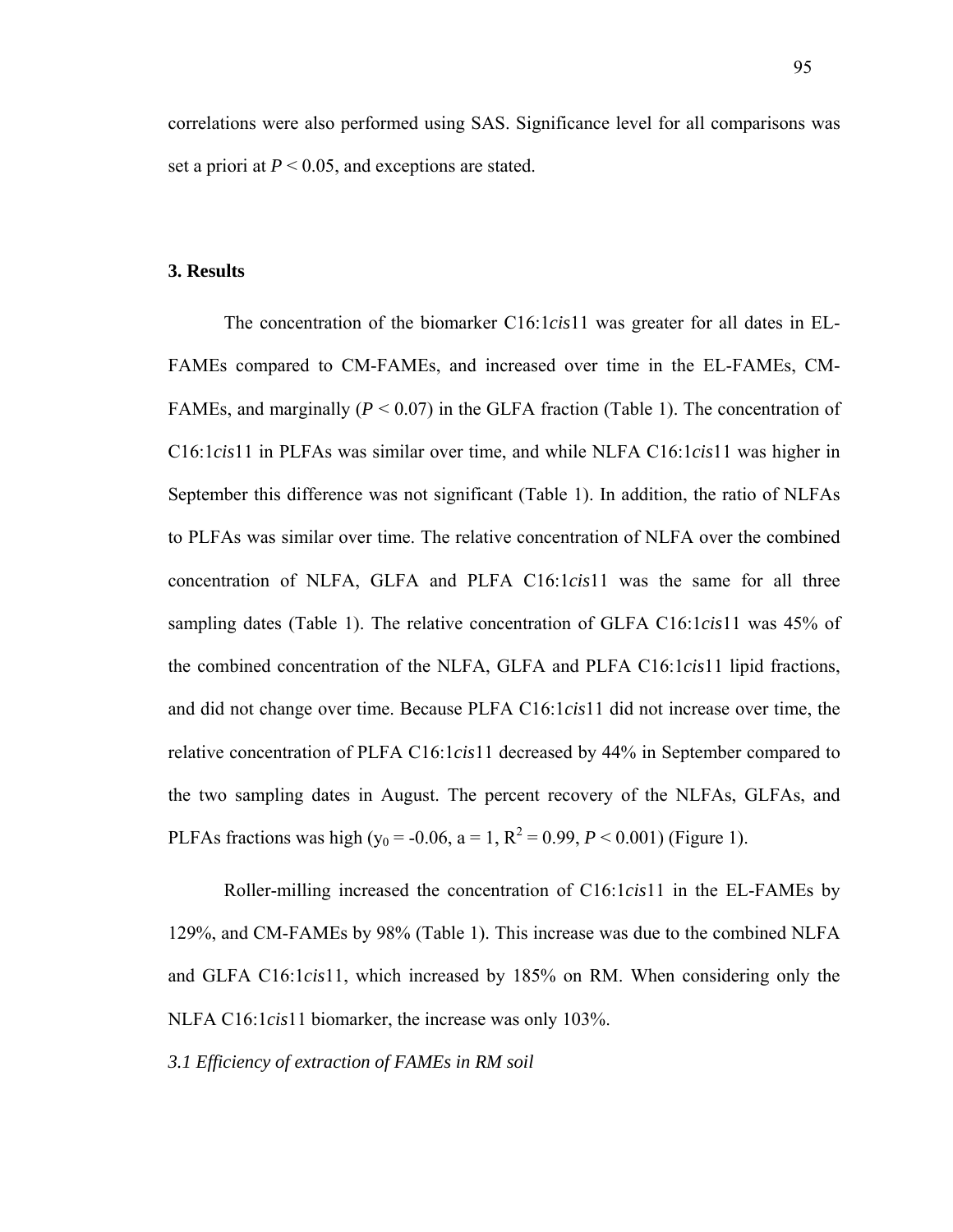Roller-milling increased efficiency of extraction of specific EL- and CM-FAMEs (Figure 2). The fatty acids *i*C15:0, *a*C15:0, C15:0, *i*C16:0, C16:1*cis*7, C16:1*cis*9, 10MeC17:0, *i*C17:0, *a*C17:0, C17:1*cis*9, cyC17:0(9,10), i10MeC18:0, 10MeC18:0, C18:0, *cy*C19:0(11,12) and C20:4(5,8,11,14) followed a 1 to 1 line indicating similar efficiency of extraction before and after RM. The linear regression was significant for both EL-FAMEs ( $y_0 = 0.51$ ,  $a = 1$ ,  $R^2 = 0.96$ ) and CM-FAMEs ( $y_0 = 0.28$ ,  $a = 1$ ,  $R^2 =$ 0.94). The following fatty acids did not follow this distribution: C16:0, C16:1*cis*11, C18:1*cis*9, C18:1*cis*11, and, C18:2*cis*9,12. The linear regression was not significant for these fatty acids: EL-FAMEs ( $y_0 = 9.8$ ,  $a = 1$ ,  $R^2 = 0.62$ ) and the CM-FAMEs ( $y_0 = 4.9$ , a  $= 1, R<sup>2</sup> = 0.30$ 

### *3.2 Distribution of C16:1cis11 among lipid fractions*

The C16:1*cis*11 fatty acid present in EL-FAMEs covaried with the concentration in the CM-FAMEs, and showed that both methods of lipid analysis extracted fatty acids from similar pools (Table 2), even if the concentrations differed (Table 1). The correlation was also high between GLFA and NLFA C16:1*cis*11, separately or combined, and the EL- and CM-FAMEs. The concentration of C16:1*cis*11 in the most polar lipid fraction (PLFA) covaried with CM-FAMEs and EL-FAMEs, however this correlation was marginally  $(P < 0.1)$  significant. The correlation among the NLFAs, GLFAs and PLFAs was not significant.

# *3.3 Dynamics of C16:1cis11 in RM vs. non RM soil*

The mean concentration of CM-FAME C16:1*cis*11 in non RM samples increased 157% from August to September and the combined concentration of NLFA and GLFA C16:1*cis*11 increased 204% (Figure 3). The increase in EL-FAME C16:1*cis*11 from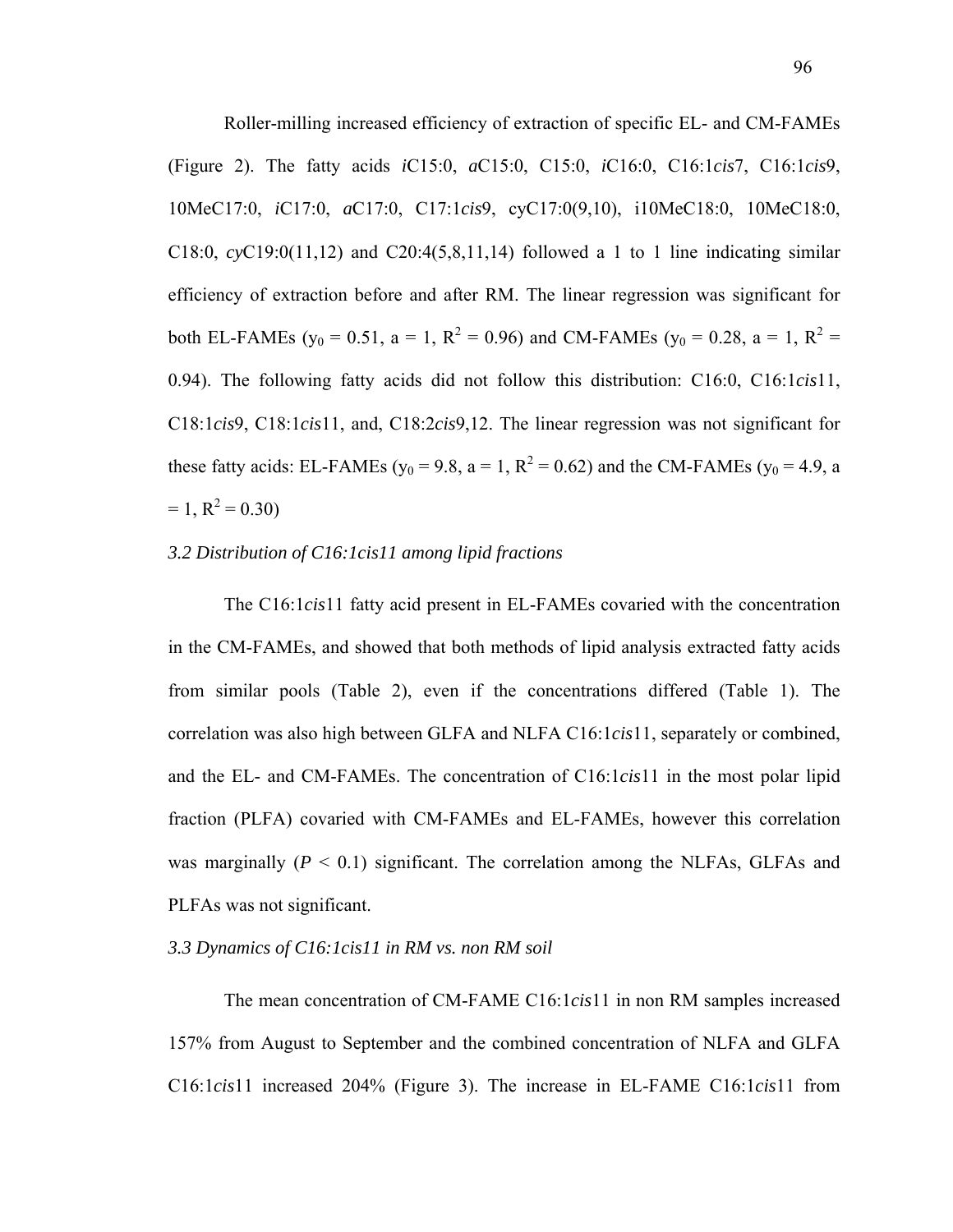August to September was 55%. In RM samples, the increase from August to September was 42% for CM-FAME, 39% for EL-FAME and 45% for the combined concentration of NLFA and GLFA C16:1*cis*11 (Figure 3). The concentration of PLFA C16:1*cis*11 showed no increase over time or due to RM.

### **4. Discussion**

## *4.1 RM enhances extraction of fungal biomarkers*

Roller-milling the soil increased the recovery of EL- and CM-FAMEs common to saprophytic fungi (C16:0, C18:1*cis*9, C18:2*cis*9,12) and AM fungi (C16:0, C16:1*cis*11, C18:1*cis*11) but not those specific to bacteria or the faunal marker C20:4. This increase was attributed to increased extraction efficiency of resistant fungal structures, such as rhizomorphs and spores, disrupted by the milling action. In contrast, Madam et al. (2002) found that crushing the spores prior to lipid extraction caused a small (but non significant) decrease in the yield of fatty acids detected in several AM fungi. Disruption of soil aggregates by RM did not enhance recovery of bacterial FAMEs indicating adequate penetration of solvent by both extraction methods into dry soil aggregates of this medium textured soil.

Roller-milling significantly increased the amount of C16:1*cis*11 in the NLFA and GLFA fractions, but not the PLFA fraction. Olsson and Johansen (2000) extracted lipids from 3-mo-old AM mycelium and found that ball-milling enhanced the yield of NLFA 16:1*cis*11 by 733%, and the NLFA/PLFA ratio was increased by 249%. The estimated biomass of spores versus mycelium was high and would account for these values. In our study, the yield of NLFA increased by 102% and the NLFA/PLFA ratio was 91% higher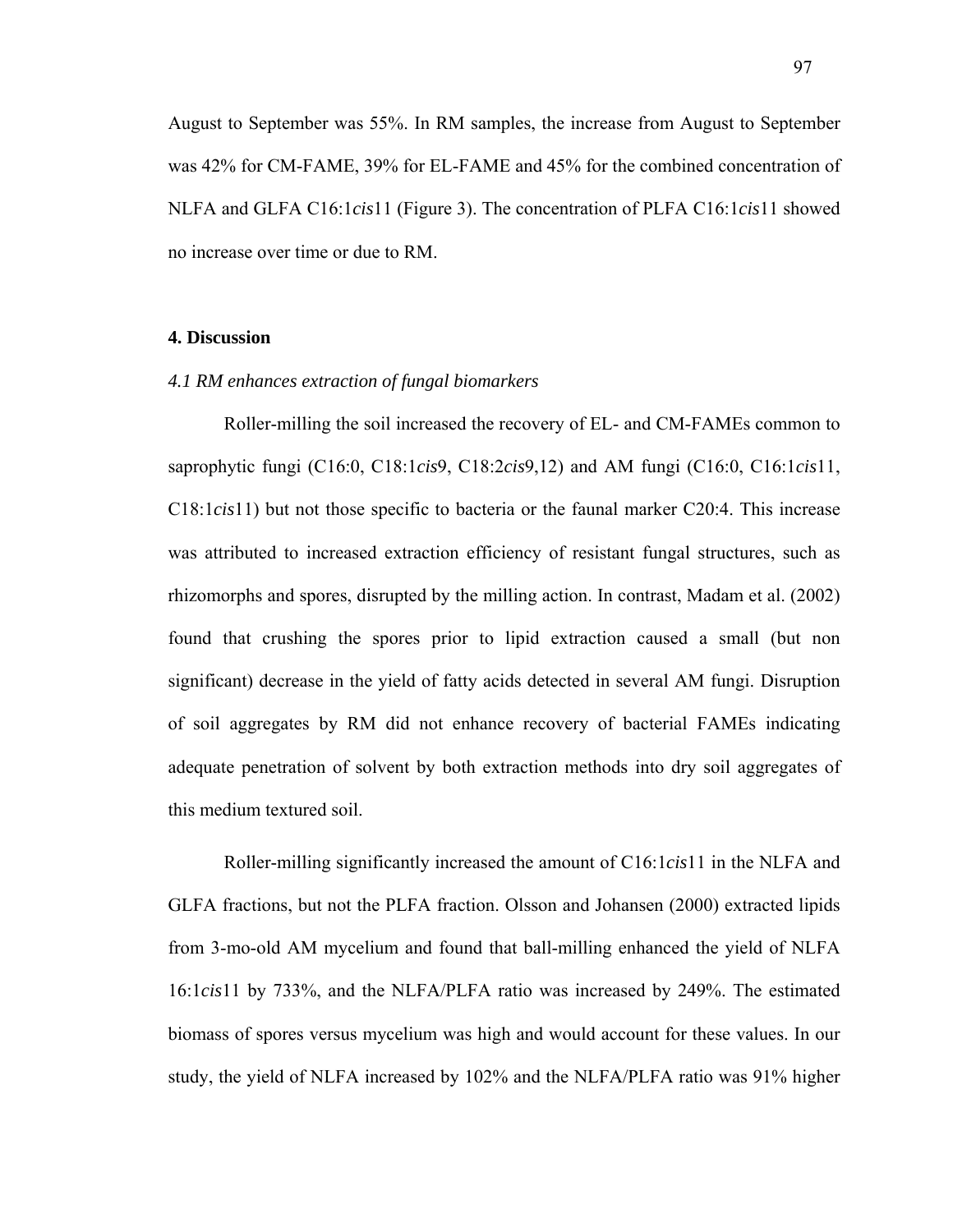in RM than in non RM samples. This would suggest a greater mycelial (or non-spore) biomass in the soil chambers. This is supported by the NLFA C16:1*cis*11 accounting for the same proportion of the total CM-FAMEs in RM and non-RM soils. This ratio would be expected to increase significantly with a high spore population. Thus, increased concentration of C16:1*cis*11 in RM soil reflects increased overall extraction efficiency from all AM fungal structures within the chambers, not enhanced extraction from selected resistant structures such as spores. Furthermore, Olsson and Johansen (2000) also observed that most PLFAs are easily removed from mature spores using the Bligh and Dyer procedure, while ball-milling increased the yield of PLFA C16:1*cis*11 extracted from mycelium.

Roller milling increased the proportion of C16:1*cis*11 recovered in GLFA (292%) compared to NLFA (102%). This suggests more than one source for these complex lipids, or that glycolipids account for a greater proportion of the fungal biomass disrupted by RM than neutral lipids. Jabaji-Hare et al. (1984) studied the total lipid content of *Glomus* vesicles, and found that glycolipids represented 44.5% of the total lipid. Greater disruption of plant roots by RM may have led to increased recovery of AM lipids from intraradical fungal structures. Further studies are required to identify the sources of these complex lipids in fungal structures.

#### *4.2 Suitability of lipid fractions for measuring AM biomass in field soil*

Olsson and Johansen (2000) showed that the amount of PLFA 16:1*cis*11 per unit of biomass remained constant as the mycelium aged and was a good indicator of AM biomass. Although PLFA C16:1*cis*11 has been used successfully to quantify the dynamics of AM biomass in sand-culture systems, its utility has been questioned for soils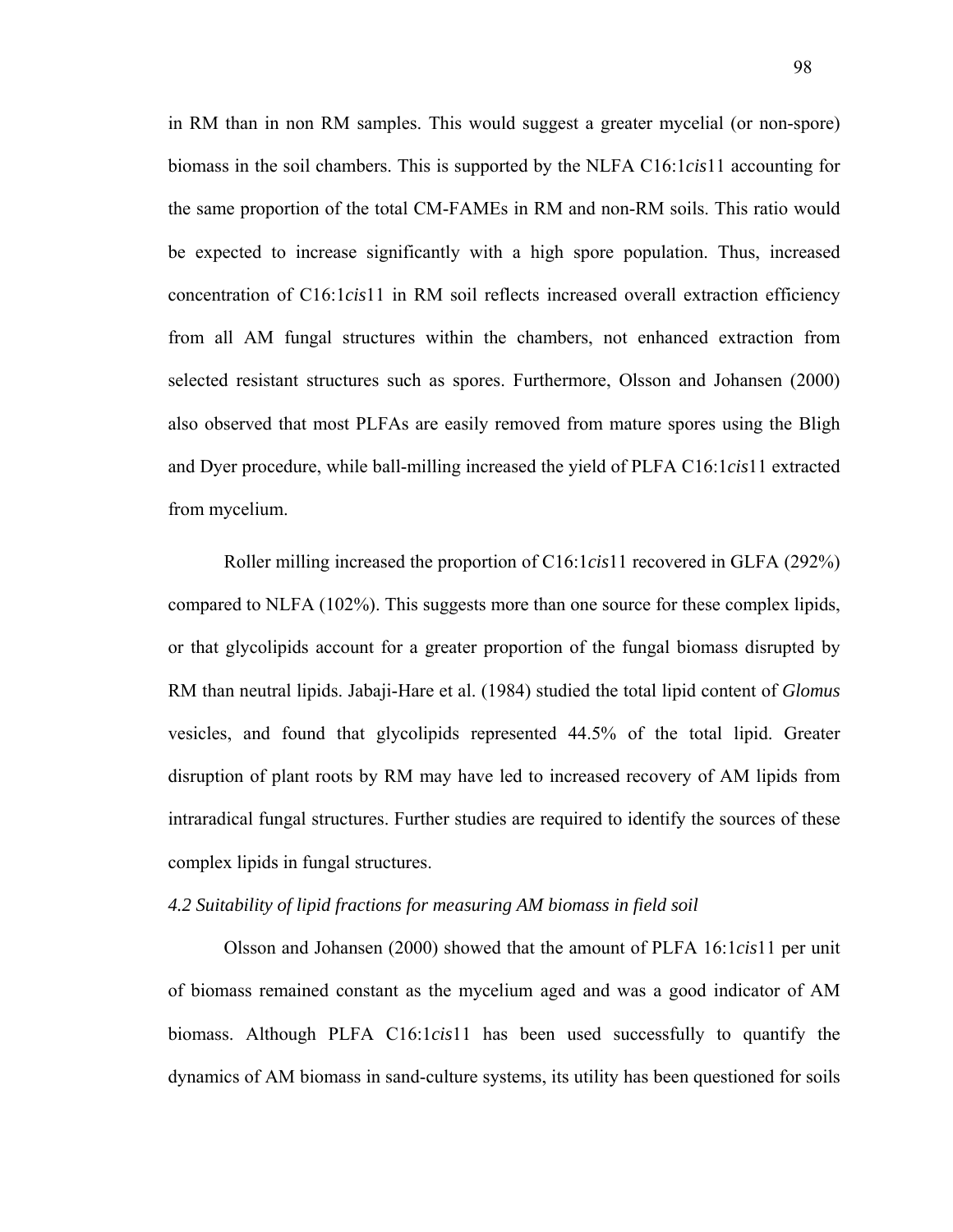(Olsson, 1999). Our study supports this premise. Olsson and Wilhelmsson (2000) buried mesh bags and tubes containing initially mycelium-free sand in sand dunes near the roots of *Ammophila arenaria* L., and removed them after 35 and 68 days. They observed mean concentrations of C16:1*cis*11 PLFA of 46 pmol  $g^{-1}$  sand after 35 days and 41 pmol  $g^{-1}$ sand after 68 days. If we assume similar net accumulations of PLFA in the chambers over time, background concentrations of C16:1*cis*11 PLFA were several orders of magnitude higher making detection of new AM growth using PLFA impossible. This limitation led to the use of NLFA C16:1*cis*11 as a measure of AM biomass in field soils (Olsson, 1999).

Lipid synthesis occurs in intraradical fungal structures using plant C that is translocated to the extraradical mycelium (Pfeffer et al., 1999). Neutral lipids accumulate as mycelium ages and are evidence of successful root colonization, and a prerequisite for subsequent sporulation (Olsson and Johansen, 2000). Olsson and Wilhelmsson (2000) observed that NLFA C16:1*cis*11 was a sensitive tool for the detection of AM fungi mycelium in their field study. Although mean concentrations of NLFA C16:1*cis*11 increased during the 9 weeks of our experiment, it was not significant. Our results contradict previous reports under field conditions, possibly due a high background concentration of NLFA. We did observe a significant doubling in GLFA C16:1*cis*11 later in the corn season; however, there is minimal mention of this lipid fraction in the literature. We suggest that NLFA and GLFA C16:1*cis*11 have a complementary dynamic under field conditions and during the reproductive stages of corn, but future studies are required to understand its significance in terms of fungal growth and development.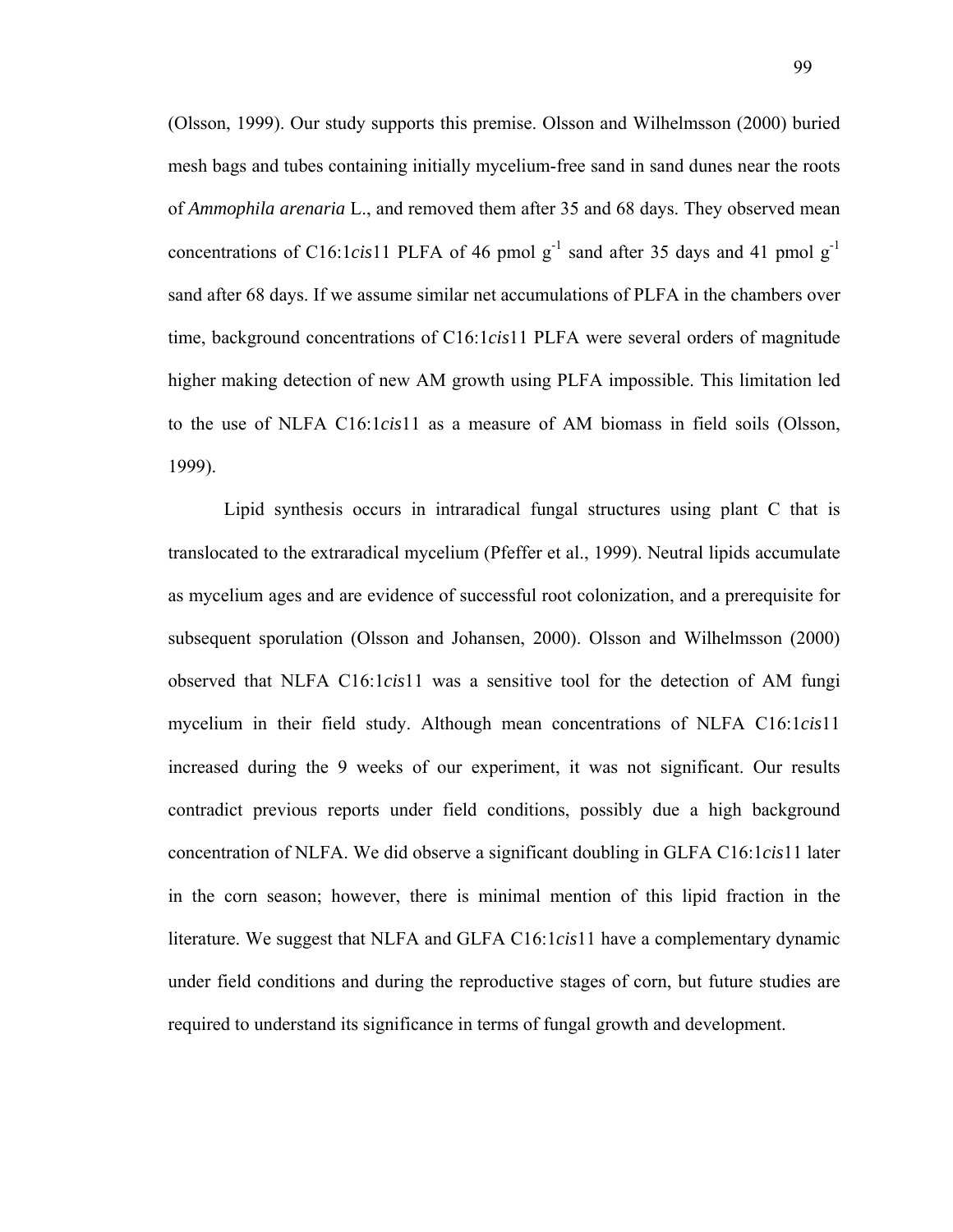*4.3 Dynamics of AM biomarkers in chamber soil during the reproductive stages of corn 4.3.1 GLFA C16:1cis11* 

The increase in GLFA C16:1*cis*11 observed in our research may be related to the synthesis of specific membranes and structures as part of the pre-sporulation process. Nemec (1981) studied the histochemical characteristics of *Glomus etunicatus*. He suggested that the arbuscule wall is composed primarily by glycolipids, and its osmophilic and acidic properties would facilitate bi-directional flow of nutrients.

The relative concentration of GLFA C16:1*cis*11 was 45% and was higher than the proportion of NLFA and PLFA. Jabaji-Hare et al. (1984) studied the total lipid content of *Glomus* vesicles, and found that glycolipids represented 44.5% of the total lipid. They also found that the most abundant fatty acid was 16:1 in the neutral and glycolipid fractions. In our study, gycolipids composed 28% of the total fatty acids extracted from our non-RM samples and 50% from the RM samples. The percentage we report for soil extracts is similar to previous studies for pure culture extracts.

Drijber et al. (2000) observed that PLFA and EL-FAMEs clearly separated native sod plots from wheat fallow plots, and changes in the EL-FAMEs, particularly C16:1*cis*11 explained most of this separation. They inferred that the EL-FAME C16:1*cis*11 biomarker was probably ester linked to a glycolipid or another complex lipid, eluted from silica gel with acetone. Similarly, in our field study, we observed that GLFA C16:1*cis*11 followed the pattern of EL- and CM-FAME C16:1*cis*11. There is a need to better understand the role of glycolipids in AM fungi.

The increase in GLFA C16:1*cis*11 later in the corn season was likely due to a change in lipid synthesis pathways, with a clear dominance of gycolipids (observed in the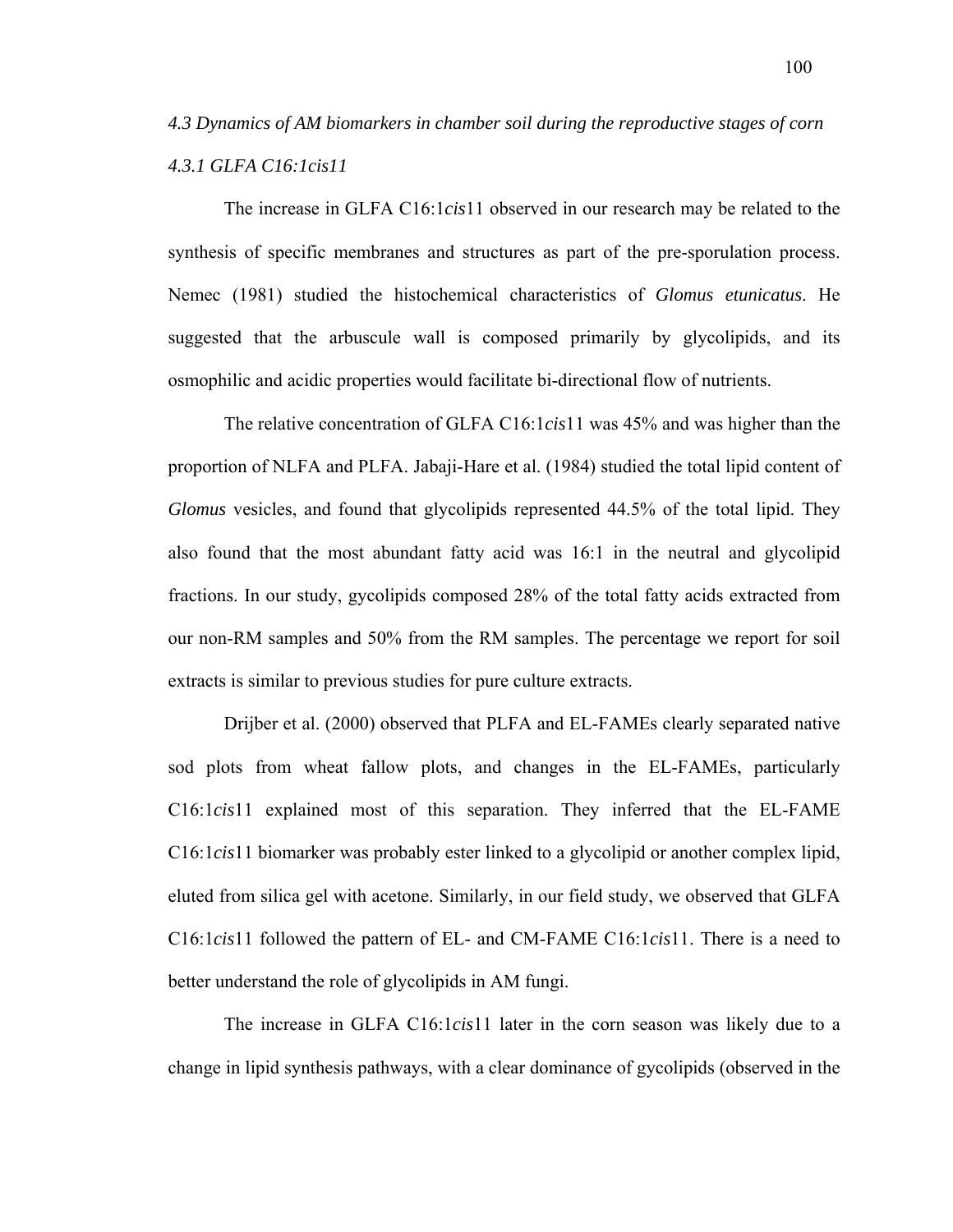RM samples) over the other fractions. Mock and Gradinger (2000) studied the photosynthetic C allocation of Arctic-ice algae, and found that glycolipids constituted up to 80% of the total lipid production under nutrient and light stress. One hypothesis may be that perhaps a reduction in C supply to AM fungi during the R5-6 stage of corn may trigger the production of glycolipids in spore-related structures formed by symbiotic fungi. A second hypothesis is that stress affected the AM fungi during senescence of the corn crop. In plants, steryl glucosides and their acylated derivatives are phytoesterols (glycolipids) located in microsomal and mitochondria membranes (Harwood, 1977). Additionally, glycolipids (sulpholipids) may be vital in protecting certain plants from environmental stresses, e.g. drought tolerance. Further studies should be made to characterize and understand the function of glycolipids in AM fungi.

A third hypothesis is that the increase in GLFAs over time in AM fungi may be related to the development of mitochondria and related organelles, at the expense of storage lipids (NLFAs). Bago et al. (1998) observed in *Glomus intraradices* that arbuscules develop along intraradical, intercellular hyphae or intracellular coils, while branched absorbing structures (BAS) areformed on extraradical mycelia. Arbuscules and BAS share several cytological characteristics: contain numerous nuclei, mitochondria, glycogen deposits, lipid globules, abundant polyvesicular bodies, and electrodense granules inside small vacuoles (Bonfante-Fasolo, 1984; Bago et al. 1998). BAS structures are possibly associated with further spore formation. Gavito et al (2001) concluded that the shortage of C belowground when Pea (*Pisum sativum* cv. Solara) was flowering was associated with an increase in root senescence and changes in AM fungal phenology. The fungi switched from an active colonization phase to a reproductive phase, where storage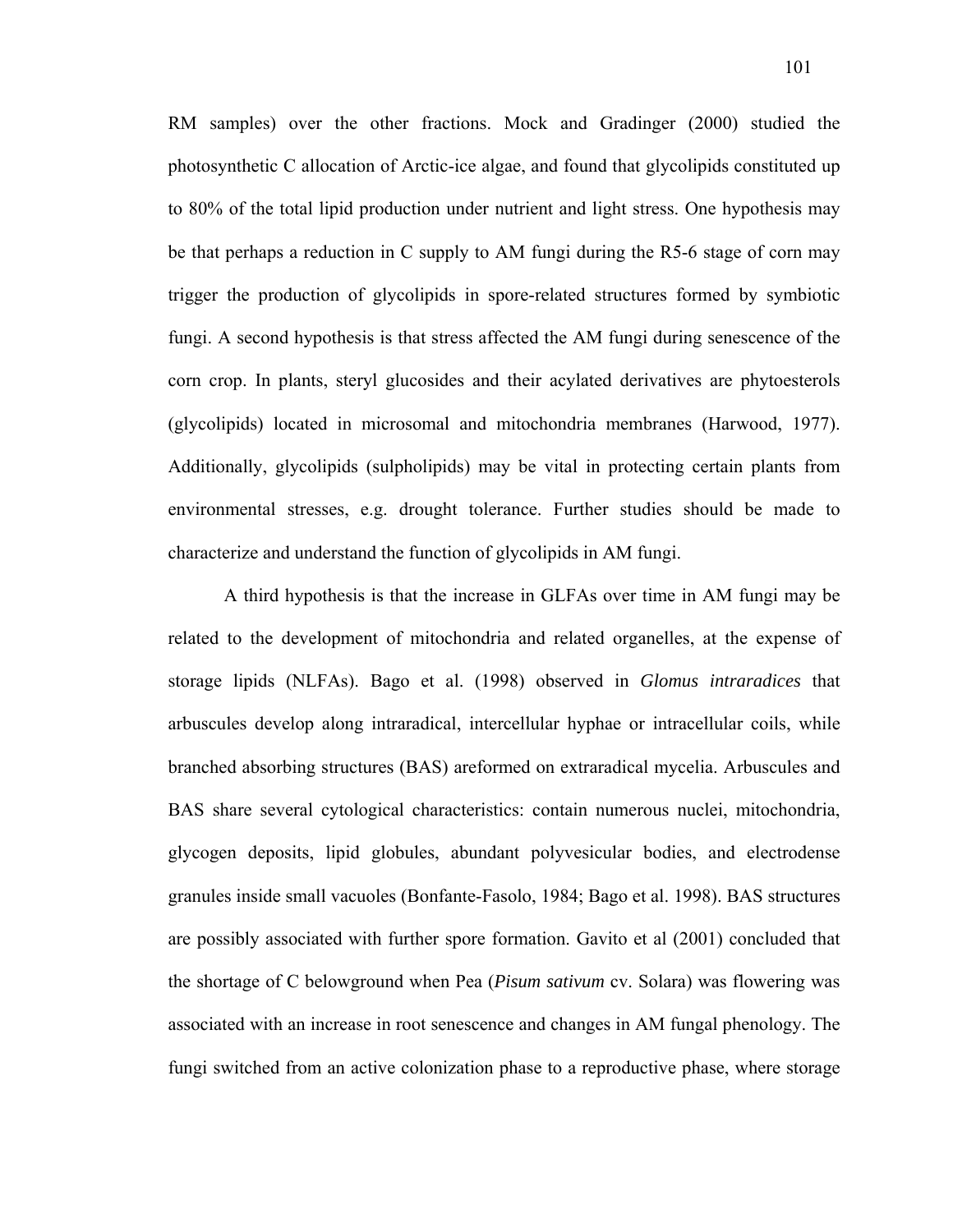structures such as vesicles and spores (and possibly BAS) are typically formed. In our study, this switch may explain the increase in GLFA and triggered by the shortage of C at R5-6.

# *4.3.2 The combined concentration of NLFA and GLFA C16:1cis11*

Glycolipids are easily extracted from fungal cells with organic solvents, but they exhibit many of the solubility properties of neutral lipids and are weakly absorbed by silicic acid. For these reasons they were included in the neutral lipid fraction in much of the earlier work and did not received detailed attention (Brennan et al., 1974). Today, it is difficult to find references to fungal glycolipids. Variations in methodology (i.e. column selection, solvent preparation, solvent elution volumes, etc.) for the separation of the neutral and glycolipid fractions makes it difficult to make comparisons among studies. A standardized protocol is needed before comparison of lipid fractions among studies is possible.

Given the methodological controversy stated above, the increase in the concentration of NLFA C16:1*cis*11 over time, the lack of knowledge of GLFA C16:1*cis*11, and the significance of the correlation among NLFA and GLFA with ELand CM-FAME C16:1*cis*11, we combined the concentration of the NLFA and GLFA C16:1*cis*11 fractions to explain the dynamics of C partition during the reproductive stages of corn. There was an increase over time of the storage/structural lipids (represented by the increase in the combined concentration of NLFA and GLFA C16:1*cis*11) over time, that confirms an allocation of C from the plant to the symbiont. The increase over time of the combined concentration of NLFA and GLFA biomarker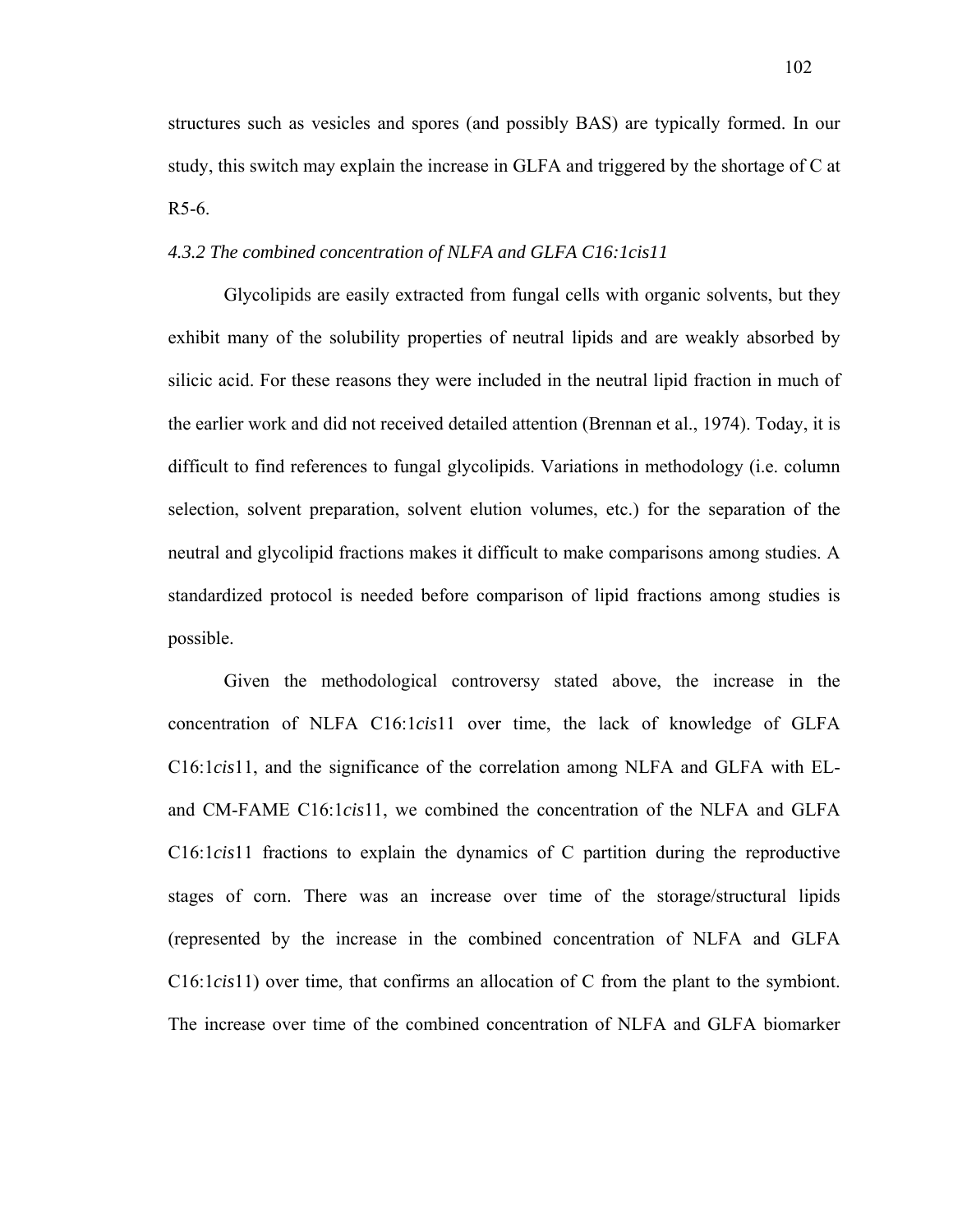was magnified in the non RM samples, but was also observed on a smaller scale in the RM samples.

### *4.4 EL-FAMEs as a simple measure of AM colonization of soil*

We propose the simple EL-FAME extraction procedure for routine measurement of AM biomass in soils based on the following. (1) The concentration of the AM fungal marker, C16:1*cis*11, was greater in EL-FAMEs, but highly correlated to CM-FAMEs  $(r=0.92, p=0.01)$  in both RM and non RM soils suggesting extraction from similar structures within AM biomass. This higher concentration of C16:1*cis*11 in EL-FAMEs probably reflects easier solubilization of fatty acid FAMEs compared to intact complex lipids from fungal cells. (2) The amount of C16:1*cis*11 extracted by both methods is largely driven by GLFA, and to a lesser degree by NLFA. (3) In soils without prior grinding, both methods would be relatively inefficient at extracting spores and thus reflect largely the extramatical AM hyphal network important for nutrient acquisition by the plant.

#### **5. Conclusion**

Under field conditions, fungi may have lipid-containing resistant structures that become more extractable after RM the soil. These more resistant structures are possibly spores or rhizomorphs, or intramatrical AM structures within roots. The PLFA C16:1*cis*11 was not responsive to AM colonization of the soil. EL-FAME and CM-FAME C16:1*cis*11 biomarkers reflected the increase in NLFA and GLFA, and were related to storage lipids and resistant structures synthesized *de novo* during the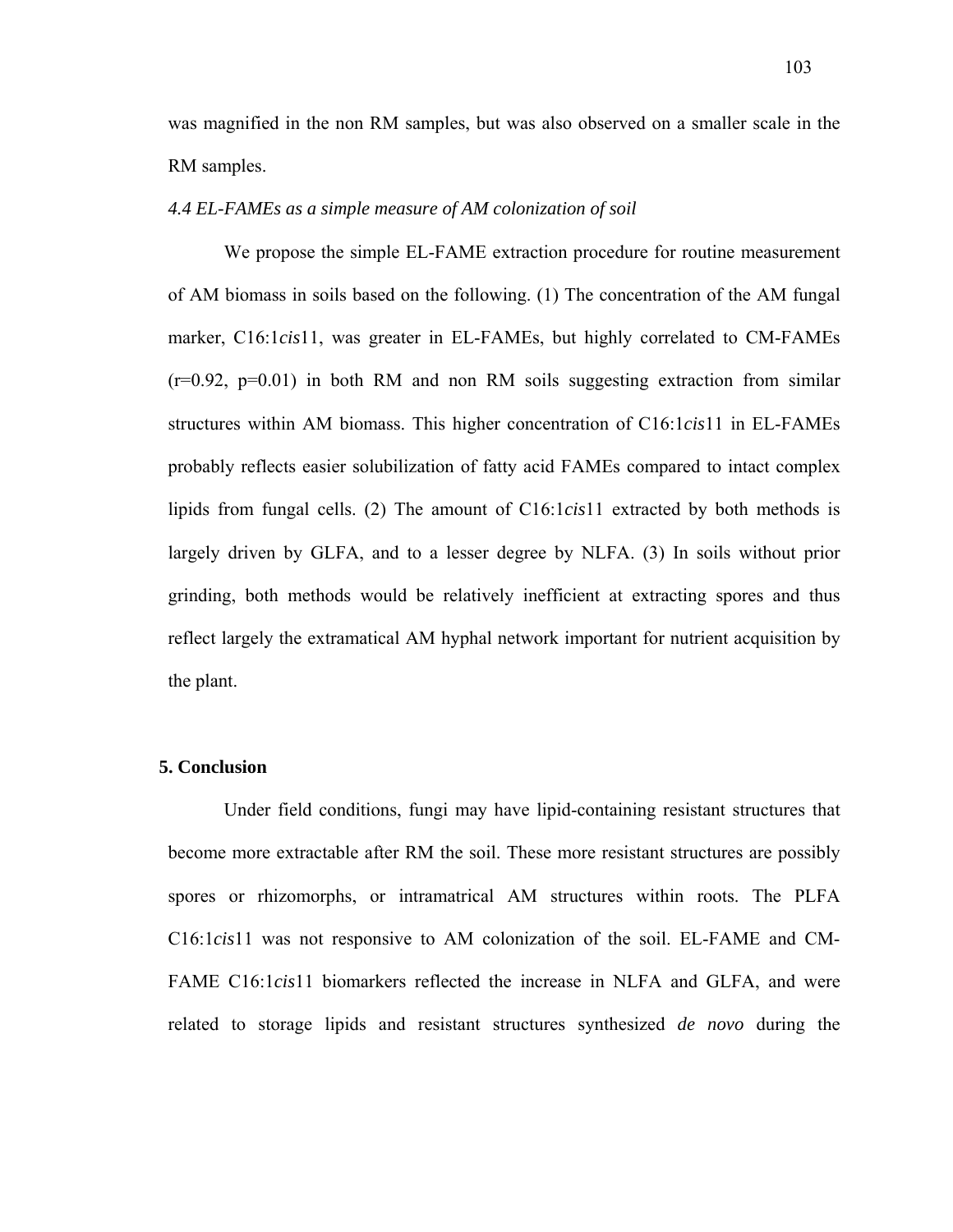reproductive stages of corn. Further studies are needed to elucidate the role of GLFA C16:1*cis*11 in AM fungal dynamics.

To study the dynamics of AM fungi in soils during the reproductive stages of corn, we successfully used EL-FAMEs, CM-FAMEs and lipid fractions. NLFA C16:1*cis*11 alone was not adequate to measure the dynamics of indigenous AM fungi in soils. We suggest using NLFA and GLFA C16:1*cis*11 to understand C dynamics in AM fungi in agroecosystems. The simple EL-FAME extraction procedure is recommended for routine measurement of AM biomass in soils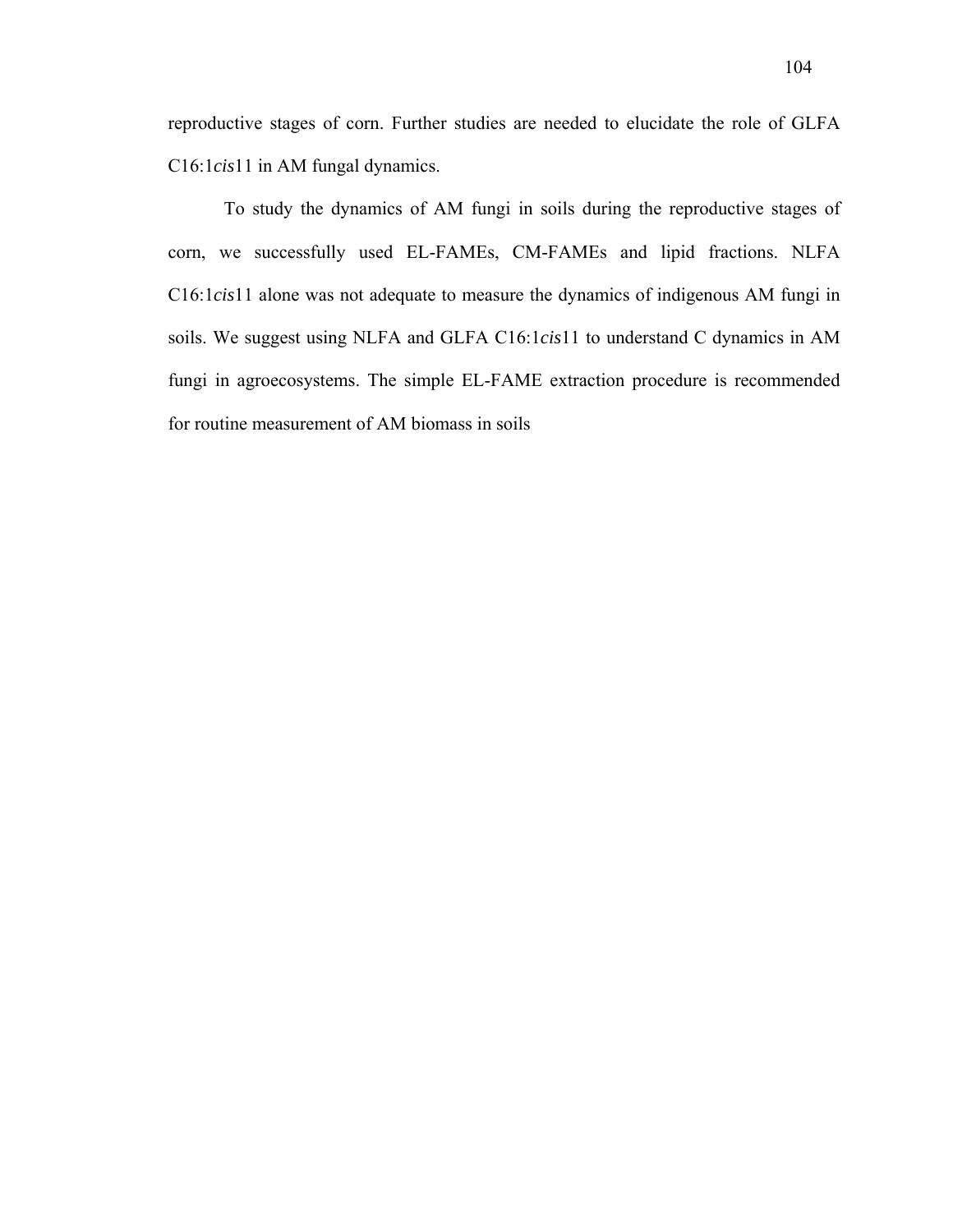### **References**

Arnold, S.L. and Schepers, J.S. 2004. A simple roller-miller grinding procedure for plant and soil samples. Communication in Soil Science and Plant Analysis 35, 537- 545.

Bago, B., Azcón-Aguilar, C., Goulet, A. and Piché, Y., 1998. Branched absorbing structures (BAS): a feature of the extraradical mycelium of symbiotic arbuscular mycorrhizal fungi. New Phytologist 139, 375-388.

Bago, B., Zipfel, W., Williams, R. M., Jun, J., Arreola, R., Lammers, P. J., Pfeffer, P. E., Shachar-Hill, Y., 2002. Translocation and utilization of fungal storage lipid in the arbuscular mycorrhizal symbiosis. Plant Physiology 128, 108-124.

Bonfante-Fasolo, P. 1984. Anatomy and morphology of VA mycorrhizae. p. 5-33. In: Powell, C.L., Bagayaraj, D.J., (Eds.) VA Mycorrhiza. Boca Raton, FL, USA. CRC Press.

Brennan, P.J., Friffin, P.F.S., Losel, D.M. Tyrrell, D., 1974. The lipids of fungi. Pergamon Press Ltd., Oxford, 89 pp.

Drijber, R.A., Doran, J.W., Parkhurst, A.M., Lyon, D.J., 2000. Changes in soil microbial community structure with tillage under long-term wheat-fallow management. Soil Biology & Biochemistry 32, 1419-1430.

Gaspar, M.L., Pollero, R.J., Cabello, M.N., 1994. Triacylglycerol consumption during spore germination of vesicular-arbuscular mycorrhizal fungi. Journal of the American Oil Chemists' Society 71, 449-452.

Gaspar, M.L., Pollero, R.J., Cabello, M.N., 1997. Partial purification and characterization of a lipolytic enzyme from spores of the arbuscular mycorrhizal fungus Glomus versiforme. Mycologia 89, 610-614.

Gavito, M.E., Curtis, P.S., Jakobsen, I., 2001. Neither mycorrhizal inoculation nor atmospheric CO2 concentration has strong effects on pea root production and root loss. New Phytologist 149, 283-290.

Graham, J.H., Hodge, N.C., Morton, J.B., 1995. Fatty acid methyl ester profiles for characterization of Glomalean fungi and their endomycorrhizae. Applied and Environmental Microbiology 61, 58-64.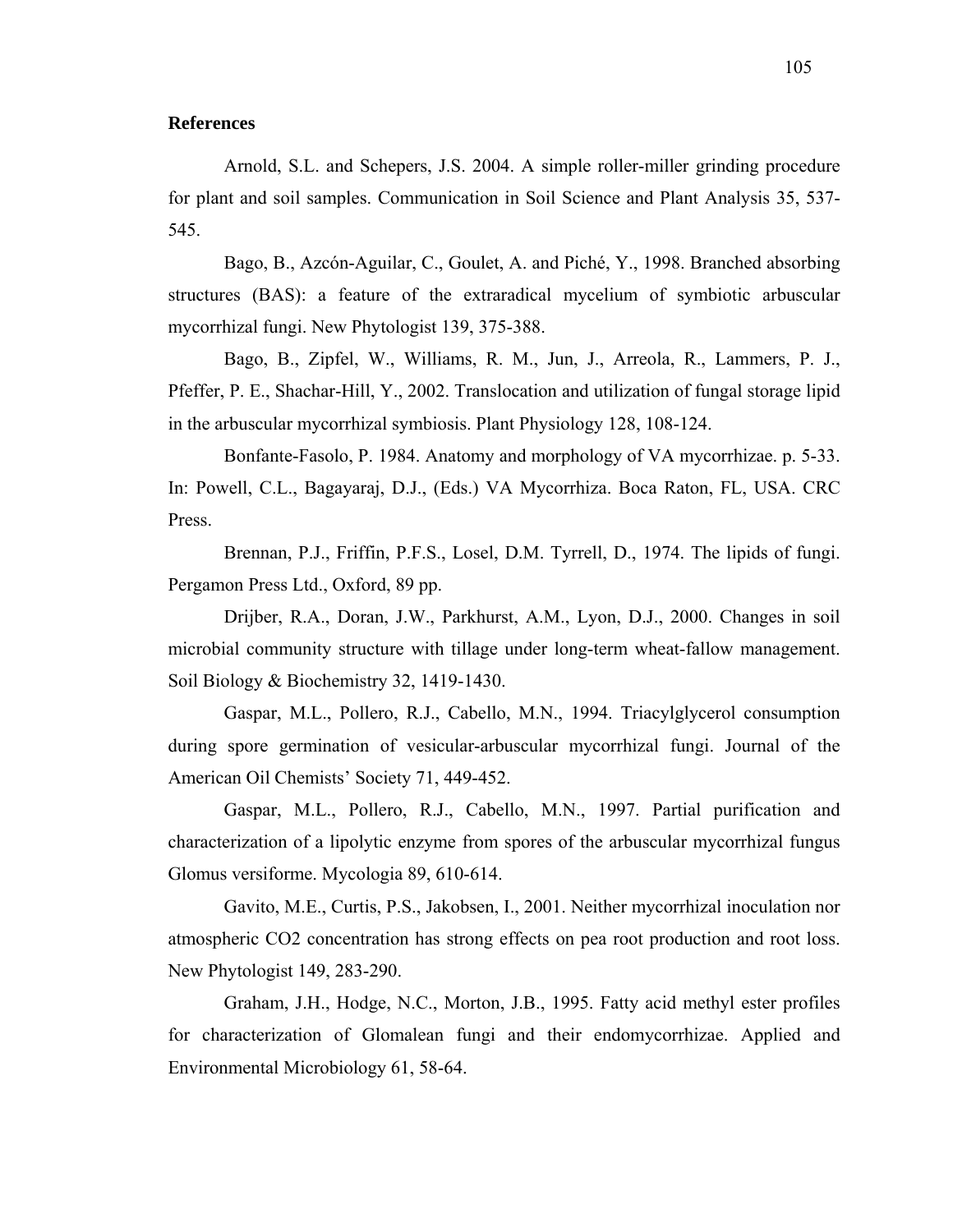Harwood, J.L. 1977. Glycolipids of fungi and Plants. Biochemical Society Transactions 5, 1677-1682.

IUPAC-UIB. 1987. The nomenclature of lipids. Journal of Lipid Research 19, 114-128.

Jabaji-Hare S, Perumalla CJ, Kendrick WB. 1984. Auto-fluorescence of vesicles, arbuscules, and intercellular hyphae of a vesicular-arbuscular fungus in leek (*Allium porrum*) roots. Canadian Journal of Botany 62, 2665-2669.

Kates, M., 1986. Techniques of lipidology: isolation, analysis and identification of lipids. p. 123-127. In: Burdon, R.H., van Kippenberg, P.H. (Eds.), Laboratory Techniques in Biochemistry and Molecular Biology, vol. 3, Part 2. Elsevier, NY.

Madan, R., Parkhurst, C., Hawke, B., Smith, S., 2002. Use of fatty acids for identification of AM fungi and estimation of the biomass of AM Spores in soil. Soil Biology & Biochemistry 34, 125-128.

Mock, T. and Gradinger, R. 2000. Changes in photosynthetic carbon allocation in algal assemblages of Arctic sea ice with decreasing nutrient concentrations and irradiance. Marine Ecology Progress Series 202, 1-11.

Nemec, S. 1981. Histochemical characteristics of *Glomus etunicatus* infection of *Citrus limon* fibrous roots. Canadian Journal of Botany 59, 609-617.

Olsson, P. A., Bååth, E., Jakobsen, I., 1997. Phosphorus effects on the mycelium and storage structures of an arbuscular mycorrhizal fungus as studied in the soil and roots by analysis of fatty acid signatures. Applied and Environmental Microbiology 63, 3531– 3538.

Olsson, P.A., 1999. Mini review. Signature fatty acids provide tools for determination of the distribution and interactions of mycorrhizal fungi in soil. FEMS Microbiology Ecology 29, 303-310.

Olsson, P.A. and Johansen, A., 2000. Lipid and fatty acid composition of hyphae and spores of arbuscular mycorrhizal fungi at different growth stages. Mycological Research 104, 429-434.

Olsson, P.A. and Wilhelmsson, P., 2000. The growth of external AM fungal mycelium in sand dunes and in experimental systems. Plant and Soil 226, 161-169.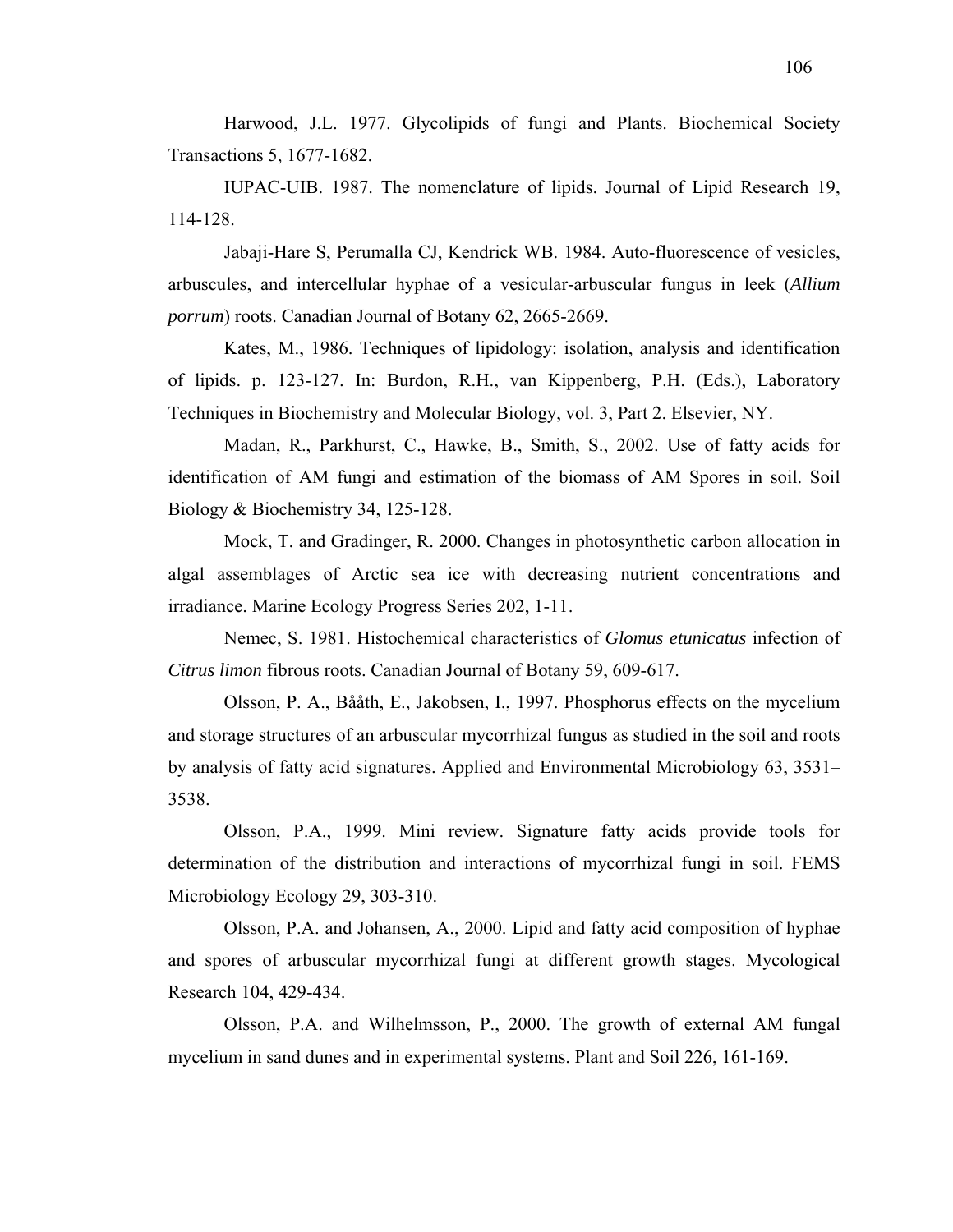Pfeffer, P.E., Douds, D.D., Bécard, G., Shachar-Hill, Y., 1999. Carbon uptake and the metabolism and transport of lipids in and arbuscular mycorrhiza. Plant Physiology 120, 587–598

Ritchie, S.W., Hanaway, J.J., Benson, G.O., 1997. How a corn plants develops. Spec. Publ. 48. Iowa State Univ. Coop. Ext. Serv., Ames.

SAS Institute Inc, 1999. SAS/STATs User's Guide, Version 8. SAS Institute Inc., Cary, NC.

Smith, S.E., Read, D.J., 1997. Mycorrhizal symbiosis. Academic Press, London, 587 pp.

van Aarle, I.M., and Olsson, P.A., 2003. Fungal lipid accumulation and development of mycelial structures by two arbuscular mycorrhizal fungi. Applied and Environmental Microbiology 69, 6762-6767.

White, D.C., Davis, W.M., Nickels, J.S., King, J.D., Bobbie R.J., 1979. Determination of the sedimentary microbial biomass by extractable lipid phosphate. Oecologia 40, 51-62.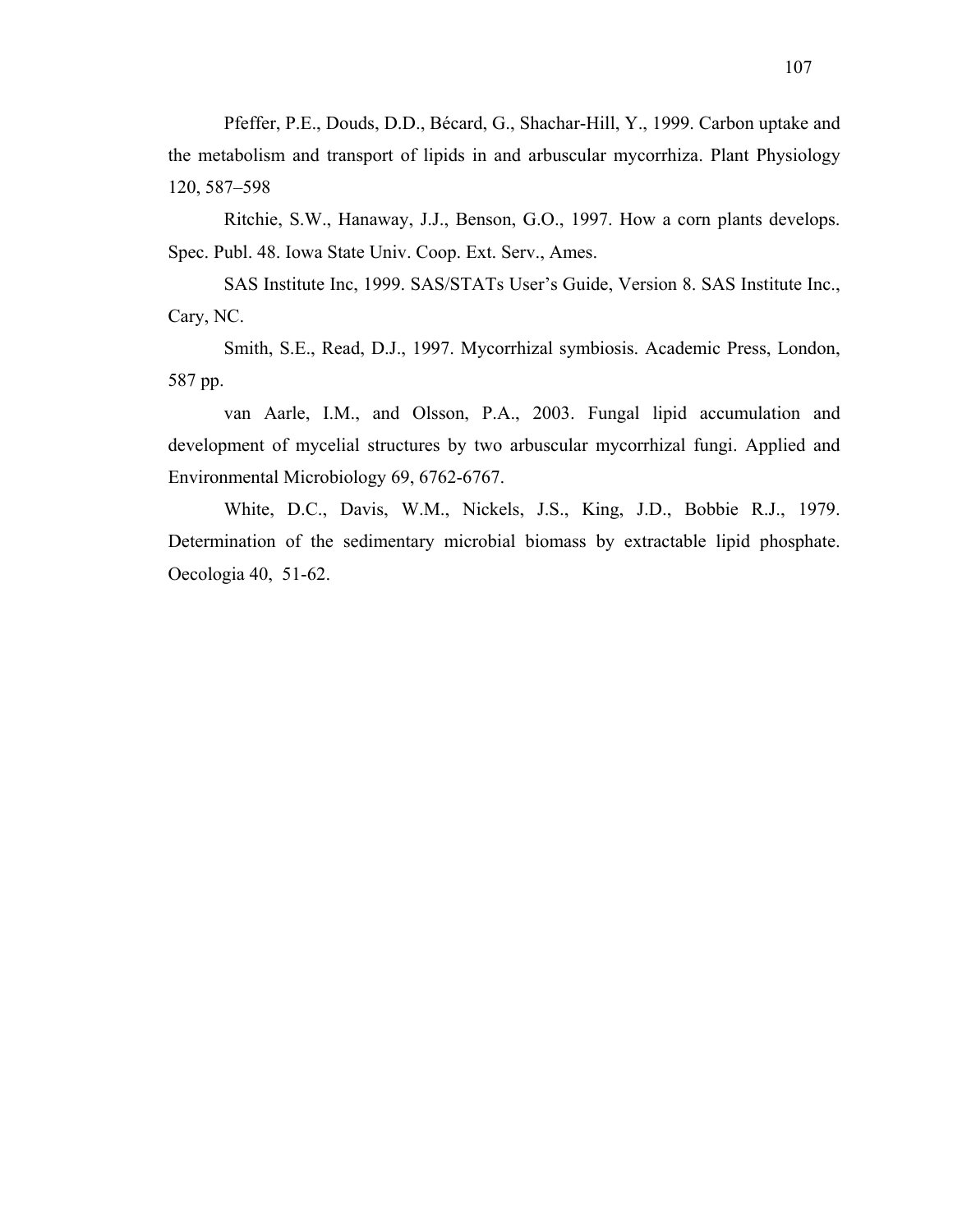| Factor      |                | <b>EL-FAME</b>    | <b>CM-FAME</b>    | <b>NLFA</b> | <b>GLFA</b>        | <b>PLFA</b> | NLFA/              | NLFA/      |
|-------------|----------------|-------------------|-------------------|-------------|--------------------|-------------|--------------------|------------|
|             |                |                   |                   |             |                    |             | <b>PLFA</b>        | $N+G+PLFA$ |
| Time        | 4 Aug          | 7.19 <sub>b</sub> | 4.35 <sub>b</sub> | 1.62        | $1.46b$ $\ddagger$ | 1.11        | 1.41               | 0.38       |
|             | $23$ Aug       | 7.51 <sub>b</sub> | 4.02 <sub>b</sub> | 1.63        | 1.66b              | 1.26        | 1.26               | 0.33       |
|             | 13 Sep         | 10.57a            | 7.27a             | 2.10        | 3.52a              | 1.23        | 1.74               | 0.34       |
|             | <b>SE</b>      | 0.37              | 0.47              | 0.41        | 0.54               | 0.04        | 0.35               | 0.08       |
| Roller-mill | N <sub>0</sub> | 5.12B             | 3.50B             | 1.18B       | 0.90B              | 1.15        | $1.01B$ $\ddagger$ | 0.35       |
|             | Yes            | 11.72A            | 6.93A             | 2.39A       | 3.53A              | 1.25        | 1.93A              | 0.35       |
|             | <b>SE</b>      | 0.30              | 0.39              | 0.34        | 0.44               | 0.03        | 0.29               | 0.07       |
|             |                |                   |                   |             |                    |             |                    |            |

Table 1. Concentration (nmol g<sup>-1</sup> soil) of C16:1*cis*11 biomarker over time and by treatment.

EL-FAME = ester liked fatty acid by mild alkaline hydrolysis; CM-FAME = ester linked fatty acid by chloroform-methanol extraction; NLFA = neutral lipid fraction by chloroform-methanol extraction; GLFA = glycolipid fraction by chloroformmethanol extraction, PLFA = phospholipid fraction by chloroform-methanol extraction; N+G+PLFA = is the combined concentration of the NLFA, GLFA and PLFA fractions. Different lower case letters stand for differences over time ( $P = 0.05$ ) unless stated otherwise), and different capital letters represent differences between roller-milled treatments.

\_\_\_\_\_\_\_\_\_\_\_\_\_\_\_\_\_\_\_\_\_\_\_\_\_\_\_\_\_\_\_\_\_\_\_\_\_\_\_\_\_\_\_\_\_\_\_\_\_\_\_\_\_\_\_\_\_\_\_\_\_\_\_\_\_\_\_\_\_\_\_\_\_\_\_\_\_\_\_\_\_\_\_\_\_\_\_\_\_\_\_\_\_\_\_\_\_\_\_\_\_\_

 $\ddagger$  Significant at P = 0.07 for GLFA over time, and for the ratio NLFA/PLFA by RM treatment. N = 12.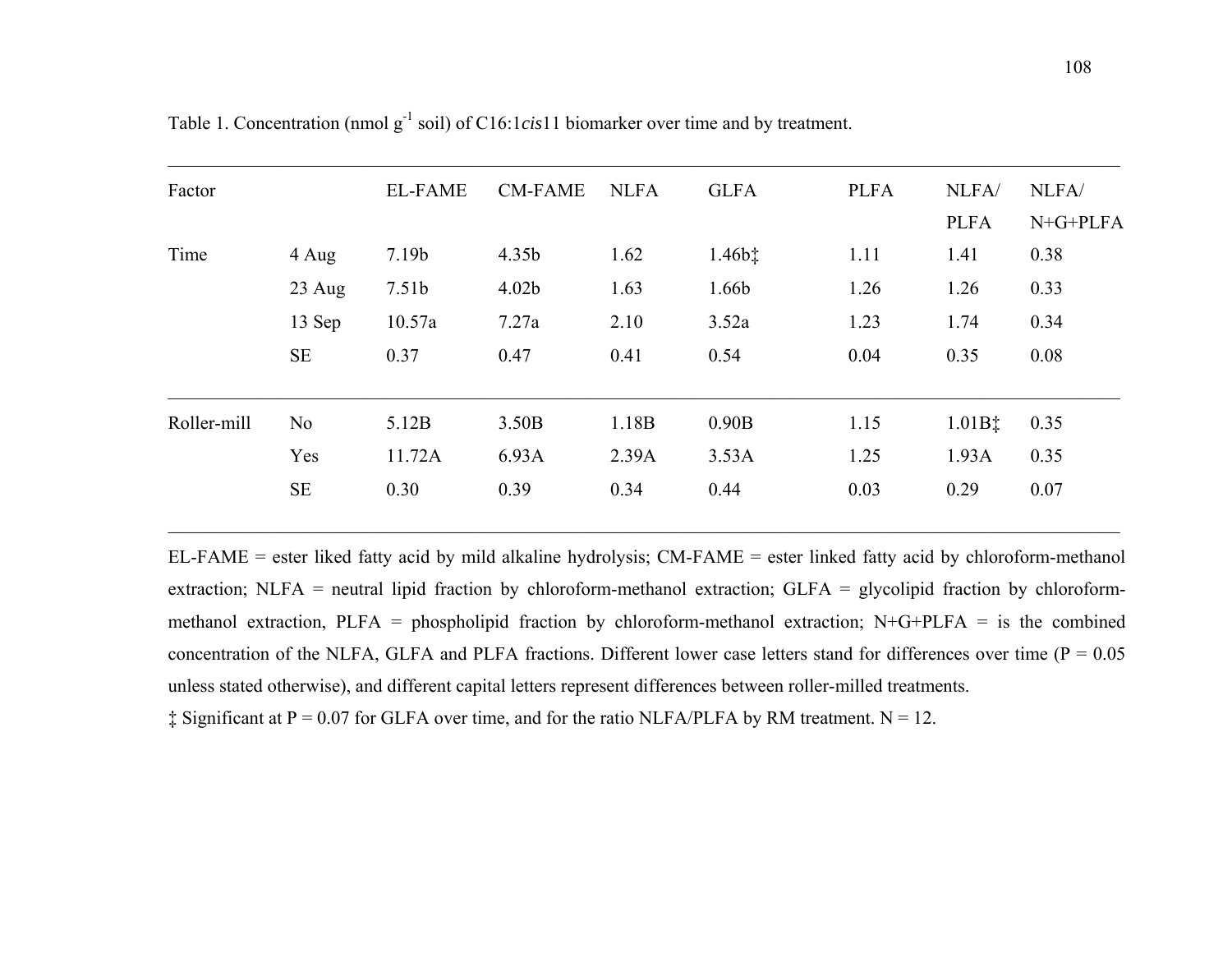|                | <b>NLFA</b> | <b>GLFA</b> | <b>PLFA</b> | $GLFA+$     | <b>CM-FAME</b> | <b>EL-FAME</b> |
|----------------|-------------|-------------|-------------|-------------|----------------|----------------|
|                |             |             |             | <b>NLFA</b> |                |                |
| <b>NLFA</b>    | 1           |             |             |             |                |                |
| <b>GLFA</b>    | 0.24        |             |             |             |                |                |
| <b>PLFA</b>    | 0.36        | 0.46        | 1           |             |                |                |
| $GLFA + NLFA$  | $0.62*$     | $0.91**$    | $0.52\Phi$  |             |                |                |
| <b>CM-FAME</b> | $0.59*$     | $0.88**$    | $0.50\Phi$  | $0.96**$    |                |                |
| <b>EL-FAME</b> | $0.61*$     | $0.89**$    | $0.49\Phi$  | $0.98**$    | $0.92**$       | 1              |
|                |             |             |             |             |                |                |

 $\mathcal{L}_\mathcal{L} = \{ \mathcal{L}_\mathcal{L} = \{ \mathcal{L}_\mathcal{L} = \{ \mathcal{L}_\mathcal{L} = \{ \mathcal{L}_\mathcal{L} = \{ \mathcal{L}_\mathcal{L} = \{ \mathcal{L}_\mathcal{L} = \{ \mathcal{L}_\mathcal{L} = \{ \mathcal{L}_\mathcal{L} = \{ \mathcal{L}_\mathcal{L} = \{ \mathcal{L}_\mathcal{L} = \{ \mathcal{L}_\mathcal{L} = \{ \mathcal{L}_\mathcal{L} = \{ \mathcal{L}_\mathcal{L} = \{ \mathcal{L}_\mathcal{$ 

Table 2. Correlation matrix for different fractions of C16:1cis11 FAME biomarker.

EL-FAME = ester liked fatty acid by mild alkaline hydrolysis; CM-FAME = ester linked fatty acid by chloroform-methanol extraction; NLFA = neutral lipid fraction by chloroform-methanol extraction; GLFA = glycolipid fraction by chloroform-methanol extraction, PLFA = phospholipid fraction by chloroform-methanol extraction; NLFA +GLFA = is the combined concentration of these two fractions.  $N = 12$ 

Φ, \*, \*\*, Correlation between measured attributes is significant at the 0.1, 0.05, and 0.01 levels, respectively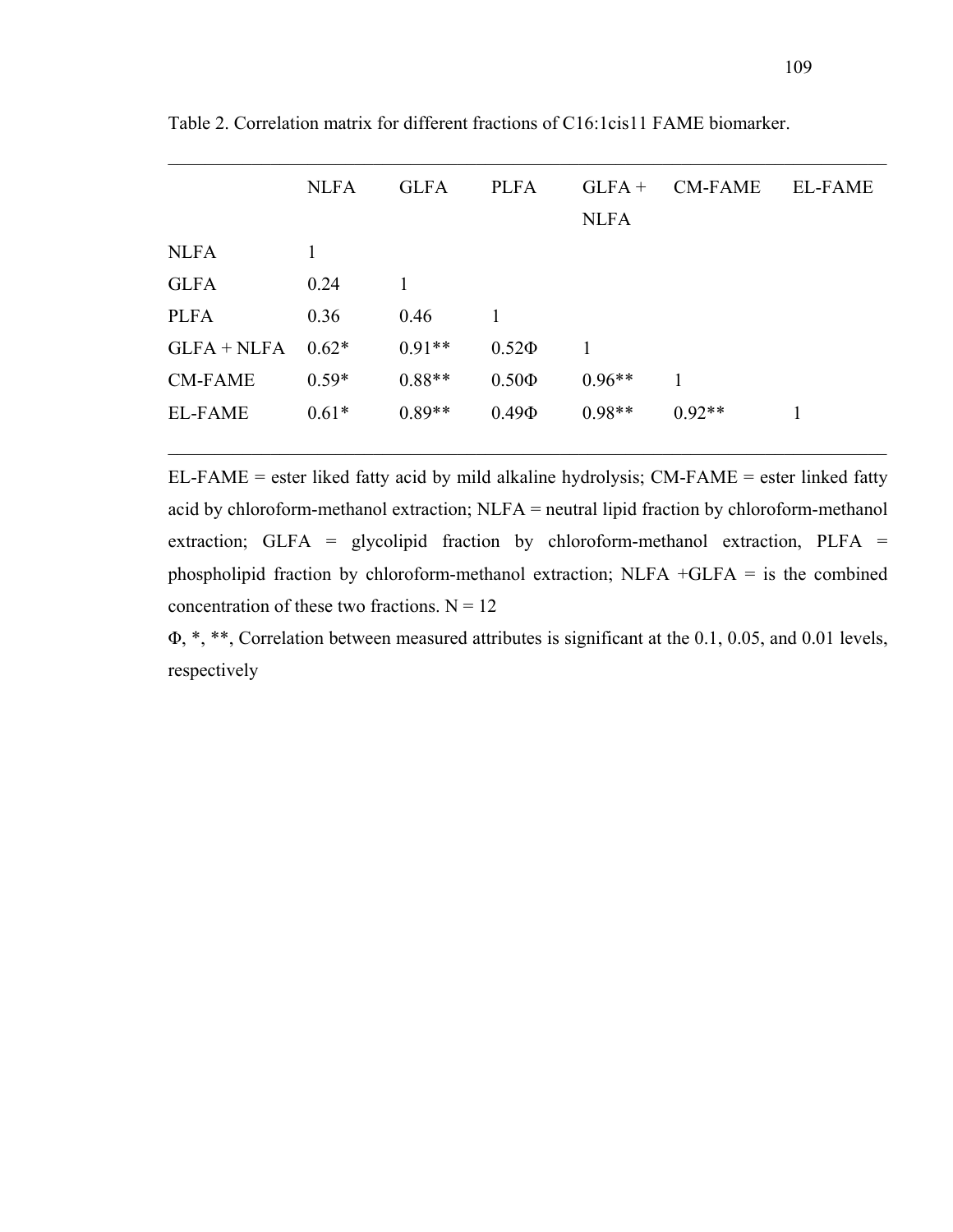

Figure 1. Recovery of fatty acids from silica gel chromatography. Correlation between the sum of neutral (N), glyco- (G) and phospholipids (P) fatty acid methyl esters (FAMEs) and chloroform methanol (CM) FAMEs.  $N = 12$ .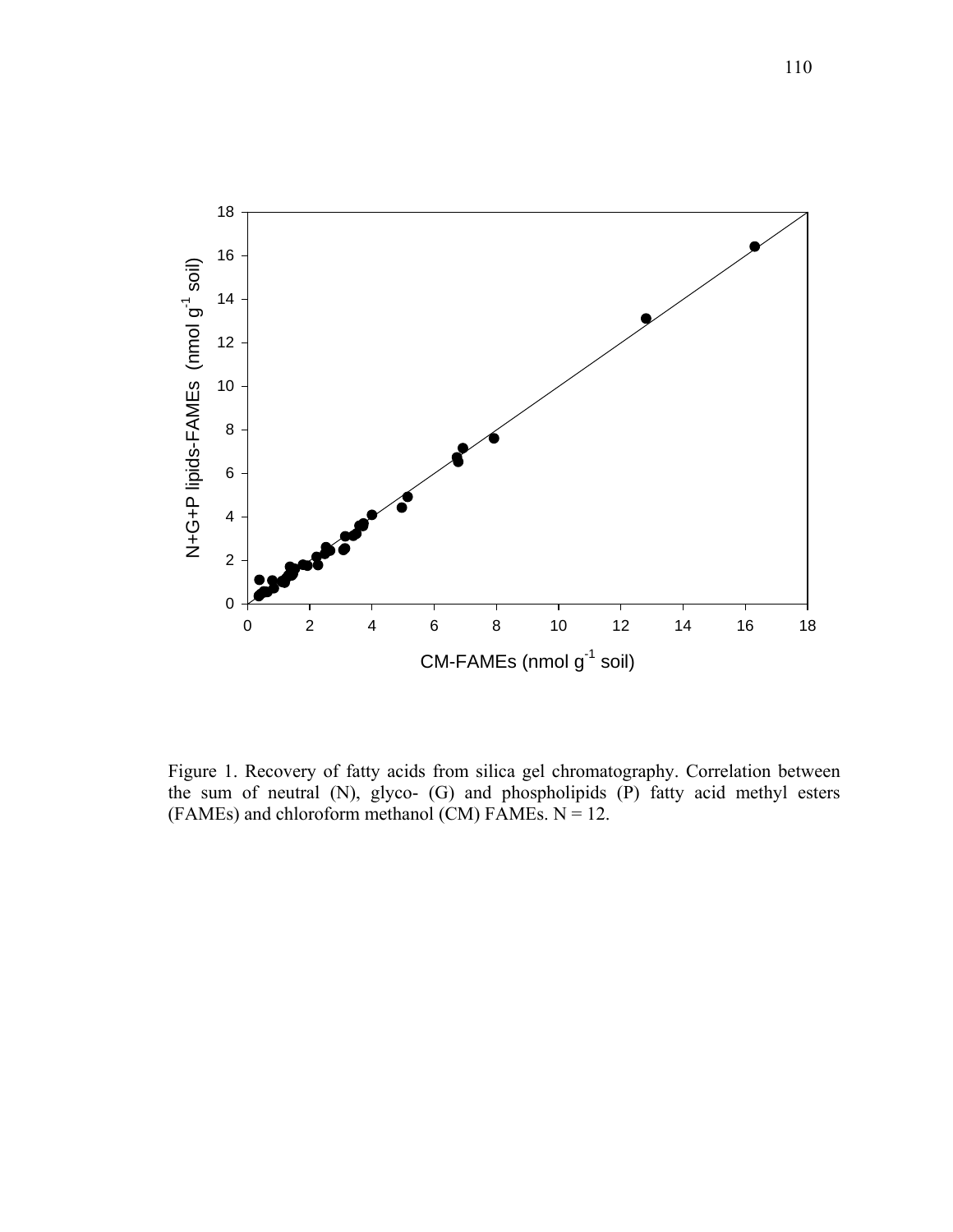

Figure 2. Correlation between non roller-milled (RM) and RM soil samples for chloroform methanol extracted fatty acid methyl esters (CM-FAMEs) or ester linked FAMEs (EL-FAMEs).  $N = 6$ .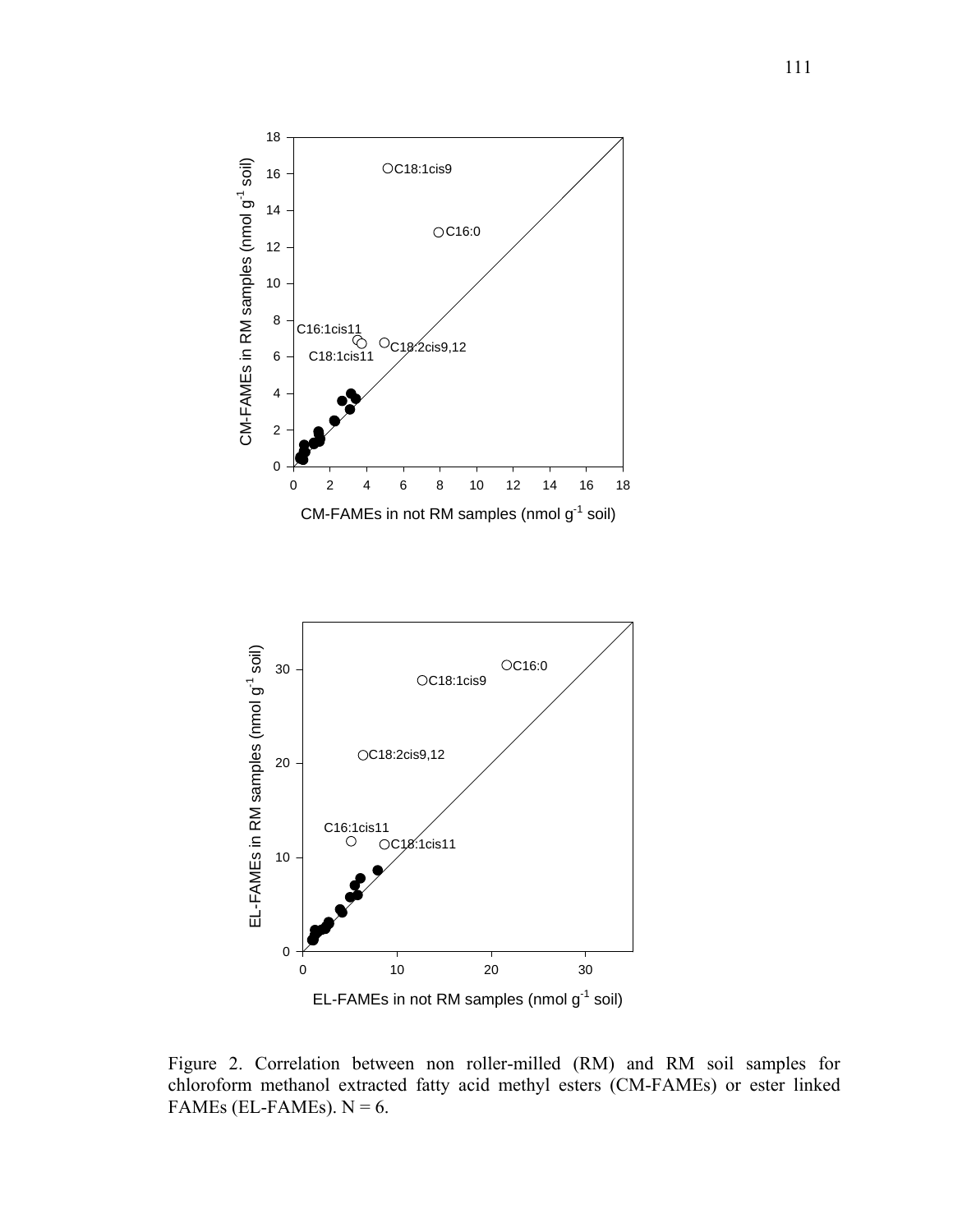

Figure 3. Dynamics of the C16:1*cis*11 biomarker over time in A) non roller-milled (RM) soil samples, and B) in RM soil samples. EL-FAMEs = ester liked fatty acids by mild alkaline hydrolysis; CM-FAMEs = ester linked fatty acids by chloroform-methanol extraction; NLFA = neutral lipid fraction by chloroform-methanol extraction; GLFA = glycolipid fraction by chloroform-methanol extraction, PLFA = phospholipid fraction by chloroform-methanol extraction. Letters stand for significant differences ( $P = 0.05$ ) among sampling dates.  $N = 6$ .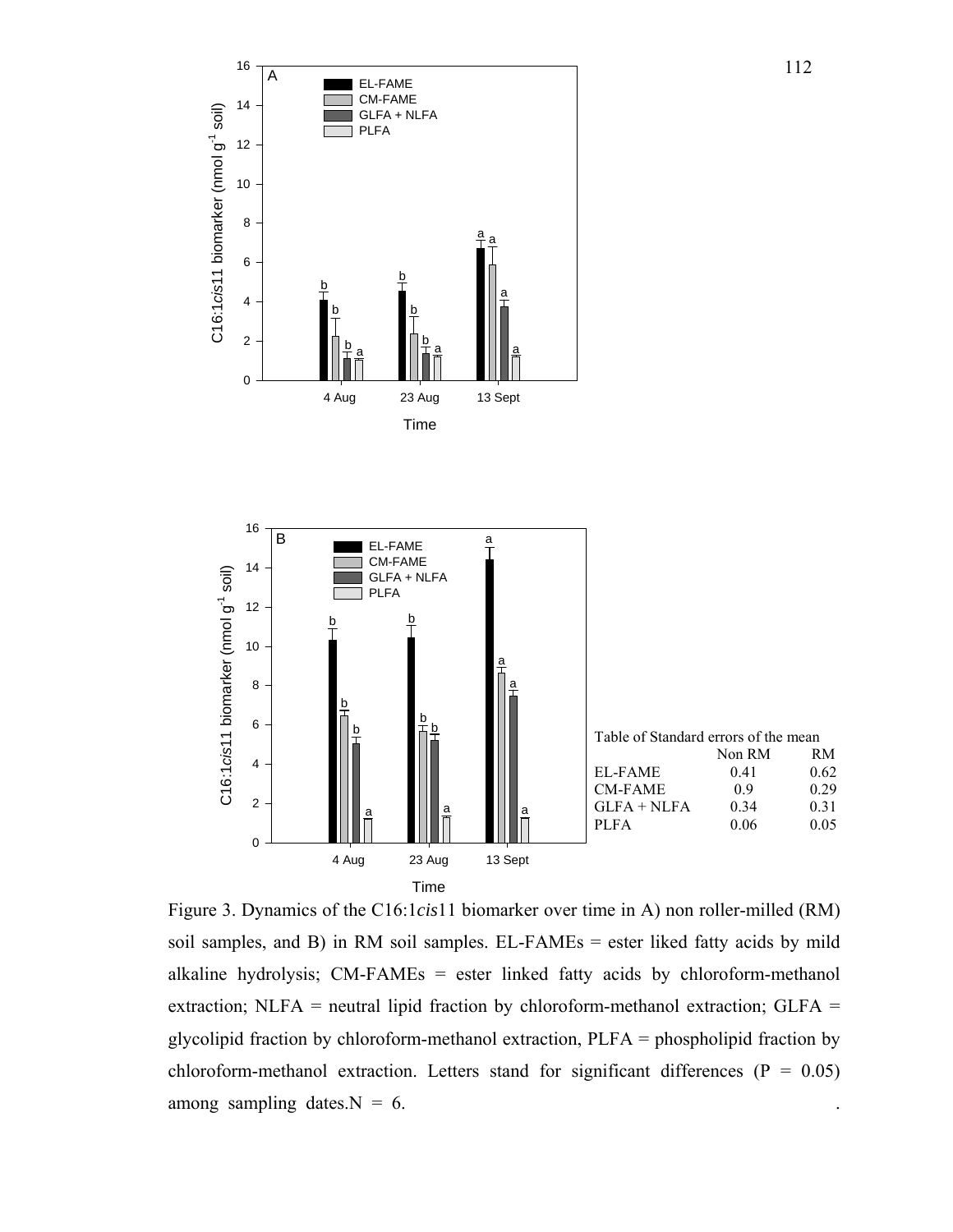# **Synthesis**

Soils exhibit spatial variability in physical and chemical properties, and this variability affects soil microorganisms that play a role in nutrient cycling. The objectives of this work were (i) to identify the soil properties that influenced ECa, (ii) to determine the relationship between these soil properties and specific soil microbiological communities, and (iii) to evaluate AM fungi dynamics during the reproductive stages of high productivity corn in soils with different P availability.

The variability observed in a field at Shelton was related to soil properties that influenced soil water availability in the 0- to 90- cm depth: total C and clay content, total dissolved solids, and depth of topsoil. Soil microbial activity is important in organic matter turnover, nutrient cycling, and may be a good indicator of the functional capacity of a soil. Soil microbial communities were associated with diverse C pools. The concentration of bacterial and actinomycetes biomarkers covaried primarily with fine POM, while fungal and mycorrhizal biomarkers covaried with coarse POM distribution.

I also evaluated whether the changes in C redistribution caused by row cultivation influenced the different microbial groups, and if these changes were consistent across ECa delineated zones. Cultivation increased labile C pools and soil microbial biomass in the row position, independently of the ECa classification. Four weeks after row cultivation I observed a shift in the relative concentration of AM fungal biomarkers in the row position, but the discrimination analysis showed no clear differences in abundance of a specific group in the row or the furrow.

In addition to the spatial variability in soil properties, soil microbial groups may exhibit temporal dynamics. Two sites with different P availability were selected to study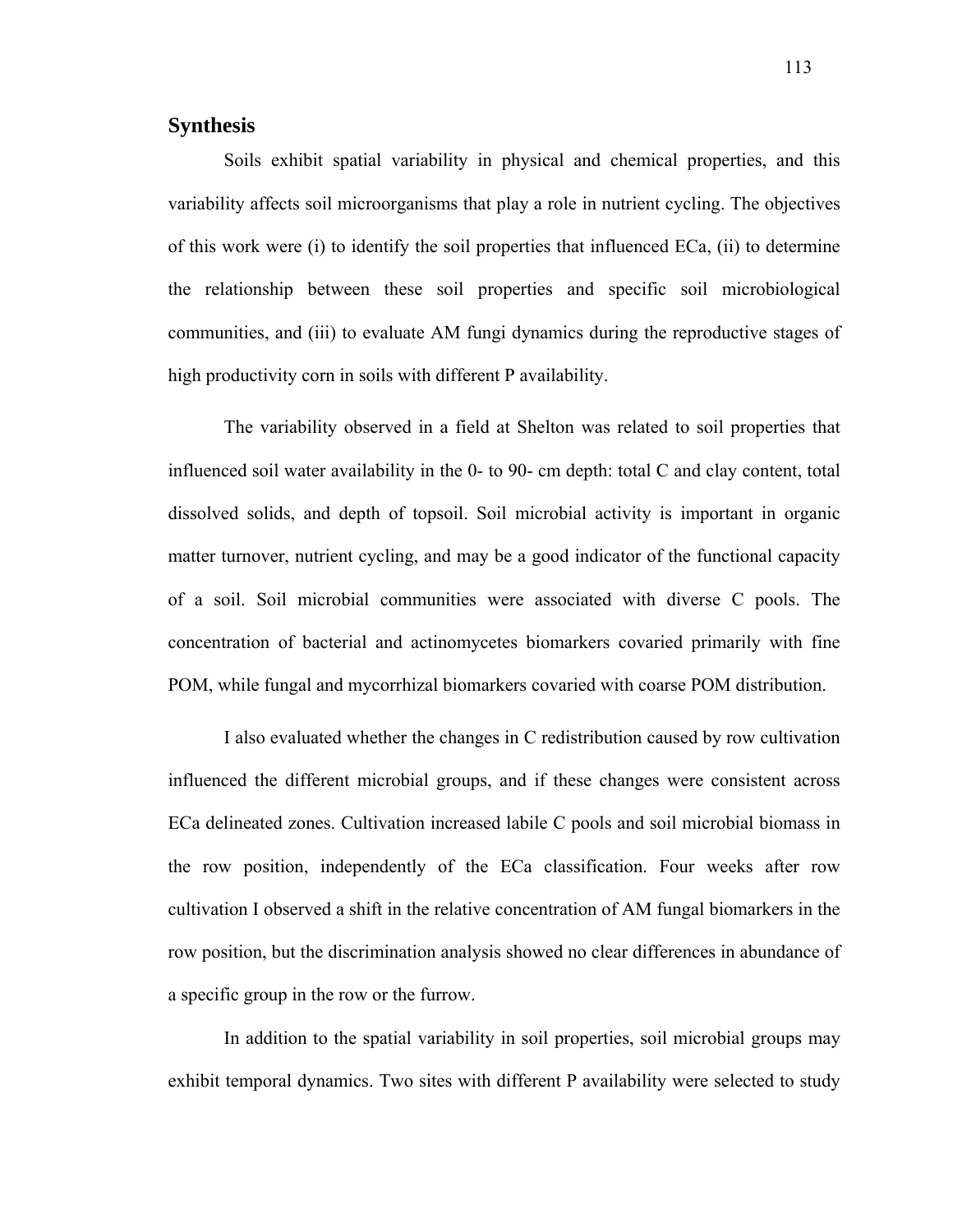AM fungi dynamics during the reproductive stages of corn. These two highly productive fields were under irrigation. I installed chambers with different mesh size that allowed or excluded roots (not hyphae) and with and without additional P. These compartments were designed to facilitate the study of the development of new hyphae in soils, and to evaluate the effect of roots and roots and hyphae on the P concentration from these chambers. The purpose of the chamber study was: (i) to study the influence of available P on extramatrical mycorrhizal fungi, (ii) to analyze the influence of the presence of roots in AM fungi dynamics, and (iii) to evaluate the utility of FAME C16:1cis11 biomarker to study the dynamics of AM fungi under field conditions.

I observed that AM fungi FAMEs concentration decreased as availability of P in field soil increased. The increase in the AM fungi FAMEs concentration in field soil and in chambers during the reproductive stages of corn confirmed the allocation of C from the plant to the mycorrhizal symbiont. It is possible that the partitioning of C from the plant to the AM fungi is related to the accumulation of P in plant tissue and is associated with physiological signals released from the crop. I also observed that chambers that allowed the passage of AM hyphae were as efficient as the chambers that allowed passage of both roots and hyphae in extracting P from the chambers. These results demonstrate that AM fungi are active during the reproductive growth stages of corn and may benefit high productivity corn crops by facilitating P uptake.

Finally I showed that FAME C16:1cis11 successfully described the dynamics of AM fungi in soils under field conditions during the reproductive stages of corn. FAME C16:1cis11 (mild alkaline hydrolysis or the chloroform extractable lipids method) reflected the increase in NLFAs and GLFAs, though related to storage lipids and some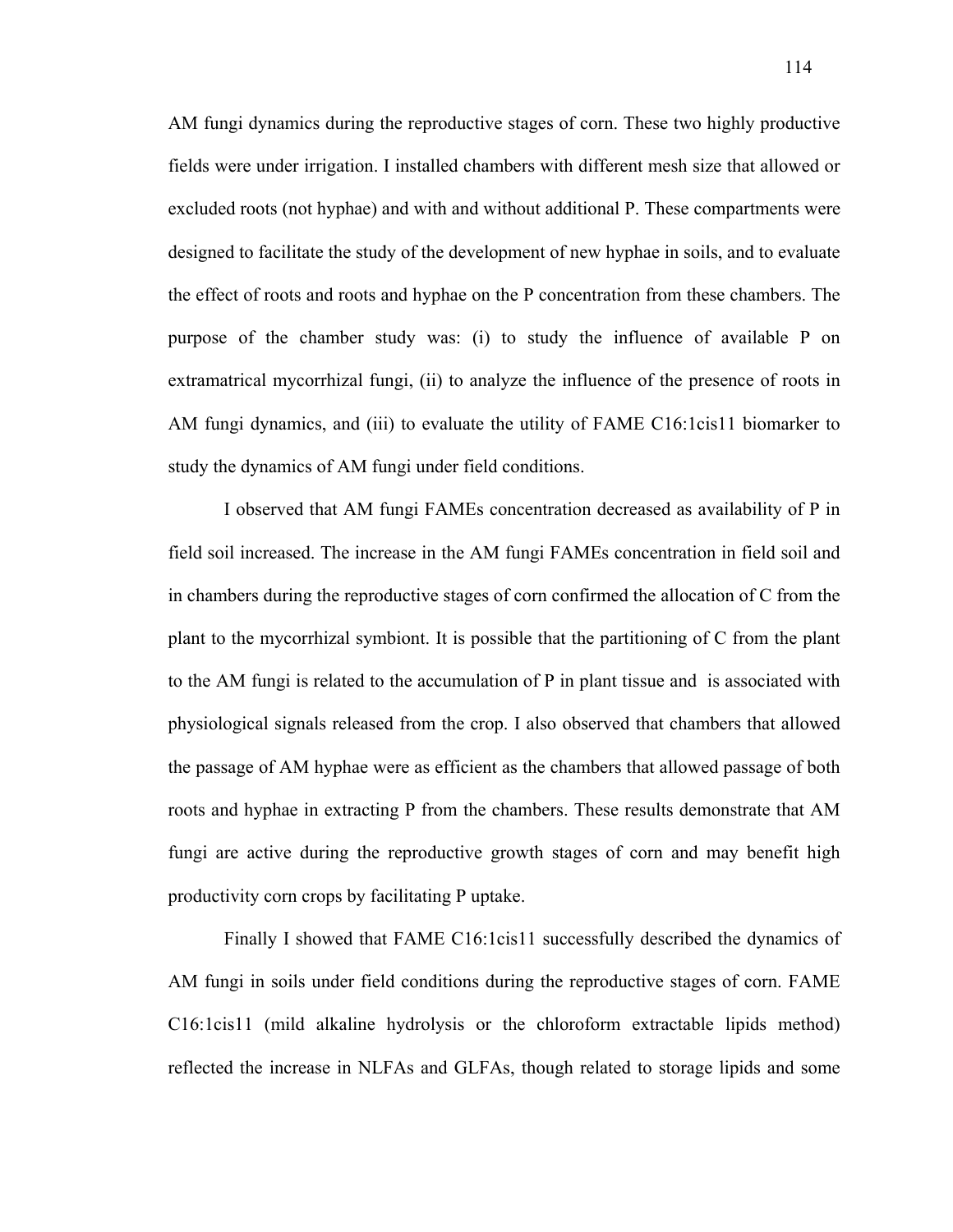resistant structures that are synthesized *de novo* during the reproductive stages of corn. I also observed that resistant structures of AM fungi are hydrolyzed only after roller milling the soil samples. Thus traditional FAME analysis does not release lipids from resistant structures unless soil samples are roller milled. These more resistant structures are rich in neutral and glycolipids, and are likely spores or rhizomorphs.

Preserving and optimizing soil fertility while minimizing negative environmental effects are goals of sustainable agroecosystem management. The development of sustainable agricultural practices depends on promoting the long-term fertility and productivity of soils at economically viable levels. It is important to determining the sustainability of these practices across a broad range of crops, soil types, and climatic regimes (Gliessman, 1998).

Soils physical and chemical properties help determine yield potential, because they influence processes like mineralization, immobilization, nitrification, leaching, denitrification, and plant uptake. Apparent electrical conductivity sensor technologies allow mapping of natural and management-induced patterns of soil properties across a field. These maps can be classified into management zones encompassing zones with similar yield potential. However, yield potential is not always expressed because it is affected not only by nutrient availability and soil–water content, but also by edaphic factors and weather (temperature and solar radiation).

The use of soil management zones has been proposed as a means to direct variable rate nutrient application to better match nutrients supply with spatial variation in crop requirements. Management zones may also be used as a basis for planting different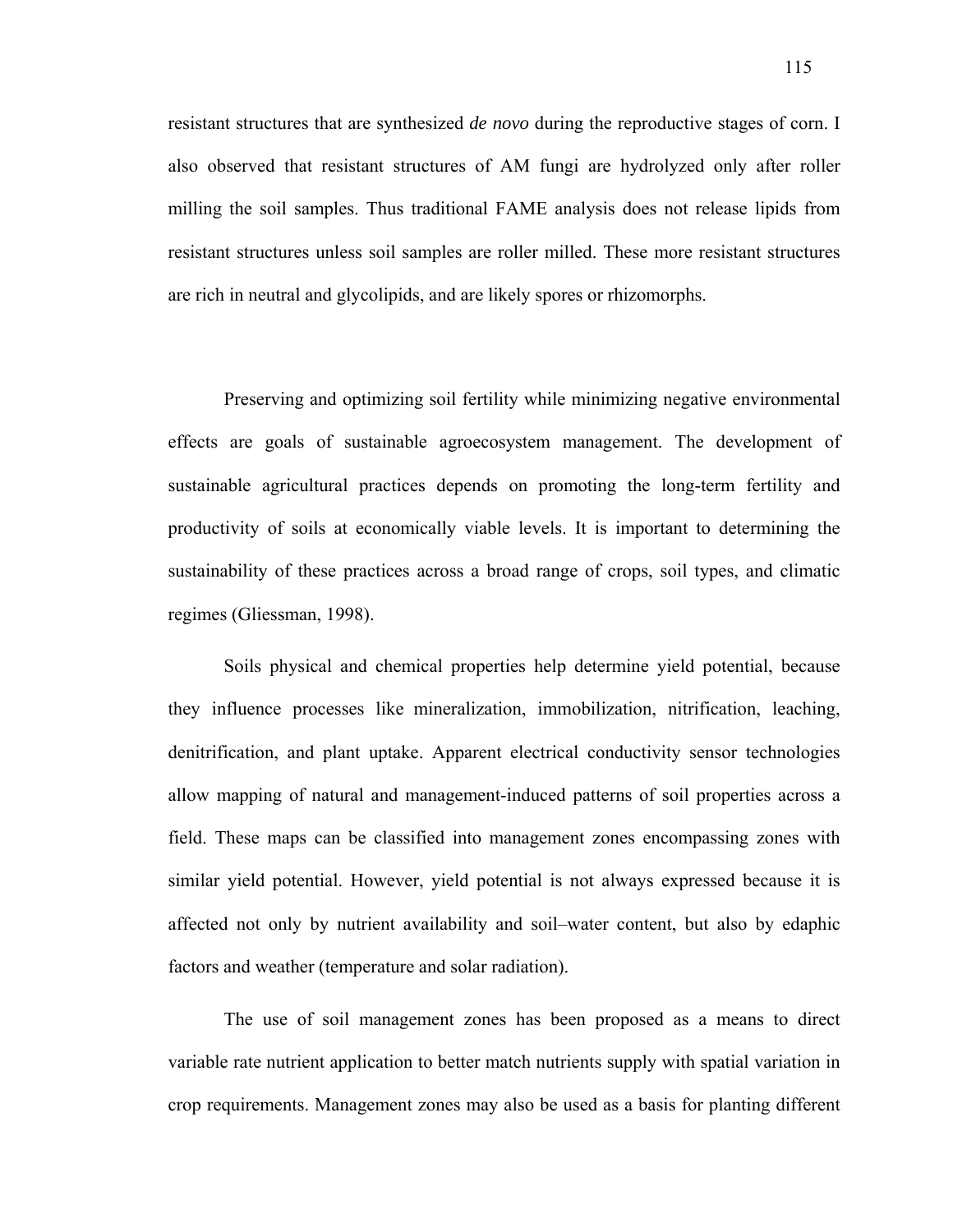varieties, and varying seeding rates. However, as weather also influences crop growth, it must be considered when assessing the effect of spatial variation in fields. Further studies are needed to evaluate the influence of physicochemical properties on soil microbial communities under diverse land conditions, and different soil types. Given the results presented in the first and second chapters, the relationship among different soil C pools and soil microbial biomass appears to be strong. Similarly, fatty acids profiles showed differences in community composition that were consistent with differences in organic C input under organic and conventional systems (Bossio et al., 1998). I would expect the same strong correlation among soil biological properties and C availability in diverse agroecosystems.

Soil quality "is the capacity of soil to function" (Karlen et al. 1997). For a long time, soil scientists have identified diverse soil physical, chemical and biological properties, and methods to quantify soil quality. Soil microbial populations are fundamental for maintaining soil quality by mediating the processes of organic matter turnover and nutrient cycling, and may be a good indicator of the functional capacity of a soil. Furthermore, soil microorganisms are involved in aggregation processes and aggregation is tightly linked to soil C pools.

To understand the agronomic implications of my research, I compared my results to the aggregation and C dynamics model proposed by Gale et al. (2000). This model proposes that many macroaggregates form around root-derived POM, in other words coarse POM, while fine POM is more related to residue decomposition within macroaggregates leading to microaggregate formation. From my work, I substantiate previous research that stated the influence of fungal groups on macroaggregation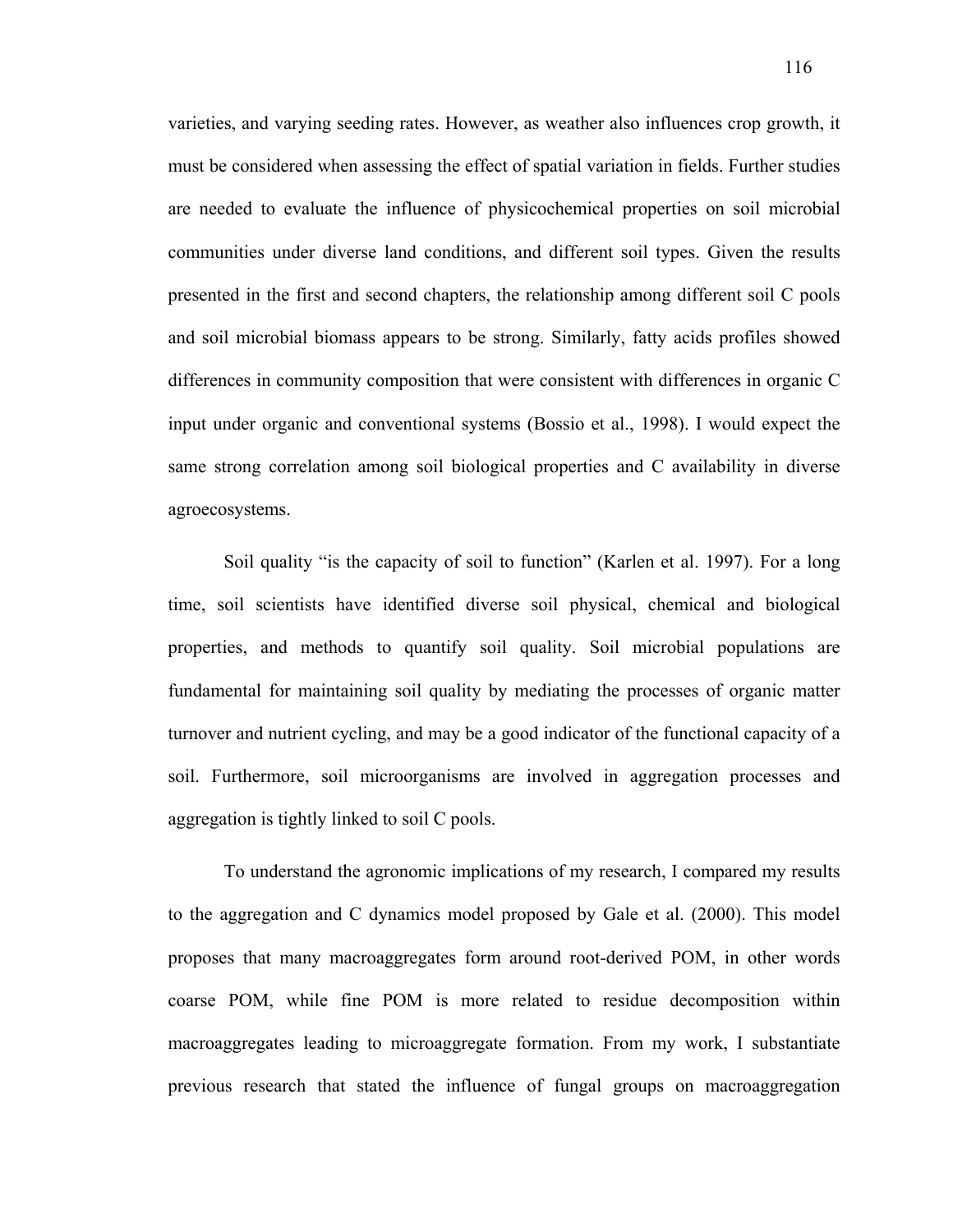processes, and fungal-derived exudates as stabilizing agents. The POM entrapped inside macroaggregates continues to decompose and become encrusted with clay particles forming microaggregates. Bacterial groups are the main microorganisms related to this stage of residue decomposition. Future research is needed to evaluate the participation of soil microorganisms in the dynamics of aggregation processes in agroecosystems. I suggest separating the aggregates by size and stability in duplicate soil samples. One set would be analyzed by FAMEs to evaluate the relative concentration of fungal, bacterial, or actinomycetes groups in each fraction, and the other would be used to determine C and N content.

Soil microbial biomass is a good indicator of changes in soil biological processes related to organic matter transformations. Agronomic practices such as row cultivation have traditionally been used to control weeds in row crops. Row cultivation created two environments, row and furrow, which I sampled to evaluate the biological activity in the root zone. I found that cultivation created a biologically enhanced root zone in the row that may improve early season nutrient availability for corn, and influence aggregation processes. Row cultivation is known to be effective in reducing weed density, but also may have a positive effect on crops nutrient availability. Future research should be directed at following changes in microbial communities over time in these two environments and determine the effect of this discrimination on residue decomposition and nutrient dynamics. Soil sampling over time could be used (i) to follow the soil microbial biomass dynamics, (ii) to track changes in soil physicochemical properties, and (iii) to distinguish the specific point where the microbial groups discriminate row and furrow environments.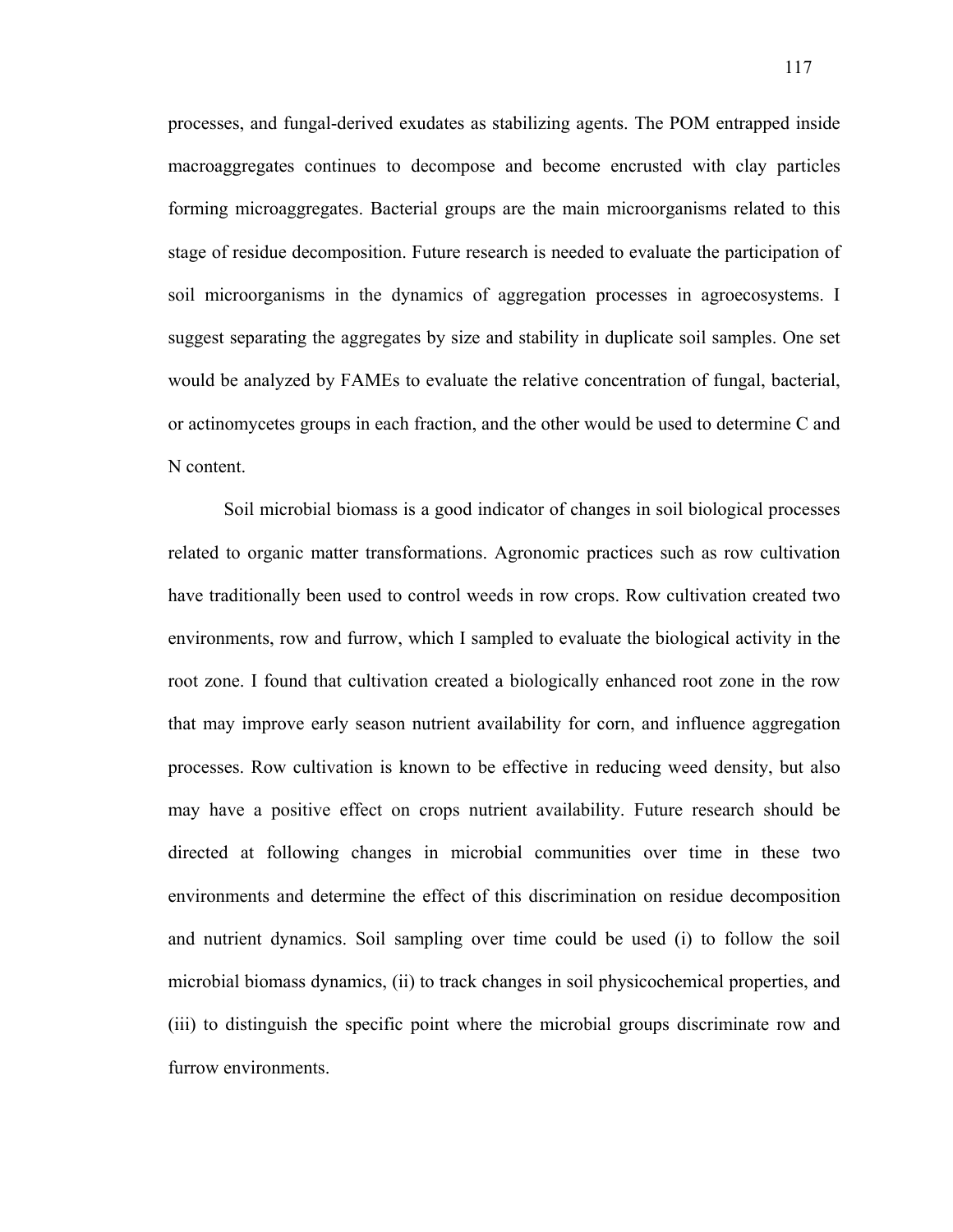AM fungi form symbiotic relationships with most land plants and play an important role in plant P nutrition. In corn, P accumulates steadily until maturity, and more than 50% is absorbed during the reproductive period, thus AM fungi may have an important role in P acquisition. Phosphorus nutrition in high productivity corn fields is important because it plays a critical role in energy reactions in the plant. Deficits can influence not only energy requiring processes in plant metabolism but may negatively influence the use efficiency of other nutrients.

Since root biomass does not change from two to three weeks after tasselling to maturity, AM fungi may play an essential role in P uptake of corn later in the growing season. Effective manipulation of corn P uptake depends on identifying the mechanisms that operate under field conditions. Previous studies were often conducted under controlled conditions using cultivated fungi of known genera to inoculate the pots. My research is one of the first to study the dynamics of indigenous fungi under field conditions. My results may help farmers utilize management practices that enhance the activity of natural AM fungi communities. Reduced tillage practices minimize the disturbance of the hyphae network in soil. As mycelium is an important component of the inoculum potential of AM fungi, is important to minimize disturbance of mycelium network. The frequency and intensity of the tillage practices also affect AM community composition and activity. By using reduced tillage practices (no-till) the farmer reduces both the intensity and frequency of disturbance and may improve the natural AM fungi activity. Furthermore, timing and quantity of N fertilizer applications may affect AM fungi activity. Future research is needed to evaluate the effect of N fertilization on AM fungi biomarkers concentration in agroecosystems.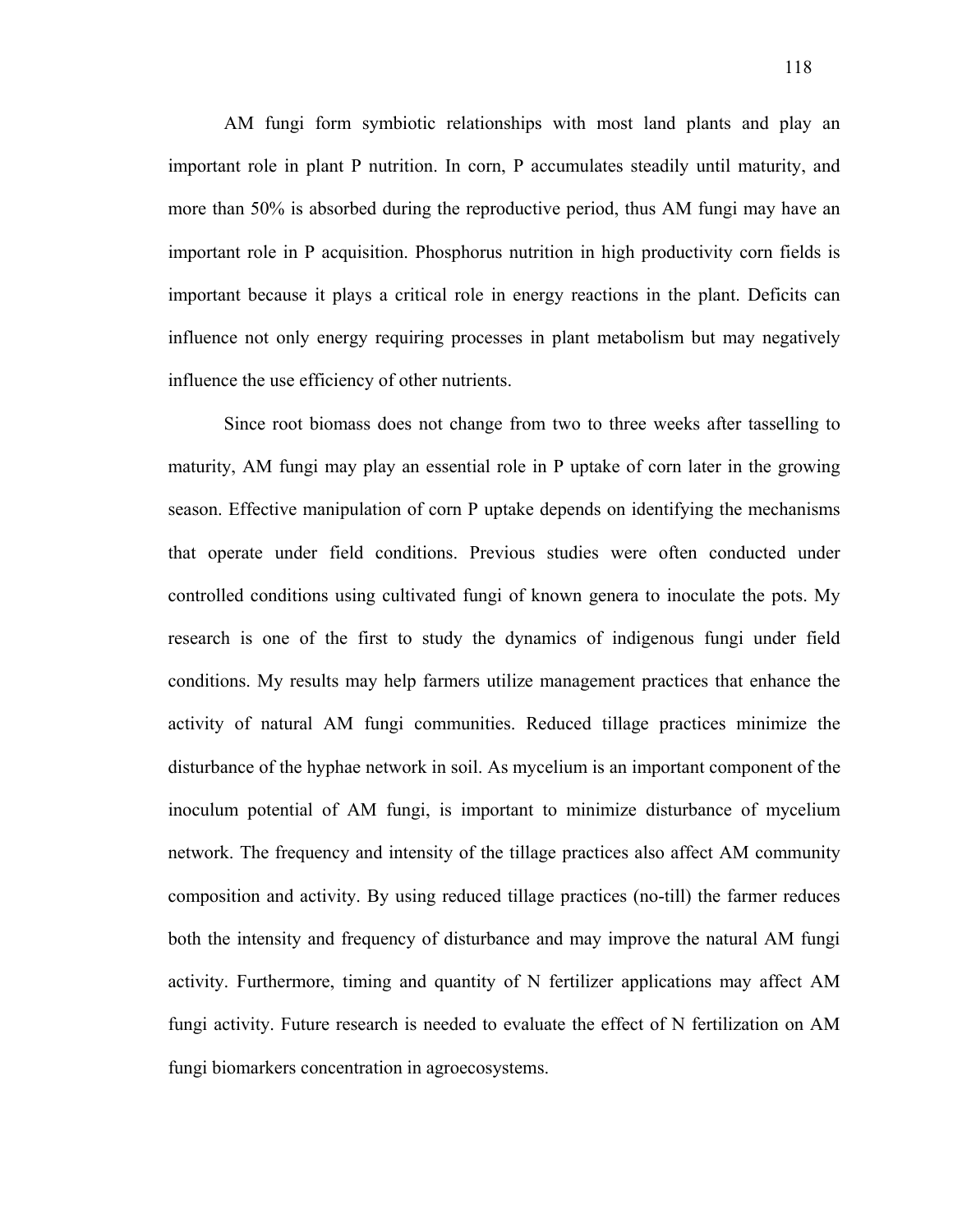The ability to access soil P varies among different plant species and genotypes within species and is affected by interactions between plants and soil microbes (Kaeppler et al. 2000). Genetic improvements occur in fully fertilized soils, and may result over time in a reduction in susceptibility to AM fungi symbiosis. Hybrid development does not focus on AM fungi interaction, being mainly oriented to yield potential, drought tolerance, insects, and herbicide resistance, and nutrient use efficiency. Kaeppler et al. (2000) tested two original parental lines and their derived lines and hypothesized that selections under conditions of chemical inputs selected against plant-mycorrhizal symbiosis. A second hypothesis is that selection has increased the inherent genetic ability to take up P through the root resulting in cultivars that are less dependant on the symbiosis. My research indicates that AM fungi improve P acquisition late in the corn season and thus geneticists should take plant-fungal interactions into consideration.

The benefits of a 'plant-symbiont' genetic selection are clearly for improvements in plant P nutrition during the reproductive stages of the crop, when more than 50% of this nutrient is absorbed. AM fungi may also improve resistance to pathogens by competing for nutrients and infection sites, interfering with pathogenicity factors, and inducing resistance in host plants (Punja and Utkhede 2003). Moreover, improvement of plant-water relationships in corn was shown by Subramanian et al. (1995). Mycorrhizas improved tolerance to moderate drought stress imposed at tasselling, and that response was hybrid dependant. Future research is needed to further describe and quantify the effect of AM fungi on pathogen resistance and plant-water relationships.

Finally, the use of ester-linked fatty acids resulted in a practical method to evaluate the dynamics of indigenous AM fungi in soils under field conditions. EL-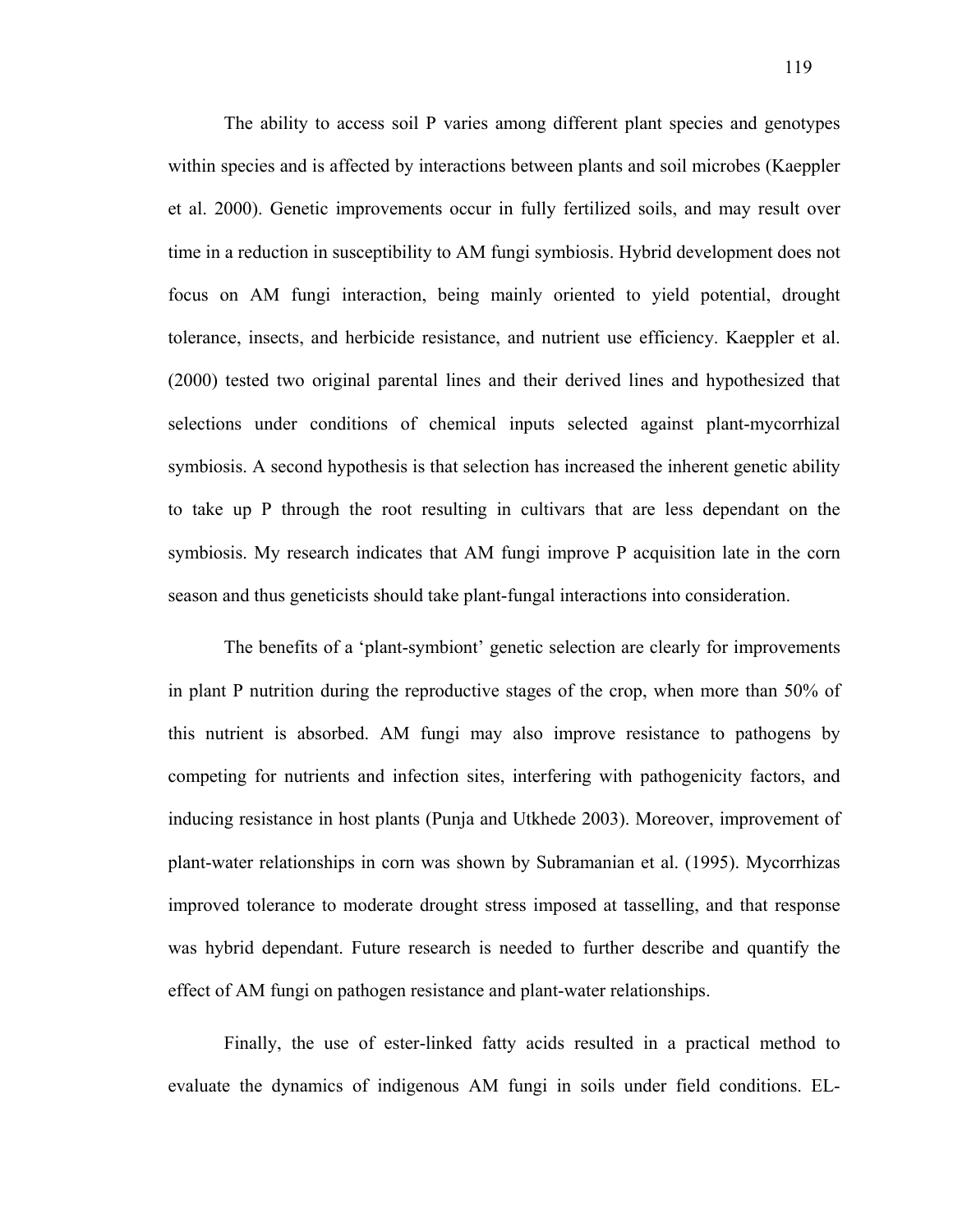FAMEs resulted in a rapid, efficient, reproducible way to evaluate the AM fungal activity in soils. Furthermore, utilizing this method makes it possible to analyze large numbers of samples.

In addition to difficulties with the chloroform-extraction FAMEs methodology and the amount of time required per sample, the neutral and phospho-lipid C16:1cis11 fraction alone were not adequate to understand the dynamics of the fungi in soils. The glycolipid fraction may be of interest. However further studies are required to understand the function of the glycolipids in AM fungi, the concentration of this marker in each fungal structure, and the environmental factors that affect the concentration of this marker in agroecosystems.

Further work is needed to identify mechanisms controlling the temporal allocation of C from plant to AM fungi, and the mycorrhizal contribution to P uptake during the reproductive stages of corn. Similarly, further dynamics of these fungi in the soil have to be elucidated to evaluate the formation of specialized structures during the reproductive stages of corn.